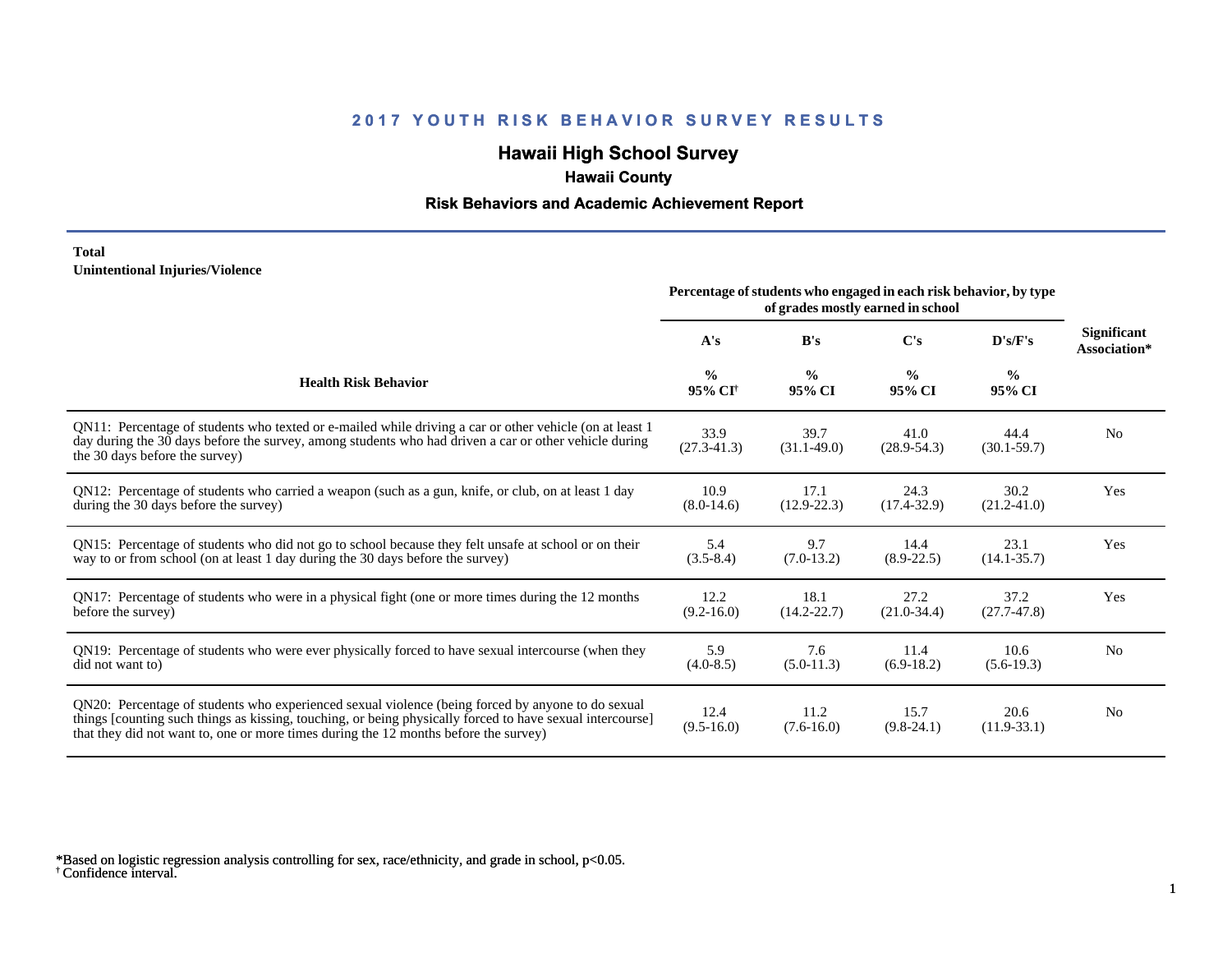# **Hawaii High School Survey**

## **Hawaii County**

### **Risk Behaviors and Academic Achievement Report**

#### **Total Unintentional Injuries/Violence**

|                                                                                                                                                                                                                                                                                                                                                                                                                        | Percentage of students who engaged in each risk behavior, by type<br>of grades mostly earned in school |                         |                         |                         |                                    |
|------------------------------------------------------------------------------------------------------------------------------------------------------------------------------------------------------------------------------------------------------------------------------------------------------------------------------------------------------------------------------------------------------------------------|--------------------------------------------------------------------------------------------------------|-------------------------|-------------------------|-------------------------|------------------------------------|
|                                                                                                                                                                                                                                                                                                                                                                                                                        | A's                                                                                                    | B's                     | C's                     | D's/F's                 | <b>Significant</b><br>Association* |
| <b>Health Risk Behavior</b>                                                                                                                                                                                                                                                                                                                                                                                            | $\frac{0}{0}$<br>95% CI <sup>+</sup>                                                                   | $\frac{0}{0}$<br>95% CI | $\frac{0}{0}$<br>95% CI | $\frac{6}{6}$<br>95% CI |                                    |
| QN22: Percentage of students who experienced physical dating violence (being physically hurt on<br>purpose by someone they were dating or going out with [counting such things as being hit, slammed<br>into something, or injured with an object or weapon] one or more times during the 12 months before<br>the survey, among students who dated or went out with someone during the 12 months before the<br>survey) | 10.1<br>$(6.5-15.4)$                                                                                   | 8.5<br>$(5.5-12.8)$     | 10.1<br>$(5.7-17.2)$    | 17.6<br>$(9.4 - 30.3)$  | N <sub>0</sub>                     |
| QN23: Percentage of students who were bullied on school property (ever during the 12 months before                                                                                                                                                                                                                                                                                                                     | 20.2                                                                                                   | 18.9                    | 25.5                    | 26.6                    | N <sub>0</sub>                     |
| the survey)                                                                                                                                                                                                                                                                                                                                                                                                            | $(16.4 - 24.6)$                                                                                        | $(14.6 - 24.1)$         | $(19.4 - 32.8)$         | $(18.2 - 37.2)$         |                                    |
| QN24: Percentage of students who were electronically bullied (counting being bullied through texting,                                                                                                                                                                                                                                                                                                                  | 13.6                                                                                                   | 14.2                    | 19.0                    | 21.6                    | N <sub>0</sub>                     |
| Instagram, Facebook, or other social media, ever during the 12 months before the survey)                                                                                                                                                                                                                                                                                                                               | $(10.3 - 17.7)$                                                                                        | $(10.7-18.5)$           | $(14.1 - 25.0)$         | $(13.7 - 32.3)$         |                                    |
| QN25: Percentage of students who felt sad or hopeless (almost every day for $>=$ 2 weeks in a row so                                                                                                                                                                                                                                                                                                                   | 26.5                                                                                                   | 28.5                    | 41.5                    | 40.5                    | Yes                                |
| that they stopped doing some usual activities, ever during the 12 months before the survey)                                                                                                                                                                                                                                                                                                                            | $(22.8-30.4)$                                                                                          | $(23.1 - 34.6)$         | $(33.6 - 49.7)$         | $(30.4 - 51.5)$         |                                    |
| QN26: Percentage of students who seriously considered attempting suicide (ever during the 12 months                                                                                                                                                                                                                                                                                                                    | 15.5                                                                                                   | 15.4                    | 23.3                    | 31.3                    | Yes                                |
| before the survey)                                                                                                                                                                                                                                                                                                                                                                                                     | $(12.3-19.3)$                                                                                          | $(11.6 - 20.2)$         | $(17.2 - 30.7)$         | $(22.2 - 42.2)$         |                                    |
| QN27: Percentage of students who made a plan about how they would attempt suicide (during the 12                                                                                                                                                                                                                                                                                                                       | 14.3                                                                                                   | 13.6                    | 18.8                    | 25.9                    | N <sub>0</sub>                     |
| months before the survey)                                                                                                                                                                                                                                                                                                                                                                                              | $(11.1 - 18.2)$                                                                                        | $(10.0-18.3)$           | $(13.5 - 25.5)$         | $(17.3 - 36.8)$         |                                    |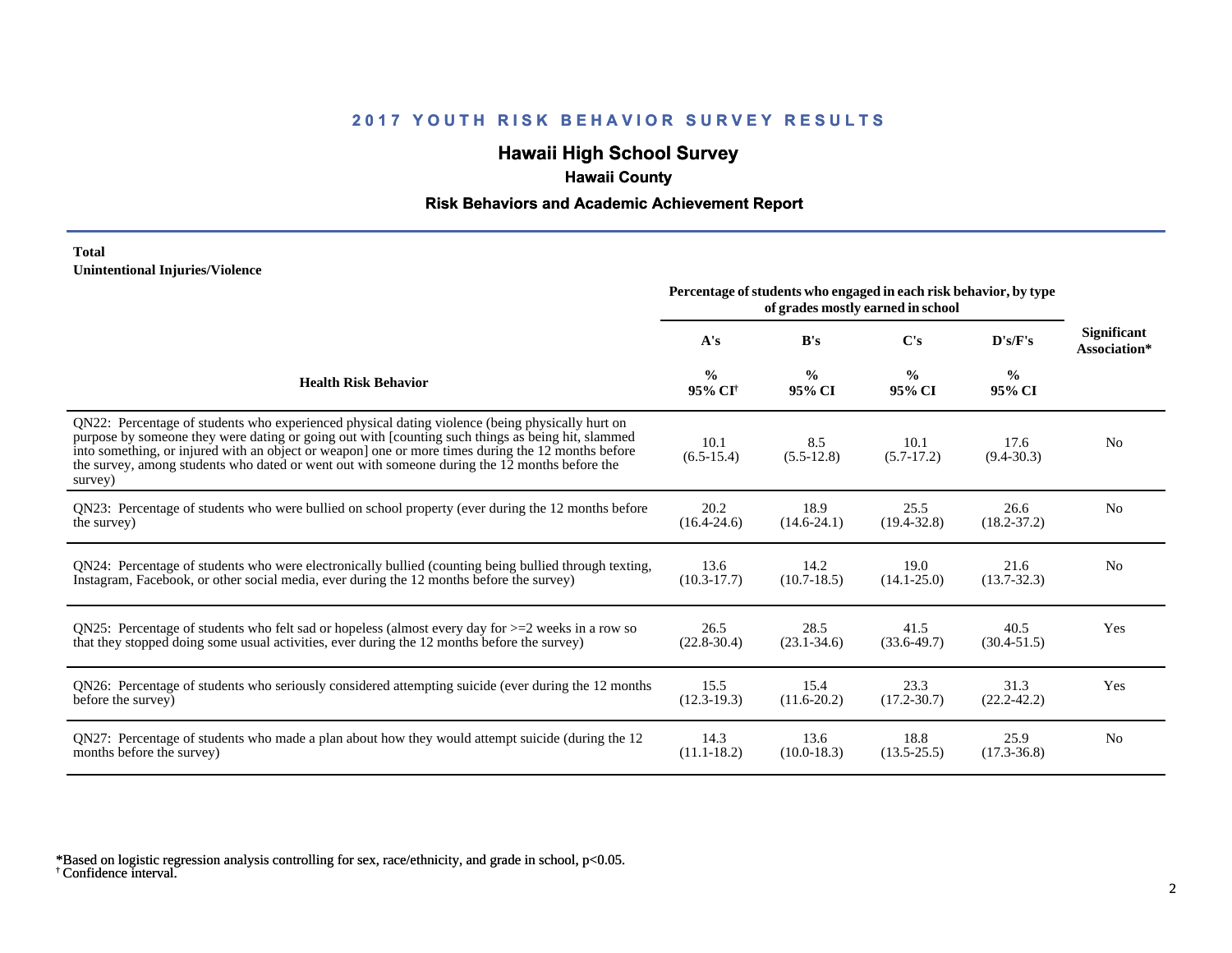# **Hawaii High School Survey**

# **Hawaii County**

### **Risk Behaviors and Academic Achievement Report**

#### **Total Unintentional Injuries/Violence**

|                                                                                                                                                                                                   | Percentage of students who engaged in each risk behavior, by type<br>of grades mostly earned in school |                         |                         |                          |                                    |
|---------------------------------------------------------------------------------------------------------------------------------------------------------------------------------------------------|--------------------------------------------------------------------------------------------------------|-------------------------|-------------------------|--------------------------|------------------------------------|
|                                                                                                                                                                                                   | A's                                                                                                    | B's                     | C's                     | D's/F's                  | <b>Significant</b><br>Association* |
| <b>Health Risk Behavior</b>                                                                                                                                                                       | $\frac{0}{0}$<br>95% CI                                                                                | $\frac{0}{0}$<br>95% CI | $\frac{0}{0}$<br>95% CI | $\frac{6}{10}$<br>95% CI |                                    |
| QN28: Percentage of students who attempted suicide (one or more times during the 12 months before<br>the survey)                                                                                  | 7.0<br>$(4.7-10.4)$                                                                                    | 6.6<br>$(4.2 - 10.1)$   | 21.8<br>$(15.9-29.1)$   | 32.0<br>$(21.8-44.2)$    | Yes                                |
| QN29: Percentage of students who had a suicide attempt that resulted in an injury, poisoning, or<br>overdose that had to be treated by a doctor or nurse (during the 12 months before the survey) | 2.0<br>$(0.9-4.7)$                                                                                     | 1.5<br>$(0.6 - 3.5)$    | 6.3<br>$(3.3-11.7)$     | 8.5<br>$(3.6-18.6)$      | Yes                                |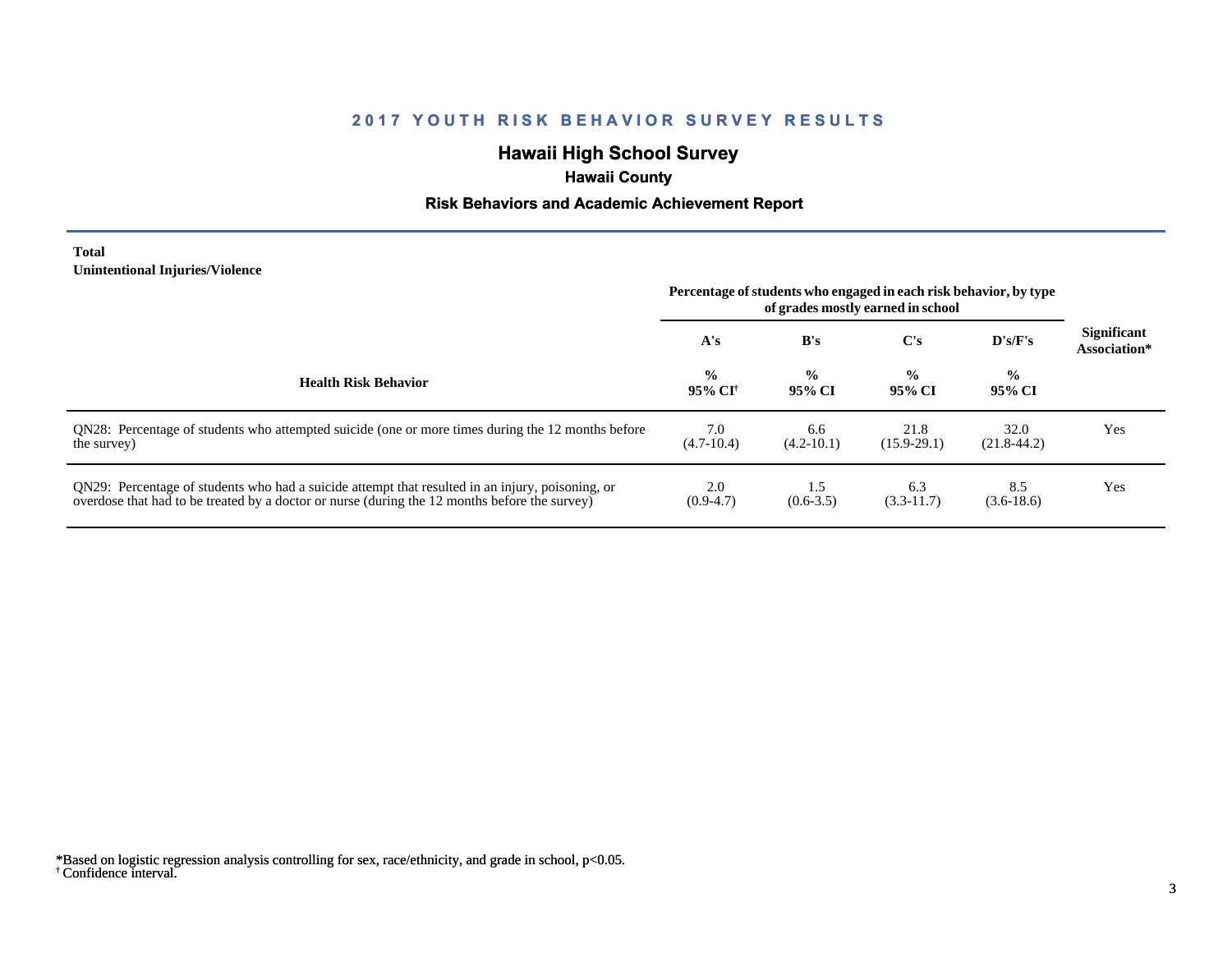# **Hawaii High School Survey**

# **Hawaii County**

# **Risk Behaviors and Academic Achievement Report**

| <b>Total</b>       |  |
|--------------------|--|
| <b>Tobacco Use</b> |  |

|                                                                                                                                                                                                                                                                                                                | Percentage of students who engaged in each risk behavior, by type<br>of grades mostly earned in school |                         |                         |                         |                                    |
|----------------------------------------------------------------------------------------------------------------------------------------------------------------------------------------------------------------------------------------------------------------------------------------------------------------|--------------------------------------------------------------------------------------------------------|-------------------------|-------------------------|-------------------------|------------------------------------|
|                                                                                                                                                                                                                                                                                                                | A's                                                                                                    | B's                     | $\bf C's$               | D's/F's                 | <b>Significant</b><br>Association* |
| <b>Health Risk Behavior</b>                                                                                                                                                                                                                                                                                    | $\frac{0}{0}$<br>95% CI <sup>+</sup>                                                                   | $\frac{0}{0}$<br>95% CI | $\frac{0}{0}$<br>95% CI | $\frac{0}{0}$<br>95% CI |                                    |
| QN31: Percentage of students who first tried cigarette smoking before age 13 years (even one or two                                                                                                                                                                                                            | 8.5                                                                                                    | 12.1                    | 21.8                    | 30.6                    | Yes                                |
| puffs)                                                                                                                                                                                                                                                                                                         | $(5.9-12.2)$                                                                                           | $(8.4 - 17.0)$          | $(16.1 - 28.8)$         | $(22.1 - 40.7)$         |                                    |
| QN32: Percentage of students who currently smoked cigarettes (on at least 1 day during the 30 days                                                                                                                                                                                                             | 4.9                                                                                                    | 5.5                     | 16.7                    | 32.1                    | Yes                                |
| before the survey)                                                                                                                                                                                                                                                                                             | $(3.0-7.9)$                                                                                            | $(3.5-8.6)$             | $(11.2 - 24.0)$         | $(22.5 - 43.4)$         |                                    |
| ONFRCIG: Percentage of students who currently smoked cigarettes frequently (on 20 or more days                                                                                                                                                                                                                 | 1.4                                                                                                    | 0.9                     | 1.3                     | 9.6                     | Yes                                |
| during the 30 days before the survey)                                                                                                                                                                                                                                                                          | $(0.5 - 3.8)$                                                                                          | $(0.4-2.3)$             | $(0.4 - 4.4)$           | $(4.7-18.5)$            |                                    |
| QNDAYCIG: Percentage of students who currently smoked cigarettes daily (on all 30 days during the                                                                                                                                                                                                              | 0.8                                                                                                    | 0.4                     | 1.1                     | 6.4                     | N <sub>0</sub>                     |
| 30 days before the survey)                                                                                                                                                                                                                                                                                     | $(0.3-2.1)$                                                                                            | $(0.1-1.7)$             | $(0.3-4.3)$             | $(2.8-14.0)$            |                                    |
| QN35: Percentage of students who currently used an electronic vapor product (including e-cigarettes,<br>e-cigars, e-pipes, vape pipes, vaping pens, e-hookahs, and hookah pens [such as blu, NJOY, Vuse,<br>MarkTen, Logic, Vapin Plus, eGo, and Halo, on at least 1 day during the 30 days before the survey) | 22.2<br>$(17.9 - 27.2)$                                                                                | 32.9<br>$(26.8 - 39.7)$ | 48.6<br>$(41.4 - 55.9)$ | 48.5<br>$(37.7-59.4)$   | Yes                                |

<sup>†</sup> Confidence interval. \*Based on logistic regression analysis controlling for sex, race/ethnicity, and grade in school, p<0.05.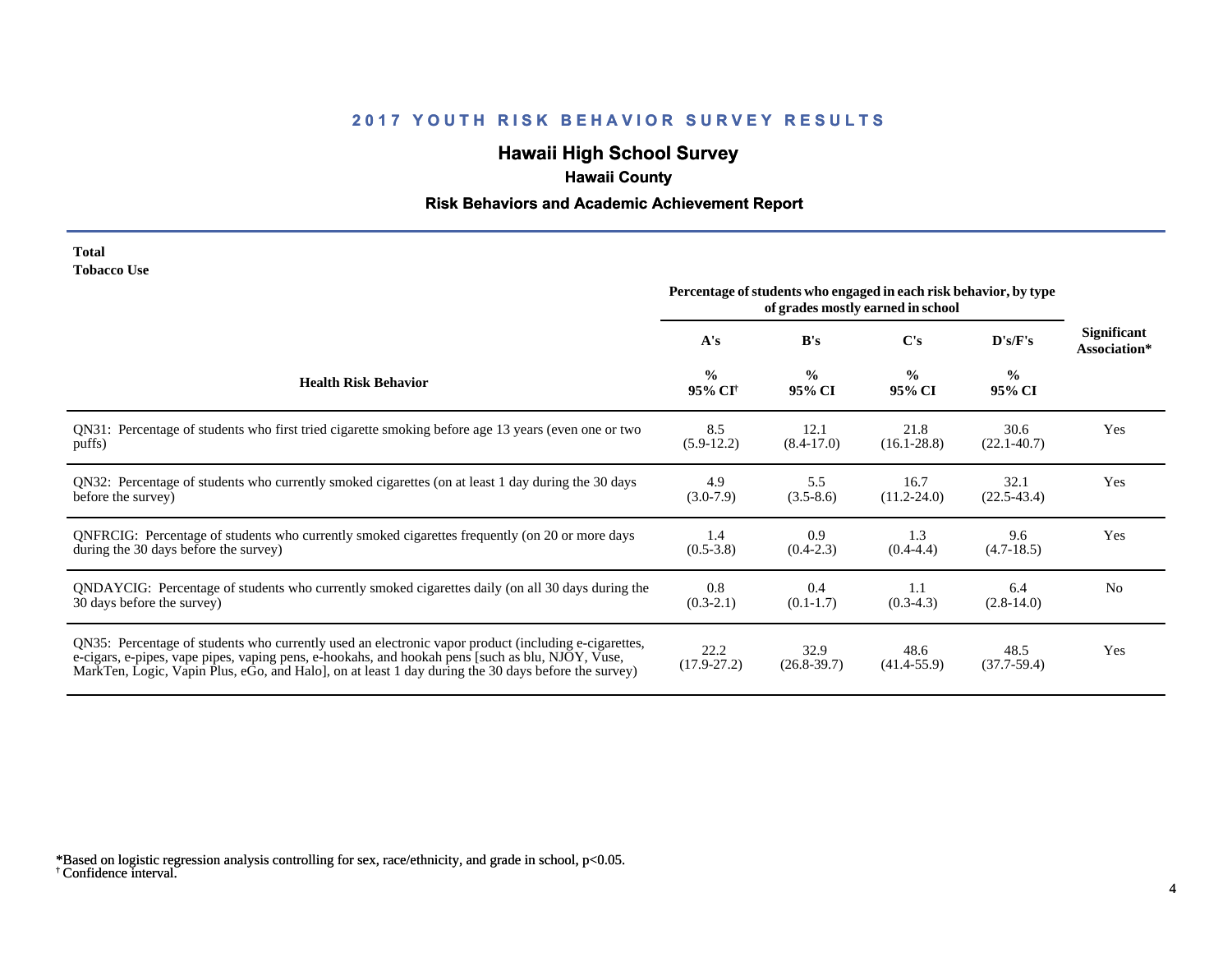# **Hawaii High School Survey**

## **Hawaii County**

### **Risk Behaviors and Academic Achievement Report**

#### **Total Alcohol/Other Drug Use**

|                                                                                                                                                                                                                                                                                       | Percentage of students who engaged in each risk behavior, by type<br>of grades mostly earned in school |                         |                         |                         |                                    |
|---------------------------------------------------------------------------------------------------------------------------------------------------------------------------------------------------------------------------------------------------------------------------------------|--------------------------------------------------------------------------------------------------------|-------------------------|-------------------------|-------------------------|------------------------------------|
|                                                                                                                                                                                                                                                                                       | A's                                                                                                    | B's                     | C's                     | D's/F's                 | <b>Significant</b><br>Association* |
| <b>Health Risk Behavior</b>                                                                                                                                                                                                                                                           | $\frac{0}{0}$<br>95% CI <sup>+</sup>                                                                   | $\frac{0}{0}$<br>95% CI | $\frac{0}{0}$<br>95% CI | $\frac{6}{6}$<br>95% CI |                                    |
| QN41: Percentage of students who had their first drink of alcohol before age 13 years (other than a few                                                                                                                                                                               | 15.7                                                                                                   | 19.0                    | 28.1                    | 35.2                    | Yes                                |
| sips)                                                                                                                                                                                                                                                                                 | $(12.6-19.5)$                                                                                          | $(14.8-23.9)$           | $(22.2 - 34.9)$         | $(24.6 - 47.4)$         |                                    |
| QN42: Percentage of students who currently drank alcohol (at least one drink of alcohol, on at least 1                                                                                                                                                                                | 25.6                                                                                                   | 29.9                    | 36.9                    | 54.3                    | Yes                                |
| day during the 30 days before the survey)                                                                                                                                                                                                                                             | $(20.7 - 31.3)$                                                                                        | $(24.1 - 36.3)$         | $(29.8 - 44.7)$         | $(41.1 - 67.0)$         |                                    |
| QN44: Percentage of students who currently were binge drinking (had four or more drinks of alcohol<br>in a row for female students or five or more drinks of alcohol in a row for male students, within a<br>couple of hours, on at least 1 day during the 30 days before the survey) | 12.1<br>$(8.6 - 16.7)$                                                                                 | 14.9<br>$(10.9-19.9)$   | 19.8<br>$(13.7 - 27.9)$ | 32.8<br>$(22.6 - 45.0)$ | Yes                                |
| QN47: Percentage of students who tried marijuana for the first time before age 13 years                                                                                                                                                                                               | 8.0<br>$(5.7-11.3)$                                                                                    | 11.7<br>$(8.1 - 16.7)$  | 25.5<br>$(18.9 - 33.4)$ | 33.3<br>$(25.3 - 42.3)$ | Yes                                |
| QN48: Percentage of students who currently used marijuana (one or more times during the 30 days                                                                                                                                                                                       | 14.5                                                                                                   | 23.2                    | 31.5                    | 47.4                    | Yes                                |
| before the survey)                                                                                                                                                                                                                                                                    | $(10.6 - 19.5)$                                                                                        | $(18.3 - 28.8)$         | $(24.8-39.2)$           | $(37.2 - 57.9)$         |                                    |
| QN49: Percentage of students who ever used cocaine (any form of cocaine, including powder, crack,                                                                                                                                                                                     | 3.9                                                                                                    | 4.2                     | 11.7                    | 24.5                    | Yes                                |
| or freebase, one or more times during their life)                                                                                                                                                                                                                                     | $(2.2-6.8)$                                                                                            | $(2.3-7.4)$             | $(6.5-19.9)$            | $(16.6 - 34.7)$         |                                    |
| QN51: Percentage of students who ever used heroin (also called "smack," "junk," or "China White,"                                                                                                                                                                                     | 3.3                                                                                                    | 2.7                     | 7.0                     | 25.5                    | Yes                                |
| one or more times during their life)                                                                                                                                                                                                                                                  | $(1.7-6.3)$                                                                                            | $(1.4-5.3)$             | $(3.1 - 14.9)$          | $(16.8 - 36.7)$         |                                    |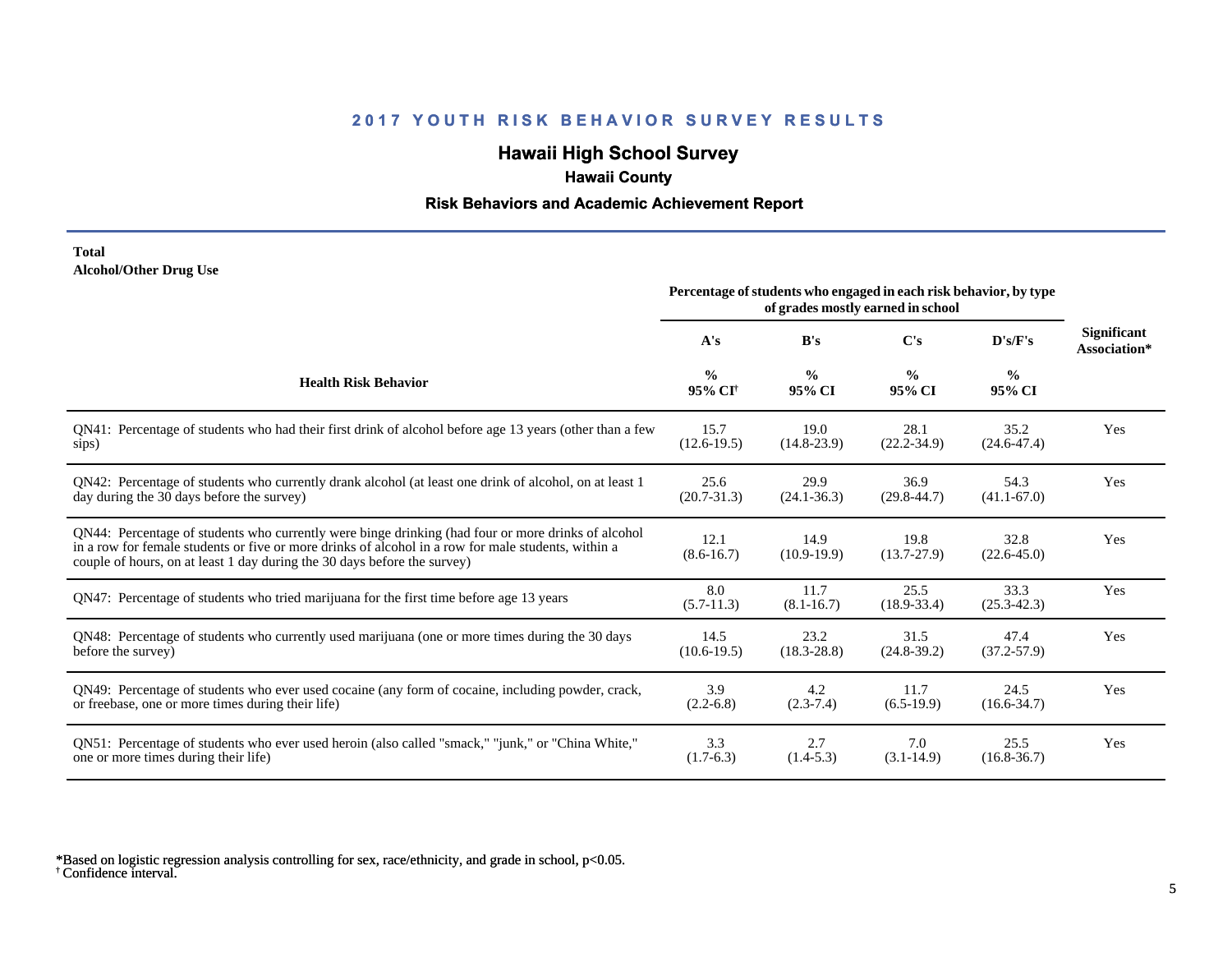# **Hawaii High School Survey**

## **Hawaii County**

### **Risk Behaviors and Academic Achievement Report**

#### **Total Alcohol/Other Drug Use**

|                                                                                                                                                                                                                                                                                       | Percentage of students who engaged in each risk behavior, by type<br>of grades mostly earned in school |                         |                         |                         |                                    |
|---------------------------------------------------------------------------------------------------------------------------------------------------------------------------------------------------------------------------------------------------------------------------------------|--------------------------------------------------------------------------------------------------------|-------------------------|-------------------------|-------------------------|------------------------------------|
|                                                                                                                                                                                                                                                                                       | A's                                                                                                    | B's                     | C's                     | D's/F's                 | <b>Significant</b><br>Association* |
| <b>Health Risk Behavior</b>                                                                                                                                                                                                                                                           | $\frac{0}{0}$<br>95% CI <sup>+</sup>                                                                   | $\frac{6}{6}$<br>95% CI | $\frac{0}{0}$<br>95% CI | $\frac{0}{0}$<br>95% CI |                                    |
| ON52: Percentage of students who ever used methamphetamines (also called "speed," "crystal,"                                                                                                                                                                                          | 3.0                                                                                                    | 2.9                     | 8.0                     | 18.1                    | Yes                                |
| "crank," or "ice," one or more times during their life)                                                                                                                                                                                                                               | $(1.5-6.2)$                                                                                            | $(1.3-6.3)$             | $(4.5-14.0)$            | $(11.1 - 28.3)$         |                                    |
| QN53: Percentage of students who ever used ecstasy (also called "MDMA," one or more times during                                                                                                                                                                                      | 5.0                                                                                                    | 2.6                     | 8.4                     | 27.3                    | Yes                                |
| their life)                                                                                                                                                                                                                                                                           | $(2.7-8.9)$                                                                                            | $(1.1-5.7)$             | $(4.5-15.2)$            | $(18.1 - 39.0)$         |                                    |
| QN54: Percentage of students who ever used synthetic marijuana (also called "K2," "Spice," "fake                                                                                                                                                                                      | 4.4                                                                                                    | 4.3                     | 16.5                    | 28.2                    | Yes                                |
| weed," "King Kong," "Yucatan Fire," "Skunk," or "Moon Rocks," one or more times during their life)                                                                                                                                                                                    | $(2.6-7.4)$                                                                                            | $(2.5 - 7.3)$           | $(11.7 - 22.9)$         | $(19.3-39.1)$           |                                    |
| QN56: Percentage of students who ever took prescription pain medicine without a doctor's<br>prescription or differently than how a doctor told them to use it (counting drugs such as codeine,<br>Vicodin, OxyContin, Hydrocodone, and Percocet, one or more times during their life) | 11.6<br>$(8.3 - 16.0)$                                                                                 | 12.9<br>$(9.3-17.5)$    | 20.9<br>$(15.7 - 27.4)$ | 33.8<br>$(24.6 - 44.4)$ | Yes                                |
| QN57: Percentage of students who ever injected any illegal drug (used a needle to inject any illegal                                                                                                                                                                                  | 1.5                                                                                                    | 2.8                     | 3.4                     | 10.7                    | N <sub>0</sub>                     |
| drug into their body, one or more times during their life)                                                                                                                                                                                                                            | $(0.7-3.1)$                                                                                            | $(1.3-5.8)$             | $(1.0-10.5)$            | $(5.4 - 20.0)$          |                                    |

<sup>†</sup> Confidence interval. \*Based on logistic regression analysis controlling for sex, race/ethnicity, and grade in school, p<0.05.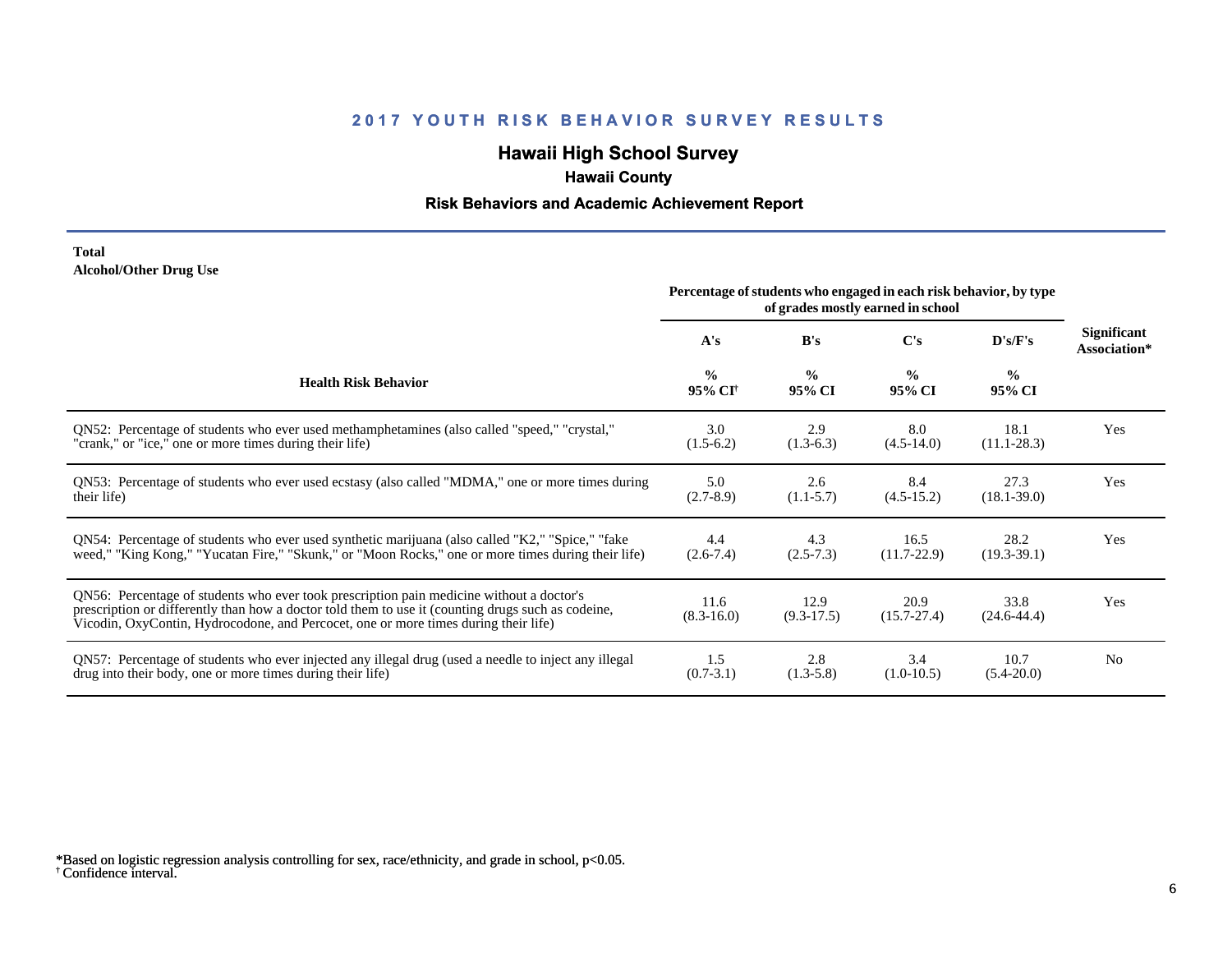# **Hawaii High School Survey**

# **Hawaii County**

#### **Risk Behaviors and Academic Achievement Report**

#### **Total Sexual Behaviors**

|                                                                                                                                                                       | Percentage of students who engaged in each risk behavior, by type<br>of grades mostly earned in school |                         |                         |                         |                                    |
|-----------------------------------------------------------------------------------------------------------------------------------------------------------------------|--------------------------------------------------------------------------------------------------------|-------------------------|-------------------------|-------------------------|------------------------------------|
|                                                                                                                                                                       | A's                                                                                                    | B's                     | C's                     | D's/F's                 | <b>Significant</b><br>Association* |
| <b>Health Risk Behavior</b>                                                                                                                                           | $\frac{0}{0}$<br>95% CI <sup>+</sup>                                                                   | $\frac{0}{0}$<br>95% CI | $\frac{0}{0}$<br>95% CI | $\frac{0}{0}$<br>95% CI |                                    |
| QN60: Percentage of students who had sexual intercourse for the first time before age 13 years                                                                        | 4.1<br>$(2.2 - 7.4)$                                                                                   | 1.3<br>$(0.5-3.2)$      | 9.5<br>$(5.2 - 16.5)$   | 14.8<br>$(8.0-25.8)$    | Yes                                |
| QN61: Percentage of students who had sexual intercourse with four or more persons during their life                                                                   | 5.6<br>$(3.5 - 8.8)$                                                                                   | 5.4<br>$(2.9-9.9)$      | 7.2<br>$(4.2 - 12.2)$   | 15.1<br>$(8.6 - 25.2)$  | N <sub>0</sub>                     |
| QN62: Percentage of students who were currently sexually active (had sexual intercourse with at least<br>one person, during the 3 months before the survey)           | 17.3<br>$(13.3 - 22.2)$                                                                                | 22.4<br>$(15.9 - 30.5)$ | 28.3<br>$(21.2 - 36.7)$ | 39.6<br>$(28.3 - 52.1)$ | Yes                                |
| QN63: Percentage of students who drank alcohol or used drugs before last sexual intercourse (among<br>students who were currently sexually active)                    | 13.8<br>$(6.8-26.0)$                                                                                   | 8.5<br>$(3.9-17.4)$     | 27.8<br>$(16.6 - 42.8)$ |                         |                                    |
| QN64: Percentage of students who used a condom during last sexual intercourse (among students who<br>were currently sexually active)                                  | 50.9<br>$(38.1 - 63.7)$                                                                                | 53.0<br>$(39.1 - 66.5)$ | 43.2<br>$(27.6 - 60.3)$ |                         |                                    |
| QN65: Percentage of students who used birth control pills before last sexual intercourse (to prevent<br>pregnancy, among students who were currently sexually active) | 20.8<br>$(11.2 - 35.3)$                                                                                | 10.0<br>$(5.0-18.8)$    | 16.7<br>$(7.0-34.7)$    | 10.9<br>$(3.7 - 28.1)$  | N <sub>0</sub>                     |

\*Based on logistic regression analysis controlling for sex, race/ethnicity, and grade in school, p<0.05.

† Confidence interval.

 $-$  = Fewer than 30 students in this subgroup.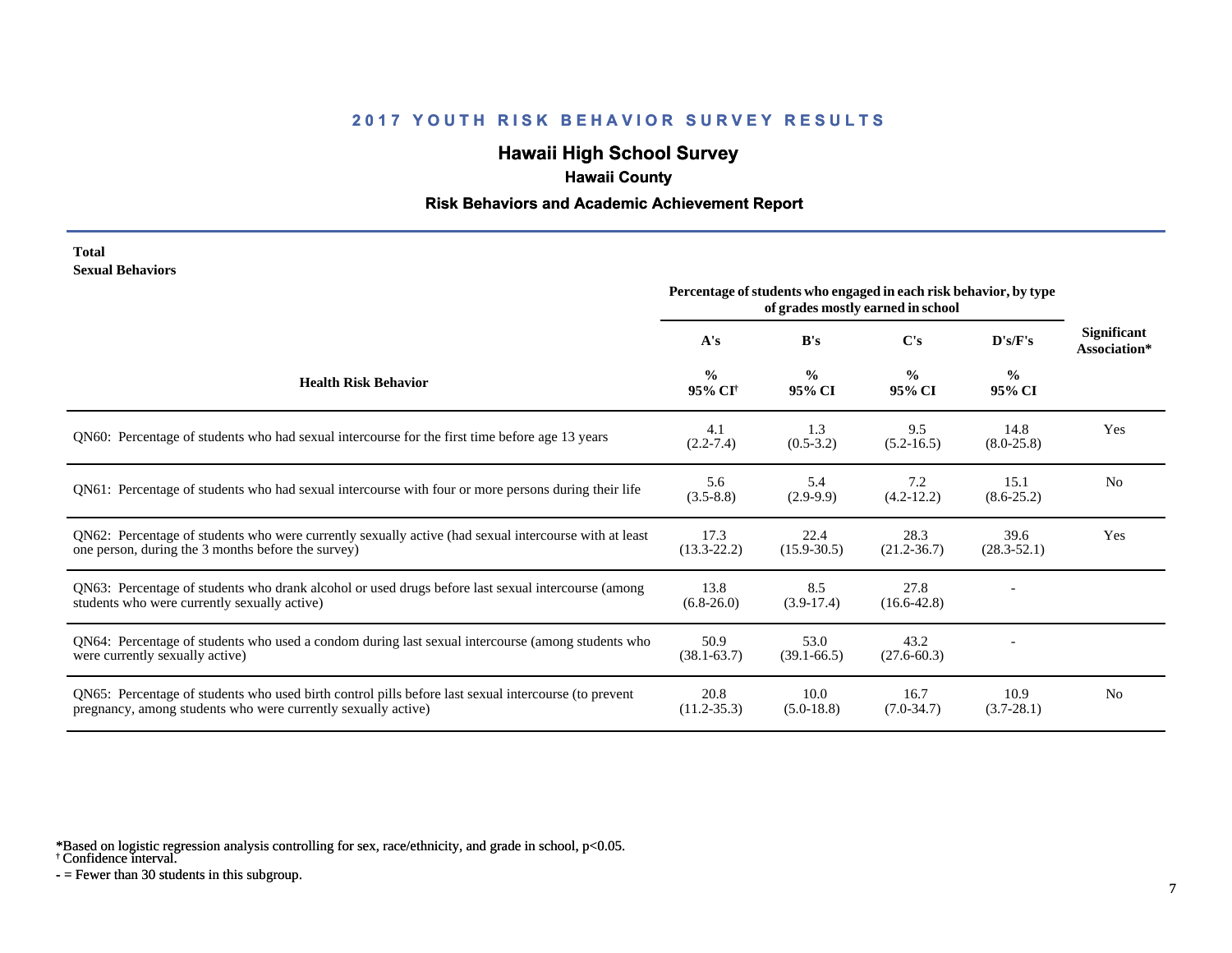# **Hawaii High School Survey**

## **Hawaii County**

#### **Risk Behaviors and Academic Achievement Report**

#### **Total Sexual Behaviors**

|                                                                                                                                                                                                                                                                                                                                                                                                                            | Percentage of students who engaged in each risk behavior, by type<br>of grades mostly earned in school |                         |                         |                         |                                    |
|----------------------------------------------------------------------------------------------------------------------------------------------------------------------------------------------------------------------------------------------------------------------------------------------------------------------------------------------------------------------------------------------------------------------------|--------------------------------------------------------------------------------------------------------|-------------------------|-------------------------|-------------------------|------------------------------------|
|                                                                                                                                                                                                                                                                                                                                                                                                                            | A's                                                                                                    | B's                     | $\bf C's$               | D's/F's                 | <b>Significant</b><br>Association* |
| <b>Health Risk Behavior</b>                                                                                                                                                                                                                                                                                                                                                                                                | $\frac{0}{0}$<br>95% CI <sup>†</sup>                                                                   | $\frac{0}{0}$<br>95% CI | $\frac{6}{9}$<br>95% CI | $\frac{0}{0}$<br>95% CI |                                    |
| QNIUDIMP: Percentage of students who used an IUD (such as Mirena or ParaGard) or implant (such<br>as Implanon or Nexplanon) before last sexual intercourse (to prevent pregnancy, among students who<br>were currently sexually active)                                                                                                                                                                                    | 8.5<br>$(3.1 - 21.0)$                                                                                  | 5.1<br>$(1.9-12.8)$     | 6.9<br>$(1.8-22.9)$     | 2.5<br>$(0.3-16.6)$     | N <sub>0</sub>                     |
| QNSHPARG: Percentage of students who used a shot (such as Depo-Provera), patch (such as<br>OrthoEvra), or birth control ring (such as NuvaRing) before last sexual intercourse (to prevent<br>pregnancy, among students who were currently sexually active))                                                                                                                                                               | 8.5<br>$(3.5-19.3)$                                                                                    | 4.5<br>$(1.4-13.6)$     | 13.7<br>$(5.5-30.4)$    | 0.0                     | Yes                                |
| QNOTHHPL: Percentage of students who used birth control pills; an IUD (such as Mirena or<br>ParaGard) or implant (such as Implanon or Nexplanon); or a shot (such as Depo-Provera), patch (such<br>as OrthoEvra), or birth control ring (such as NuvaRing) before last sexual intercourse (to prevent<br>pregnancy, among students who were currently sexually active)                                                     | 37.7<br>$(26.6 - 50.3)$                                                                                | 19.5<br>$(11.0 - 32.3)$ | 37.4<br>$(23.7 - 53.4)$ | 13.4<br>$(5.1 - 30.8)$  | N <sub>0</sub>                     |
| QNDUALBC: Percentage of students who used both a condom during last sexual intercourse and birth<br>control pills; an IUD (such as Mirena or ParaGard) or implant (such as Implanon or Nexplanon); or a<br>shot (such as Depo-Provera), patch (such as OrthoEvra), or birth control ring (such as NuvaRing)<br>before last sexual intercourse (to prevent pregnancy, among students who were currently sexually<br>active) | 13.6<br>$(7.4-23.6)$                                                                                   | 2.4<br>$(0.6-9.9)$      | 6.6<br>$(1.6-23.5)$     |                         |                                    |
| <b>QNBCNONE:</b> Percentage of students who did not use any method to prevent pregnancy during last<br>sexual intercourse (among students who were currently sexually active)                                                                                                                                                                                                                                              | 12.5<br>$(6.2 - 23.5)$                                                                                 | 17.8<br>$(9.9-30.1)$    | 20.0<br>$(9.8-36.6)$    | 41.1<br>$(22.0 - 63.3)$ | N <sub>0</sub>                     |

\*Based on logistic regression analysis controlling for sex, race/ethnicity, and grade in school, p<0.05.

† Confidence interval.

 $-$  = Fewer than 30 students in this subgroup.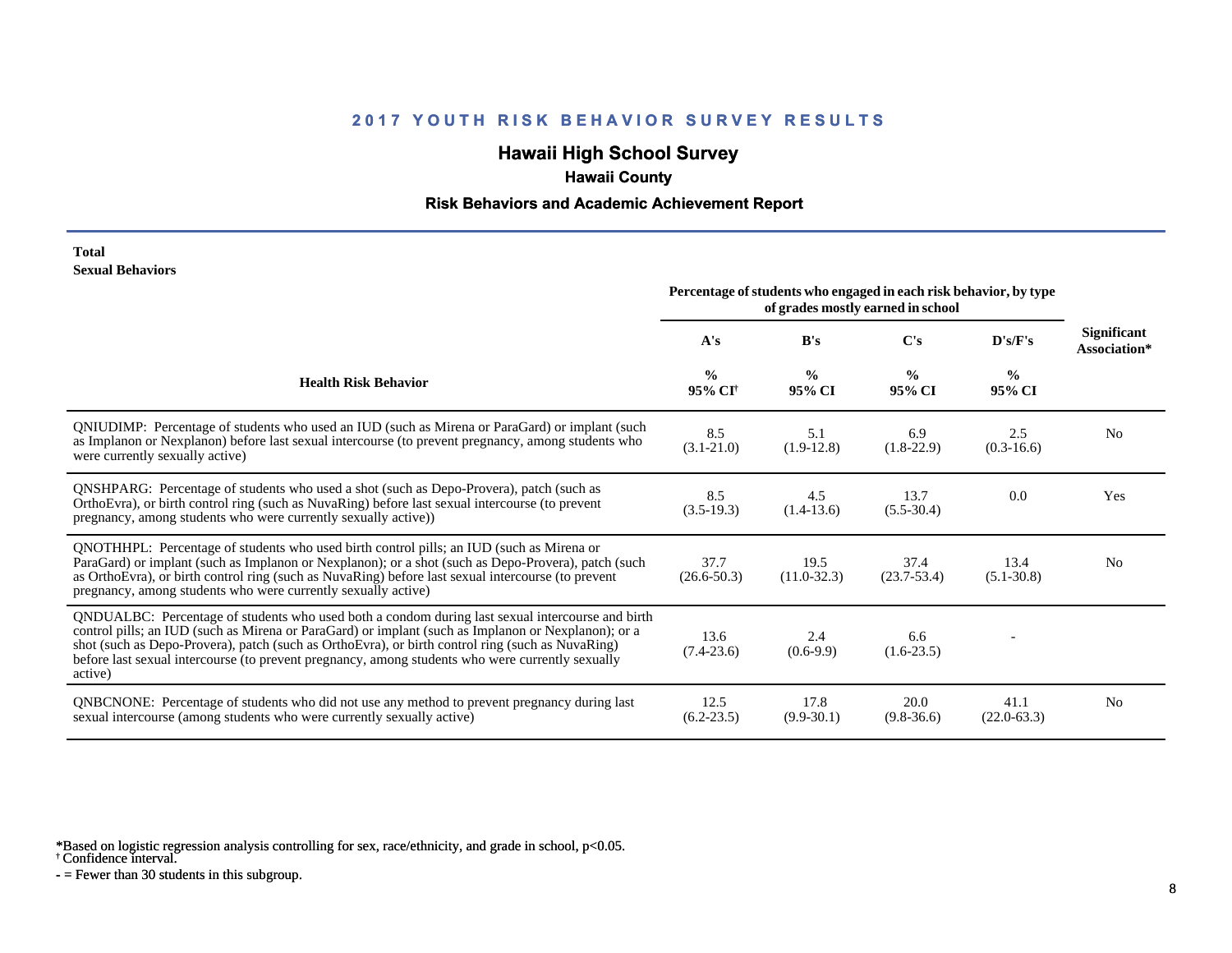# **Hawaii High School Survey**

# **Hawaii County**

#### **Risk Behaviors and Academic Achievement Report**

#### **Total Dietary Behaviors**

|                                                                                                              | Percentage of students who engaged in each risk behavior, by type |                         |                         |                         |                                    |
|--------------------------------------------------------------------------------------------------------------|-------------------------------------------------------------------|-------------------------|-------------------------|-------------------------|------------------------------------|
|                                                                                                              | A's                                                               | B's                     | C's                     | D's/F's                 | <b>Significant</b><br>Association* |
| <b>Health Risk Behavior</b>                                                                                  | $\frac{0}{0}$<br>95% CI <sup>+</sup>                              | $\frac{0}{0}$<br>95% CI | $\frac{0}{0}$<br>95% CI | $\frac{0}{0}$<br>95% CI |                                    |
| QNOBESE: Percentage of students who had obesity $(>= 95$ th percentile for body mass index, based on         | 12.4                                                              | 18.7                    | 21.8                    | 25.4                    | N <sub>0</sub>                     |
| sex- and age-specific reference data from the 2000 CDC growth charts) <sup>§</sup>                           | $(9.6-15.9)$                                                      | $(14.2 - 24.2)$         | $(16.3 - 28.6)$         | $(17.3 - 35.6)$         |                                    |
| QNOWT: Percentage of students who were overweight ( $> = 85$ th percentile but <95th percentile for          | 13.1                                                              | 12.8                    | 15.8                    | 13.1                    | N <sub>0</sub>                     |
| body mass index, based on sex- and age-specific reference data from the 2000 CDC growth charts) <sup>§</sup> | $(9.6-17.6)$                                                      | $(9.3-17.4)$            | $(11.4 - 21.5)$         | $(6.7-24.0)$            |                                    |
| QN68: Percentage of students who described themselves as slightly or very overweight                         | 30.5<br>$(25.9 - 35.5)$                                           | 37.8<br>$(31.5-44.5)$   | 31.1<br>$(25.2 - 37.7)$ | 46.5<br>$(36.3 - 57.0)$ | Yes                                |
| QN70: Percentage of students who did not drink fruit juice (100% fruit juices one or more times              | 38.4                                                              | 34.1                    | 33.2                    | 34.1                    | N <sub>0</sub>                     |
| during the 7 days before the survey)                                                                         | $(33.7-43.2)$                                                     | $(28.9 - 39.8)$         | $(26.4 - 40.8)$         | $(25.6 - 43.7)$         |                                    |
| QN71: Percentage of students who did not eat fruit (one or more times during the 7 days before the           | 11.7                                                              | 10.1                    | 15.7                    | 23.3                    | Yes                                |
| survey)                                                                                                      | $(8.7-15.6)$                                                      | $(7.1 - 14.2)$          | $(10.6 - 22.7)$         | $(14.6 - 35.0)$         |                                    |
| QNFR0: Percentage of students who did not eat fruit or drink 100% fruit juices (such as orange juice,        | 8.4                                                               | 5.3                     | 6.8                     | 11.6                    | N <sub>0</sub>                     |
| apple juice, or grape juice, during the 7 days before the survey)                                            | $(5.8-12.0)$                                                      | $(3.2 - 8.6)$           | $(4.0-11.1)$            | $(6.1 - 20.8)$          |                                    |
| QNFR1: Percentage of students who ate fruit or drank 100% fruit juices one or more times per day             | 48.1                                                              | 54.2                    | 45.0                    | 47.6                    | N <sub>0</sub>                     |
| (such as orange juice, apple juice, or grape juice, during the 7 days before the survey)                     | $(42.9 - 53.3)$                                                   | $(47.2 - 61.0)$         | $(35.7 - 54.7)$         | $(36.8 - 58.5)$         |                                    |

\*Based on logistic regression analysis controlling for sex, race/ethnicity, and grade in school, p<0.05.

† Confidence interval.

§ Based on reference data from the 2000 CDC Growth Charts. In 2017, new, slightly different ranges were used to calculate biologically implausible responses to height and weight questions.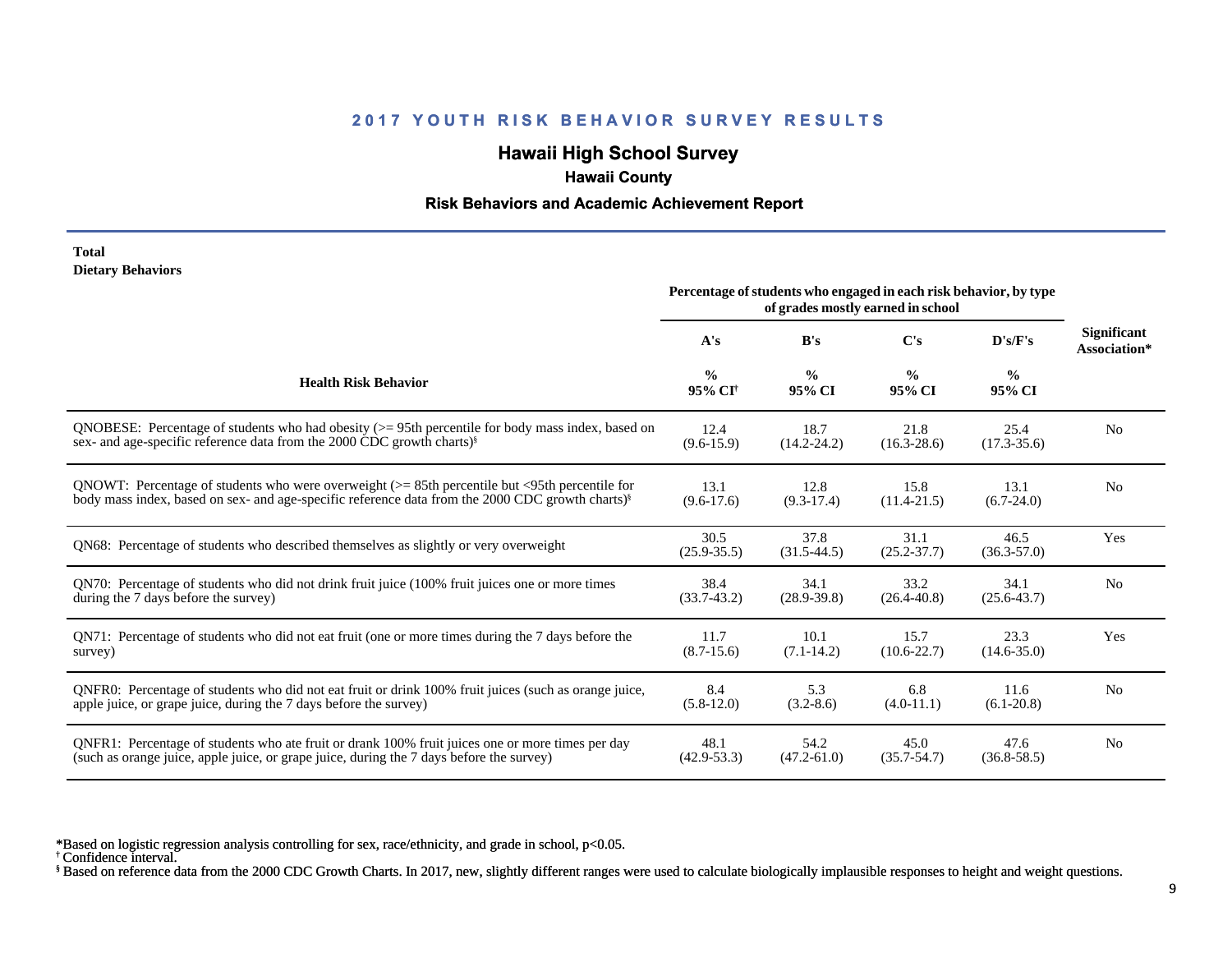# **Hawaii High School Survey**

# **Hawaii County**

### **Risk Behaviors and Academic Achievement Report**

#### **Total Dietary Behaviors**

|                                                                                                       | Percentage of students who engaged in each risk behavior, by type<br>of grades mostly earned in school |                         |                         |                         |                                    |
|-------------------------------------------------------------------------------------------------------|--------------------------------------------------------------------------------------------------------|-------------------------|-------------------------|-------------------------|------------------------------------|
|                                                                                                       | A's                                                                                                    | B's                     | C's                     | D's/F's                 | <b>Significant</b><br>Association* |
| <b>Health Risk Behavior</b>                                                                           | $\frac{0}{0}$<br>95% CI <sup>+</sup>                                                                   | $\frac{0}{0}$<br>95% CI | $\frac{0}{0}$<br>95% CI | $\frac{0}{0}$<br>95% CI |                                    |
| QNFR2: Percentage of students who ate fruit or drank 100% fruit juices two or more times per day      | 21.6                                                                                                   | 21.7                    | 23.9                    | 28.6                    | N <sub>0</sub>                     |
| (such as orange juice, apple juice, or grape juice, during the 7 days before the survey)              | $(17.1 - 27.0)$                                                                                        | $(16.9 - 27.4)$         | $(17.2 - 32.3)$         | $(19.0 - 40.7)$         |                                    |
| QNFR3: Percentage of students who ate fruit or drank 100% fruit juices three or more times per day    | 13.3                                                                                                   | 13.2                    | 18.8                    | 19.6                    | N <sub>0</sub>                     |
| (such as orange juice, apple juice, or grape juice, during the 7 days before the survey)              | $(9.9-17.5)$                                                                                           | $(9.4-18.2)$            | $(12.5 - 27.1)$         | $(12.3 - 29.8)$         |                                    |
| QN72: Percentage of students who did not eat green salad (one or more times during the 7 days before  | 39.0                                                                                                   | 39.2                    | 43.6                    | 52.2                    | N <sub>0</sub>                     |
| the survey)                                                                                           | $(34.1 - 44.1)$                                                                                        | $(32.9 - 45.8)$         | $(35.4 - 52.2)$         | $(41.2 - 63.0)$         |                                    |
| QN73: Percentage of students who did not eat potatoes (one or more times during the 7 days before the | 42.3                                                                                                   | 45.0                    | 43.4                    | 38.8                    | N <sub>0</sub>                     |
| survey)                                                                                               | $(37.2 - 47.6)$                                                                                        | $(38.9 - 51.3)$         | $(36.1 - 51.1)$         | $(26.7 - 52.4)$         |                                    |
| QN74: Percentage of students who did not eat carrots (one or more times during the 7 days before the  | 46.5                                                                                                   | 43.8                    | 49.4                    | 48.4                    | N <sub>0</sub>                     |
| survey)                                                                                               | $(40.5 - 52.6)$                                                                                        | $(37.4 - 50.4)$         | $(41.7 - 57.0)$         | $(36.2 - 60.8)$         |                                    |
| QN75: Percentage of students who did not eat other vegetables (one or more times during the 7 days    | 16.6                                                                                                   | 22.6                    | 24.7                    | 28.8                    | N <sub>0</sub>                     |
| before the survey)                                                                                    | $(12.8 - 21.2)$                                                                                        | $(17.3 - 29.0)$         | $(18.6 - 32.1)$         | $(19.5-40.3)$           |                                    |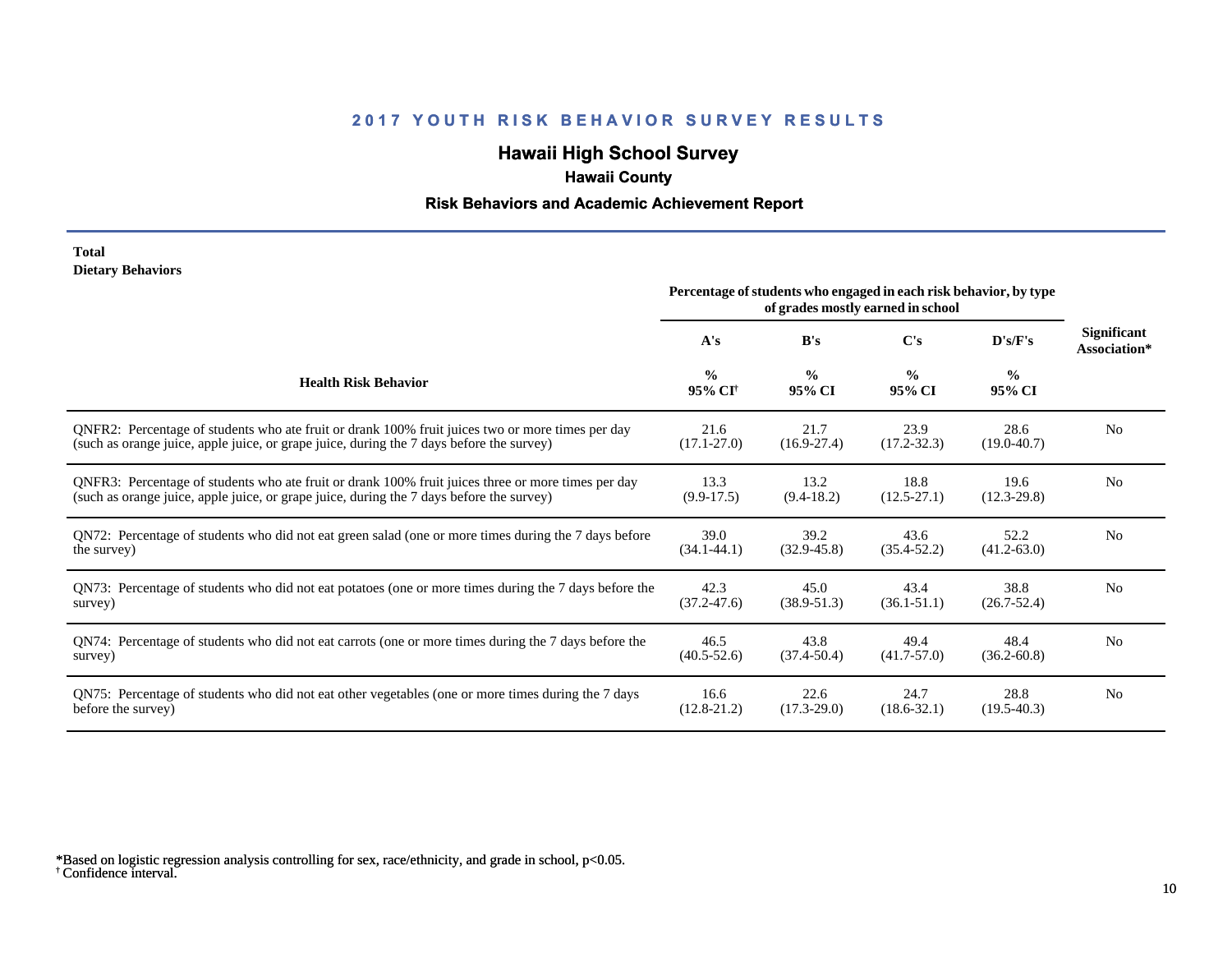# **Hawaii High School Survey**

## **Hawaii County**

### **Risk Behaviors and Academic Achievement Report**

#### **Total Dietary Behaviors**

|                                                                                                                                                                                                                                          | Percentage of students who engaged in each risk behavior, by type<br>of grades mostly earned in school |                         |                         |                         |                                    |
|------------------------------------------------------------------------------------------------------------------------------------------------------------------------------------------------------------------------------------------|--------------------------------------------------------------------------------------------------------|-------------------------|-------------------------|-------------------------|------------------------------------|
|                                                                                                                                                                                                                                          | A's                                                                                                    | B's                     | C's                     | D's/F's                 | <b>Significant</b><br>Association* |
| <b>Health Risk Behavior</b>                                                                                                                                                                                                              | $\frac{0}{0}$<br>95% CI <sup>+</sup>                                                                   | $\frac{0}{0}$<br>95% CI | $\frac{0}{0}$<br>95% CI | $\frac{0}{0}$<br>95% CI |                                    |
| QNVEG0: Percentage of students who did not eat vegetables (green salad, potatoes [excluding French<br>fries, fried potatoes, or potato chips], carrots, or other vegetables, during the 7 days before the survey)                        | 9.1<br>$(6.2-13.1)$                                                                                    | 8.6<br>$(5.4-13.2)$     | 7.0<br>$(3.9-12.3)$     | 8.3<br>$(4.0-16.3)$     | N <sub>0</sub>                     |
| QNVEG1: Percentage of students who ate vegetables one or more times per day (green salad, potatoes<br>[excluding French fries, fried potatoes, or potato chips], carrots, or other vegetables, during the 7 days<br>before the survey)   | 58.0<br>$(52.0 - 63.7)$                                                                                | 53.7<br>$(46.6 - 60.8)$ | 53.2<br>$(44.5 - 61.6)$ | 52.9<br>$(39.1 - 66.3)$ | N <sub>0</sub>                     |
| QNVEG2: Percentage of students who ate vegetables two or more times per day (green salad, potatoes<br>[excluding French fries, fried potatoes, or potato chips], carrots, or other vegetables, during the 7 days<br>before the survey)   | 23.3<br>$(19.0 - 28.2)$                                                                                | 19.6<br>$(15.4 - 24.7)$ | 22.9<br>$(17.3 - 29.7)$ | 24.4<br>$(16.5 - 34.5)$ | N <sub>0</sub>                     |
| QNVEG3: Percentage of students who ate vegetables three or more times per day (green salad,<br>potatoes [excluding French fries, fried potatoes, or potato chips], carrots, or other vegetables, during the<br>7 days before the survey) | 10.1<br>$(7.2-14.1)$                                                                                   | 9.0<br>$(6.4-12.5)$     | 13.1<br>$(9.2 - 18.3)$  | 15.7<br>$(9.8-24.2)$    | N <sub>0</sub>                     |
| QN76: Percentage of students who did not drink a can, bottle, or glass of soda or pop (such as Coke,<br>Pepsi, or Sprite, not counting diet soda or diet pop, during the 7 days before the survey)                                       | 44.1<br>$(39.4 - 49.0)$                                                                                | 33.9<br>$(28.3 - 40.0)$ | 22.1<br>$(16.7 - 28.7)$ | 18.0<br>$(11.8 - 26.5)$ | Yes                                |
| QNSODA1: Percentage of students who drank a can, bottle, or glass of soda or pop one or more times<br>per day (such as Coke, Pepsi, or Sprite, not counting diet soda or diet pop, during the 7 days before the<br>survey)               | 6.9<br>$(4.8-9.9)$                                                                                     | 11.4<br>$(8.3 - 15.5)$  | 20.8<br>$(15.0 - 28.1)$ | 30.5<br>$(21.2 - 41.6)$ | Yes                                |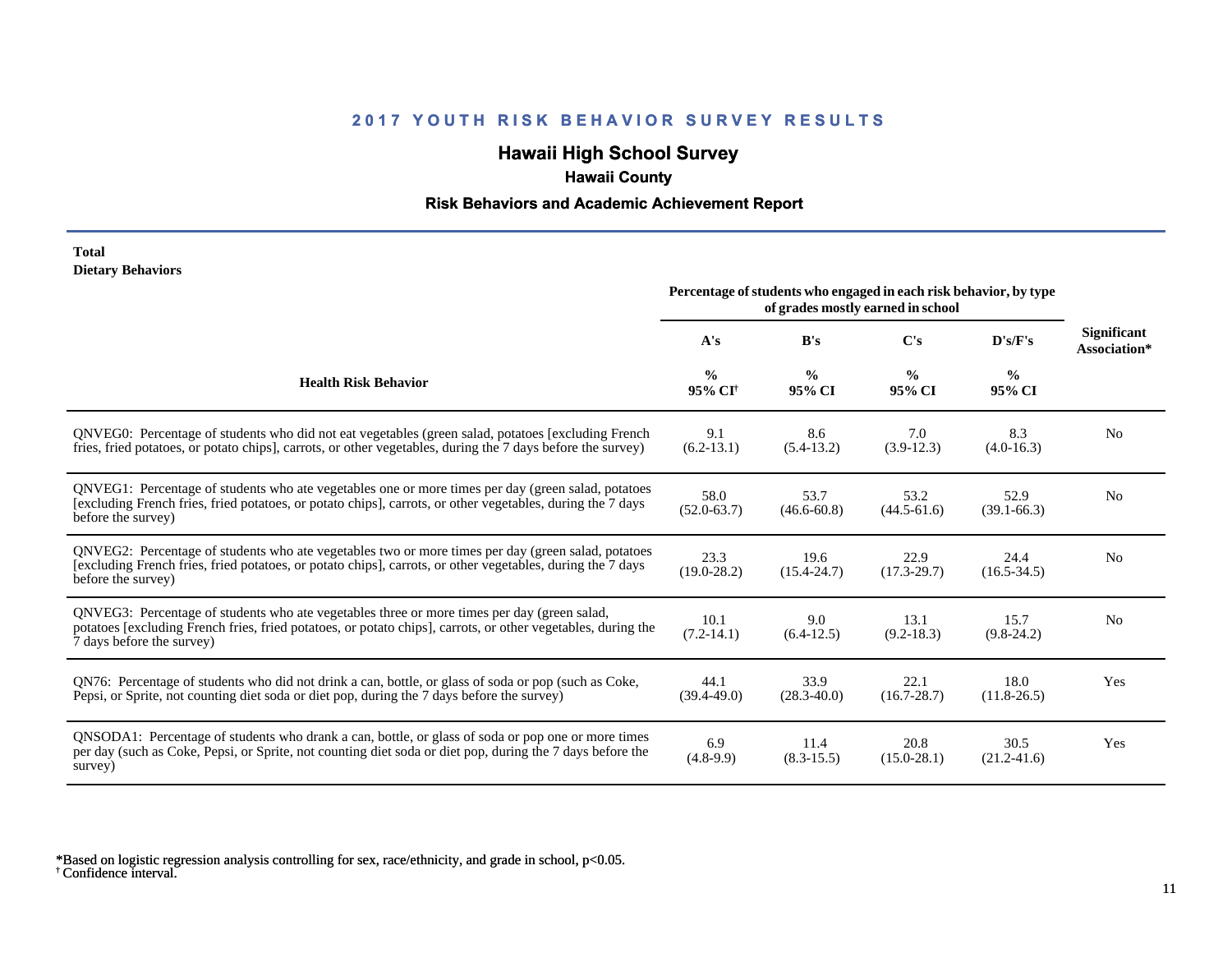# **Hawaii High School Survey**

# **Hawaii County**

### **Risk Behaviors and Academic Achievement Report**

#### **Total Dietary Behaviors**

|                                                                                                                                                                                                                                                                                      | Percentage of students who engaged in each risk behavior, by type<br>of grades mostly earned in school |                         |                         |                         |                                    |
|--------------------------------------------------------------------------------------------------------------------------------------------------------------------------------------------------------------------------------------------------------------------------------------|--------------------------------------------------------------------------------------------------------|-------------------------|-------------------------|-------------------------|------------------------------------|
|                                                                                                                                                                                                                                                                                      | A's                                                                                                    | B's                     | $\bf C's$               | D's/F's                 | <b>Significant</b><br>Association* |
| <b>Health Risk Behavior</b>                                                                                                                                                                                                                                                          | $\frac{0}{0}$<br>95% CI <sup>+</sup>                                                                   | $\frac{0}{0}$<br>95% CI | $\frac{0}{0}$<br>95% CI | $\frac{0}{0}$<br>95% CI |                                    |
| QNSODA2: Percentage of students who drank a can, bottle, or glass of soda or pop two or more times<br>per day (such as Coke, Pepsi, or Sprite, not counting diet soda or diet pop, during the 7 days before the<br>survey)                                                           | 3.7<br>$(2.1-6.3)$                                                                                     | 5.5<br>$(3.6-8.4)$      | 12.3<br>$(8.0-18.6)$    | 22.4<br>$(13.5 - 35.0)$ | Yes                                |
| ONSODA3: Percentage of students who drank a can, bottle, or glass of soda or pop three or more<br>times per day (such as Coke, Pepsi, or Sprite, not counting diet soda or diet pop, during the 7 days<br>before the survey)                                                         | 2.2<br>$(1.1-4.3)$                                                                                     | 3.6<br>$(2.1-6.1)$      | 5.8<br>$(3.0-11.1)$     | 14.6<br>$(7.5-26.6)$    | Yes                                |
| QN77: Percentage of students who did not drink milk (during the 7 days before the survey)                                                                                                                                                                                            | 36.8<br>$(31.9 - 42.0)$                                                                                | 31.0<br>$(25.1 - 37.7)$ | 32.1<br>$(24.7 - 40.6)$ | 30.2<br>$(20.2 - 42.7)$ | N <sub>0</sub>                     |
| QNMILK1: Percentage of students who drank one or more glasses per day of milk (counting the milk<br>they drank in a glass or cup, from a carton, or with cereal and counting the half pint of milk served at<br>school as equal to one glass, during the 7 days before the survey)   | 18.4<br>$(14.1 - 23.6)$                                                                                | 22.1<br>$(17.2 - 28.0)$ | 22.7<br>$(17.6 - 28.7)$ | 27.1<br>$(18.3 - 38.3)$ | N <sub>0</sub>                     |
| QNMILK2: Percentage of students who drank two or more glasses per day of milk (counting the milk<br>they drank in a glass or cup, from a carton, or with cereal and counting the half pint of milk served at<br>school as equal to one glass, during the 7 days before the survey)   | 9.2<br>$(6.6-12.6)$                                                                                    | 10.1<br>$(7.2 - 14.0)$  | 10.2<br>$(6.5-15.4)$    | 13.9<br>$(7.6-24.1)$    | N <sub>0</sub>                     |
| QNMILK3: Percentage of students who drank three or more glasses per day of milk (counting the milk<br>they drank in a glass or cup, from a carton, or with cereal and counting the half pint of milk served at<br>school as equal to one glass, during the 7 days before the survey) | 3.7<br>$(2.4-5.6)$                                                                                     | 4.2<br>$(2.4 - 7.1)$    | 6.5<br>$(3.7-11.1)$     | 2.8<br>$(0.9 - 8.4)$    | N <sub>0</sub>                     |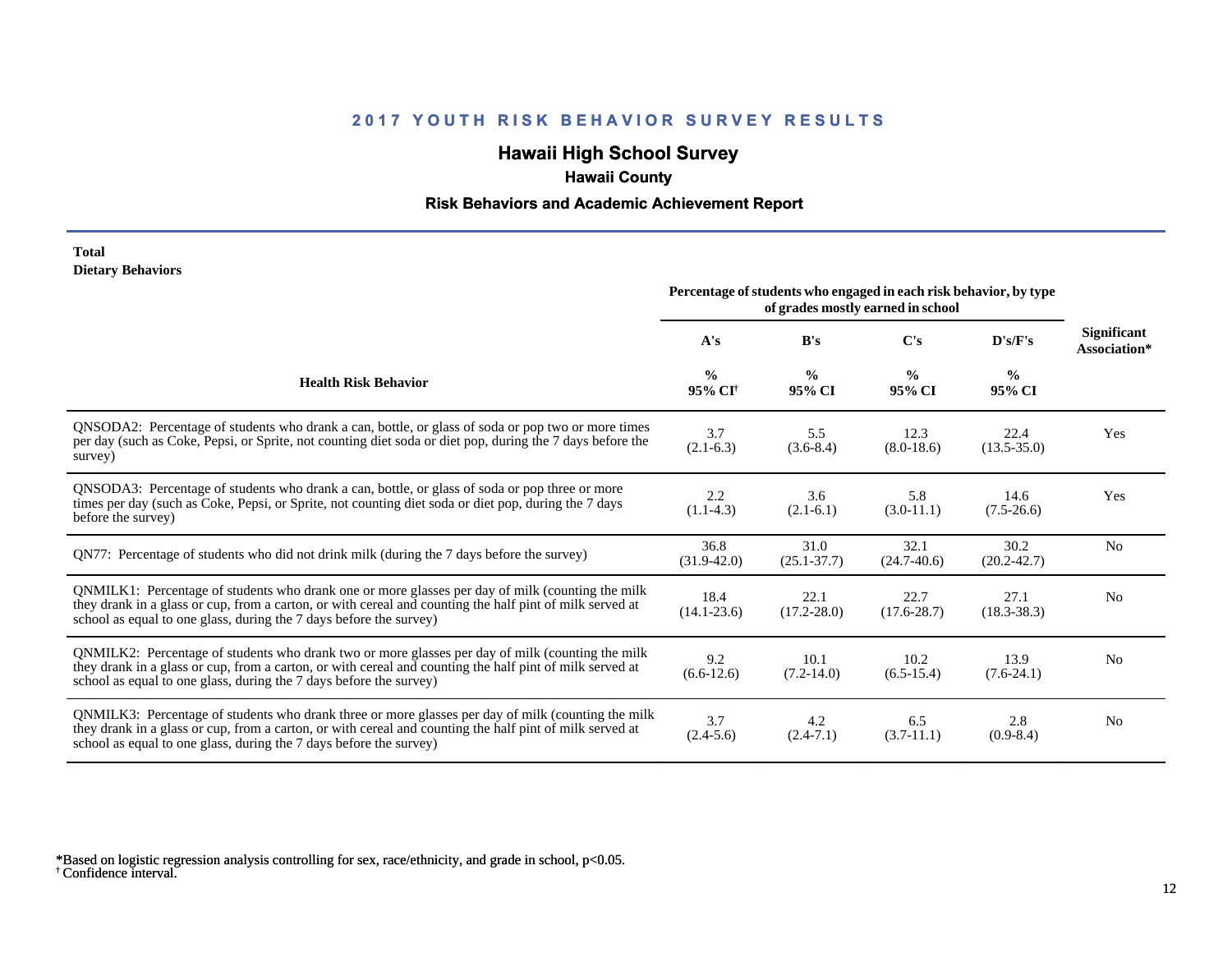# **Hawaii High School Survey**

## **Hawaii County**

### **Risk Behaviors and Academic Achievement Report**

#### **Total Dietary Behaviors**

|                                                                                                           | Percentage of students who engaged in each risk behavior, by type<br>of grades mostly earned in school |                         |                         |                         |                                    |
|-----------------------------------------------------------------------------------------------------------|--------------------------------------------------------------------------------------------------------|-------------------------|-------------------------|-------------------------|------------------------------------|
|                                                                                                           | A's                                                                                                    | B's                     | C's                     | $\bf{D's/F's}$          | <b>Significant</b><br>Association* |
| <b>Health Risk Behavior</b>                                                                               | $\frac{0}{0}$<br>95% CI <sup>+</sup>                                                                   | $\frac{0}{0}$<br>95% CI | $\frac{0}{0}$<br>95% CI | $\frac{0}{0}$<br>95% CI |                                    |
| QN78: Percentage of students who did not eat breakfast (during the 7 days before the survey)              | 13.9<br>$(10.6-17.9)$                                                                                  | 12.7<br>$(9.4-16.9)$    | 12.5<br>$(8.2 - 18.8)$  | 17.5<br>$(10.6 - 27.6)$ | N <sub>0</sub>                     |
| QNBK7DAY: Percentage of students who ate breakfast on all 7 days (during the 7 days before the<br>survey) | 41.5<br>$(36.2 - 47.1)$                                                                                | 35.2<br>$(29.0 - 41.8)$ | 27.9<br>$(20.9-36.1)$   | 26.8<br>$(17.5 - 38.8)$ | Yes                                |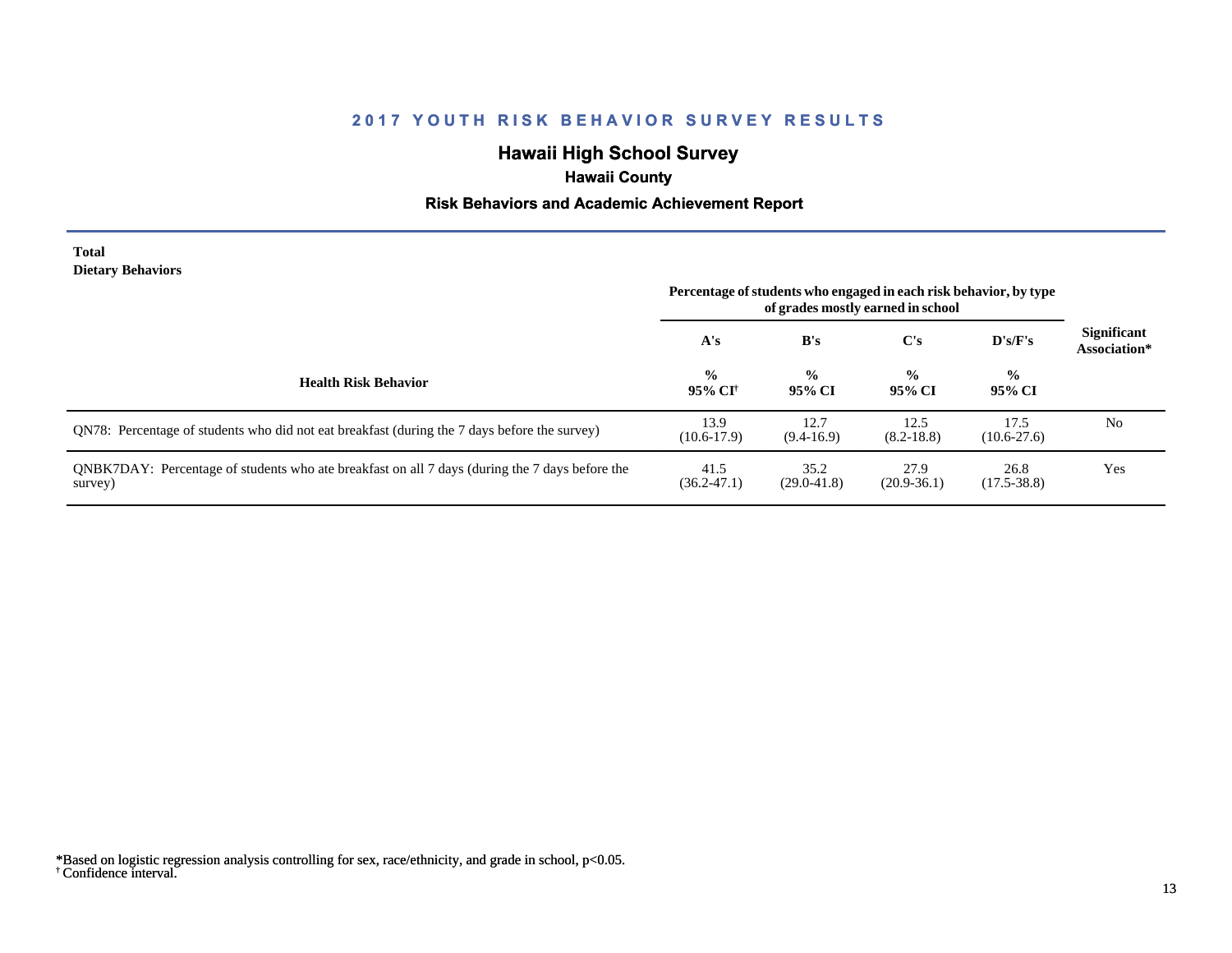# **Hawaii High School Survey**

# **Hawaii County**

### **Risk Behaviors and Academic Achievement Report**

#### **Total Physical Activity**

|                                                                                                                                                                                                                                                                                                                                                      | Percentage of students who engaged in each risk behavior, by type<br>of grades mostly earned in school |                         |                         |                         |                                    |
|------------------------------------------------------------------------------------------------------------------------------------------------------------------------------------------------------------------------------------------------------------------------------------------------------------------------------------------------------|--------------------------------------------------------------------------------------------------------|-------------------------|-------------------------|-------------------------|------------------------------------|
|                                                                                                                                                                                                                                                                                                                                                      | A's                                                                                                    | B's                     | C's                     | D's/F's                 | <b>Significant</b><br>Association* |
| <b>Health Risk Behavior</b>                                                                                                                                                                                                                                                                                                                          | $\frac{0}{0}$<br>95% CI <sup>+</sup>                                                                   | $\frac{0}{0}$<br>95% CI | $\frac{0}{0}$<br>95% CI | $\frac{0}{0}$<br>95% CI |                                    |
| QN79: Percentage of students who were physically active at least 60 minutes per day on 5 or more<br>days (in any kind of physical activity that increased their heart rate and made them breathe hard some<br>of the time during the 7 days before the survey)                                                                                       | 44.3<br>$(38.5 - 50.3)$                                                                                | 39.6<br>$(32.9 - 46.7)$ | 32.7<br>$(26.6 - 39.4)$ | 34.9<br>$(24.3 - 47.3)$ | Yes                                |
| QNPA0DAY: Percentage of students who did not participate in at least 60 minutes of physical activity<br>on at least 1 day (in any kind of physical activity that increased their heart rate and made them breathe<br>hard some of the time during the 7 days before the survey)                                                                      | 18.4<br>$(14.8 - 22.7)$                                                                                | 15.1<br>$(11.0 - 20.5)$ | 19.7<br>$(14.2 - 26.6)$ | 24.9<br>$(16.0 - 36.7)$ | N <sub>0</sub>                     |
| ONPA7DAY: Percentage of students who were physically active at least 60 minutes per day on all 7<br>days (in any kind of physical activity that increased their heart rate and made them breathe hard some<br>of the time during the 7 days before the survey)                                                                                       | 21.1<br>$(16.5 - 26.6)$                                                                                | 20.0<br>$(15.8 - 25.1)$ | 22.3<br>$(16.7-29.2)$   | 19.9<br>$(11.0-33.5)$   | N <sub>0</sub>                     |
| QN80: Percentage of students who watched television 3 or more hours per day (on an average school<br>day)                                                                                                                                                                                                                                            | 16.1<br>$(12.2 - 20.8)$                                                                                | 17.2<br>$(13.0 - 22.4)$ | 19.0<br>$(12.8 - 27.1)$ | 24.3<br>$(17.1 - 33.4)$ | N <sub>0</sub>                     |
| QN81: Percentage of students who played video or computer games or used a computer 3 or more<br>hours per day (counting time spent on things such as Xbox, PlayStation, an iPad or other tablet, a<br>smartphone, texting, YouTube, Instagram, Facebook, or other social media, for something that was not<br>school work, on an average school day) | 38.2<br>$(33.6 - 42.9)$                                                                                | 40.7<br>$(34.7-46.9)$   | 38.9<br>$(31.0 - 47.5)$ | 36.6<br>$(26.1 - 48.6)$ | N <sub>0</sub>                     |
| QN82: Percentage of students who attended physical education (PE) classes on 1 or more days (in an<br>average week when they were in school)                                                                                                                                                                                                         | 42.8<br>$(35.4 - 50.6)$                                                                                | 51.3<br>$(43.9 - 58.6)$ | 52.6<br>$(45.0 - 60.1)$ | 57.1<br>$(44.5 - 68.9)$ | N <sub>0</sub>                     |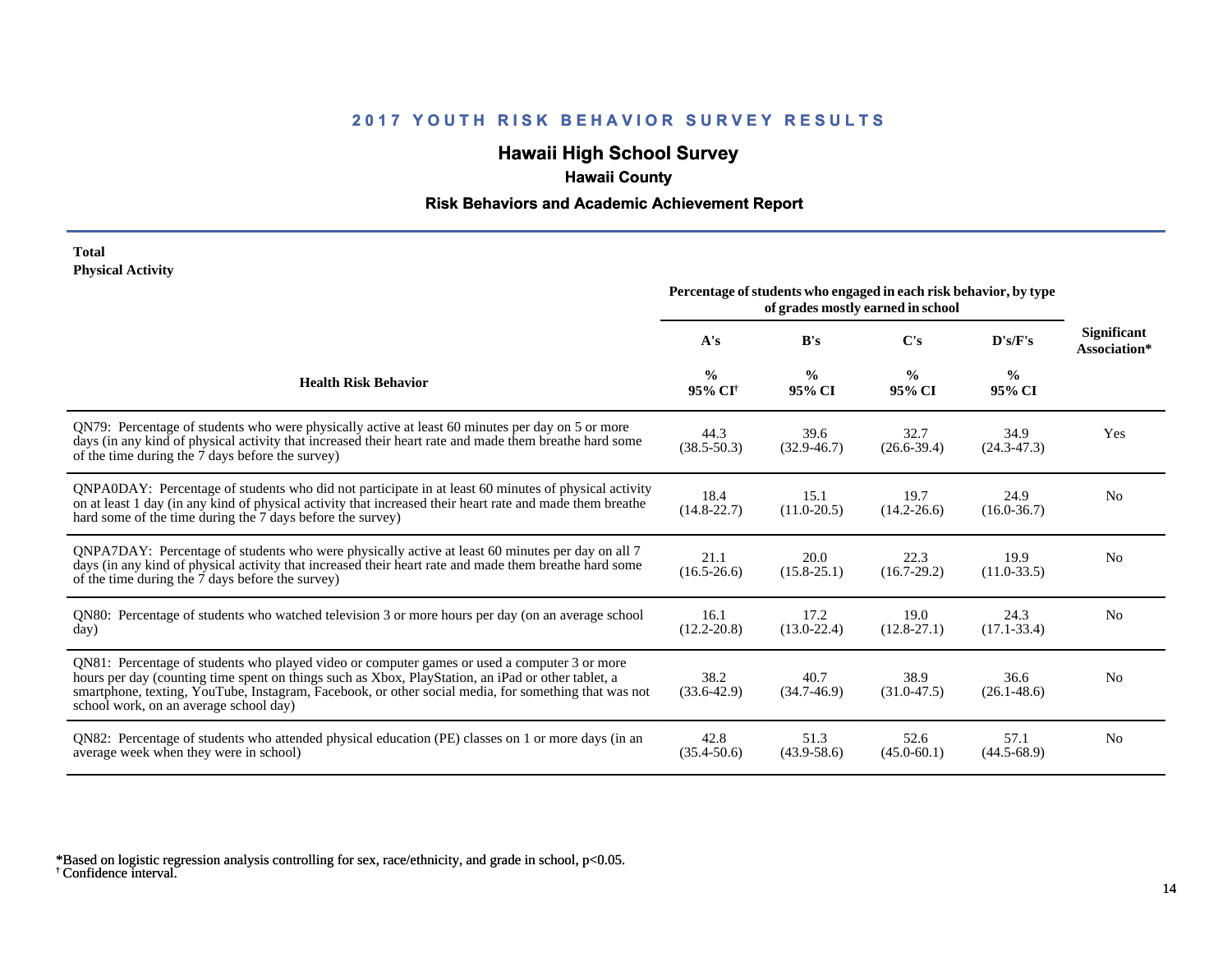# **Hawaii High School Survey**

# **Hawaii County**

### **Risk Behaviors and Academic Achievement Report**

#### **Total Physical Activity**

|                                                                                                                                                                             | Percentage of students who engaged in each risk behavior, by type<br>of grades mostly earned in school |                         |                         |                         |                                    |
|-----------------------------------------------------------------------------------------------------------------------------------------------------------------------------|--------------------------------------------------------------------------------------------------------|-------------------------|-------------------------|-------------------------|------------------------------------|
|                                                                                                                                                                             | A's                                                                                                    | B's                     | $\bf C's$               | $\bf{D's/F's}$          | <b>Significant</b><br>Association* |
| <b>Health Risk Behavior</b>                                                                                                                                                 | $\frac{0}{0}$<br>95% CI†                                                                               | $\frac{6}{6}$<br>95% CI | $\frac{0}{0}$<br>95% CI | $\frac{0}{0}$<br>95% CI |                                    |
| ONDLYPE: Percentage of students who attended physical education (PE) classes on all 5 days (in an<br>average week when they were in school)                                 | 2.9<br>$(1.7-4.9)$                                                                                     | 6.5<br>$(4.1-9.9)$      | 4.1<br>$(1.8-9.2)$      | 4.4<br>$(1.9-9.7)$      | Yes                                |
| QN83: Percentage of students who played on at least one sports team (counting any teams run by their<br>school or community groups, during the 12 months before the survey) | 58.2<br>$(52.1 - 64.0)$                                                                                | 60.4<br>$(54.3 - 66.2)$ | 50.9<br>$(42.4 - 59.3)$ | 42.6<br>$(30.5 - 55.6)$ | N <sub>0</sub>                     |
| QN88: Percentage of students who got 8 or more hours of sleep (on an average school night)                                                                                  | 25.1<br>$(20.5 - 30.4)$                                                                                | 31.3<br>$(25.2 - 38.0)$ | 20.3<br>$(14.1 - 28.4)$ | 25.5<br>$(16.7 - 36.8)$ | N <sub>0</sub>                     |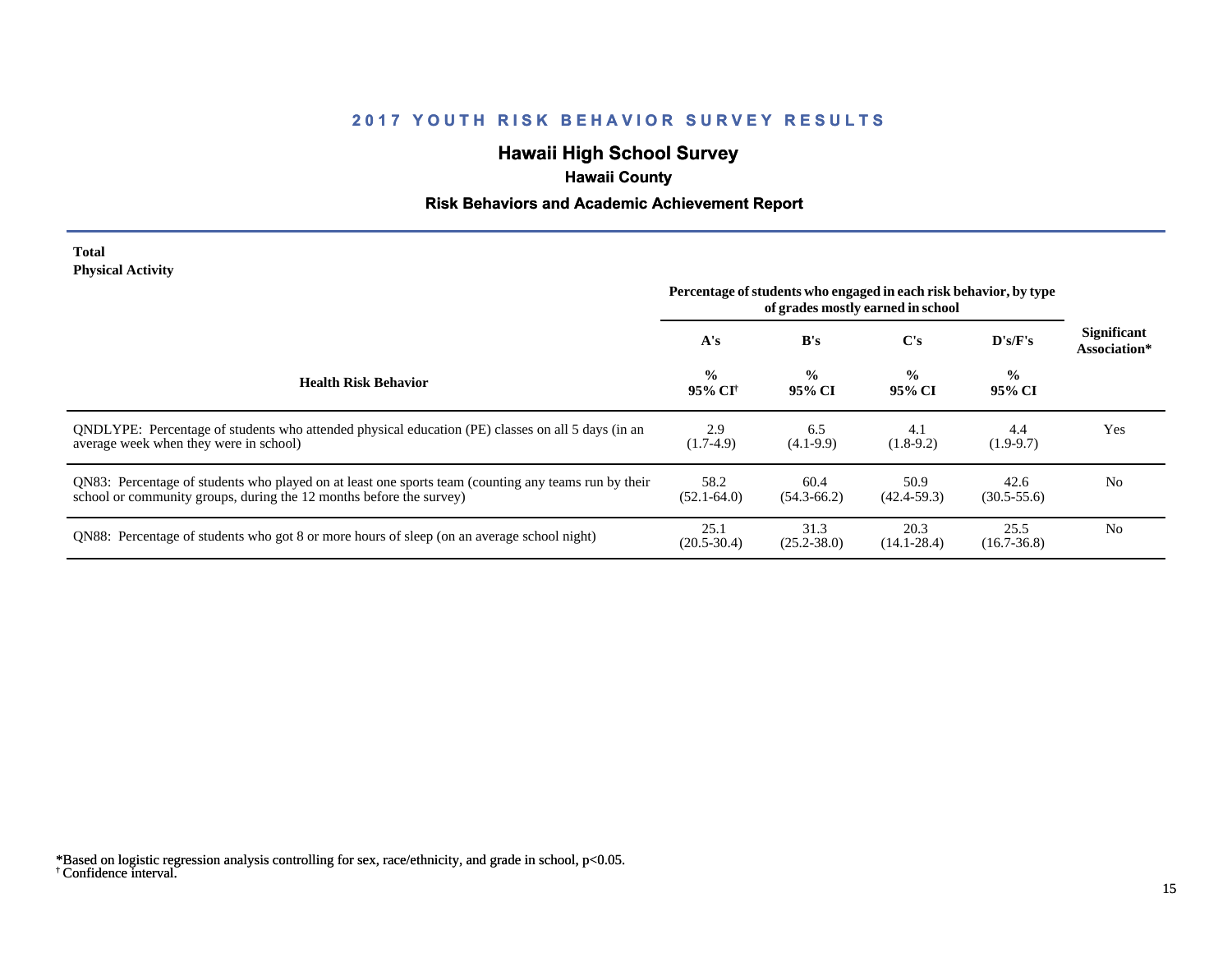# **Hawaii High School Survey**

# **Hawaii County**

# **Risk Behaviors and Academic Achievement Report**

| Total<br><b>Other</b>                                                                                                                                  | Percentage of students who engaged in each risk behavior, by type |                         |                         |                         |                                    |
|--------------------------------------------------------------------------------------------------------------------------------------------------------|-------------------------------------------------------------------|-------------------------|-------------------------|-------------------------|------------------------------------|
|                                                                                                                                                        | A's                                                               | B's                     | C's                     | D's/F's                 | <b>Significant</b><br>Association* |
| <b>Health Risk Behavior</b>                                                                                                                            | $\frac{6}{6}$<br>95% CI†                                          | $\frac{0}{0}$<br>95% CI | $\frac{0}{0}$<br>95% CI | $\frac{0}{0}$<br>95% CI |                                    |
| QN86: Percentage of students who saw a dentist (for a check-up, exam, teeth cleaning, or other dental<br>work, during the 12 months before the survey) | 77.8<br>$(73.0 - 82.0)$                                           | 72.9<br>$(66.7 - 78.3)$ | 55.5<br>$(48.5 - 62.2)$ | 55.9<br>$(43.6 - 67.6)$ | Yes                                |
| QNNODNT: Percentage of students who never saw a dentist (for a check-up, exam, teeth cleaning, or<br>other dental work)                                | 0.2<br>$(0.0-0.7)$                                                | 1.9<br>$(0.8-4.5)$      | 4.0<br>$(1.8-8.5)$      | 6.7<br>$(3.0-14.4)$     | Yes                                |
| QN87: Percentage of students who had ever been told by a doctor or nurse that they had asthma                                                          | 35.5<br>$(30.9 - 40.4)$                                           | 29.3<br>$(24.6 - 34.5)$ | 32.7<br>$(26.7 - 39.4)$ | 34.1<br>$(25.4 - 44.0)$ | N <sub>0</sub>                     |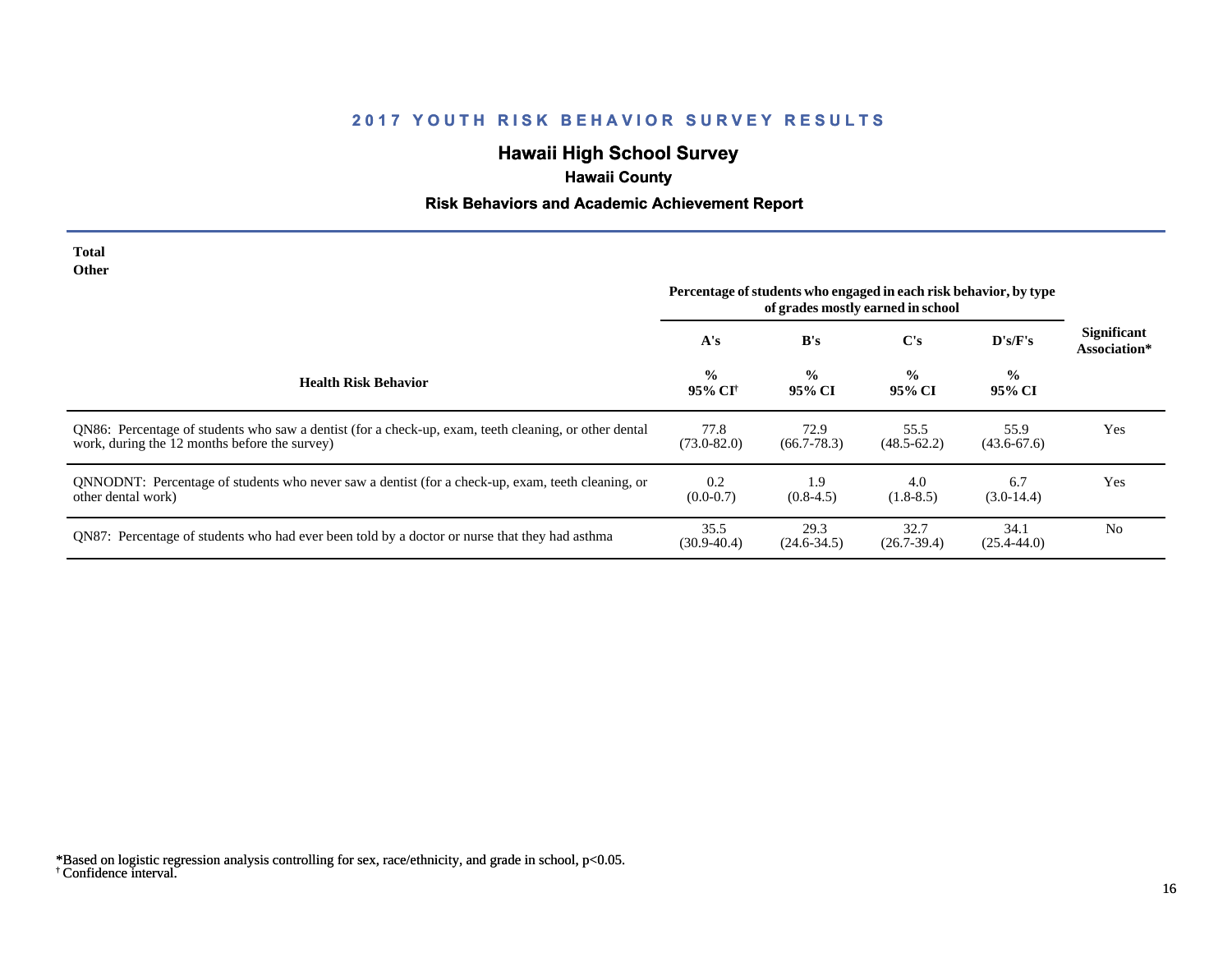# **Hawaii High School Survey**

# **Hawaii County**

# **Risk Behaviors and Academic Achievement Report**

| Total      |
|------------|
| Site-Added |

|                                                                                                                                                                                                                                                                                                                                                                                                                                                                                      | Percentage of students who engaged in each risk behavior, by type<br>of grades mostly earned in school |                         |                         |                         |                                    |
|--------------------------------------------------------------------------------------------------------------------------------------------------------------------------------------------------------------------------------------------------------------------------------------------------------------------------------------------------------------------------------------------------------------------------------------------------------------------------------------|--------------------------------------------------------------------------------------------------------|-------------------------|-------------------------|-------------------------|------------------------------------|
|                                                                                                                                                                                                                                                                                                                                                                                                                                                                                      | A's                                                                                                    | B's                     | C's                     | D's/F's                 | <b>Significant</b><br>Association* |
| <b>Health Risk Behavior</b>                                                                                                                                                                                                                                                                                                                                                                                                                                                          | $\frac{0}{0}$<br>95% CI <sup>+</sup>                                                                   | $\frac{0}{0}$<br>95% CI | $\frac{0}{0}$<br>95% CI | $\frac{6}{6}$<br>95% CI |                                    |
| QN90: Percentage of students who report they do not describe themselves as only one race or ethnicity                                                                                                                                                                                                                                                                                                                                                                                | 20.3<br>$(16.5 - 24.8)$                                                                                | 27.5<br>$(21.8-34.1)$   | 23.9<br>$(18.1 - 30.9)$ | 24.0<br>$(16.2 - 34.1)$ | N <sub>0</sub>                     |
| QN91: Percentage of students who reported that either of their parents or other adults in their family<br>are serving on active duty in the military                                                                                                                                                                                                                                                                                                                                 | 12.7<br>$(9.5-16.9)$                                                                                   | 14.6<br>$(10.9-19.3)$   | 21.5<br>$(15.9 - 28.2)$ | 26.9<br>$(19.0 - 36.7)$ | N <sub>0</sub>                     |
| QN92: Percentage of students who reported someone they were dating or going out with purposely<br>tried to control them or emotionally hurt them one or more times (such things as being told who they<br>could and could not spend time with, being humiliated in front of others, or being threatened if they did<br>not do what they wanted, during the 12 months before the survey, among students who dated or went<br>out with someone during the 12 months before the survey) | 30.0<br>$(23.3 - 37.7)$                                                                                | 23.5<br>$(18.1 - 30.0)$ | 32.8<br>$(24.1 - 43.0)$ | 34.7<br>$(22.5-49.2)$   | N <sub>0</sub>                     |
| QN93: Percentage of students who disagree or strongly disagree that harassment and bullying by other<br>students is a problem at their school                                                                                                                                                                                                                                                                                                                                        | 22.0<br>$(17.9 - 26.8)$                                                                                | 22.2<br>$(17.0 - 28.6)$ | 21.9<br>$(16.7 - 28.1)$ | 23.6<br>$(15.0 - 35.0)$ | N <sub>o</sub>                     |
| QN94: Percentage of students who did something to purposely hurt themselves without wanting to die<br>(such as cutting or burning themselves on purpose one or more times during the 12 months before the<br>survey)                                                                                                                                                                                                                                                                 | 17.8<br>$(14.4 - 21.8)$                                                                                | 19.2<br>$(14.1 - 25.5)$ | 30.8<br>$(23.2 - 39.6)$ | 38.5<br>$(27.9 - 50.2)$ | Yes                                |
| QN95: Percentage of students who first tried using an electronic vapor product before age 13 years                                                                                                                                                                                                                                                                                                                                                                                   | 7.8<br>$(5.1 - 11.5)$                                                                                  | 6.5<br>$(4.3-9.6)$      | 15.3<br>$(9.9-22.8)$    | 23.7<br>$(15.3 - 34.8)$ | Yes                                |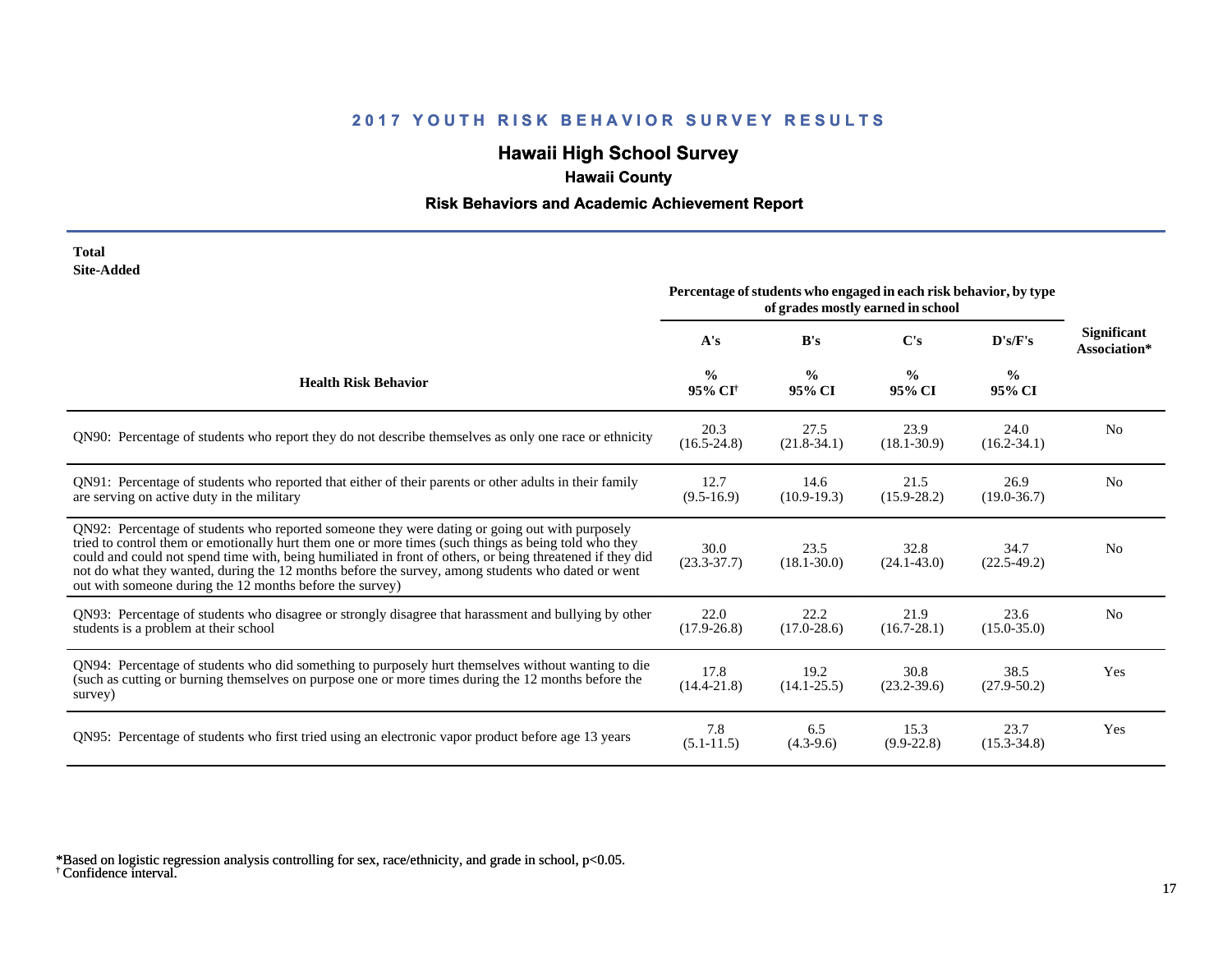# **Hawaii High School Survey**

# **Hawaii County**

### **Risk Behaviors and Academic Achievement Report**

#### **Total Site-Added**

|                                                                                                                                                                                                                                                                                                                                                                                            | Percentage of students who engaged in each risk behavior, by type<br>of grades mostly earned in school |                         |                         |                         |                                    |
|--------------------------------------------------------------------------------------------------------------------------------------------------------------------------------------------------------------------------------------------------------------------------------------------------------------------------------------------------------------------------------------------|--------------------------------------------------------------------------------------------------------|-------------------------|-------------------------|-------------------------|------------------------------------|
|                                                                                                                                                                                                                                                                                                                                                                                            | A's                                                                                                    | B's                     | $\bf C's$               | D's/F's                 | <b>Significant</b><br>Association* |
| <b>Health Risk Behavior</b>                                                                                                                                                                                                                                                                                                                                                                | $\frac{0}{0}$<br>95% CI <sup>†</sup>                                                                   | $\frac{0}{0}$<br>95% CI | $\frac{0}{0}$<br>95% CI | $\frac{0}{0}$<br>95% CI |                                    |
| QN96: Percentage of students who usually got the alcohol they drank by buying it themselves (from a<br>store, such as a liquor store, convenience store, supermarket, discount store, or gas station, from a<br>restaurant, bar, or club, or from a public event such as a concert or sporting event, during the 30 days<br>before the survey, among students who currently drank alcohol) | 11.4<br>$(5.7-21.6)$                                                                                   | 12.7<br>$(6.6-23.0)$    | 19.4<br>$(9.8-34.8)$    | 22.2<br>$(12.2 - 37.0)$ | N <sub>o</sub>                     |
| QN97: Percentage of students who usually used marijuana by smoking it in a joint, bong, pipe, or blunt<br>(during the 30 days before the survey, among students who used marijuana)                                                                                                                                                                                                        | 82.2<br>$(69.2 - 90.4)$                                                                                | 79.7<br>$(68.1 - 87.8)$ | 68.9<br>$(53.3 - 81.2)$ | 66.8<br>$(51.1 - 79.4)$ | N <sub>0</sub>                     |
| QN98: Percentage of students who ever used hallucinogenic drugs (such as LSD, acid, PCP, angel<br>dust, mescaline, or mushrooms, one or more times during their life)                                                                                                                                                                                                                      | 7.8<br>$(5.3-11.4)$                                                                                    | 5.2<br>$(3.0-9.0)$      | 14.4<br>$(9.3-21.6)$    | 28.5<br>$(18.8 - 40.7)$ | Yes                                |
| QN99: Percentage of students who are transgender                                                                                                                                                                                                                                                                                                                                           | 1.4<br>$(0.6-3.3)$                                                                                     | 1.8<br>$(0.8-4.1)$      | 6.0<br>$(3.0-11.5)$     | 5.8<br>$(2.5-12.7)$     | Yes                                |
| QN100: Percentage of students who tried to lose weight or keep from gaining weight by going without<br>eating for 24 hours or more; taking any diet pills, powders, or liquids; vomiting or taking laxatives;<br>smoking cigarettes; or skipping meals (during the 30 days before the survey)                                                                                              | 21.9<br>$(17.4 - 27.2)$                                                                                | 21.4<br>$(17.3 - 26.2)$ | 31.3<br>$(24.6 - 39.0)$ | 32.2<br>$(21.8 - 44.5)$ | N <sub>0</sub>                     |
| QN101: Percentage of students who drank a can, bottle, pouch, or glass of a juice drink (such as Fruit<br>Punch, Hawaiian Sun, Aloha Maid, Sunny Delight, or Tang, but not counting 100% fruit juice, one or<br>more times per day during the 7 days before the survey)                                                                                                                    | 8.7<br>$(6.1-12.3)$                                                                                    | 12.5<br>$(9.2 - 16.7)$  | 17.1<br>$(12.7 - 22.5)$ | 34.4<br>$(22.8 - 48.2)$ | Yes                                |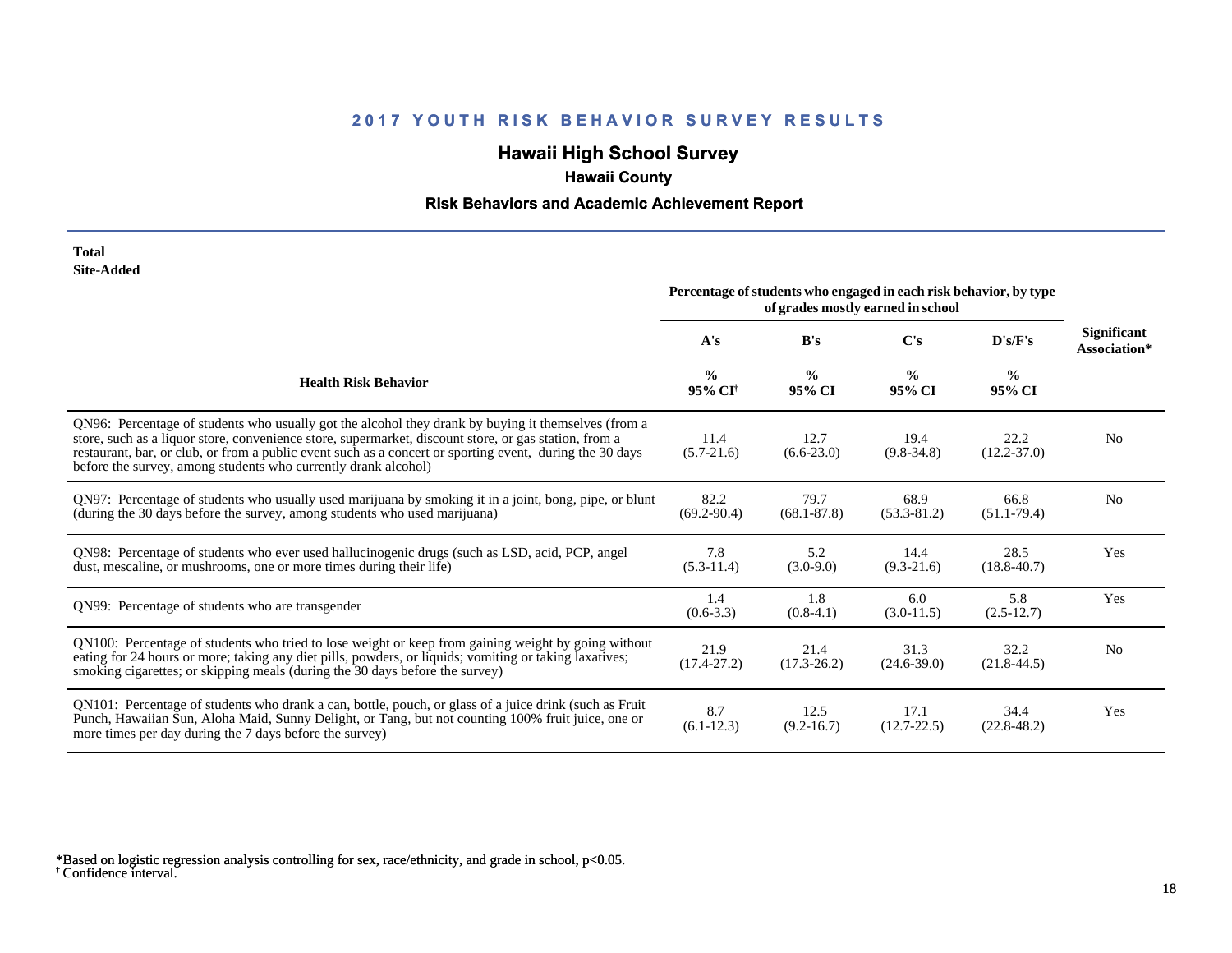# **Hawaii High School Survey**

# **Hawaii County**

### **Risk Behaviors and Academic Achievement Report**

#### **Total Site-Added**

|                                                                                                      | Percentage of students who engaged in each risk behavior, by type |                         |                         |                         |                                    |
|------------------------------------------------------------------------------------------------------|-------------------------------------------------------------------|-------------------------|-------------------------|-------------------------|------------------------------------|
|                                                                                                      | A's                                                               | B's                     | $\bf C's$               | D's/F's                 | <b>Significant</b><br>Association* |
| <b>Health Risk Behavior</b>                                                                          | $\frac{0}{0}$<br>95% CI <sup>+</sup>                              | $\frac{0}{0}$<br>95% CI | $\frac{0}{0}$<br>95% CI | $\frac{6}{9}$<br>95% CI |                                    |
| QN102: Percentage of students who most of the time or always went hungry because there was not       | 4.3                                                               | 4.6                     | 9.9                     | 16.7                    | Yes                                |
| enough food in their home (during the 30 days before the survey)                                     | $(2.6 - 7.0)$                                                     | $(2.7-7.9)$             | $(6.0-16.0)$            | $(9.7 - 27.1)$          |                                    |
| QN103: Percentage of students who did exercises to strengthen or tone their muscles on three or more | 42.0                                                              | 49.8                    | 40.7                    | 39.6                    | N <sub>0</sub>                     |
| days (such as push-ups, sit-ups, or weight lifting, during the 7 days before the survey)             | $(36.1 - 48.1)$                                                   | $(43.6 - 56.0)$         | $(33.3 - 48.7)$         | $(30.3-49.8)$           |                                    |
| QN104: Percentage of students who walk or ride their bike to or from school (one or more days during | 18.6                                                              | 21.3                    | 30.5                    | 33.9                    | N <sub>0</sub>                     |
| an average week when they are in school and weather allows them to do so)                            | $(14.5 - 23.5)$                                                   | $(17.1 - 26.2)$         | $(23.2 - 39.0)$         | $(24.9 - 44.4)$         |                                    |
| QN105: Percentage of students who have been taught about AIDS or HIV infection in school             | 75.7<br>$(69.9 - 80.7)$                                           | 78.1<br>$(71.5 - 83.4)$ | 67.0<br>$(56.7 - 75.8)$ | 58.6<br>$(47.7 - 68.7)$ | Yes                                |
| QN106: Percentage of students who most of the time or always wear sunscreen (with an SPF of 15 or    | 13.6                                                              | 11.0                    | 6.0                     | 7.6                     | N <sub>0</sub>                     |
| higher when they are outside for more than one hour on a sunny day)                                  | $(9.9-18.2)$                                                      | $(7.1 - 16.7)$          | $(3.5-10.3)$            | $(3.3-16.5)$            |                                    |
| QN107: Percentage of students who had a toothache (during the 12 months before the survey)           | 32.3<br>$(27.1 - 37.9)$                                           | 22.7<br>$(17.9 - 28.4)$ | 34.1<br>$(27.2 - 41.6)$ | 31.0<br>$(20.9 - 43.2)$ | Yes                                |
| QN108: Percentage of students who saw a doctor or nurse (for a check-up or physical exam when they   | 66.5                                                              | 63.3                    | 49.0                    | 45.3                    | Yes                                |
| were not sick or injured during the 12 months before the survey)                                     | $(61.6 - 71.1)$                                                   | $(57.8 - 68.5)$         | $(40.8 - 57.3)$         | $(35.3 - 55.6)$         |                                    |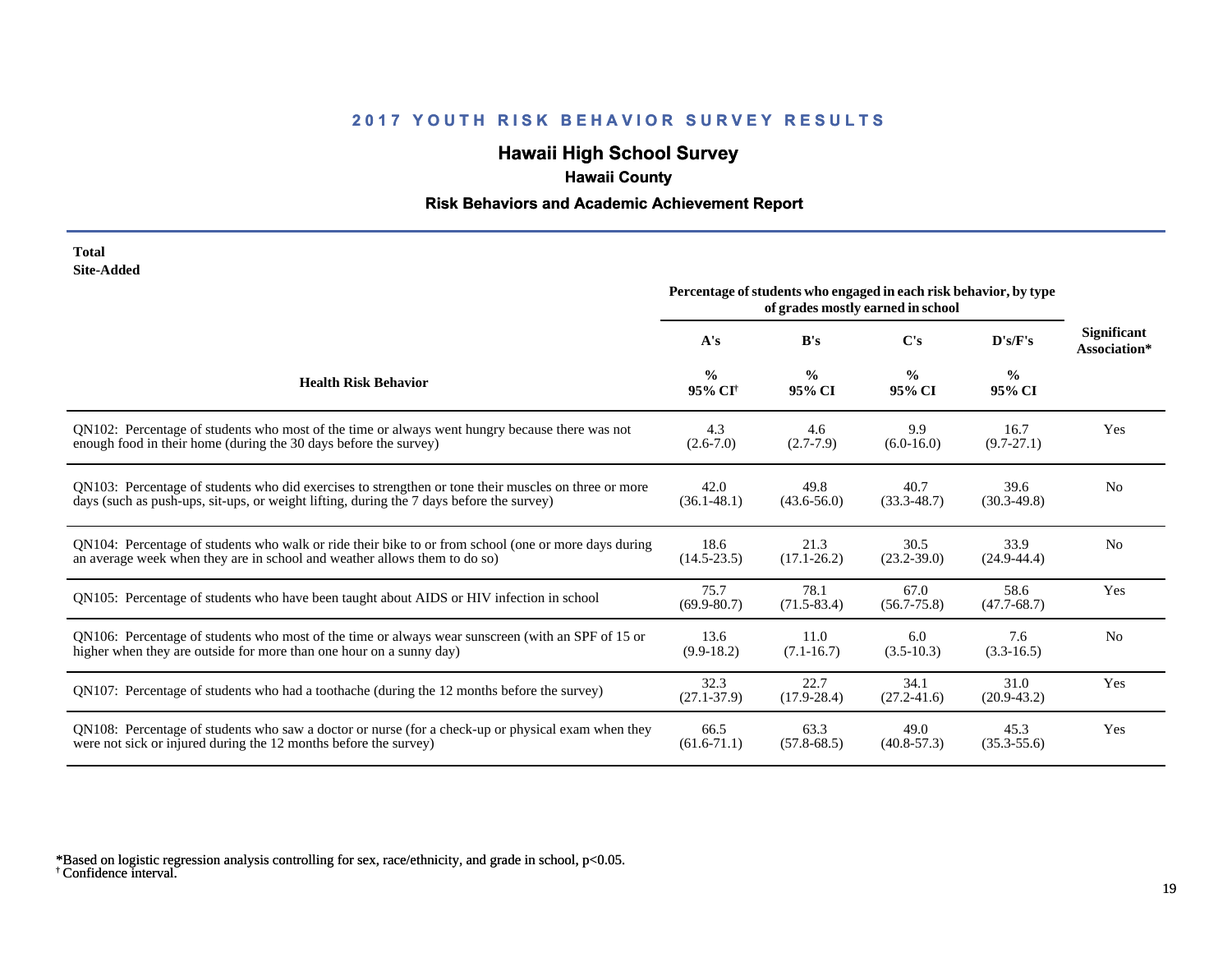# **Hawaii High School Survey**

# **Hawaii County**

### **Risk Behaviors and Academic Achievement Report**

| Total      |
|------------|
| Site-Added |

|                                                                                                                                                                                                                                             | Percentage of students who engaged in each risk behavior, by type<br>of grades mostly earned in school |                         |                         |                         |                                    |
|---------------------------------------------------------------------------------------------------------------------------------------------------------------------------------------------------------------------------------------------|--------------------------------------------------------------------------------------------------------|-------------------------|-------------------------|-------------------------|------------------------------------|
|                                                                                                                                                                                                                                             | A's                                                                                                    | B's                     | $\bf C's$               | D's/F's                 | <b>Significant</b><br>Association* |
| <b>Health Risk Behavior</b>                                                                                                                                                                                                                 | $\frac{0}{0}$<br>95% CI <sup>+</sup>                                                                   | $\frac{0}{0}$<br>95% CI | $\frac{0}{0}$<br>95% CI | $\frac{6}{6}$<br>95% CI |                                    |
| QN109: Percentage of students who had been told by a doctor or nurse that they had asthma and who                                                                                                                                           | 13.9                                                                                                   | 15.6                    | 14.9                    | 17.3                    | N <sub>0</sub>                     |
| still have asthma                                                                                                                                                                                                                           | $(10.9-17.6)$                                                                                          | $(11.9 - 20.2)$         | $(10.7 - 20.3)$         | $(10.5 - 27.0)$         |                                    |
| QN110: Percentage of students who did not go to school because they were sick (on one or more days                                                                                                                                          | 34.3                                                                                                   | 50.4                    | 59.9                    | 64.1                    | Yes                                |
| during the 30 days before the survey)                                                                                                                                                                                                       | $(29.7-39.3)$                                                                                          | $(44.0 - 56.9)$         | $(52.7-66.7)$           | $(52.9 - 73.9)$         |                                    |
| QN111: Percentage of students who usually slept in the home of a friend, family member, or other<br>person because they had to leave their home or their parent or guardian cannot afford housing (during<br>the 30 days before the survey) | 3.2<br>$(2.1-4.9)$                                                                                     | 4.1<br>$(2.3-7.2)$      | 8.2<br>$(4.7-13.8)$     | 10.5<br>$(5.2-19.9)$    | N <sub>0</sub>                     |
| QN112: Percentage of students who probably or definitely will complete a post high school program                                                                                                                                           | 74.3                                                                                                   | 66.6                    | 61.2                    | 44.6                    | Yes                                |
| (such as a vocational training program, military service, community college, or 4-year college)                                                                                                                                             | $(69.1 - 78.9)$                                                                                        | $(60.8 - 72.0)$         | $(53.5-68.4)$           | $(34.2 - 55.5)$         |                                    |
| QN113: Percentage of students who most of the time or always get the kind of help they need (among                                                                                                                                          | 23.3                                                                                                   | 17.7                    | 21.5                    | 27.2                    | N <sub>0</sub>                     |
| students who report having felt sad, empty, hopeless, angry, or anxious)                                                                                                                                                                    | $(18.6 - 28.8)$                                                                                        | $(12.8 - 23.8)$         | $(13.8 - 31.9)$         | $(15.8 - 42.6)$         |                                    |
| QN114: Percentage of students who reported there is at least one teacher or other adult in their school                                                                                                                                     | 73.7                                                                                                   | 61.7                    | 64.9                    | 50.1                    | Yes                                |
| that they can talk to if they have a problem                                                                                                                                                                                                | $(67.9 - 78.8)$                                                                                        | $(55.7 - 67.4)$         | $(57.6 - 71.6)$         | $(39.6 - 60.7)$         |                                    |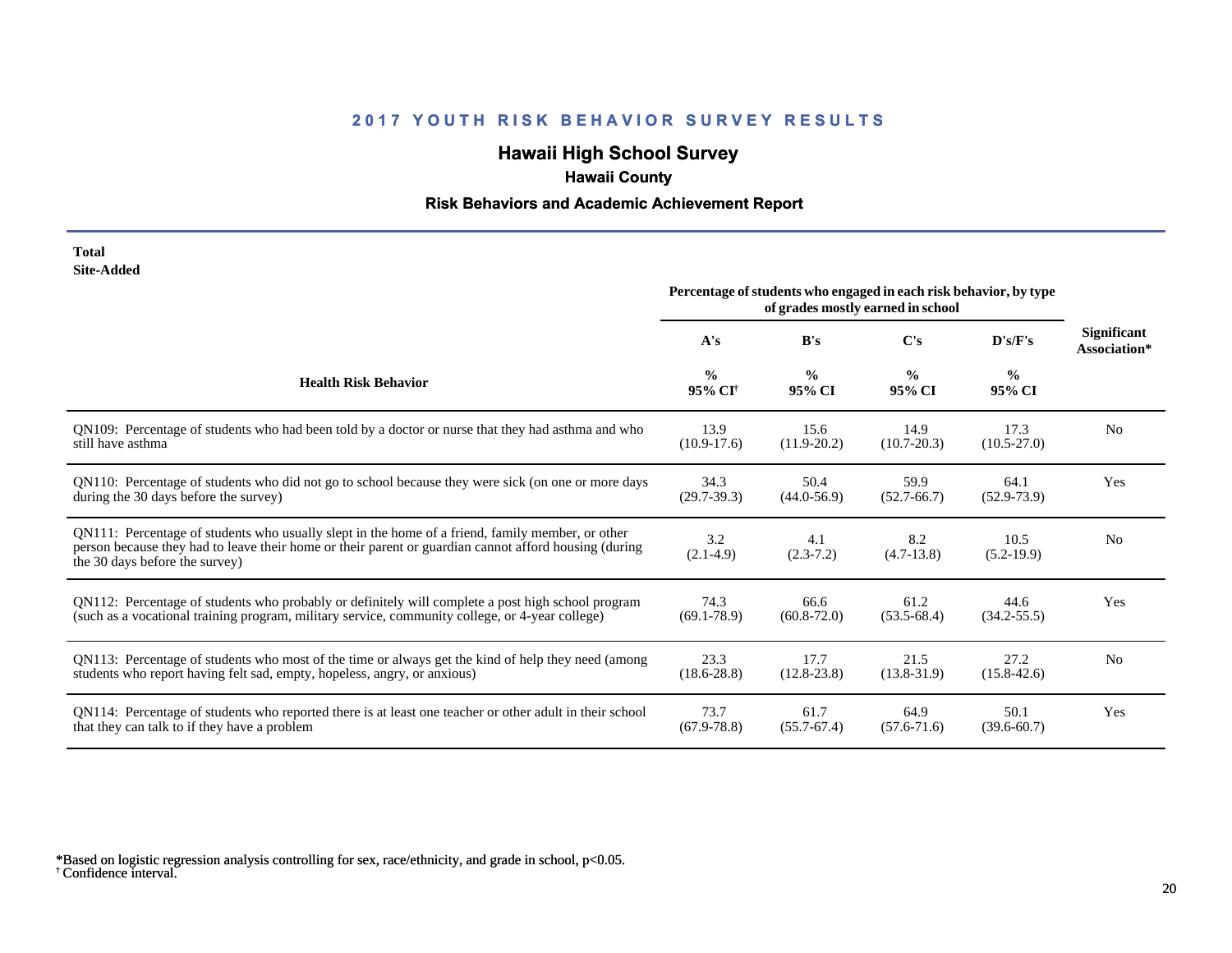# **Hawaii High School Survey**

# **Hawaii County**

### **Risk Behaviors and Academic Achievement Report**

#### **Total Site-Added**

|                                                                                                        | Percentage of students who engaged in each risk behavior, by type<br>of grades mostly earned in school |                         |                         |                         |                                    |
|--------------------------------------------------------------------------------------------------------|--------------------------------------------------------------------------------------------------------|-------------------------|-------------------------|-------------------------|------------------------------------|
|                                                                                                        | A's                                                                                                    | B's                     | C's                     | D's/F's                 | <b>Significant</b><br>Association* |
| <b>Health Risk Behavior</b>                                                                            | $\frac{0}{0}$<br>95% CI <sup>†</sup>                                                                   | $\frac{0}{0}$<br>95% CI | $\frac{0}{0}$<br>95% CI | $\frac{0}{0}$<br>95% CI |                                    |
| QN115: Percentage of students who have an adult outside of school they can talk to about things that   | 78.9                                                                                                   | 74.0                    | 74.7                    | 56.9                    | Yes                                |
| are important to them                                                                                  | $(74.9 - 82.4)$                                                                                        | $(68.0 - 79.2)$         | $(66.5 - 81.4)$         | $(44.6 - 68.4)$         |                                    |
| QN116: Percentage of students who reported their parents or other adults in their family talked with   | 58.8                                                                                                   | 64.4                    | 53.0                    | 50.8                    | N <sub>0</sub>                     |
| them about what they expect them to do or not to do when it comes to sex                               | $(53.4 - 64.0)$                                                                                        | $(58.8 - 69.7)$         | $(43.7-62.1)$           | $(40.2 - 61.4)$         |                                    |
| QN117: Percentage of students who report their parents would feel it was a little bit wrong, wrong, or | 90.1                                                                                                   | 90.2                    | 80.4                    | 75.6                    | Yes                                |
| very wrong for them to drink beer, wine, or hard liquor regularly (such as rum, gin, vodka or whiskey) | $(86.0 - 93.1)$                                                                                        | $(85.9 - 93.3)$         | $(73.7 - 85.7)$         | $(65.5 - 83.4)$         |                                    |
| QN118: Percentage of students who have talked with one of their parents or another adult in their      | 48.3                                                                                                   | 45.6                    | 42.9                    | 40.3                    | N <sub>0</sub>                     |
| family about the dangers of tobacco, alcohol, or drug use (during the 12 months before the survey)     | $(43.1 - 53.5)$                                                                                        | $(39.0 - 52.3)$         | $(35.3 - 50.8)$         | $(31.0 - 50.4)$         |                                    |
| QN119: Percentage of students who have ridden in a car driven by someone, including the student,       | 22.1                                                                                                   | 22.2                    | 23.0                    | 29.2                    | N <sub>0</sub>                     |
| who was "high" or had been using alcohol or drugs (during the 30 days before the survey)               | $(17.7 - 27.3)$                                                                                        | $(17.6 - 27.6)$         | $(16.8 - 30.6)$         | $(19.3 - 41.4)$         |                                    |
| QN120: Percentage of students who ever use alcohol or drugs to relax, feel better about themselves, or | 20.5                                                                                                   | 20.5                    | 33.2                    | 30.7                    | Yes                                |
| fit in                                                                                                 | $(16.7 - 25.0)$                                                                                        | $(16.1 - 25.6)$         | $(25.9 - 41.5)$         | $(22.1 - 40.9)$         |                                    |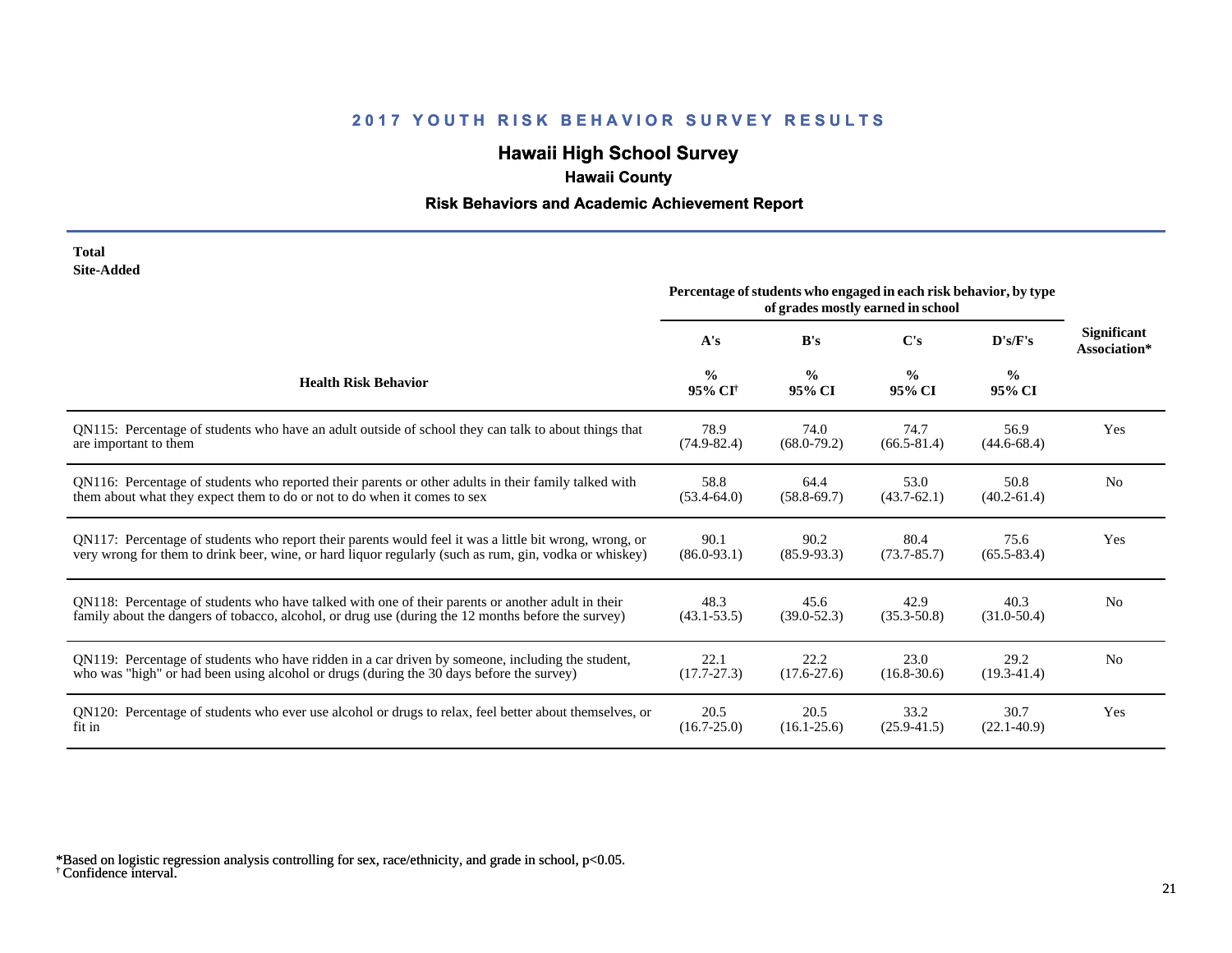# **Hawaii High School Survey**

# **Hawaii County**

### **Risk Behaviors and Academic Achievement Report**

#### **Total Site-Added**

|                                                                                                                                                              | Percentage of students who engaged in each risk behavior, by type<br>of grades mostly earned in school |                         |                         |                         |                                    |
|--------------------------------------------------------------------------------------------------------------------------------------------------------------|--------------------------------------------------------------------------------------------------------|-------------------------|-------------------------|-------------------------|------------------------------------|
|                                                                                                                                                              | A's                                                                                                    | B's                     | C's                     | D's/F's                 | <b>Significant</b><br>Association* |
| <b>Health Risk Behavior</b>                                                                                                                                  | $\frac{0}{0}$<br>95% CI <sup>†</sup>                                                                   | $\frac{0}{0}$<br>95% CI | $\frac{0}{0}$<br>95% CI | $\frac{0}{0}$<br>95% CI |                                    |
| QN121: Percentage of students who ever use alcohol or drugs while they are alone                                                                             | 21.1<br>$(17.1 - 25.8)$                                                                                | 19.4<br>$(15.1 - 24.7)$ | 30.8<br>$(24.6 - 37.8)$ | 38.5<br>$(26.6 - 52.0)$ | Yes                                |
| QN122: Percentage of students who ever forget things they did while using alcohol or drugs                                                                   | 16.4<br>$(12.7 - 20.9)$                                                                                | 17.2<br>$(12.5 - 23.1)$ | 16.9<br>$(12.0 - 23.1)$ | 26.7<br>$(17.4 - 38.7)$ | N <sub>0</sub>                     |
| QN123: Percentage of students who have ever gotten into trouble while they were using alcohol or<br>drugs                                                    | 12.5<br>$(9.1 - 16.9)$                                                                                 | 11.6<br>$(8.4 - 15.8)$  | 24.7<br>$(18.0 - 32.8)$ | 28.9<br>$(18.8 - 41.7)$ | Yes                                |
| QN124: Percentage of students who have attended school under the influence of alcohol, marijuana, or<br>other drugs (during the 12 months before the survey) | 18.5<br>$(14.2 - 23.7)$                                                                                | 18.4<br>$(14.0 - 23.8)$ | 27.3<br>$(20.2 - 35.9)$ | 39.2<br>$(29.2 - 50.1)$ | Yes                                |
| QN125: Percentage of students who have family or friends that have told them that they should cut<br>down on their drinking or drug use                      | 14.7<br>$(11.0-19.3)$                                                                                  | 10.4<br>$(7.0-15.1)$    | 23.4<br>$(17.5 - 30.5)$ | 29.9<br>$(20.3-41.6)$   | Yes                                |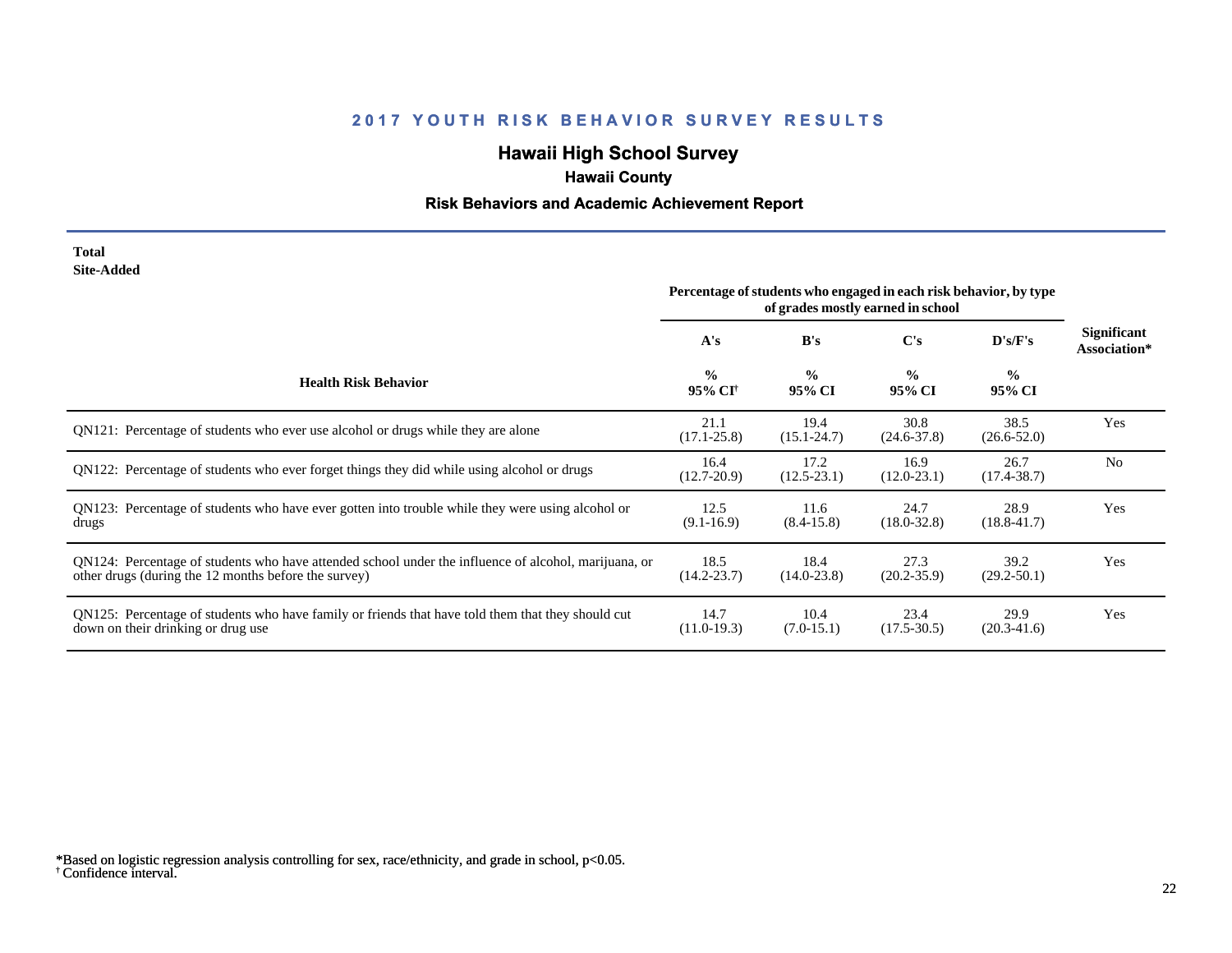# **Hawaii High School Survey**

## **Hawaii County**

#### **Risk Behaviors and Academic Achievement Report**

#### **Male Unintentional Injuries/Violence**

|                                                                                                                                                                                                                                                                                                        | Percentage of students who engaged in each risk behavior, by type |                         |                         |                         |                                    |
|--------------------------------------------------------------------------------------------------------------------------------------------------------------------------------------------------------------------------------------------------------------------------------------------------------|-------------------------------------------------------------------|-------------------------|-------------------------|-------------------------|------------------------------------|
|                                                                                                                                                                                                                                                                                                        | A's                                                               | B's                     | $\bf C's$               | D's/F's                 | <b>Significant</b><br>Association* |
| <b>Health Risk Behavior</b>                                                                                                                                                                                                                                                                            | $\frac{0}{0}$<br>95% CI <sup>†</sup>                              | $\frac{0}{0}$<br>95% CI | $\frac{6}{9}$<br>95% CI | $\frac{0}{0}$<br>95% CI |                                    |
| QN11: Percentage of students who texted or e-mailed while driving a car or other vehicle (on at least 1<br>day during the 30 days before the survey, among students who had driven a car or other vehicle during<br>the 30 days before the survey)                                                     | 37.2<br>$(27.9 - 47.4)$                                           | 38.4<br>$(26.2 - 52.1)$ | 46.5<br>$(30.1 - 63.8)$ |                         |                                    |
| QN12: Percentage of students who carried a weapon (such as a gun, knife, or club, on at least 1 day<br>during the 30 days before the survey)                                                                                                                                                           | 19.8<br>$(13.5 - 28.2)$                                           | 21.5<br>$(15.6 - 29.0)$ | 34.0<br>$(23.6 - 46.2)$ | 36.3<br>$(23.7 - 51.0)$ | N <sub>0</sub>                     |
| QN15: Percentage of students who did not go to school because they felt unsafe at school or on their<br>way to or from school (on at least 1 day during the 30 days before the survey)                                                                                                                 | 9.6<br>$(5.4-16.5)$                                               | 8.1<br>$(4.9-13.2)$     | 17.5<br>$(10.2 - 28.5)$ | 16.8<br>$(8.3-31.2)$    | N <sub>0</sub>                     |
| QN17: Percentage of students who were in a physical fight (one or more times during the 12 months<br>before the survey)                                                                                                                                                                                | 19.7<br>$(13.6 - 27.6)$                                           | 19.8<br>$(14.7 - 26.2)$ | 27.1<br>$(18.5 - 37.8)$ | 37.0<br>$(25.9 - 49.7)$ | N <sub>0</sub>                     |
| QN19: Percentage of students who were ever physically forced to have sexual intercourse (when they<br>did not want to)                                                                                                                                                                                 | 6.0<br>$(3.0-11.7)$                                               | 4.7<br>$(2.2-9.8)$      | 10.6<br>$(5.5-19.3)$    | 5.1<br>$(1.4-16.6)$     | N <sub>0</sub>                     |
| QN20: Percentage of students who experienced sexual violence (being forced by anyone to do sexual<br>things [counting such things as kissing, touching, or being physically forced to have sexual intercourse]<br>that they did not want to, one or more times during the 12 months before the survey) | 14.6<br>$(9.3-22.2)$                                              | 8.0<br>$(4.3-14.3)$     | 15.6<br>$(9.0-25.6)$    | 15.4<br>$(7.4-29.3)$    | N <sub>0</sub>                     |

\*Based on logistic regression analysis controlling for sex, race/ethnicity, and grade in school, p<0.05.

† Confidence interval.

 $-$  = Fewer than 30 students in this subgroup.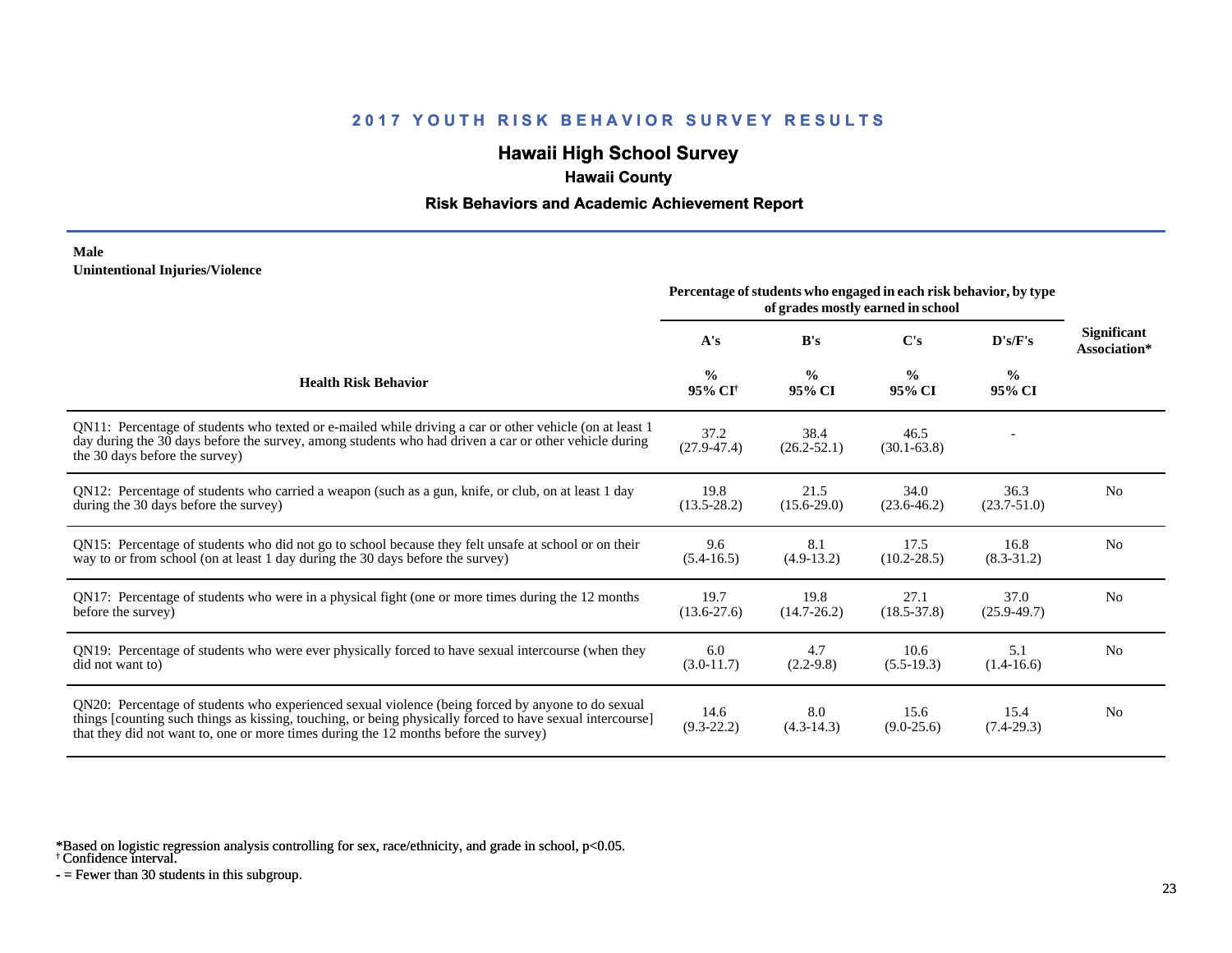# **Hawaii High School Survey**

## **Hawaii County**

### **Risk Behaviors and Academic Achievement Report**

#### **Male Unintentional Injuries/Violence**

|                                                                                                                                                                                                                                                                                                                                                                                                                        | Percentage of students who engaged in each risk behavior, by type<br>of grades mostly earned in school |                         |                         |                         |                                    |
|------------------------------------------------------------------------------------------------------------------------------------------------------------------------------------------------------------------------------------------------------------------------------------------------------------------------------------------------------------------------------------------------------------------------|--------------------------------------------------------------------------------------------------------|-------------------------|-------------------------|-------------------------|------------------------------------|
|                                                                                                                                                                                                                                                                                                                                                                                                                        | A's                                                                                                    | B's                     | C's                     | D's/F's                 | <b>Significant</b><br>Association* |
| <b>Health Risk Behavior</b>                                                                                                                                                                                                                                                                                                                                                                                            | $\frac{0}{0}$<br>95% CI <sup>+</sup>                                                                   | $\frac{0}{0}$<br>95% CI | $\frac{0}{0}$<br>95% CI | $\frac{6}{6}$<br>95% CI |                                    |
| QN22: Percentage of students who experienced physical dating violence (being physically hurt on<br>purpose by someone they were dating or going out with [counting such things as being hit, slammed<br>into something, or injured with an object or weapon] one or more times during the 12 months before<br>the survey, among students who dated or went out with someone during the 12 months before the<br>survey) | 13.5<br>$(7.3-23.6)$                                                                                   | 7.6<br>$(3.7-14.9)$     | 12.3<br>$(5.9-23.9)$    | 12.1<br>$(4.9-26.9)$    | N <sub>0</sub>                     |
| QN23: Percentage of students who were bullied on school property (ever during the 12 months before                                                                                                                                                                                                                                                                                                                     | 24.9                                                                                                   | 14.9                    | 26.3                    | 24.4                    | N <sub>0</sub>                     |
| the survey)                                                                                                                                                                                                                                                                                                                                                                                                            | $(18.4 - 32.7)$                                                                                        | $(9.3 - 23.0)$          | $(17.6 - 37.3)$         | $(13.9-39.1)$           |                                    |
| QN24: Percentage of students who were electronically bullied (counting being bullied through texting,                                                                                                                                                                                                                                                                                                                  | 14.8                                                                                                   | 11.0                    | 15.2                    | 11.9                    | No                                 |
| Instagram, Facebook, or other social media, ever during the 12 months before the survey)                                                                                                                                                                                                                                                                                                                               | $(9.5 - 22.3)$                                                                                         | $(6.6-17.8)$            | $(8.9-24.8)$            | $(5.0-25.6)$            |                                    |
| QN25: Percentage of students who felt sad or hopeless (almost every day for $>=$ 2 weeks in a row so                                                                                                                                                                                                                                                                                                                   | 27.9                                                                                                   | 21.8                    | 29.2                    | 33.6                    | N <sub>0</sub>                     |
| that they stopped doing some usual activities, ever during the 12 months before the survey)                                                                                                                                                                                                                                                                                                                            | $(20.7 - 36.4)$                                                                                        | $(15.6 - 29.5)$         | $(19.8 - 40.8)$         | $(21.6 - 48.2)$         |                                    |
| QN26: Percentage of students who seriously considered attempting suicide (ever during the 12 months                                                                                                                                                                                                                                                                                                                    | 14.5                                                                                                   | 11.5                    | 17.9                    | 31.2                    | N <sub>0</sub>                     |
| before the survey)                                                                                                                                                                                                                                                                                                                                                                                                     | $(9.1 - 22.3)$                                                                                         | $(7.6-17.2)$            | $(11.5 - 26.6)$         | $(20.2 - 44.8)$         |                                    |
| QN27: Percentage of students who made a plan about how they would attempt suicide (during the 12                                                                                                                                                                                                                                                                                                                       | 14.8                                                                                                   | 11.2                    | 7.8                     | 24.2                    | N <sub>0</sub>                     |
| months before the survey)                                                                                                                                                                                                                                                                                                                                                                                              | $(9.2 - 23.1)$                                                                                         | $(7.2-17.1)$            | $(4.4-13.6)$            | $(14.1 - 38.2)$         |                                    |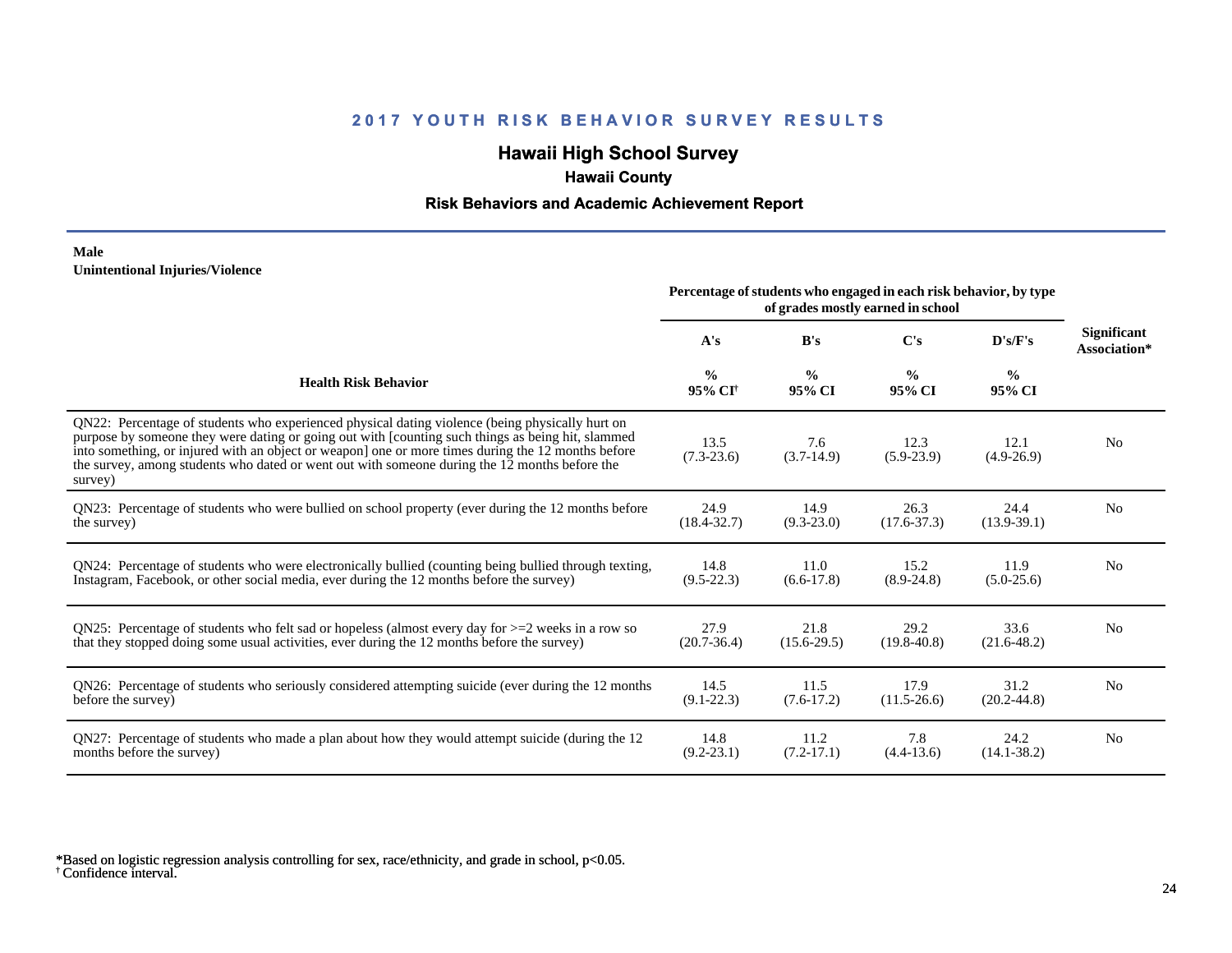# **Hawaii High School Survey**

# **Hawaii County**

### **Risk Behaviors and Academic Achievement Report**

#### **Male Unintentional Injuries/Violence**

|                                                                                                                                                                                                   | Percentage of students who engaged in each risk behavior, by type<br>of grades mostly earned in school |                         |                         |                          |                                    |
|---------------------------------------------------------------------------------------------------------------------------------------------------------------------------------------------------|--------------------------------------------------------------------------------------------------------|-------------------------|-------------------------|--------------------------|------------------------------------|
|                                                                                                                                                                                                   | A's                                                                                                    | B's                     | $\bf C's$               | $\bf{D}$ 's/ $\bf{F}$ 's | <b>Significant</b><br>Association* |
| <b>Health Risk Behavior</b>                                                                                                                                                                       | $\frac{0}{0}$<br>-95% CF                                                                               | $\frac{0}{0}$<br>95% CI | $\frac{0}{0}$<br>95% CI | $\frac{0}{0}$<br>95% CI  |                                    |
| QN28: Percentage of students who attempted suicide (one or more times during the 12 months before<br>the survey)                                                                                  | 10.6<br>$(5.7-18.8)$                                                                                   | 6.9<br>$(3.8-12.3)$     | 17.6<br>$(10.4 - 28.1)$ | 33.0<br>$(19.8 - 49.6)$  | Yes                                |
| QN29: Percentage of students who had a suicide attempt that resulted in an injury, poisoning, or<br>overdose that had to be treated by a doctor or nurse (during the 12 months before the survey) | 3.0<br>$(0.8-11.0)$                                                                                    | 2.3<br>$(0.9-6.0)$      | 5.2<br>$(2.0-12.7)$     | 13.9<br>$(5.4 - 31.6)$   | Yes                                |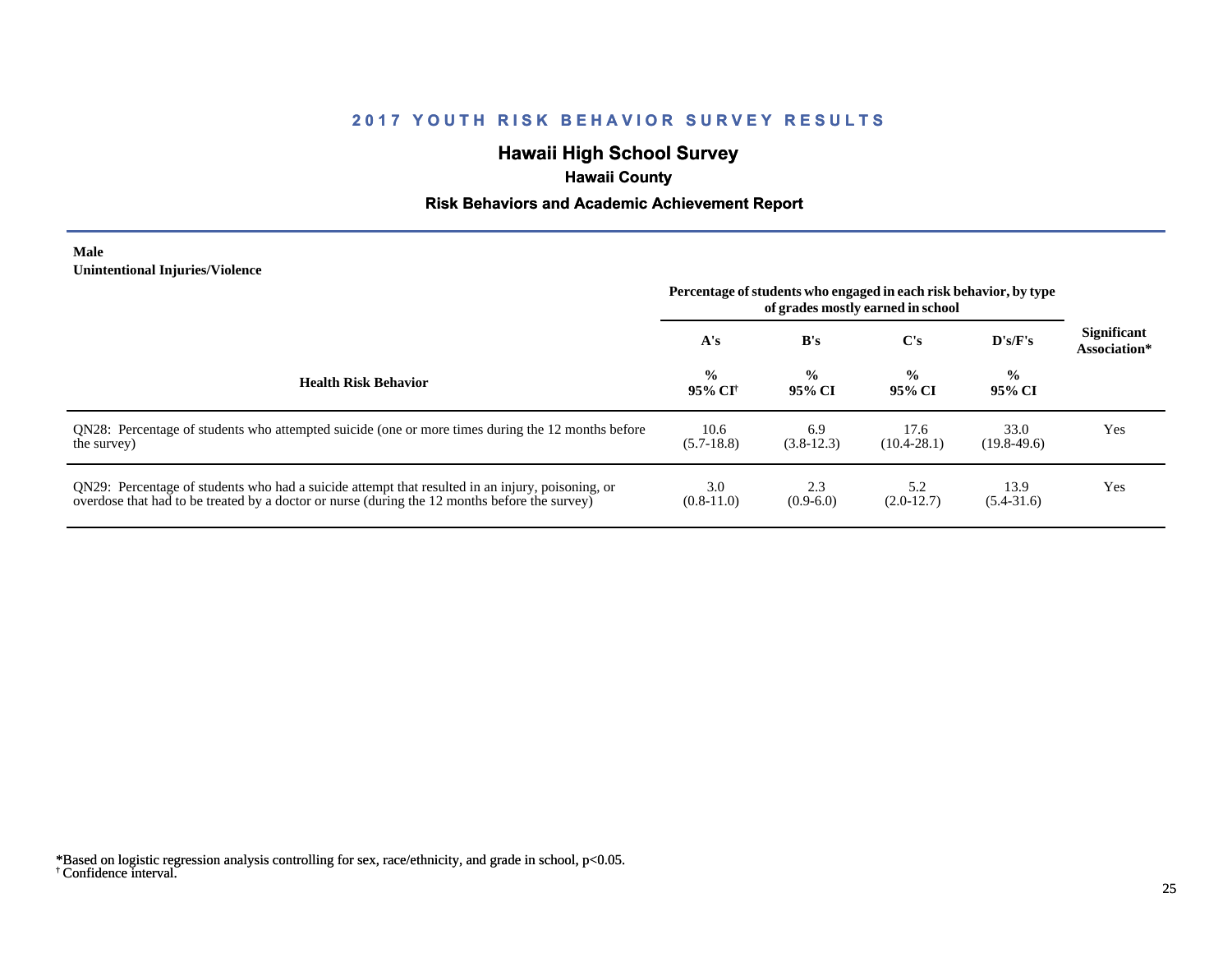# **Hawaii High School Survey**

# **Hawaii County**

# **Risk Behaviors and Academic Achievement Report**

| Male               |  |
|--------------------|--|
| <b>Tobacco Use</b> |  |

|                                                                                                                                                                                                                                                                                                                | Percentage of students who engaged in each risk behavior, by type<br>of grades mostly earned in school |                         |                         |                         |                                    |
|----------------------------------------------------------------------------------------------------------------------------------------------------------------------------------------------------------------------------------------------------------------------------------------------------------------|--------------------------------------------------------------------------------------------------------|-------------------------|-------------------------|-------------------------|------------------------------------|
|                                                                                                                                                                                                                                                                                                                | A's                                                                                                    | B's                     | C's                     | D's/F's                 | <b>Significant</b><br>Association* |
| <b>Health Risk Behavior</b>                                                                                                                                                                                                                                                                                    | $\frac{0}{0}$<br>95% CI <sup>†</sup>                                                                   | $\frac{0}{0}$<br>95% CI | $\frac{0}{0}$<br>95% CI | $\frac{0}{0}$<br>95% CI |                                    |
| QN31: Percentage of students who first tried cigarette smoking before age 13 years (even one or two                                                                                                                                                                                                            | 14.6                                                                                                   | 12.8                    | 21.0                    | 27.9                    | N <sub>0</sub>                     |
| puffs)                                                                                                                                                                                                                                                                                                         | $(9.6-21.5)$                                                                                           | $(7.8-20.4)$            | $(13.6 - 31.0)$         | $(17.2 - 42.0)$         |                                    |
| QN32: Percentage of students who currently smoked cigarettes (on at least 1 day during the 30 days                                                                                                                                                                                                             | 9.4                                                                                                    | 5.1                     | 16.1                    | 25.5                    | Yes                                |
| before the survey)                                                                                                                                                                                                                                                                                             | $(5.0-17.0)$                                                                                           | $(2.6-9.9)$             | $(8.8 - 27.5)$          | $(15.3 - 39.4)$         |                                    |
| ONFRCIG: Percentage of students who currently smoked cigarettes frequently (on 20 or more days                                                                                                                                                                                                                 | 3.5                                                                                                    | 1.5                     | 0.7                     | 6.1                     | N <sub>0</sub>                     |
| during the 30 days before the survey)                                                                                                                                                                                                                                                                          | $(1.2-9.5)$                                                                                            | $(0.6-4.2)$             | $(0.2 - 3.1)$           | $(2.0-17.4)$            |                                    |
| QNDAYCIG: Percentage of students who currently smoked cigarettes daily (on all 30 days during the                                                                                                                                                                                                              | 1.9                                                                                                    | 0.9                     | 0.4                     | 4.5                     | N <sub>0</sub>                     |
| 30 days before the survey)                                                                                                                                                                                                                                                                                     | $(0.7 - 5.3)$                                                                                          | $(0.2 - 3.5)$           | $(0.0-2.6)$             | $(1.1-16.9)$            |                                    |
| QN35: Percentage of students who currently used an electronic vapor product (including e-cigarettes,<br>e-cigars, e-pipes, vape pipes, vaping pens, e-hookahs, and hookah pens [such as blu, NJOY, Vuse,<br>MarkTen, Logic, Vapin Plus, eGo, and Halo, on at least 1 day during the 30 days before the survey) | 30.0<br>$(22.2 - 39.3)$                                                                                | 31.8<br>$(23.2 - 42.0)$ | 49.6<br>$(38.8 - 60.3)$ | 55.4<br>$(39.1 - 70.6)$ | Yes                                |

<sup>†</sup> Confidence interval. \*Based on logistic regression analysis controlling for sex, race/ethnicity, and grade in school, p<0.05.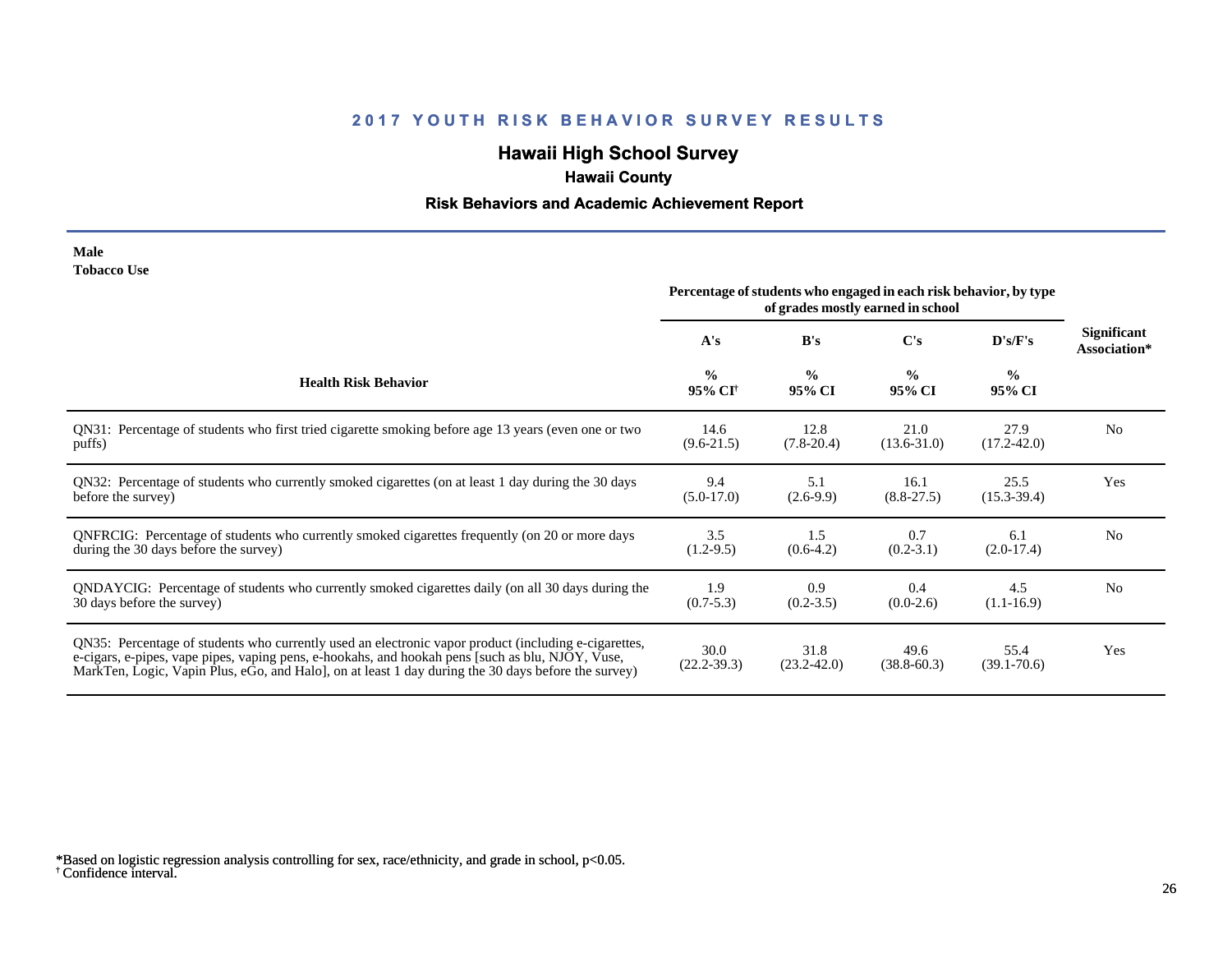# **Hawaii High School Survey**

## **Hawaii County**

### **Risk Behaviors and Academic Achievement Report**

#### **Male Alcohol/Other Drug Use**

|                                                                                                                                                                                                                                                                                       | Percentage of students who engaged in each risk behavior, by type<br>of grades mostly earned in school |                         |                         |                         |                                    |
|---------------------------------------------------------------------------------------------------------------------------------------------------------------------------------------------------------------------------------------------------------------------------------------|--------------------------------------------------------------------------------------------------------|-------------------------|-------------------------|-------------------------|------------------------------------|
|                                                                                                                                                                                                                                                                                       | A's                                                                                                    | B's                     | C's                     | D's/F's                 | <b>Significant</b><br>Association* |
| <b>Health Risk Behavior</b>                                                                                                                                                                                                                                                           | $\frac{0}{0}$<br>95% CI <sup>+</sup>                                                                   | $\frac{0}{0}$<br>95% CI | $\frac{0}{0}$<br>95% CI | $\frac{0}{0}$<br>95% CI |                                    |
| QN41: Percentage of students who had their first drink of alcohol before age 13 years (other than a few                                                                                                                                                                               | 20.6                                                                                                   | 19.4                    | 33.2                    | 37.4                    | N <sub>0</sub>                     |
| sips)                                                                                                                                                                                                                                                                                 | $(14.7 - 28.1)$                                                                                        | $(13.1 - 27.6)$         | $(24.7-42.9)$           | $(24.3 - 52.6)$         |                                    |
| QN42: Percentage of students who currently drank alcohol (at least one drink of alcohol, on at least 1                                                                                                                                                                                | 27.4                                                                                                   | 24.0                    | 38.1                    | 44.5                    | Yes                                |
| day during the 30 days before the survey)                                                                                                                                                                                                                                             | $(20.6 - 35.4)$                                                                                        | $(16.5 - 33.4)$         | $(27.1 - 50.4)$         | $(31.2 - 58.5)$         |                                    |
| QN44: Percentage of students who currently were binge drinking (had four or more drinks of alcohol<br>in a row for female students or five or more drinks of alcohol in a row for male students, within a<br>couple of hours, on at least 1 day during the 30 days before the survey) | 13.3<br>$(7.9-21.4)$                                                                                   | 14.3<br>$(9.4 - 21.1)$  | 20.5<br>$(11.4 - 34.2)$ | 29.9<br>$(20.1-41.9)$   | Yes                                |
| QN47: Percentage of students who tried marijuana for the first time before age 13 years                                                                                                                                                                                               | 12.6<br>$(7.3-20.8)$                                                                                   | 11.5<br>$(7.2-17.9)$    | 27.0<br>$(18.3 - 37.9)$ | 36.5<br>$(24.3 - 50.7)$ | Yes                                |
| QN48: Percentage of students who currently used marijuana (one or more times during the 30 days                                                                                                                                                                                       | 15.9                                                                                                   | 18.3                    | 31.4                    | 48.9                    | Yes                                |
| before the survey)                                                                                                                                                                                                                                                                    | $(10.0-24.5)$                                                                                          | $(12.7 - 25.5)$         | $(21.8-43.0)$           | $(36.2 - 61.6)$         |                                    |
| QN49: Percentage of students who ever used cocaine (any form of cocaine, including powder, crack,                                                                                                                                                                                     | 5.9                                                                                                    | 3.6                     | 17.9                    | 25.8                    | Yes                                |
| or freebase, one or more times during their life)                                                                                                                                                                                                                                     | $(2.6-12.6)$                                                                                           | $(1.4-9.1)$             | $(9.7 - 30.7)$          | $(16.0 - 38.7)$         |                                    |
| ON51: Percentage of students who ever used heroin (also called "smack," "junk," or "China White,"                                                                                                                                                                                     | 5.4                                                                                                    | 4.0                     | 10.0                    | 23.0                    | Yes                                |
| one or more times during their life)                                                                                                                                                                                                                                                  | $(2.4-11.6)$                                                                                           | $(1.7-9.0)$             | $(3.9-23.6)$            | $(13.8 - 35.8)$         |                                    |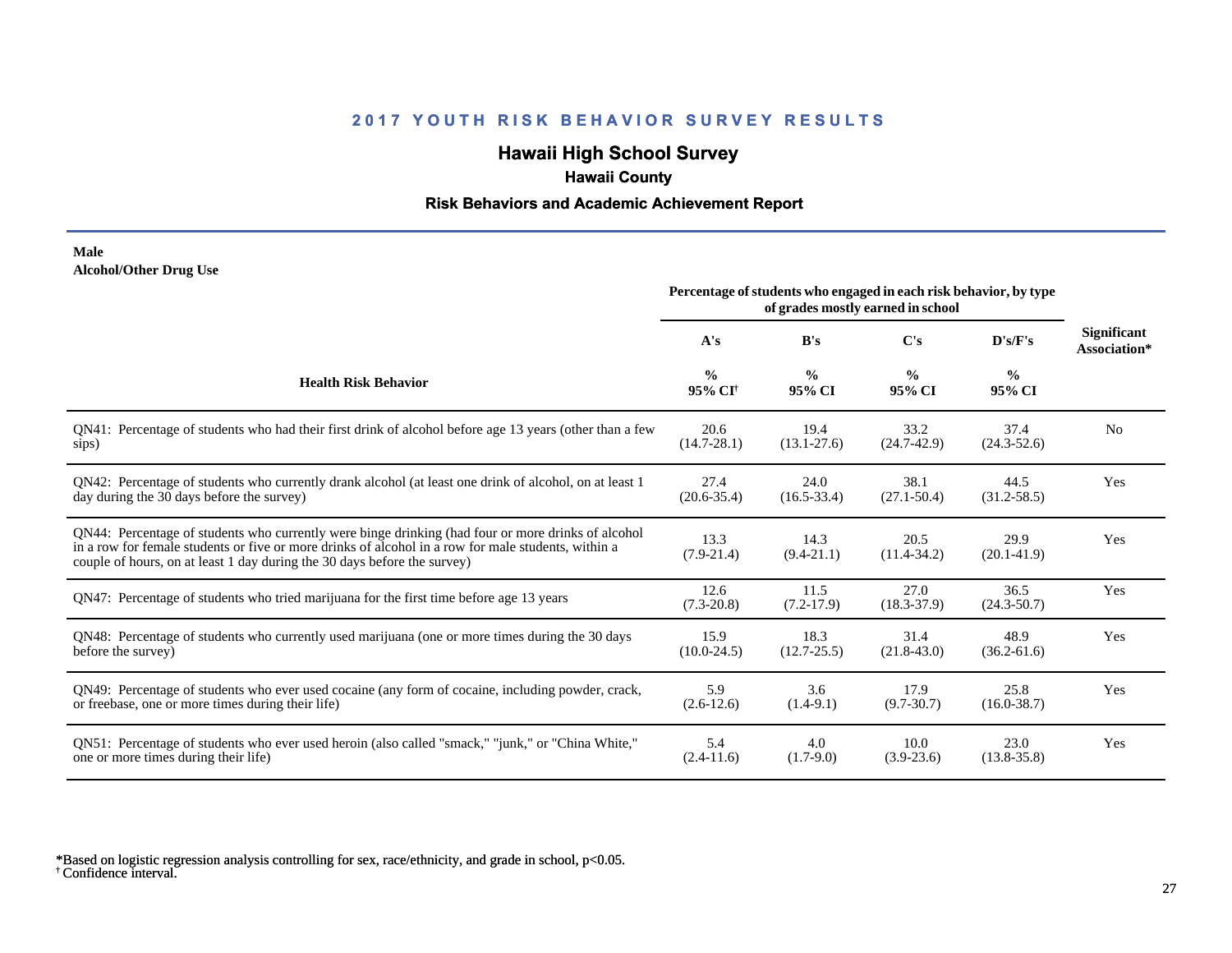# **Hawaii High School Survey**

## **Hawaii County**

### **Risk Behaviors and Academic Achievement Report**

#### **Male Alcohol/Other Drug Use**

|                                                                                                                                                                                                                                                                                       | Percentage of students who engaged in each risk behavior, by type<br>of grades mostly earned in school |                         |                         |                         |                                    |
|---------------------------------------------------------------------------------------------------------------------------------------------------------------------------------------------------------------------------------------------------------------------------------------|--------------------------------------------------------------------------------------------------------|-------------------------|-------------------------|-------------------------|------------------------------------|
|                                                                                                                                                                                                                                                                                       | A's                                                                                                    | B's                     | C's                     | D's/F's                 | <b>Significant</b><br>Association* |
| <b>Health Risk Behavior</b>                                                                                                                                                                                                                                                           | $\frac{0}{0}$<br>95% CI <sup>+</sup>                                                                   | $\frac{6}{6}$<br>95% CI | $\frac{0}{0}$<br>95% CI | $\frac{0}{0}$<br>95% CI |                                    |
| ON52: Percentage of students who ever used methamphetamines (also called "speed," "crystal,"                                                                                                                                                                                          | 5.7                                                                                                    | 4.5                     | 11.6                    | 21.9                    | Yes                                |
| "crank," or "ice," one or more times during their life)                                                                                                                                                                                                                               | $(2.6-12.4)$                                                                                           | $(1.6-11.7)$            | $(6.2 - 20.7)$          | $(12.3 - 35.8)$         |                                    |
| QN53: Percentage of students who ever used ecstasy (also called "MDMA," one or more times during                                                                                                                                                                                      | 6.1                                                                                                    | 4.2                     | 10.8                    | 30.6                    | Yes                                |
| their life)                                                                                                                                                                                                                                                                           | $(3.2-11.1)$                                                                                           | $(1.5-10.9)$            | $(5.6-19.7)$            | $(17.9 - 47.3)$         |                                    |
| QN54: Percentage of students who ever used synthetic marijuana (also called "K2," "Spice," "fake                                                                                                                                                                                      | 8.0                                                                                                    | 5.2                     | 20.1                    | 32.8                    | Yes                                |
| weed," "King Kong," "Yucatan Fire," "Skunk," or "Moon Rocks," one or more times during their life)                                                                                                                                                                                    | $(4.3-14.6)$                                                                                           | $(2.5-10.6)$            | $(13.1 - 29.6)$         | $(19.7-49.2)$           |                                    |
| QN56: Percentage of students who ever took prescription pain medicine without a doctor's<br>prescription or differently than how a doctor told them to use it (counting drugs such as codeine,<br>Vicodin, OxyContin, Hydrocodone, and Percocet, one or more times during their life) | 13.4<br>$(8.8-19.8)$                                                                                   | 10.9<br>$(6.7-17.3)$    | 21.4<br>$(13.9 - 31.3)$ | 30.0<br>$(17.6 - 46.3)$ | Yes                                |
| QN57: Percentage of students who ever injected any illegal drug (used a needle to inject any illegal                                                                                                                                                                                  | 2.1                                                                                                    | 4.0                     | 6.1                     | 9.2                     | N <sub>0</sub>                     |
| drug into their body, one or more times during their life)                                                                                                                                                                                                                            | $(0.7 - 5.8)$                                                                                          | $(1.5-10.5)$            | $(1.7-19.3)$            | $(3.1 - 24.4)$          |                                    |

<sup>†</sup> Confidence interval. \*Based on logistic regression analysis controlling for sex, race/ethnicity, and grade in school, p<0.05.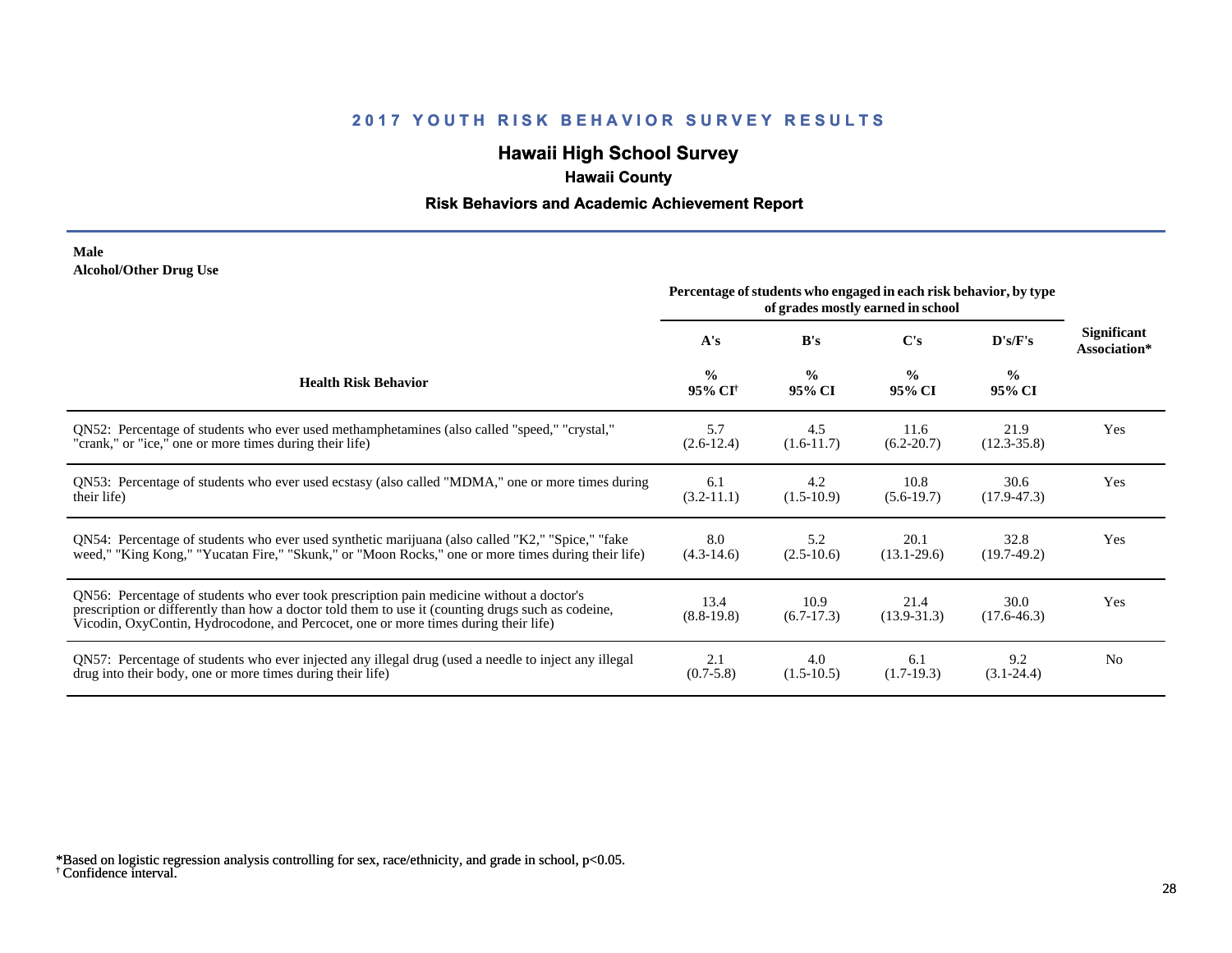# **Hawaii High School Survey**

## **Hawaii County**

#### **Risk Behaviors and Academic Achievement Report**

#### **Male Sexual Behaviors**

|                                                                                                                                                                       | Percentage of students who engaged in each risk behavior, by type<br>of grades mostly earned in school |                         |                         |                         |                                    |
|-----------------------------------------------------------------------------------------------------------------------------------------------------------------------|--------------------------------------------------------------------------------------------------------|-------------------------|-------------------------|-------------------------|------------------------------------|
|                                                                                                                                                                       | A's                                                                                                    | B's                     | C's                     | D's/F's                 | <b>Significant</b><br>Association* |
| <b>Health Risk Behavior</b>                                                                                                                                           | $\frac{0}{0}$<br>95% CI <sup>†</sup>                                                                   | $\frac{0}{0}$<br>95% CI | $\frac{0}{0}$<br>95% CI | $\frac{0}{0}$<br>95% CI |                                    |
| QN60: Percentage of students who had sexual intercourse for the first time before age 13 years                                                                        | 6.8<br>$(3.1-14.2)$                                                                                    | 0.4<br>$(0.1 - 3.0)$    | 15.4<br>$(9.2 - 24.6)$  | 21.0<br>$(10.8 - 36.8)$ | Yes                                |
| QN61: Percentage of students who had sexual intercourse with four or more persons during their life                                                                   | 8.6<br>$(4.1 - 17.1)$                                                                                  | 1.6<br>$(0.5-4.9)$      | 7.8<br>$(3.7-15.7)$     | 21.4<br>$(11.3-36.6)$   | Yes                                |
| QN62: Percentage of students who were currently sexually active (had sexual intercourse with at least<br>one person, during the 3 months before the survey)           | 16.8<br>$(11.1 - 24.6)$                                                                                | 19.6<br>$(12.0 - 30.4)$ | 21.7<br>$(13.7 - 32.6)$ | 44.3<br>$(28.6 - 61.3)$ | Yes                                |
| QN63: Percentage of students who drank alcohol or used drugs before last sexual intercourse (among<br>students who were currently sexually active)                    |                                                                                                        |                         |                         |                         |                                    |
| QN64: Percentage of students who used a condom during last sexual intercourse (among students who<br>were currently sexually active)                                  |                                                                                                        |                         |                         |                         |                                    |
| QN65: Percentage of students who used birth control pills before last sexual intercourse (to prevent<br>pregnancy, among students who were currently sexually active) | 11.9<br>$(3.4 - 34.1)$                                                                                 |                         |                         |                         |                                    |

\*Based on logistic regression analysis controlling for sex, race/ethnicity, and grade in school, p<0.05.

† Confidence interval.

 $-$  = Fewer than 30 students in this subgroup.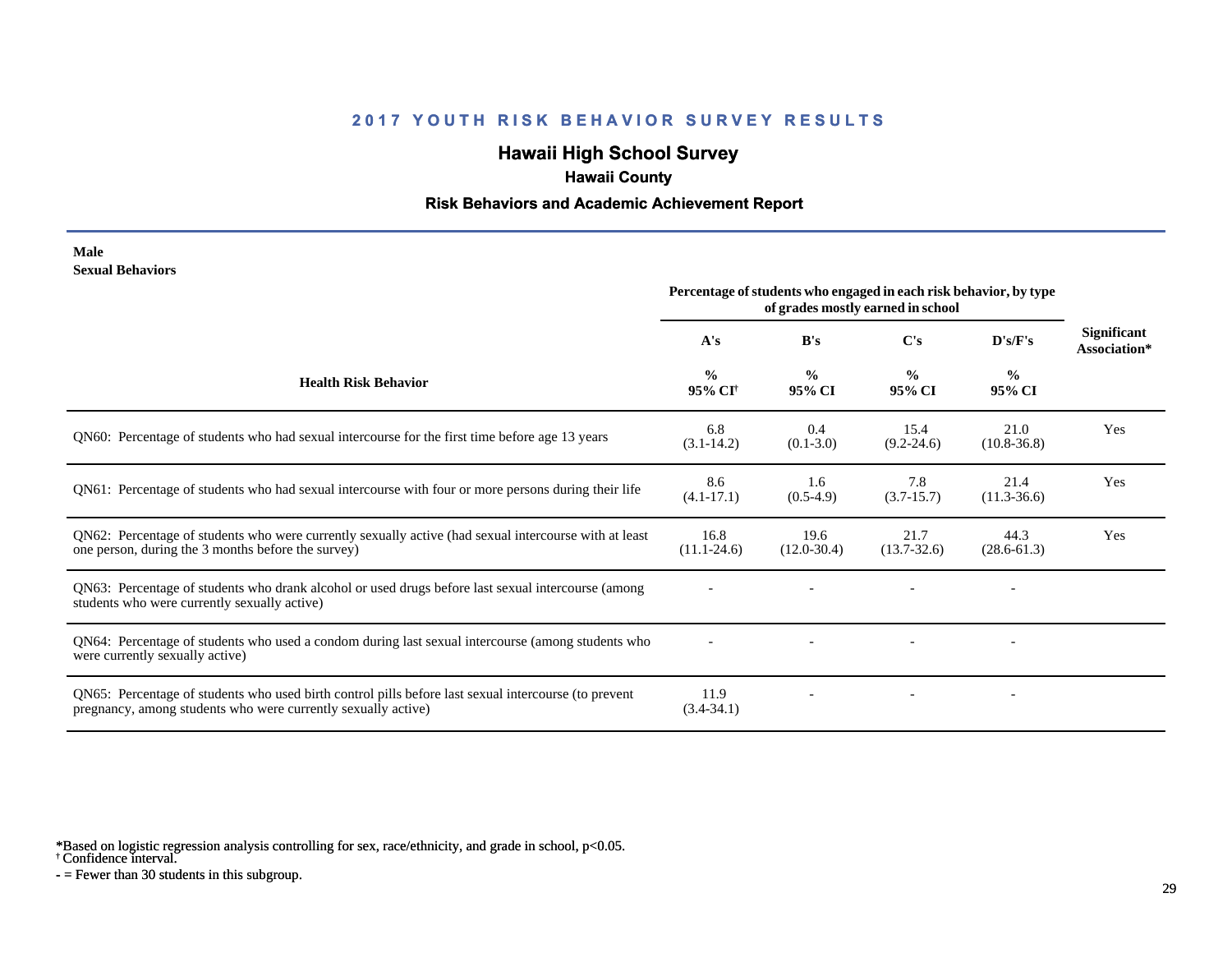# **Hawaii High School Survey**

# **Hawaii County**

#### **Risk Behaviors and Academic Achievement Report**

#### **Male Sexual Behaviors**

|                                                                                                                                                                                                                                                                                                                                                                                                                            | Percentage of students who engaged in each risk behavior, by type<br>of grades mostly earned in school |                         |                         |                         |                                    |  |  |  |  |
|----------------------------------------------------------------------------------------------------------------------------------------------------------------------------------------------------------------------------------------------------------------------------------------------------------------------------------------------------------------------------------------------------------------------------|--------------------------------------------------------------------------------------------------------|-------------------------|-------------------------|-------------------------|------------------------------------|--|--|--|--|
|                                                                                                                                                                                                                                                                                                                                                                                                                            | A's                                                                                                    | B's                     | C's                     | D's/F's                 | <b>Significant</b><br>Association* |  |  |  |  |
| <b>Health Risk Behavior</b>                                                                                                                                                                                                                                                                                                                                                                                                | $\frac{0}{0}$<br>95% CI <sup>+</sup>                                                                   | $\frac{0}{0}$<br>95% CI | $\frac{0}{0}$<br>95% CI | $\frac{0}{0}$<br>95% CI |                                    |  |  |  |  |
| QNIUDIMP: Percentage of students who used an IUD (such as Mirena or ParaGard) or implant (such<br>as Implanon or Nexplanon) before last sexual intercourse (to prevent pregnancy, among students who<br>were currently sexually active)                                                                                                                                                                                    | 11.9<br>$(2.2 - 44.6)$                                                                                 |                         |                         |                         |                                    |  |  |  |  |
| QNSHPARG: Percentage of students who used a shot (such as Depo-Provera), patch (such as<br>OrthoEvra), or birth control ring (such as NuvaRing) before last sexual intercourse (to prevent<br>pregnancy, among students who were currently sexually active))                                                                                                                                                               | 0.0                                                                                                    |                         |                         |                         |                                    |  |  |  |  |
| QNOTHHPL: Percentage of students who used birth control pills; an IUD (such as Mirena or<br>ParaGard) or implant (such as Implanon or Nexplanon); or a shot (such as Depo-Provera), patch (such<br>as OrthoEvra), or birth control ring (such as NuvaRing) before last sexual intercourse (to prevent<br>pregnancy, among students who were currently sexually active)                                                     | 23.7<br>$(8.7 - 50.3)$                                                                                 |                         |                         |                         |                                    |  |  |  |  |
| QNDUALBC: Percentage of students who used both a condom during last sexual intercourse and birth<br>control pills; an IUD (such as Mirena or ParaGard) or implant (such as Implanon or Nexplanon); or a<br>shot (such as Depo-Provera), patch (such as OrthoEvra), or birth control ring (such as NuvaRing)<br>before last sexual intercourse (to prevent pregnancy, among students who were currently sexually<br>active) |                                                                                                        |                         |                         |                         |                                    |  |  |  |  |
| QNBCNONE: Percentage of students who did not use any method to prevent pregnancy during last<br>sexual intercourse (among students who were currently sexually active)                                                                                                                                                                                                                                                     | 11.7<br>$(3.7 - 31.6)$                                                                                 |                         |                         |                         |                                    |  |  |  |  |

\*Based on logistic regression analysis controlling for sex, race/ethnicity, and grade in school, p<0.05.

† Confidence interval.

 $-$  = Fewer than 30 students in this subgroup.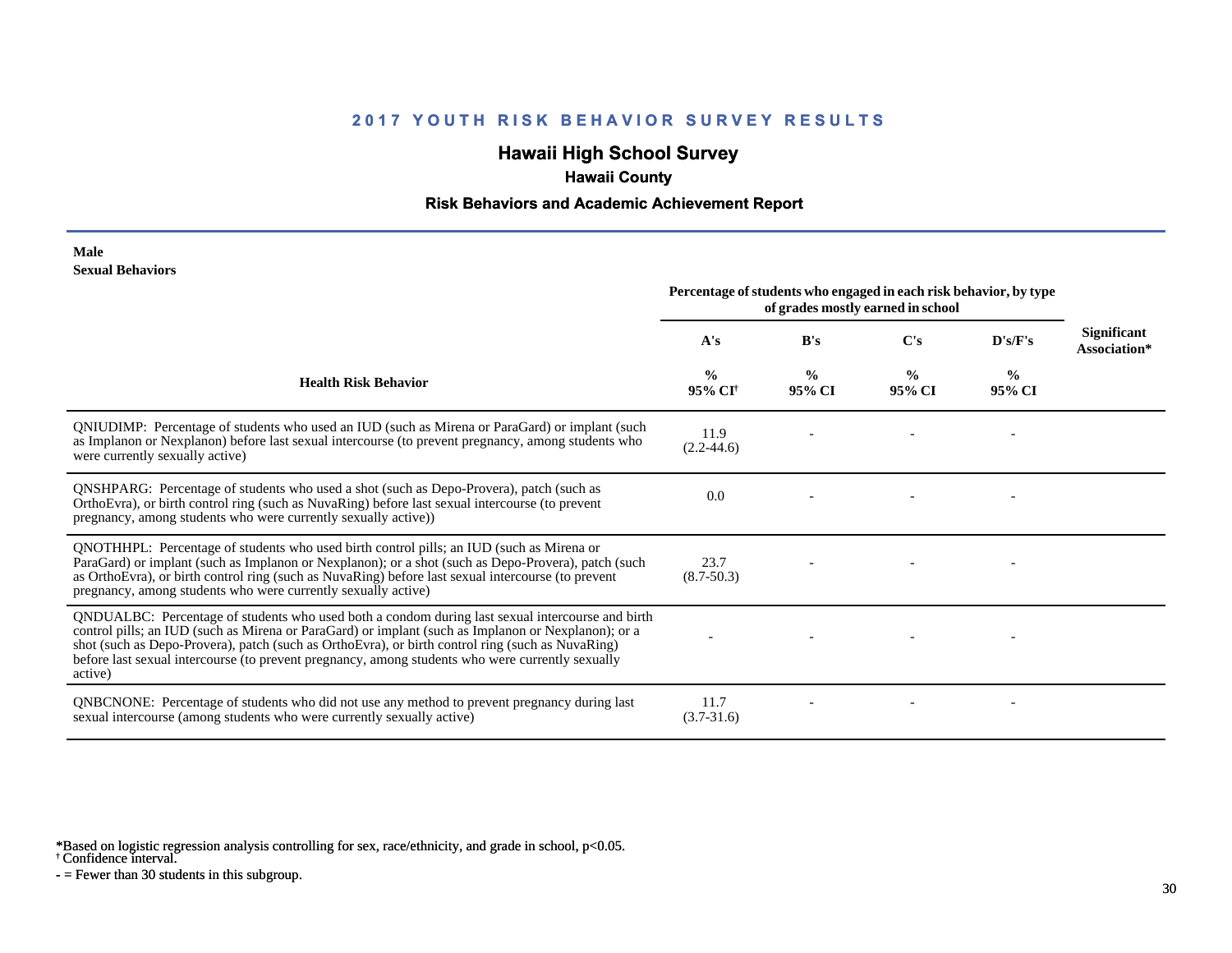# **Hawaii High School Survey**

## **Hawaii County**

#### **Risk Behaviors and Academic Achievement Report**

#### **Male Dietary Behaviors**

|                                                                                                              | Percentage of students who engaged in each risk behavior, by type<br>of grades mostly earned in school |                         |                         |                         |                                    |
|--------------------------------------------------------------------------------------------------------------|--------------------------------------------------------------------------------------------------------|-------------------------|-------------------------|-------------------------|------------------------------------|
|                                                                                                              | A's                                                                                                    | B's                     | $\bf C's$               | D's/F's                 | <b>Significant</b><br>Association* |
| <b>Health Risk Behavior</b>                                                                                  | $\frac{0}{0}$<br>95% CI <sup>†</sup>                                                                   | $\frac{0}{0}$<br>95% CI | $\frac{0}{0}$<br>95% CI | $\frac{6}{6}$<br>95% CI |                                    |
| ONOBESE: Percentage of students who had obesity $(>= 95$ th percentile for body mass index, based on         | 17.4                                                                                                   | 24.9                    | 28.9                    | 30.9                    | N <sub>o</sub>                     |
| sex- and age-specific reference data from the 2000 CDC growth charts) <sup>§</sup>                           | $(11.9 - 24.8)$                                                                                        | $(17.6 - 34.1)$         | $(20.4 - 39.2)$         | $(19.9-44.6)$           |                                    |
| QNOWT: Percentage of students who were overweight $(>= 85$ th percentile but $\leq$ 95th percentile for      | 14.4                                                                                                   | 13.2                    | 17.5                    | 10.4                    | N <sub>o</sub>                     |
| body mass index, based on sex- and age-specific reference data from the 2000 CDC growth charts) <sup>§</sup> | $(8.8 - 22.7)$                                                                                         | $(8.5-19.9)$            | $(12.3 - 24.4)$         | $(4.4 - 22.8)$          |                                    |
| QN68: Percentage of students who described themselves as slightly or very overweight                         | 20.5<br>$(15.1 - 27.1)$                                                                                | 35.4<br>$(27.3 - 44.5)$ | 31.7<br>$(23.8 - 40.8)$ | 29.9<br>$(19.2 - 43.4)$ | N <sub>o</sub>                     |
| QN70: Percentage of students who did not drink fruit juice (100% fruit juices one or more times              | 30.6                                                                                                   | 33.2                    | 41.4                    | 30.6                    | N <sub>o</sub>                     |
| during the 7 days before the survey)                                                                         | $(24.2 - 37.9)$                                                                                        | $(25.5 - 42.1)$         | $(31.2 - 52.4)$         | $(18.1 - 46.8)$         |                                    |
| QN71: Percentage of students who did not eat fruit (one or more times during the 7 days before the           | 15.7                                                                                                   | 10.5                    | 14.4                    | 33.5                    | Yes                                |
| survey)                                                                                                      | $(10.5 - 22.8)$                                                                                        | $(6.5-16.7)$            | $(8.4 - 23.5)$          | $(19.0 - 51.8)$         |                                    |
| ONFR0: Percentage of students who did not eat fruit or drink 100% fruit juices (such as orange juice,        | 10.2                                                                                                   | 3.8                     | 9.0                     | 15.5                    | N <sub>0</sub>                     |
| apple juice, or grape juice, during the 7 days before the survey)                                            | $(6.1 - 16.7)$                                                                                         | $(1.8-7.9)$             | $(4.6 - 17.0)$          | $(7.1 - 30.5)$          |                                    |
| QNFR1: Percentage of students who ate fruit or drank 100% fruit juices one or more times per day             | 50.7                                                                                                   | 58.6                    | 48.7                    | 48.0                    | N <sub>o</sub>                     |
| (such as orange juice, apple juice, or grape juice, during the 7 days before the survey)                     | $(43.0 - 58.3)$                                                                                        | $(49.4 - 67.3)$         | $(36.6 - 61.0)$         | $(31.2 - 65.3)$         |                                    |

\*Based on logistic regression analysis controlling for sex, race/ethnicity, and grade in school, p<0.05.

† Confidence interval.

§ Based on reference data from the 2000 CDC Growth Charts. In 2017, new, slightly different ranges were used to calculate biologically implausible responses to height and weight questions.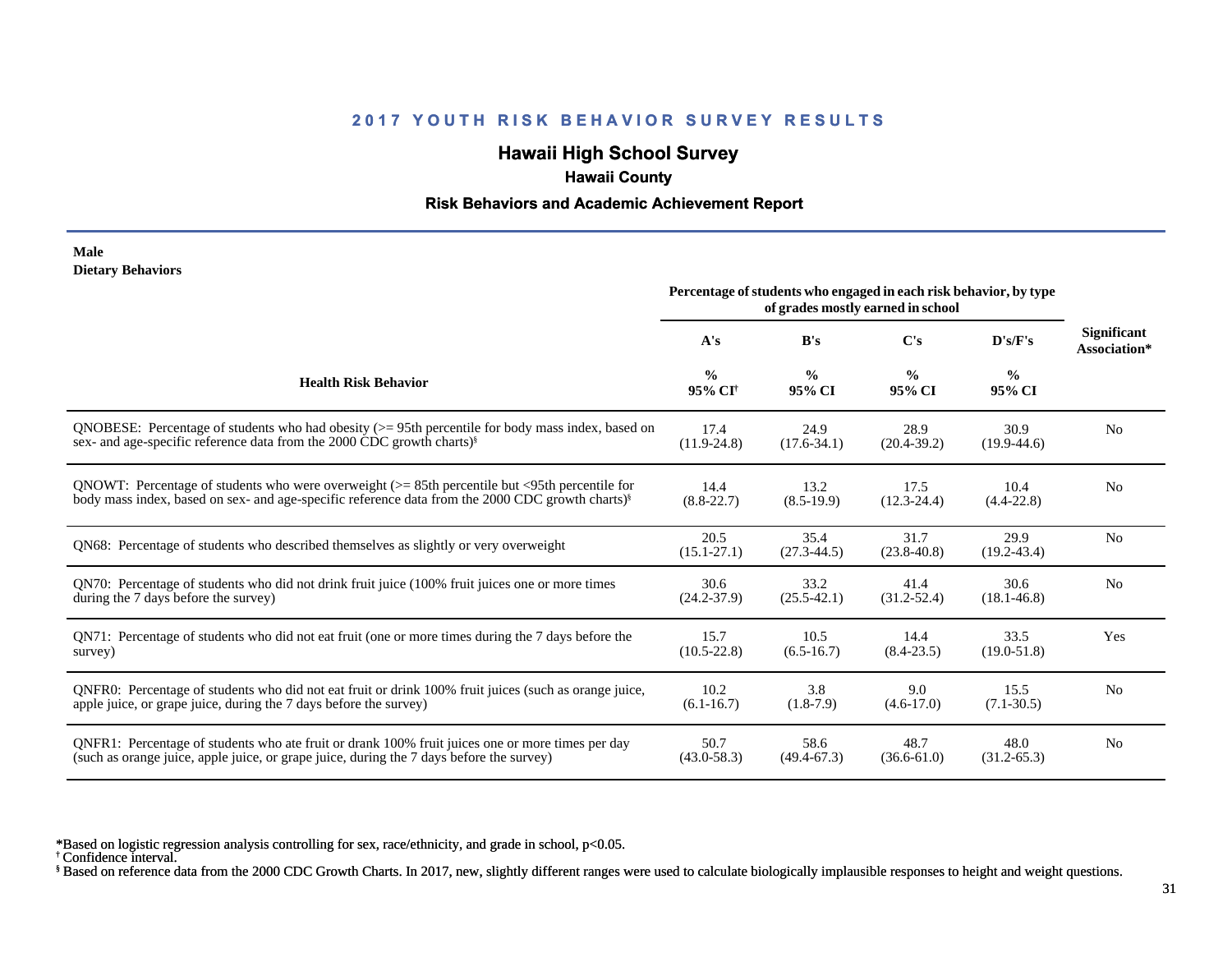# **Hawaii High School Survey**

## **Hawaii County**

### **Risk Behaviors and Academic Achievement Report**

#### **Male Dietary Behaviors**

|                                                                                                       | Percentage of students who engaged in each risk behavior, by type<br>of grades mostly earned in school |                         |                         |                         |                             |
|-------------------------------------------------------------------------------------------------------|--------------------------------------------------------------------------------------------------------|-------------------------|-------------------------|-------------------------|-----------------------------|
|                                                                                                       | A's                                                                                                    | B's                     | C's                     | D's/F's                 | Significant<br>Association* |
| <b>Health Risk Behavior</b>                                                                           | $\frac{0}{0}$<br>95% CI <sup>+</sup>                                                                   | $\frac{0}{0}$<br>95% CI | $\frac{0}{0}$<br>95% CI | $\frac{0}{0}$<br>95% CI |                             |
| ONFR2: Percentage of students who ate fruit or drank 100% fruit juices two or more times per day      | 25.4                                                                                                   | 26.1                    | 26.7                    | 34.7                    | N <sub>0</sub>              |
| (such as orange juice, apple juice, or grape juice, during the 7 days before the survey)              | $(18.7 - 33.5)$                                                                                        | $(18.9 - 34.9)$         | $(17.7 - 38.0)$         | $(21.7-50.4)$           |                             |
| QNFR3: Percentage of students who ate fruit or drank 100% fruit juices three or more times per day    | 15.6                                                                                                   | 18.0                    | 19.6                    | 27.0                    | N <sub>0</sub>              |
| (such as orange juice, apple juice, or grape juice, during the 7 days before the survey)              | $(10.7 - 22.2)$                                                                                        | $(11.5-27.0)$           | $(11.6 - 31.0)$         | $(16.0 - 41.7)$         |                             |
| QN72: Percentage of students who did not eat green salad (one or more times during the 7 days before  | 39.3                                                                                                   | 39.7                    | 43.7                    | 53.3                    | N <sub>0</sub>              |
| the survey)                                                                                           | $(31.9 - 47.2)$                                                                                        | $(31.2 - 48.9)$         | $(33.9 - 54.0)$         | $(37.3 - 68.7)$         |                             |
| QN73: Percentage of students who did not eat potatoes (one or more times during the 7 days before the | 44.1                                                                                                   | 39.8                    | 40.8                    | 36.5                    | N <sub>0</sub>              |
| survey)                                                                                               | $(36.0 - 52.5)$                                                                                        | $(30.5-49.9)$           | $(30.1 - 52.5)$         | $(21.1 - 55.3)$         |                             |
| QN74: Percentage of students who did not eat carrots (one or more times during the 7 days before the  | 51.1                                                                                                   | 41.8                    | 40.2                    | 48.8                    | N <sub>0</sub>              |
| survey)                                                                                               | $(42.1 - 60.0)$                                                                                        | $(32.6 - 51.7)$         | $(30.0 - 51.4)$         | $(31.8-66.1)$           |                             |
| QN75: Percentage of students who did not eat other vegetables (one or more times during the 7 days    | 19.8                                                                                                   | 23.0                    | 27.3                    | 32.5                    | N <sub>0</sub>              |
| before the survey)                                                                                    | $(13.4 - 28.2)$                                                                                        | $(16.0 - 32.0)$         | $(18.8 - 37.8)$         | $(19.2 - 49.3)$         |                             |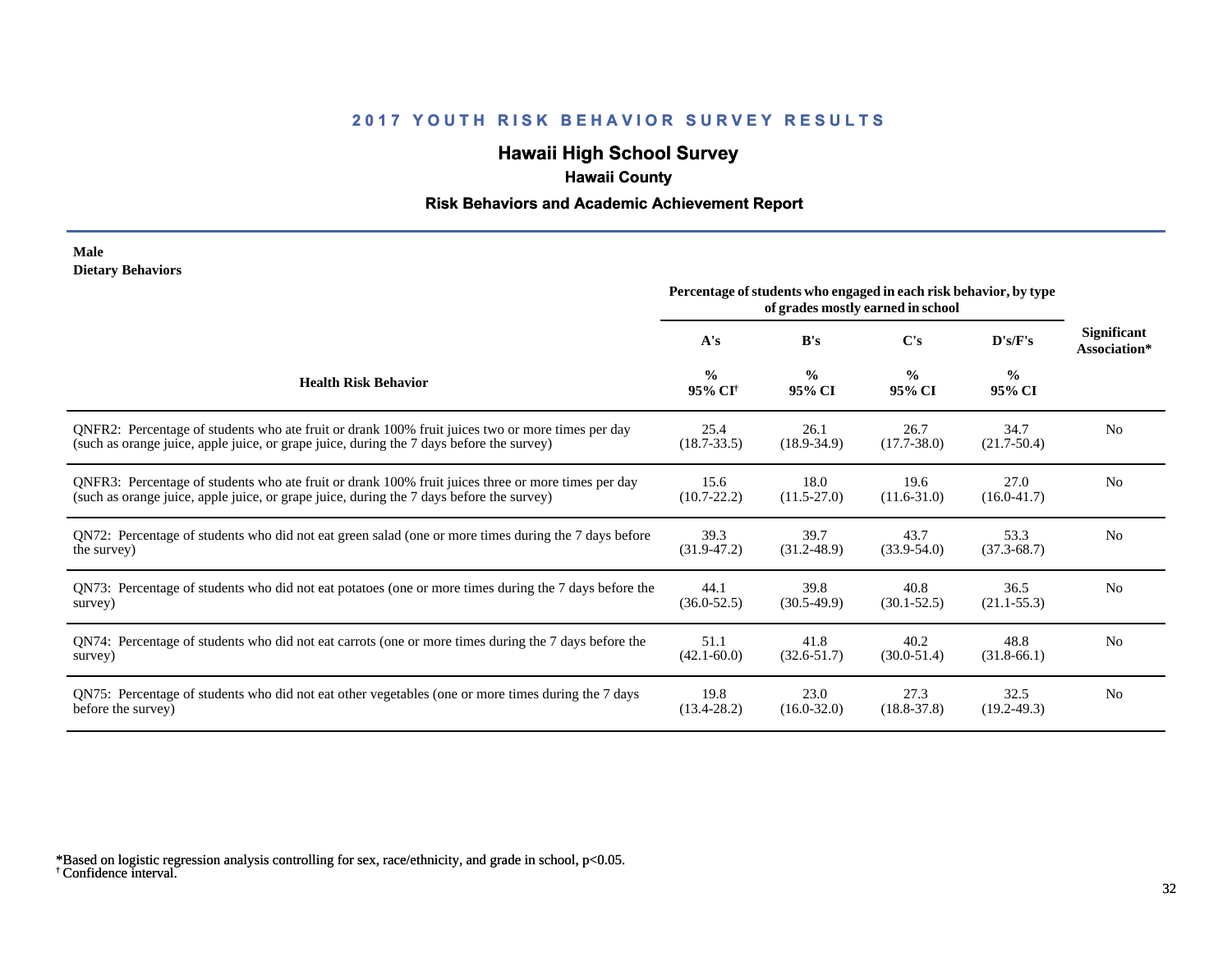# **Hawaii High School Survey**

## **Hawaii County**

### **Risk Behaviors and Academic Achievement Report**

#### **Male Dietary Behaviors**

|                                                                                                                                                                                                                                          | Percentage of students who engaged in each risk behavior, by type<br>of grades mostly earned in school |                         |                         |                         |                                    |
|------------------------------------------------------------------------------------------------------------------------------------------------------------------------------------------------------------------------------------------|--------------------------------------------------------------------------------------------------------|-------------------------|-------------------------|-------------------------|------------------------------------|
|                                                                                                                                                                                                                                          | A's                                                                                                    | B's                     | C's                     | D's/F's                 | <b>Significant</b><br>Association* |
| <b>Health Risk Behavior</b>                                                                                                                                                                                                              | $\frac{0}{0}$<br>95% CI <sup>†</sup>                                                                   | $\frac{0}{0}$<br>95% CI | $\frac{0}{0}$<br>95% CI | $\frac{6}{6}$<br>95% CI |                                    |
| QNVEG0: Percentage of students who did not eat vegetables (green salad, potatoes [excluding French<br>fries, fried potatoes, or potato chips], carrots, or other vegetables, during the 7 days before the survey)                        | 13.8<br>$(8.5 - 21.6)$                                                                                 | 8.4<br>$(4.7-14.5)$     | 4.6<br>$(1.8-11.6)$     | 10.4<br>$(4.0-24.4)$    | Yes                                |
| QNVEG1: Percentage of students who ate vegetables one or more times per day (green salad, potatoes<br>[excluding French fries, fried potatoes, or potato chips], carrots, or other vegetables, during the 7 days<br>before the survey)   | 54.9<br>$(46.0 - 63.5)$                                                                                | 60.3<br>$(49.9-69.8)$   | 59.1<br>$(47.0 - 70.1)$ | 51.6<br>$(33.7-69.1)$   | N <sub>0</sub>                     |
| QNVEG2: Percentage of students who ate vegetables two or more times per day (green salad, potatoes<br>[excluding French fries, fried potatoes, or potato chips], carrots, or other vegetables, during the 7 days<br>before the survey)   | 26.2<br>$(20.1 - 33.3)$                                                                                | 17.2<br>$(11.5 - 25.0)$ | 28.4<br>$(21.4 - 36.8)$ | 22.9<br>$(11.7-40.0)$   | N <sub>0</sub>                     |
| QNVEG3: Percentage of students who ate vegetables three or more times per day (green salad,<br>potatoes [excluding French fries, fried potatoes, or potato chips], carrots, or other vegetables, during the<br>7 days before the survey) | 11.3<br>$(7.2-17.3)$                                                                                   | 9.0<br>$(5.5-14.4)$     | 16.9<br>$(10.9 - 25.3)$ | 11.5<br>$(5.8-21.5)$    | N <sub>0</sub>                     |
| QN76: Percentage of students who did not drink a can, bottle, or glass of soda or pop (such as Coke,<br>Pepsi, or Sprite, not counting diet soda or diet pop, during the 7 days before the survey)                                       | 46.8<br>$(38.0 - 55.8)$                                                                                | 32.2<br>$(23.9 - 41.8)$ | 24.0<br>$(16.2 - 34.0)$ | 19.8<br>$(11.2 - 32.8)$ | Yes                                |
| QNSODA1: Percentage of students who drank a can, bottle, or glass of soda or pop one or more times<br>per day (such as Coke, Pepsi, or Sprite, not counting diet soda or diet pop, during the 7 days before the<br>survey)               | 8.4<br>$(5.0-13.8)$                                                                                    | 14.8<br>$(9.8-21.8)$    | 24.1<br>$(16.6 - 33.5)$ | 32.5<br>$(21.3-46.1)$   | Yes                                |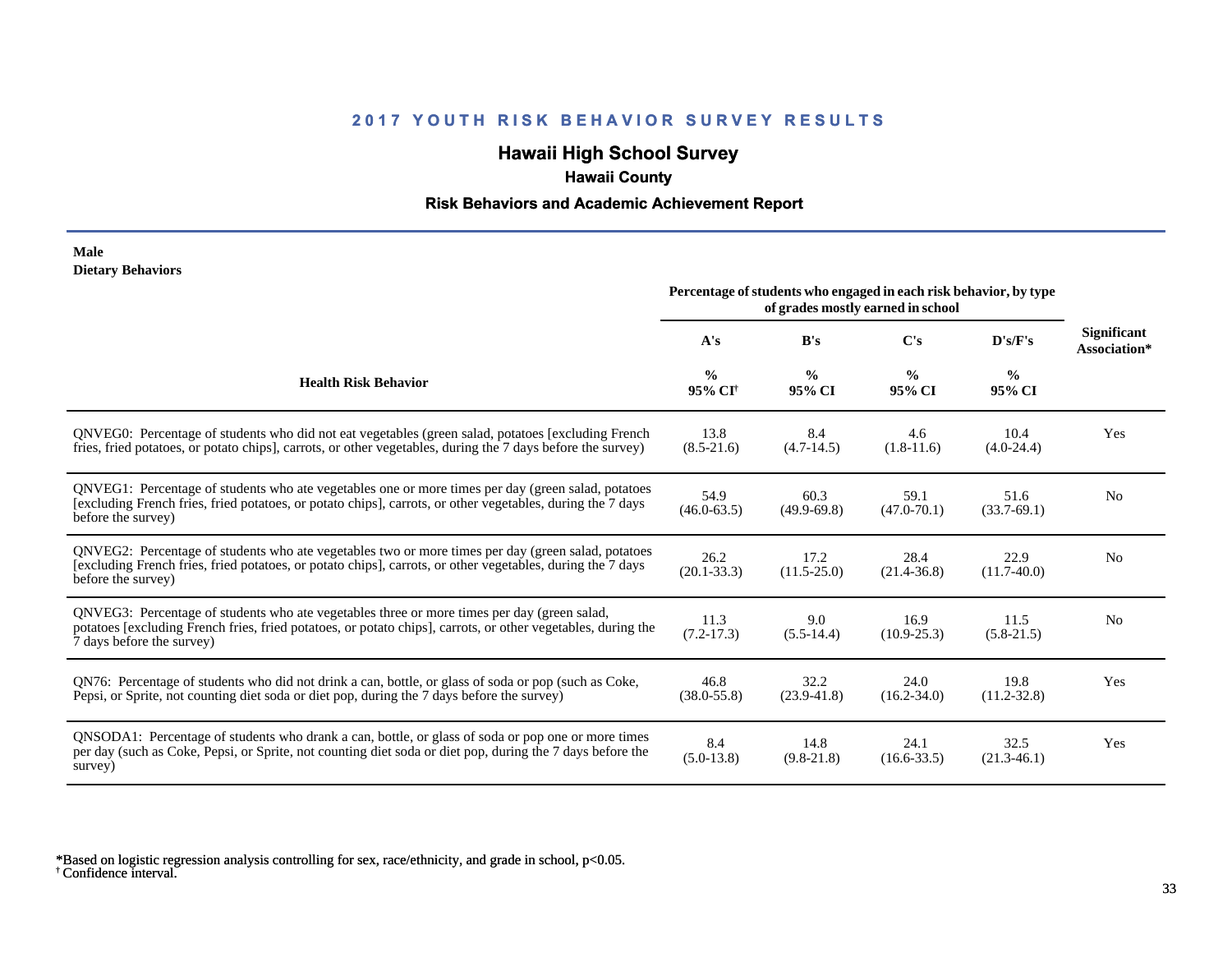# **Hawaii High School Survey**

## **Hawaii County**

### **Risk Behaviors and Academic Achievement Report**

#### **Male Dietary Behaviors**

|                                                                                                                                                                                                                                                                                      | Percentage of students who engaged in each risk behavior, by type<br>of grades mostly earned in school |                         |                         |                         |                                    |
|--------------------------------------------------------------------------------------------------------------------------------------------------------------------------------------------------------------------------------------------------------------------------------------|--------------------------------------------------------------------------------------------------------|-------------------------|-------------------------|-------------------------|------------------------------------|
|                                                                                                                                                                                                                                                                                      | A's                                                                                                    | B's                     | $\bf C's$               | D's/F's                 | <b>Significant</b><br>Association* |
| <b>Health Risk Behavior</b>                                                                                                                                                                                                                                                          | $\frac{0}{0}$<br>95% CI <sup>+</sup>                                                                   | $\frac{0}{0}$<br>95% CI | $\frac{0}{0}$<br>95% CI | $\frac{0}{0}$<br>95% CI |                                    |
| QNSODA2: Percentage of students who drank a can, bottle, or glass of soda or pop two or more times<br>per day (such as Coke, Pepsi, or Sprite, not counting diet soda or diet pop, during the 7 days before the<br>survey)                                                           | 5.4<br>$(2.5-11.1)$                                                                                    | 6.9<br>$(3.6-12.5)$     | 14.2<br>$(8.3 - 23.2)$  | 25.6<br>$(14.3 - 41.5)$ | Yes                                |
| ONSODA3: Percentage of students who drank a can, bottle, or glass of soda or pop three or more<br>times per day (such as Coke, Pepsi, or Sprite, not counting diet soda or diet pop, during the 7 days<br>before the survey)                                                         | 3.9<br>$(1.7-8.8)$                                                                                     | 5.4<br>$(2.6 - 10.9)$   | 5.7<br>$(2.2 - 13.6)$   | 20.3<br>$(9.9-37.1)$    | Yes                                |
| QN77: Percentage of students who did not drink milk (during the 7 days before the survey)                                                                                                                                                                                            | 34.0<br>$(26.3 - 42.5)$                                                                                | 23.3<br>$(16.3 - 32.1)$ | 27.2<br>$(18.0 - 38.8)$ | 35.3<br>$(20.7 - 53.3)$ | N <sub>0</sub>                     |
| QNMILK1: Percentage of students who drank one or more glasses per day of milk (counting the milk<br>they drank in a glass or cup, from a carton, or with cereal and counting the half pint of milk served at<br>school as equal to one glass, during the 7 days before the survey)   | 17.1<br>$(11.9-24.1)$                                                                                  | 28.5<br>$(20.7 - 37.9)$ | 30.4<br>$(22.9 - 39.0)$ | 27.7<br>$(17.8 - 40.5)$ | N <sub>0</sub>                     |
| QNMILK2: Percentage of students who drank two or more glasses per day of milk (counting the milk<br>they drank in a glass or cup, from a carton, or with cereal and counting the half pint of milk served at<br>school as equal to one glass, during the 7 days before the survey)   | 9.8<br>$(6.1 - 15.5)$                                                                                  | 13.1<br>$(8.5-19.7)$    | 12.8<br>$(7.8-20.4)$    | 15.4<br>$(7.8-28.1)$    | N <sub>0</sub>                     |
| QNMILK3: Percentage of students who drank three or more glasses per day of milk (counting the milk<br>they drank in a glass or cup, from a carton, or with cereal and counting the half pint of milk served at<br>school as equal to one glass, during the 7 days before the survey) | 5.7<br>$(3.2 - 10.0)$                                                                                  | 5.6<br>$(3.3-9.4)$      | 7.3<br>$(3.8-13.5)$     | 3.0<br>$(0.9-9.9)$      | N <sub>0</sub>                     |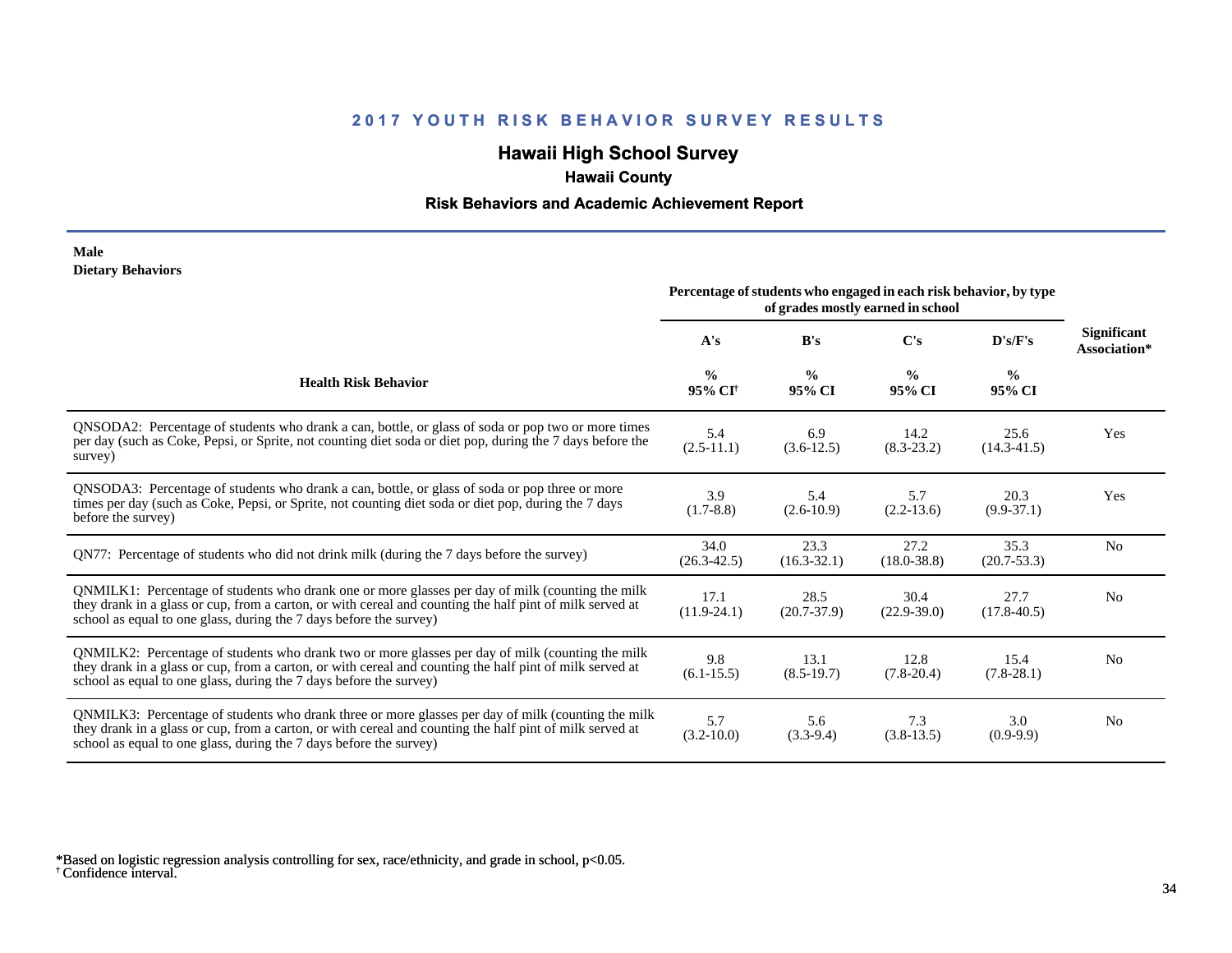# **Hawaii High School Survey**

## **Hawaii County**

### **Risk Behaviors and Academic Achievement Report**

#### **Male Dietary Behaviors**

|                                                                                                           | Percentage of students who engaged in each risk behavior, by type<br>of grades mostly earned in school |                         |                         |                         |                                    |
|-----------------------------------------------------------------------------------------------------------|--------------------------------------------------------------------------------------------------------|-------------------------|-------------------------|-------------------------|------------------------------------|
|                                                                                                           | A's                                                                                                    | B's                     | C's                     | $\bf{D's/F's}$          | <b>Significant</b><br>Association* |
| <b>Health Risk Behavior</b>                                                                               | $\frac{0}{0}$<br>95% CI†                                                                               | $\frac{0}{0}$<br>95% CI | $\frac{0}{0}$<br>95% CI | $\frac{0}{0}$<br>95% CI |                                    |
| QN78: Percentage of students who did not eat breakfast (during the 7 days before the survey)              | 21.7<br>$(15.2 - 29.8)$                                                                                | 10.7<br>$(6.6-16.9)$    | 11.3<br>$(5.8-20.9)$    | 19.2<br>$(9.4 - 35.4)$  | No                                 |
| QNBK7DAY: Percentage of students who ate breakfast on all 7 days (during the 7 days before the<br>survey) | 39.9<br>$(31.5-48.9)$                                                                                  | 42.9<br>$(34.0 - 52.3)$ | 30.0<br>$(19.1 - 43.7)$ | 32.2<br>$(17.2 - 52.0)$ | No                                 |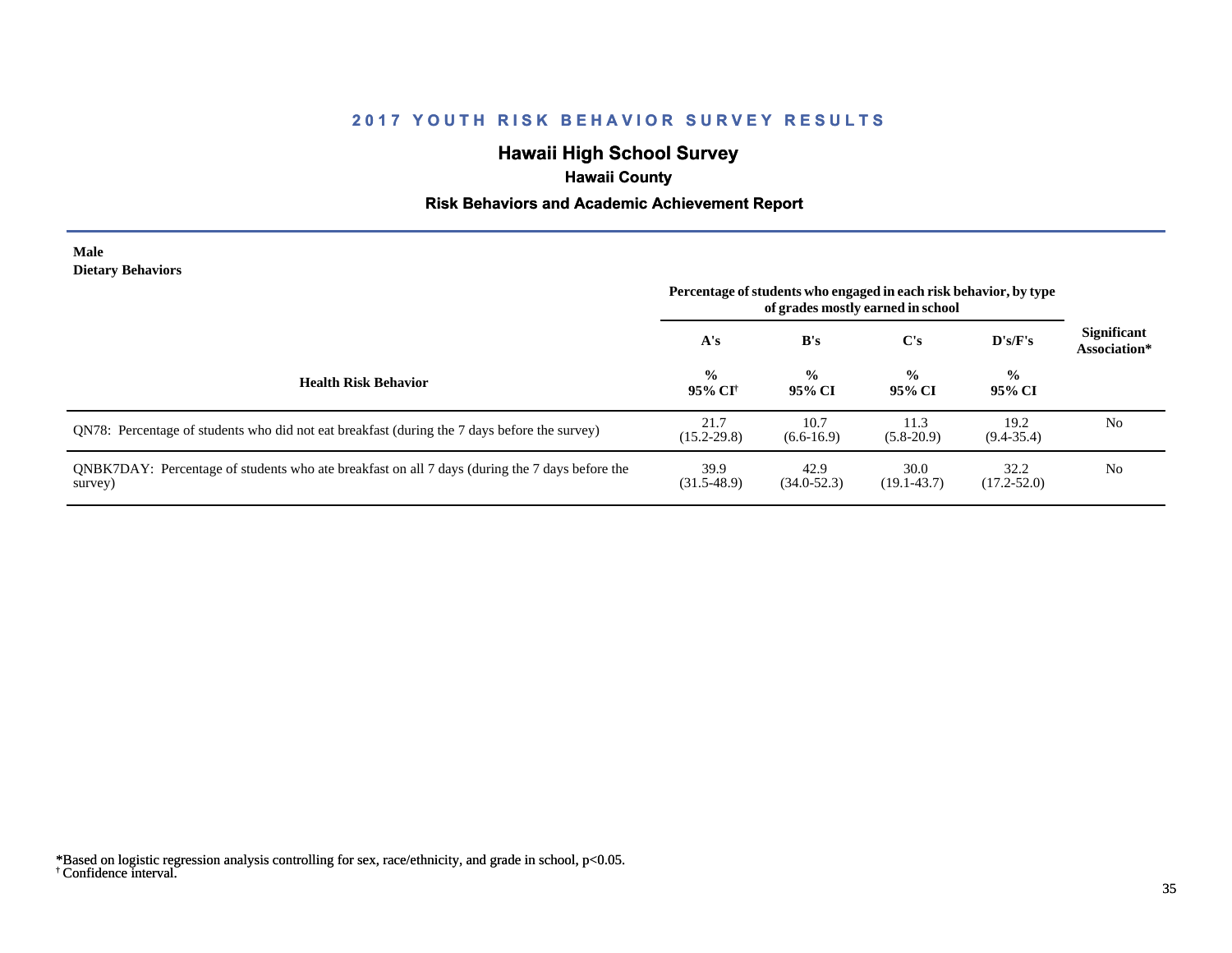# **Hawaii High School Survey**

# **Hawaii County**

### **Risk Behaviors and Academic Achievement Report**

#### **Male Physical Activity**

|                                                                                                                                                                                                                                                                                                                                                      | Percentage of students who engaged in each risk behavior, by type<br>of grades mostly earned in school |                         |                         |                         |                                    |
|------------------------------------------------------------------------------------------------------------------------------------------------------------------------------------------------------------------------------------------------------------------------------------------------------------------------------------------------------|--------------------------------------------------------------------------------------------------------|-------------------------|-------------------------|-------------------------|------------------------------------|
|                                                                                                                                                                                                                                                                                                                                                      | A's                                                                                                    | B's                     | C's                     | D's/F's                 | <b>Significant</b><br>Association* |
| <b>Health Risk Behavior</b>                                                                                                                                                                                                                                                                                                                          | $\frac{0}{0}$<br>95% CI <sup>+</sup>                                                                   | $\frac{0}{0}$<br>95% CI | $\frac{6}{9}$<br>95% CI | $\frac{0}{0}$<br>95% CI |                                    |
| QN79: Percentage of students who were physically active at least 60 minutes per day on 5 or more<br>days (in any kind of physical activity that increased their heart rate and made them breathe hard some<br>of the time during the 7 days before the survey)                                                                                       | 44.9<br>$(36.9 - 53.3)$                                                                                | 45.8<br>$(35.9 - 56.0)$ | 41.8<br>$(32.0 - 52.4)$ | 41.4<br>$(25.7 - 59.1)$ | N <sub>0</sub>                     |
| QNPA0DAY: Percentage of students who did not participate in at least 60 minutes of physical activity<br>on at least 1 day (in any kind of physical activity that increased their heart rate and made them breathe<br>hard some of the time during the 7 days before the survey)                                                                      | 22.7<br>$(16.0 - 31.1)$                                                                                | 11.4<br>$(6.8-18.5)$    | 14.5<br>$(7.9 - 25.1)$  | 24.7<br>$(13.2 - 41.3)$ | N <sub>0</sub>                     |
| ONPA7DAY: Percentage of students who were physically active at least 60 minutes per day on all 7<br>days (in any kind of physical activity that increased their heart rate and made them breathe hard some<br>of the time during the 7 days before the survey)                                                                                       | 22.2<br>$(16.3 - 29.6)$                                                                                | 29.2<br>$(21.5 - 38.4)$ | 29.9<br>$(20.8 - 40.8)$ | 29.2<br>$(15.3 - 48.5)$ | N <sub>0</sub>                     |
| QN80: Percentage of students who watched television 3 or more hours per day (on an average school<br>day)                                                                                                                                                                                                                                            | 11.7<br>$(7.2-18.5)$                                                                                   | 13.6<br>$(8.6-20.9)$    | 20.3<br>$(13.1 - 30.1)$ | 26.2<br>$(17.4 - 37.6)$ | N <sub>0</sub>                     |
| ON81: Percentage of students who played video or computer games or used a computer 3 or more<br>hours per day (counting time spent on things such as Xbox, PlayStation, an iPad or other tablet, a<br>smartphone, texting, YouTube, Instagram, Facebook, or other social media, for something that was not<br>school work, on an average school day) | 35.9<br>$(28.2 - 44.3)$                                                                                | 39.4<br>$(30.6 - 48.9)$ | 44.1<br>$(31.1 - 57.9)$ | 35.5<br>$(20.6 - 54.0)$ | N <sub>0</sub>                     |
| QN82: Percentage of students who attended physical education (PE) classes on 1 or more days (in an<br>average week when they were in school)                                                                                                                                                                                                         | 49.6<br>$(39.9 - 59.3)$                                                                                | 59.1<br>$(48.6 - 68.8)$ | 58.8<br>$(48.7 - 68.2)$ | 60.3<br>$(45.0 - 73.7)$ | N <sub>0</sub>                     |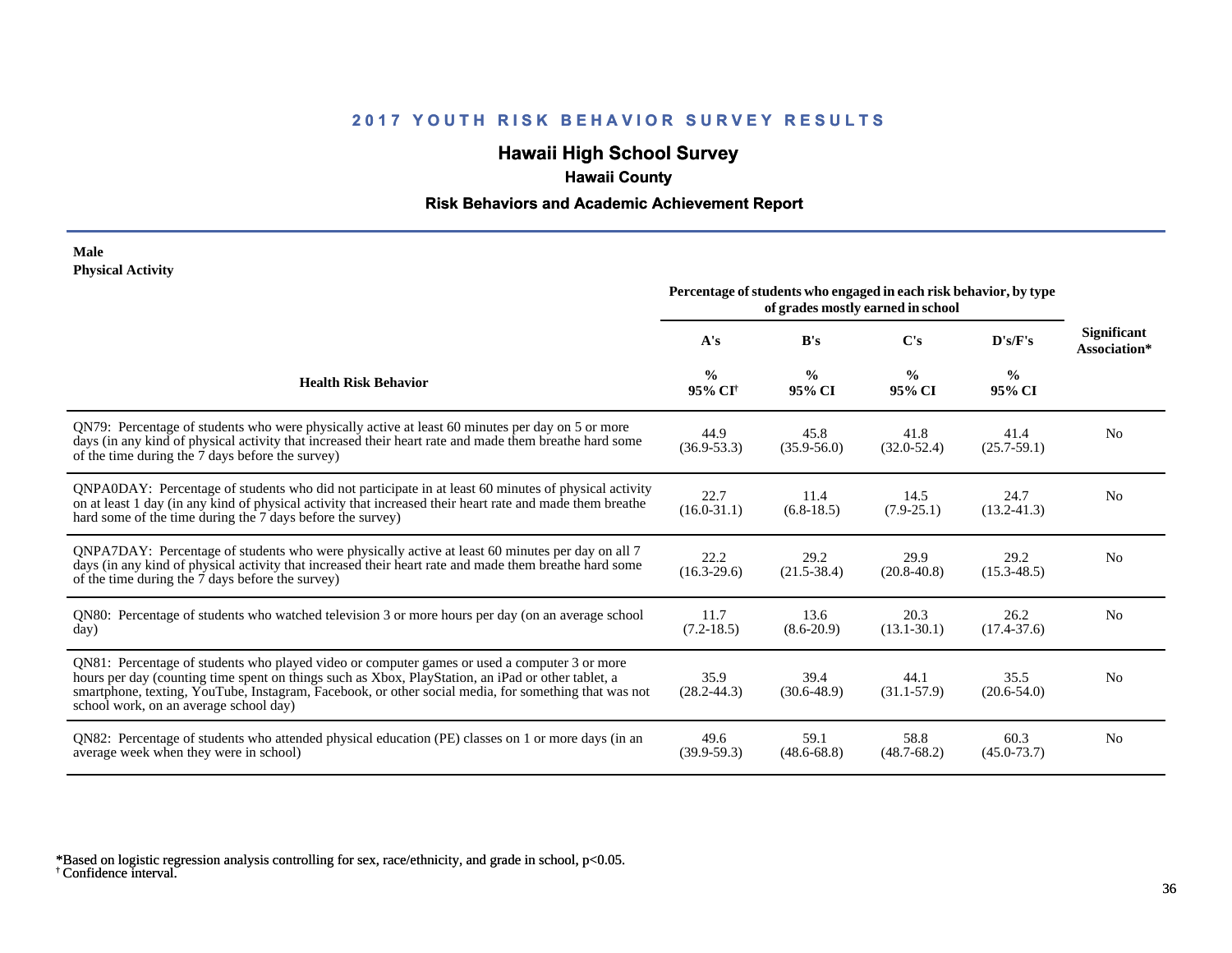# **Hawaii High School Survey**

# **Hawaii County**

## **Risk Behaviors and Academic Achievement Report**

#### **Male Physical Activity**

|                                                                                                                                                                             | Percentage of students who engaged in each risk behavior, by type<br>of grades mostly earned in school |                         |                         |                         |                                    |
|-----------------------------------------------------------------------------------------------------------------------------------------------------------------------------|--------------------------------------------------------------------------------------------------------|-------------------------|-------------------------|-------------------------|------------------------------------|
|                                                                                                                                                                             | A's                                                                                                    | B's                     | $\bf C's$               | D's/F's                 | <b>Significant</b><br>Association* |
| <b>Health Risk Behavior</b>                                                                                                                                                 | $\frac{0}{0}$<br>95% CI†                                                                               | $\frac{0}{0}$<br>95% CI | $\frac{0}{0}$<br>95% CI | $\frac{0}{0}$<br>95% CI |                                    |
| ONDLYPE: Percentage of students who attended physical education (PE) classes on all 5 days (in an<br>average week when they were in school)                                 | 4.5<br>$(2.2-9.1)$                                                                                     | 8.0<br>$(4.7-13.5)$     | 4.7<br>$(1.6-12.5)$     | 7.3<br>$(2.9-17.0)$     | N <sub>0</sub>                     |
| QN83: Percentage of students who played on at least one sports team (counting any teams run by their<br>school or community groups, during the 12 months before the survey) | 55.6<br>$(45.7 - 65.0)$                                                                                | 63.4<br>$(55.2 - 70.9)$ | 58.1<br>$(46.6 - 68.7)$ | 36.4<br>$(20.4 - 56.2)$ | N <sub>0</sub>                     |
| QN88: Percentage of students who got 8 or more hours of sleep (on an average school night)                                                                                  | 23.5<br>$(17.0 - 31.6)$                                                                                | 32.6<br>$(25.3 - 40.9)$ | 17.4<br>$(10.2 - 28.3)$ | 24.4<br>$(14.2 - 38.6)$ | N <sub>0</sub>                     |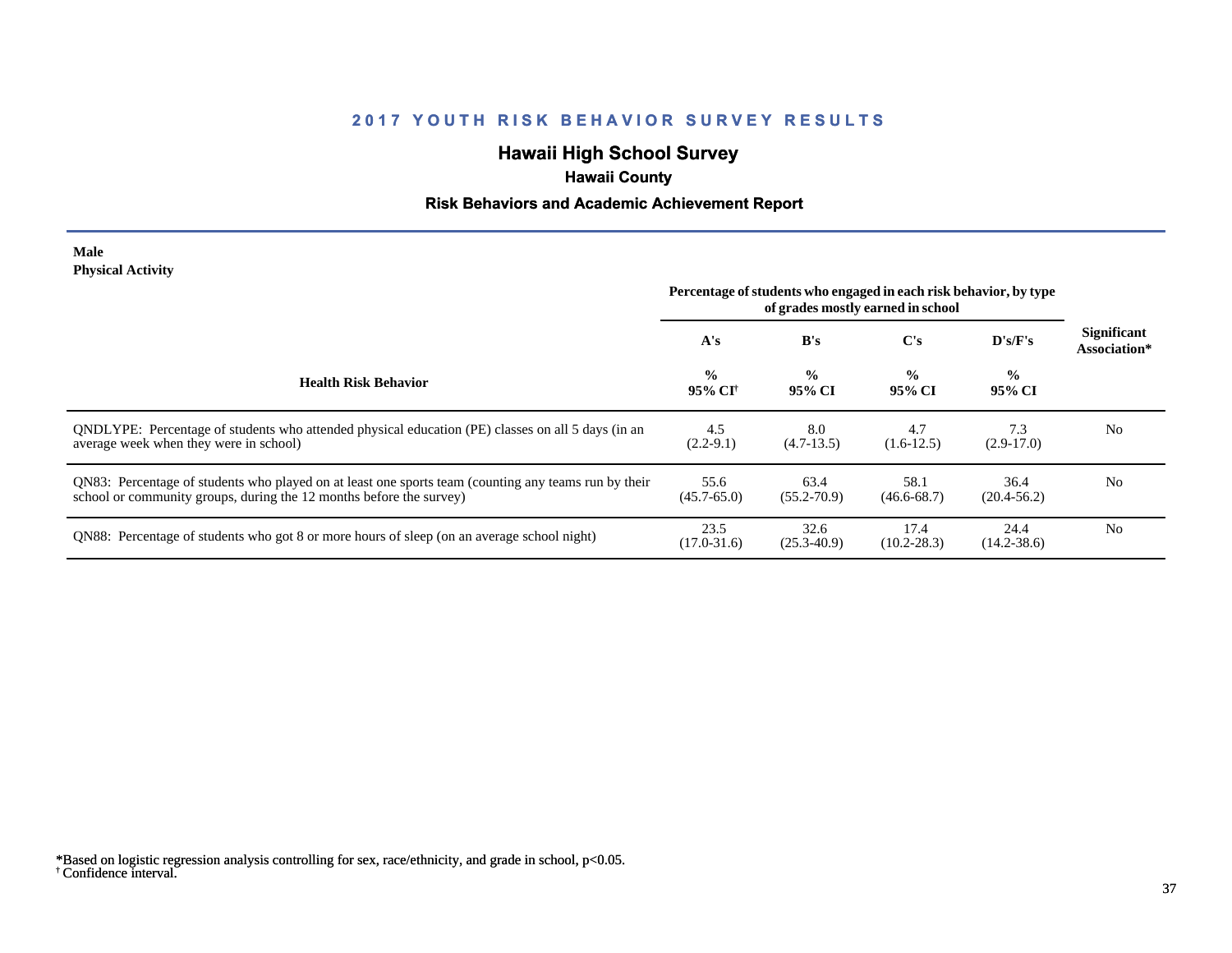# **Hawaii High School Survey**

# **Hawaii County**

## **Risk Behaviors and Academic Achievement Report**

| <b>Male</b><br>Other                                                                                                                                   |                                                                                                        |                         |                         |                         |                                    |
|--------------------------------------------------------------------------------------------------------------------------------------------------------|--------------------------------------------------------------------------------------------------------|-------------------------|-------------------------|-------------------------|------------------------------------|
|                                                                                                                                                        | Percentage of students who engaged in each risk behavior, by type<br>of grades mostly earned in school |                         |                         |                         |                                    |
|                                                                                                                                                        | A's                                                                                                    | B's                     | $\bf C's$               | D's/F's                 | <b>Significant</b><br>Association* |
| <b>Health Risk Behavior</b>                                                                                                                            | $\frac{0}{0}$<br>95% CI <sup>†</sup>                                                                   | $\frac{0}{0}$<br>95% CI | $\frac{0}{0}$<br>95% CI | $\frac{0}{0}$<br>95% CI |                                    |
| QN86: Percentage of students who saw a dentist (for a check-up, exam, teeth cleaning, or other dental<br>work, during the 12 months before the survey) | 78.4<br>$(70.9 - 84.3)$                                                                                | 71.6<br>$(63.2 - 78.7)$ | 51.6<br>$(42.2 - 60.8)$ | 47.5<br>$(31.4-64.1)$   | Yes                                |
| QNNODNT: Percentage of students who never saw a dentist (for a check-up, exam, teeth cleaning, or<br>other dental work)                                | 0.0                                                                                                    | 2.5<br>$(1.0-6.0)$      | 5.3<br>$(2.0-13.6)$     | 5.9<br>$(2.0-16.2)$     | N <sub>0</sub>                     |
| QN87: Percentage of students who had ever been told by a doctor or nurse that they had asthma                                                          | 39.4<br>$(31.3 - 48.0)$                                                                                | 30.8<br>$(23.3-39.4)$   | 31.9<br>$(24.6 - 40.3)$ | 26.7<br>$(16.4 - 40.3)$ | N <sub>0</sub>                     |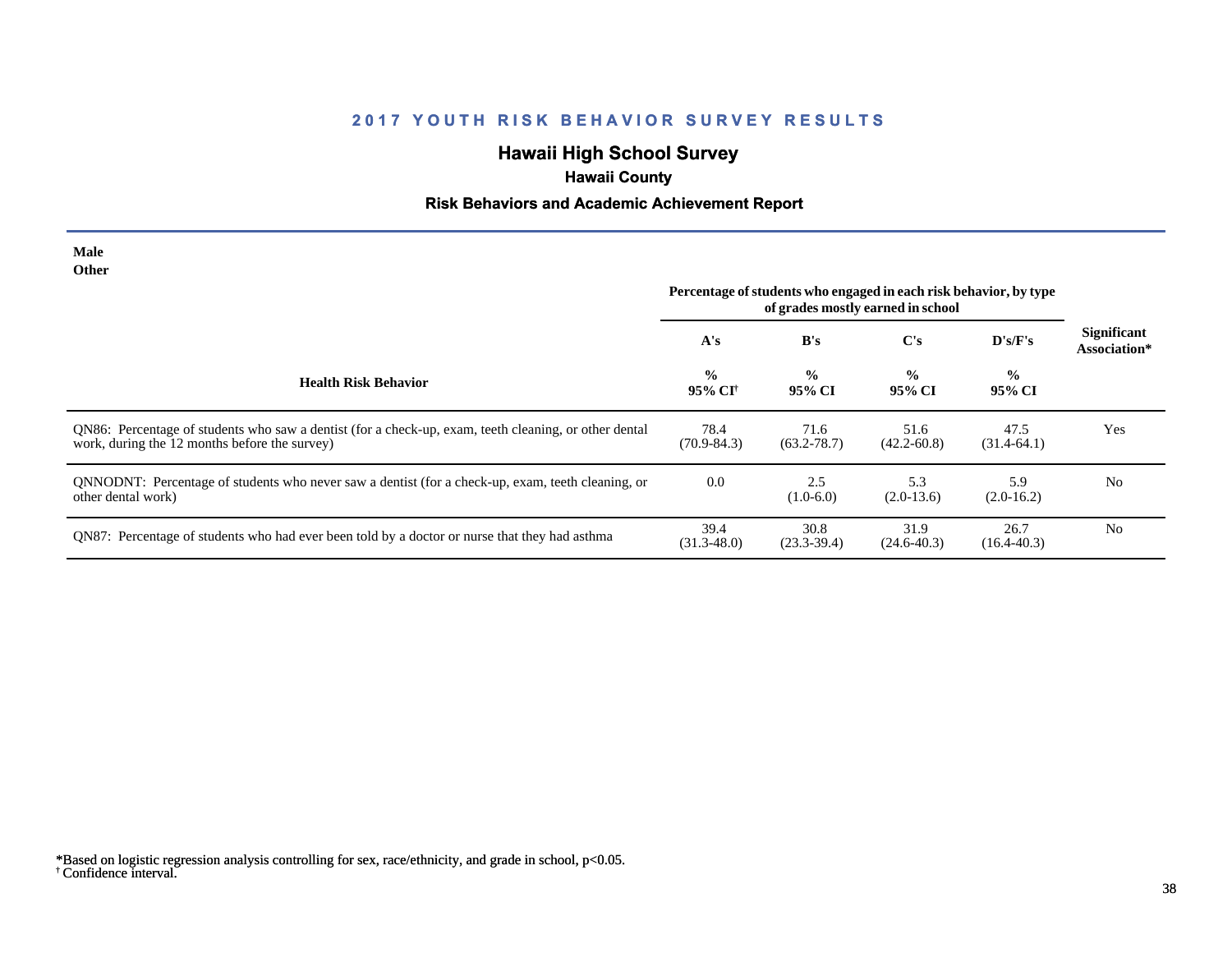# **Hawaii High School Survey**

# **Hawaii County**

## **Risk Behaviors and Academic Achievement Report**

| Male              |
|-------------------|
| <b>Site-Added</b> |

|                                                                                                                                                                                                                                                                                                                                                                                                                                                                                      | Percentage of students who engaged in each risk behavior, by type<br>of grades mostly earned in school |                         |                         |                         |                                    |  |
|--------------------------------------------------------------------------------------------------------------------------------------------------------------------------------------------------------------------------------------------------------------------------------------------------------------------------------------------------------------------------------------------------------------------------------------------------------------------------------------|--------------------------------------------------------------------------------------------------------|-------------------------|-------------------------|-------------------------|------------------------------------|--|
|                                                                                                                                                                                                                                                                                                                                                                                                                                                                                      | A's                                                                                                    | B's                     | C's                     | D's/F's                 | <b>Significant</b><br>Association* |  |
| <b>Health Risk Behavior</b>                                                                                                                                                                                                                                                                                                                                                                                                                                                          | $\frac{0}{0}$<br>95% CI <sup>+</sup>                                                                   | $\frac{0}{0}$<br>95% CI | $\frac{0}{0}$<br>95% CI | $\frac{6}{6}$<br>95% CI |                                    |  |
| QN90: Percentage of students who report they do not describe themselves as only one race or ethnicity                                                                                                                                                                                                                                                                                                                                                                                | 14.4<br>$(9.8-20.8)$                                                                                   | 26.6<br>$(19.6 - 35.0)$ | 17.2<br>$(11.1 - 25.8)$ | 17.7<br>$(8.8 - 32.2)$  | N <sub>0</sub>                     |  |
| QN91: Percentage of students who reported that either of their parents or other adults in their family<br>are serving on active duty in the military                                                                                                                                                                                                                                                                                                                                 | 16.0<br>$(10.4 - 23.8)$                                                                                | 10.2<br>$(6.4-15.9)$    | 17.9<br>$(11.2 - 27.4)$ | 27.5<br>$(16.1 - 42.7)$ | Yes                                |  |
| QN92: Percentage of students who reported someone they were dating or going out with purposely<br>tried to control them or emotionally hurt them one or more times (such things as being told who they<br>could and could not spend time with, being humiliated in front of others, or being threatened if they did<br>not do what they wanted, during the 12 months before the survey, among students who dated or went<br>out with someone during the 12 months before the survey) | 30.2<br>$(20.3 - 42.2)$                                                                                | 17.0<br>$(10.0-27.4)$   | 19.6<br>$(11.5-31.5)$   | 35.0<br>$(20.4 - 53.2)$ | N <sub>0</sub>                     |  |
| QN93: Percentage of students who disagree or strongly disagree that harassment and bullying by other<br>students is a problem at their school                                                                                                                                                                                                                                                                                                                                        | 28.0<br>$(20.5 - 36.9)$                                                                                | 28.4<br>$(20.6 - 37.8)$ | 17.0<br>$(11.3 - 24.7)$ | 20.1<br>$(10.6 - 34.7)$ | N <sub>o</sub>                     |  |
| QN94: Percentage of students who did something to purposely hurt themselves without wanting to die<br>(such as cutting or burning themselves on purpose one or more times during the 12 months before the<br>survey)                                                                                                                                                                                                                                                                 | 17.0<br>$(11.3-24.6)$                                                                                  | 14.6<br>$(9.2 - 22.5)$  | 33.9<br>$(23.9 - 45.5)$ | 31.4<br>$(19.9 - 45.7)$ | Yes                                |  |
| QN95: Percentage of students who first tried using an electronic vapor product before age 13 years                                                                                                                                                                                                                                                                                                                                                                                   | 12.0<br>$(6.9-20.0)$                                                                                   | 5.4<br>$(3.1-9.2)$      | 18.8<br>$(10.7 - 31.1)$ | 24.7<br>$(14.3 - 39.3)$ | Yes                                |  |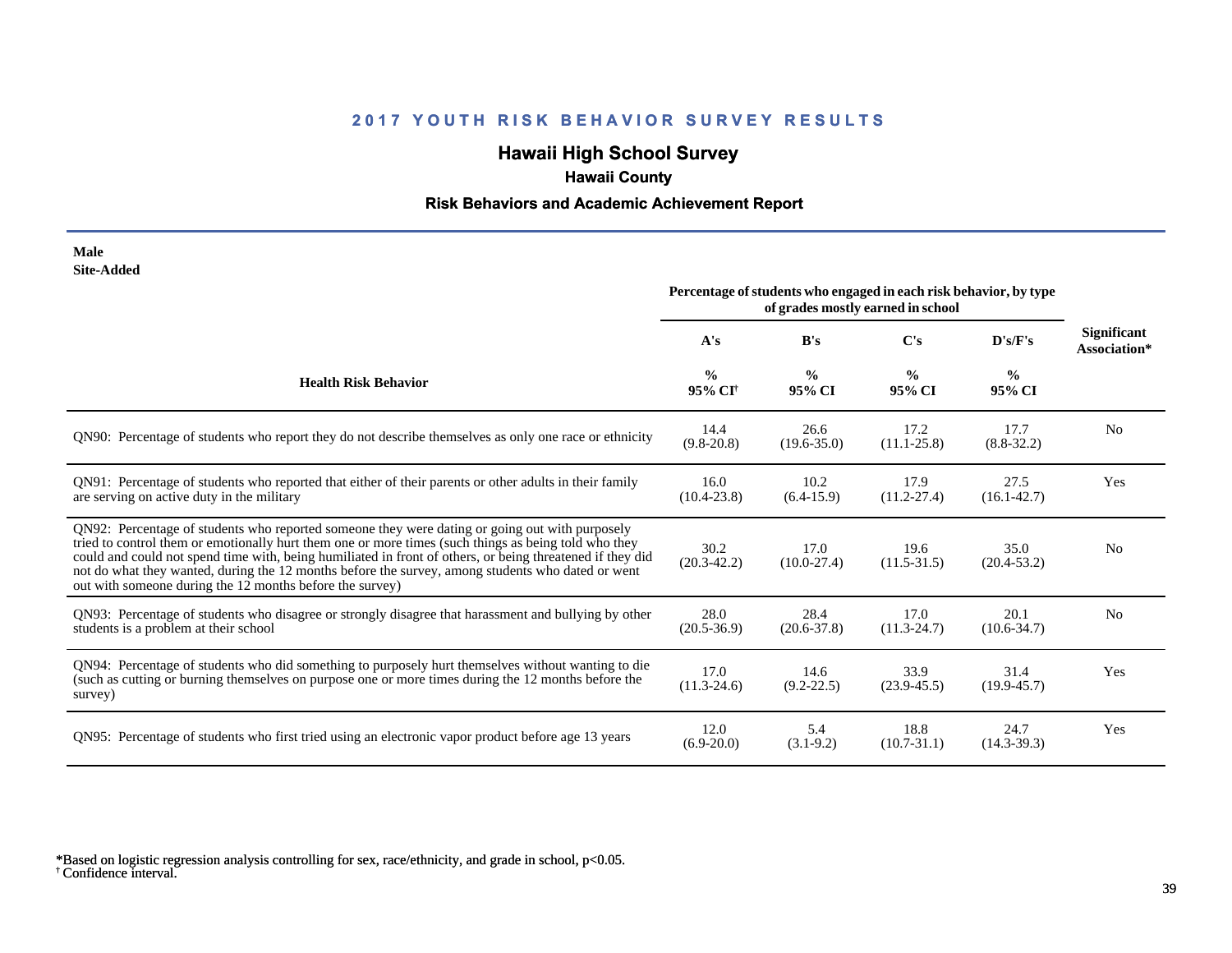## **Hawaii High School Survey**

## **Hawaii County**

### **Risk Behaviors and Academic Achievement Report**

#### **Male Site-Added**

|                                                                                                                                                                                                                                                                                                                                                                                            | Percentage of students who engaged in each risk behavior, by type<br>of grades mostly earned in school |                         |                         |                         |                                    |
|--------------------------------------------------------------------------------------------------------------------------------------------------------------------------------------------------------------------------------------------------------------------------------------------------------------------------------------------------------------------------------------------|--------------------------------------------------------------------------------------------------------|-------------------------|-------------------------|-------------------------|------------------------------------|
|                                                                                                                                                                                                                                                                                                                                                                                            | A's                                                                                                    | B's                     | $\bf C$ 's              | D's/F's                 | <b>Significant</b><br>Association* |
| <b>Health Risk Behavior</b>                                                                                                                                                                                                                                                                                                                                                                | $\frac{0}{0}$<br>95% CI <sup>†</sup>                                                                   | $\frac{0}{0}$<br>95% CI | $\frac{0}{0}$<br>95% CI | $\frac{0}{0}$<br>95% CI |                                    |
| QN96: Percentage of students who usually got the alcohol they drank by buying it themselves (from a<br>store, such as a liquor store, convenience store, supermarket, discount store, or gas station, from a<br>restaurant, bar, or club, or from a public event such as a concert or sporting event, during the 30 days<br>before the survey, among students who currently drank alcohol) | 21.0<br>$(10.2 - 38.4)$                                                                                | 19.7<br>$(8.1 - 40.7)$  | 28.1<br>$(13.0 - 50.5)$ | 21.4<br>$(9.9-40.3)$    | N <sub>0</sub>                     |
| QN97: Percentage of students who usually used marijuana by smoking it in a joint, bong, pipe, or blunt<br>(during the 30 days before the survey, among students who used marijuana)                                                                                                                                                                                                        |                                                                                                        | 85.1<br>$(67.3-94.0)$   | 68.3<br>$(42.4 - 86.2)$ |                         |                                    |
| QN98: Percentage of students who ever used hallucinogenic drugs (such as LSD, acid, PCP, angel<br>dust, mescaline, or mushrooms, one or more times during their life)                                                                                                                                                                                                                      | 11.1<br>$(6.3-19.0)$                                                                                   | 6.0<br>$(2.7-12.9)$     | 19.6<br>$(12.0 - 30.2)$ | 28.4<br>$(16.2 - 44.9)$ | Yes                                |
| QN99: Percentage of students who are transgender                                                                                                                                                                                                                                                                                                                                           | 1.3<br>$(0.4 - 4.5)$                                                                                   | 2.1<br>$(0.8-5.2)$      | 6.3<br>$(2.6-14.5)$     | 8.9<br>$(3.5-20.8)$     | N <sub>0</sub>                     |
| QN100: Percentage of students who tried to lose weight or keep from gaining weight by going without<br>eating for 24 hours or more; taking any diet pills, powders, or liquids; vomiting or taking laxatives;<br>smoking cigarettes; or skipping meals (during the 30 days before the survey)                                                                                              | 21.4<br>$(15.0 - 29.7)$                                                                                | 15.7<br>$(11.0 - 21.8)$ | 32.8<br>$(23.0-44.4)$   | 31.6<br>$(18.6 - 48.3)$ | N <sub>0</sub>                     |
| QN101: Percentage of students who drank a can, bottle, pouch, or glass of a juice drink (such as Fruit<br>Punch, Hawaiian Sun, Aloha Maid, Sunny Delight, or Tang, but not counting 100% fruit juice, one or<br>more times per day during the 7 days before the survey)                                                                                                                    | 10.5<br>$(6.3-17.0)$                                                                                   | 13.1<br>$(8.6-19.4)$    | 17.1<br>$(11.4 - 24.9)$ | 32.0<br>$(16.9 - 52.1)$ | N <sub>0</sub>                     |

\*Based on logistic regression analysis controlling for sex, race/ethnicity, and grade in school, p<0.05.

† Confidence interval.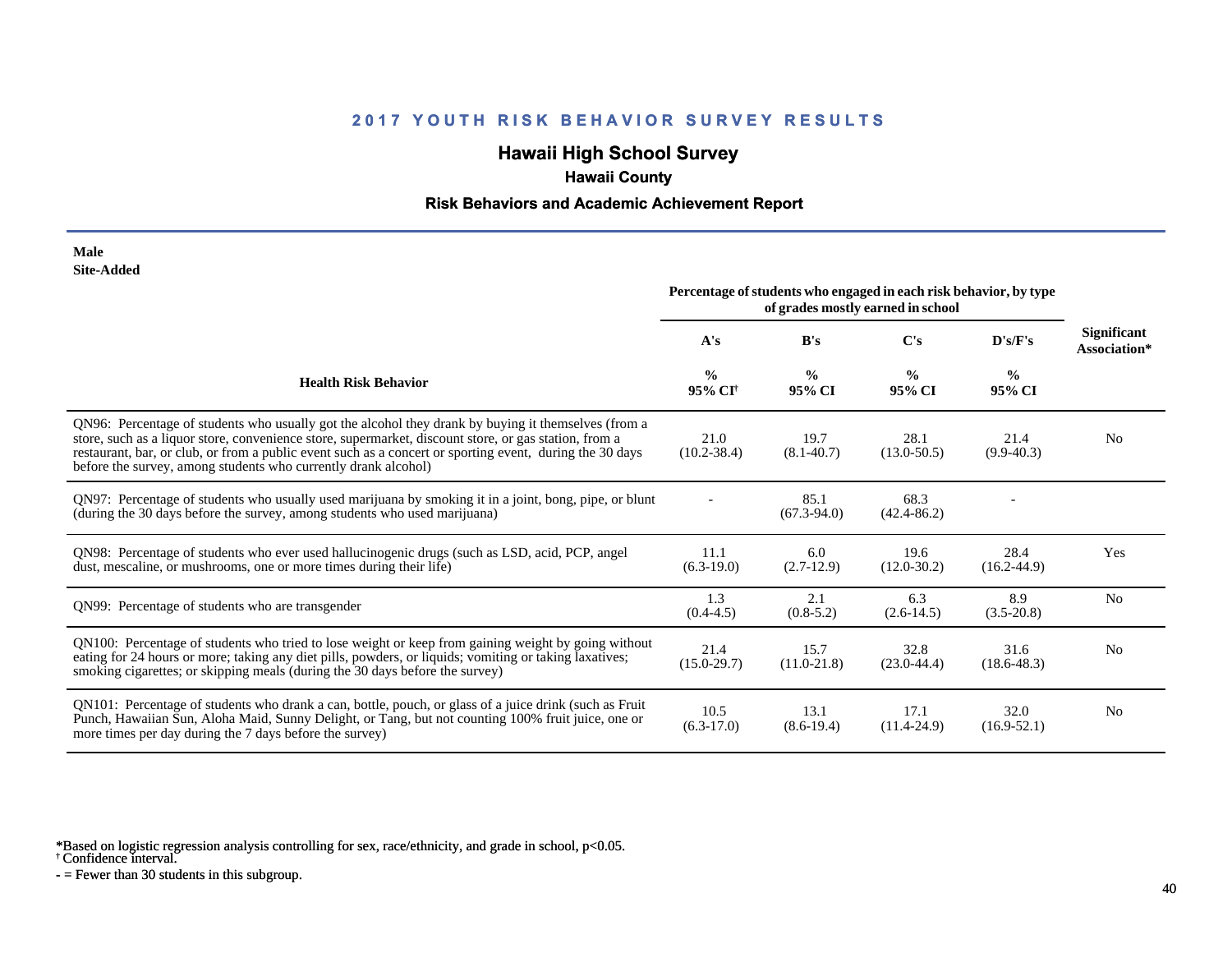# **Hawaii High School Survey**

# **Hawaii County**

## **Risk Behaviors and Academic Achievement Report**

#### **Male Site-Added**

|                                                                                                      | Percentage of students who engaged in each risk behavior, by type<br>of grades mostly earned in school |                         |                         |                         |                                    |
|------------------------------------------------------------------------------------------------------|--------------------------------------------------------------------------------------------------------|-------------------------|-------------------------|-------------------------|------------------------------------|
|                                                                                                      | A's                                                                                                    | B's                     | $\bf C's$               | D's/F's                 | <b>Significant</b><br>Association* |
| <b>Health Risk Behavior</b>                                                                          | $\frac{0}{0}$<br>95% CI <sup>+</sup>                                                                   | $\frac{0}{0}$<br>95% CI | $\frac{0}{0}$<br>95% CI | $\frac{0}{0}$<br>95% CI |                                    |
| QN102: Percentage of students who most of the time or always went hungry because there was not       | 3.7                                                                                                    | 4.7                     | 10.6                    | 15.1                    | Yes                                |
| enough food in their home (during the 30 days before the survey)                                     | $(1.7-8.0)$                                                                                            | $(2.1 - 10.3)$          | $(5.8-18.7)$            | $(7.0-29.9)$            |                                    |
| QN103: Percentage of students who did exercises to strengthen or tone their muscles on three or more | 52.9                                                                                                   | 63.2                    | 53.7                    | 56.1                    | N <sub>0</sub>                     |
| days (such as push-ups, sit-ups, or weight lifting, during the 7 days before the survey)             | $(43.2 - 62.4)$                                                                                        | $(54.5 - 71.1)$         | $(41.8 - 65.2)$         | $(42.9 - 68.5)$         |                                    |
| QN104: Percentage of students who walk or ride their bike to or from school (one or more days during | 23.7                                                                                                   | 24.1                    | 37.5                    | 28.2                    | N <sub>0</sub>                     |
| an average week when they are in school and weather allows them to do so)                            | $(17.1 - 31.7)$                                                                                        | $(17.2 - 32.8)$         | $(26.7-49.7)$           | $(17.6 - 42.0)$         |                                    |
| QN105: Percentage of students who have been taught about AIDS or HIV infection in school             | 74.2<br>$(64.7 - 81.9)$                                                                                | 77.8<br>$(67.3 - 85.7)$ | 65.0<br>$(52.5 - 75.7)$ | 57.3<br>$(42.1 - 71.2)$ | N <sub>o</sub>                     |
| QN106: Percentage of students who most of the time or always wear sunscreen (with an SPF of 15 or    | 6.1                                                                                                    | 11.9                    | 6.4                     | 5.2                     | N <sub>0</sub>                     |
| higher when they are outside for more than one hour on a sunny day)                                  | $(3.0-11.9)$                                                                                           | $(6.8-19.8)$            | $(2.8-14.0)$            | $(1.9-13.5)$            |                                    |
| QN107: Percentage of students who had a toothache (during the 12 months before the survey)           | 32.8<br>$(25.4 - 41.3)$                                                                                | 13.1<br>$(9.2 - 18.3)$  | 25.0<br>$(15.7 - 37.4)$ | 20.9<br>$(11.5-34.9)$   | Yes                                |
| QN108: Percentage of students who saw a doctor or nurse (for a check-up or physical exam when they   | 60.5                                                                                                   | 65.2                    | 44.1                    | 42.4                    | Yes                                |
| were not sick or injured during the 12 months before the survey)                                     | $(51.7 - 68.7)$                                                                                        | $(55.3 - 74.0)$         | $(32.9 - 55.9)$         | $(29.4 - 56.5)$         |                                    |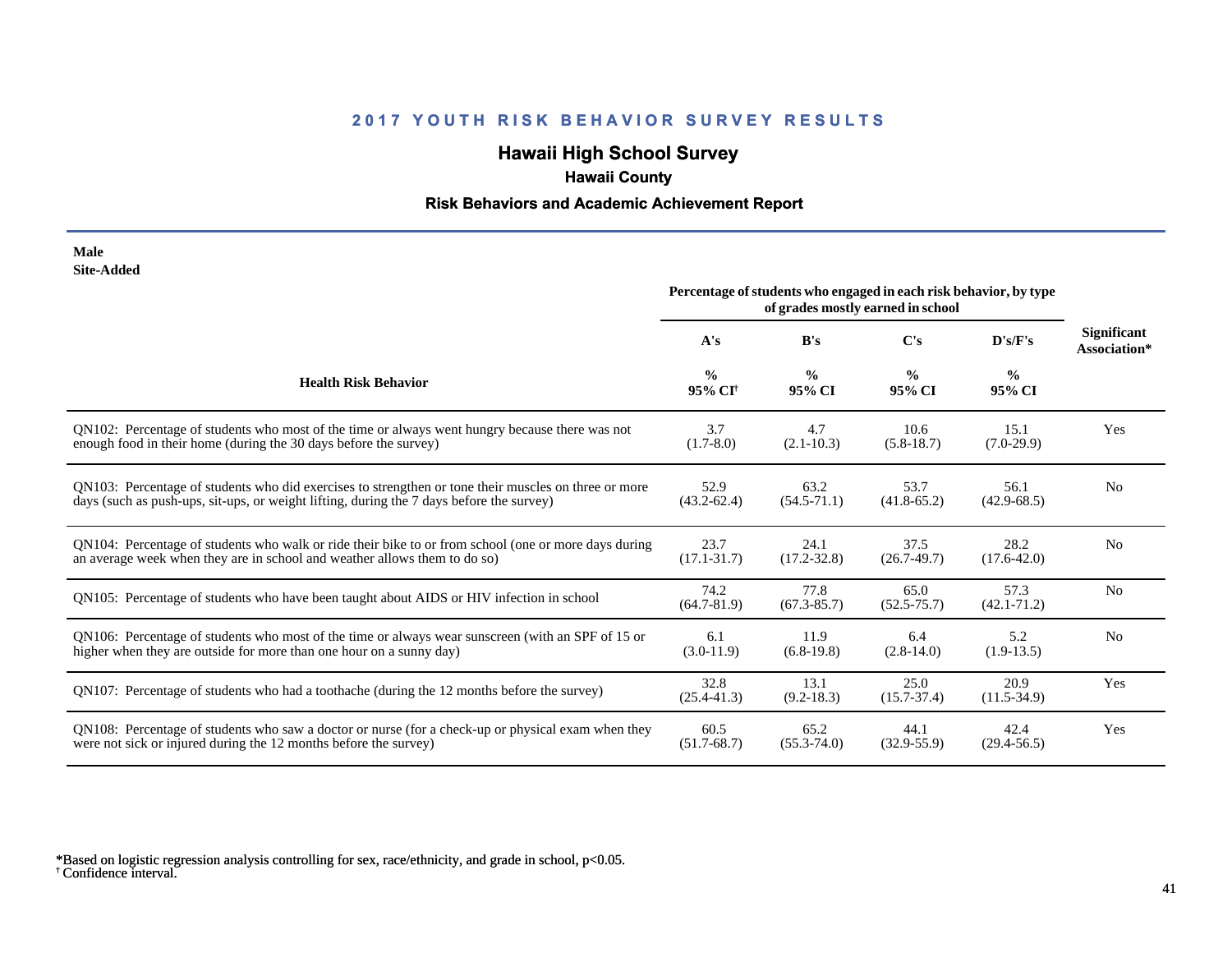# **Hawaii High School Survey**

# **Hawaii County**

## **Risk Behaviors and Academic Achievement Report**

| Male              |
|-------------------|
| <b>Site-Added</b> |

|                                                                                                                                                                                                                                             | Percentage of students who engaged in each risk behavior, by type<br>of grades mostly earned in school |                         |                         |                         |                                    |
|---------------------------------------------------------------------------------------------------------------------------------------------------------------------------------------------------------------------------------------------|--------------------------------------------------------------------------------------------------------|-------------------------|-------------------------|-------------------------|------------------------------------|
|                                                                                                                                                                                                                                             | A's                                                                                                    | B's                     | $\bf C$ 's              | D's/F's                 | <b>Significant</b><br>Association* |
| <b>Health Risk Behavior</b>                                                                                                                                                                                                                 | $\frac{0}{0}$<br>95% CI <sup>+</sup>                                                                   | $\frac{0}{0}$<br>95% CI | $\frac{0}{0}$<br>95% CI | $\frac{6}{6}$<br>95% CI |                                    |
| QN109: Percentage of students who had been told by a doctor or nurse that they had asthma and who                                                                                                                                           | 12.5                                                                                                   | 15.4                    | 11.7                    | 13.9                    | N <sub>0</sub>                     |
| still have asthma                                                                                                                                                                                                                           | $(8.1 - 19.0)$                                                                                         | $(10.2 - 22.6)$         | $(6.7-19.6)$            | $(6.3-27.8)$            |                                    |
| QN110: Percentage of students who did not go to school because they were sick (on one or more days                                                                                                                                          | 29.0                                                                                                   | 43.9                    | 54.3                    | 58.7                    | Yes                                |
| during the 30 days before the survey)                                                                                                                                                                                                       | $(22.2 - 36.8)$                                                                                        | $(35.7 - 52.5)$         | $(43.5-64.7)$           | $(43.1 - 72.8)$         |                                    |
| QN111: Percentage of students who usually slept in the home of a friend, family member, or other<br>person because they had to leave their home or their parent or guardian cannot afford housing (during<br>the 30 days before the survey) | 5.5<br>$(3.1-9.4)$                                                                                     | 5.1<br>$(2.4-10.4)$     | 9.4<br>$(4.4 - 18.8)$   | 15.4<br>$(7.6-28.5)$    | N <sub>0</sub>                     |
| QN112: Percentage of students who probably or definitely will complete a post high school program                                                                                                                                           | 69.2                                                                                                   | 66.9                    | 58.5                    | 37.7                    | Yes                                |
| (such as a vocational training program, military service, community college, or 4-year college)                                                                                                                                             | $(60.2 - 77.0)$                                                                                        | $(58.2 - 74.5)$         | $(48.5 - 67.9)$         | $(25.4 - 51.8)$         |                                    |
| QN113: Percentage of students who most of the time or always get the kind of help they need (among                                                                                                                                          | 25.4                                                                                                   | 15.4                    | 21.4                    | 25.0                    | N <sub>0</sub>                     |
| students who report having felt sad, empty, hopeless, angry, or anxious)                                                                                                                                                                    | $(17.1 - 36.1)$                                                                                        | $(9.2 - 24.5)$          | $(10.9 - 37.9)$         | $(11.7-45.6)$           |                                    |
| QN114: Percentage of students who reported there is at least one teacher or other adult in their school                                                                                                                                     | 74.3                                                                                                   | 65.7                    | 65.3                    | 44.0                    | Yes                                |
| that they can talk to if they have a problem                                                                                                                                                                                                | $(65.6 - 81.4)$                                                                                        | $(56.1 - 74.2)$         | $(54.3 - 75.0)$         | $(31.4 - 57.3)$         |                                    |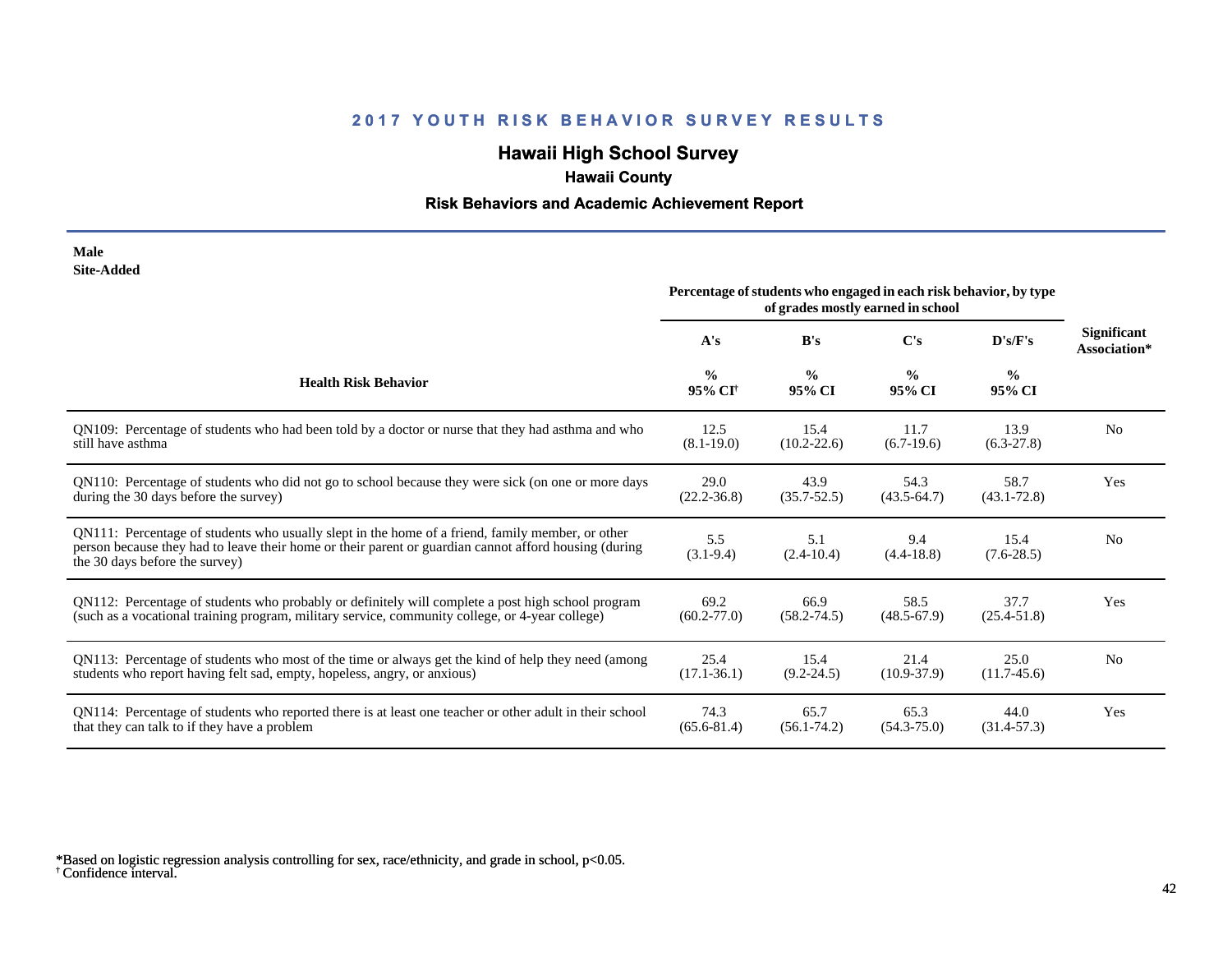# **Hawaii High School Survey**

# **Hawaii County**

## **Risk Behaviors and Academic Achievement Report**

| Male              |
|-------------------|
| <b>Site-Added</b> |

|                                                                                                        | Percentage of students who engaged in each risk behavior, by type<br>of grades mostly earned in school |                         |                         |                         |                                    |
|--------------------------------------------------------------------------------------------------------|--------------------------------------------------------------------------------------------------------|-------------------------|-------------------------|-------------------------|------------------------------------|
|                                                                                                        | A's                                                                                                    | B's                     | C's                     | D's/F's                 | <b>Significant</b><br>Association* |
| <b>Health Risk Behavior</b>                                                                            | $\frac{0}{0}$<br>95% CI <sup>†</sup>                                                                   | $\frac{0}{0}$<br>95% CI | $\frac{0}{0}$<br>95% CI | $\frac{0}{0}$<br>95% CI |                                    |
| QN115: Percentage of students who have an adult outside of school they can talk to about things that   | 75.0                                                                                                   | 77.9                    | 77.5                    | 60.0                    | N <sub>0</sub>                     |
| are important to them                                                                                  | $(67.2 - 81.4)$                                                                                        | $(68.7 - 85.0)$         | $(66.4 - 85.6)$         | $(40.4 - 76.9)$         |                                    |
| QN116: Percentage of students who reported their parents or other adults in their family talked with   | 55.2                                                                                                   | 61.1                    | 52.5                    | 53.3                    | N <sub>0</sub>                     |
| them about what they expect them to do or not to do when it comes to sex                               | $(46.3 - 63.7)$                                                                                        | $(52.0 - 69.5)$         | $(39.4 - 65.2)$         | $(35.1 - 70.6)$         |                                    |
| QN117: Percentage of students who report their parents would feel it was a little bit wrong, wrong, or | 91.6                                                                                                   | 88.7                    | 75.3                    | 76.3                    | Yes                                |
| very wrong for them to drink beer, wine, or hard liquor regularly (such as rum, gin, vodka or whiskey) | $(85.2 - 95.4)$                                                                                        | $(81.4 - 93.4)$         | $(64.1 - 83.8)$         | $(58.5 - 88.0)$         |                                    |
| QN118: Percentage of students who have talked with one of their parents or another adult in their      | 57.2                                                                                                   | 43.3                    | 42.4                    | 35.0                    | N <sub>0</sub>                     |
| family about the dangers of tobacco, alcohol, or drug use (during the 12 months before the survey)     | $(49.1 - 65.0)$                                                                                        | $(33.6 - 53.7)$         | $(31.0-54.6)$           | $(21.7 - 51.2)$         |                                    |
| QN119: Percentage of students who have ridden in a car driven by someone, including the student,       | 29.1                                                                                                   | 20.8                    | 24.1                    | 25.6                    | N <sub>0</sub>                     |
| who was "high" or had been using alcohol or drugs (during the 30 days before the survey)               | $(20.2 - 40.0)$                                                                                        | $(14.7 - 28.5)$         | $(15.1 - 36.1)$         | $(14.5 - 41.1)$         |                                    |
| QN120: Percentage of students who ever use alcohol or drugs to relax, feel better about themselves, or | 25.6                                                                                                   | 17.7                    | 33.3                    | 32.2                    | N <sub>0</sub>                     |
| fit in                                                                                                 | $(18.9 - 33.8)$                                                                                        | $(12.4 - 24.8)$         | $(24.0 - 44.2)$         | $(19.2 - 48.7)$         |                                    |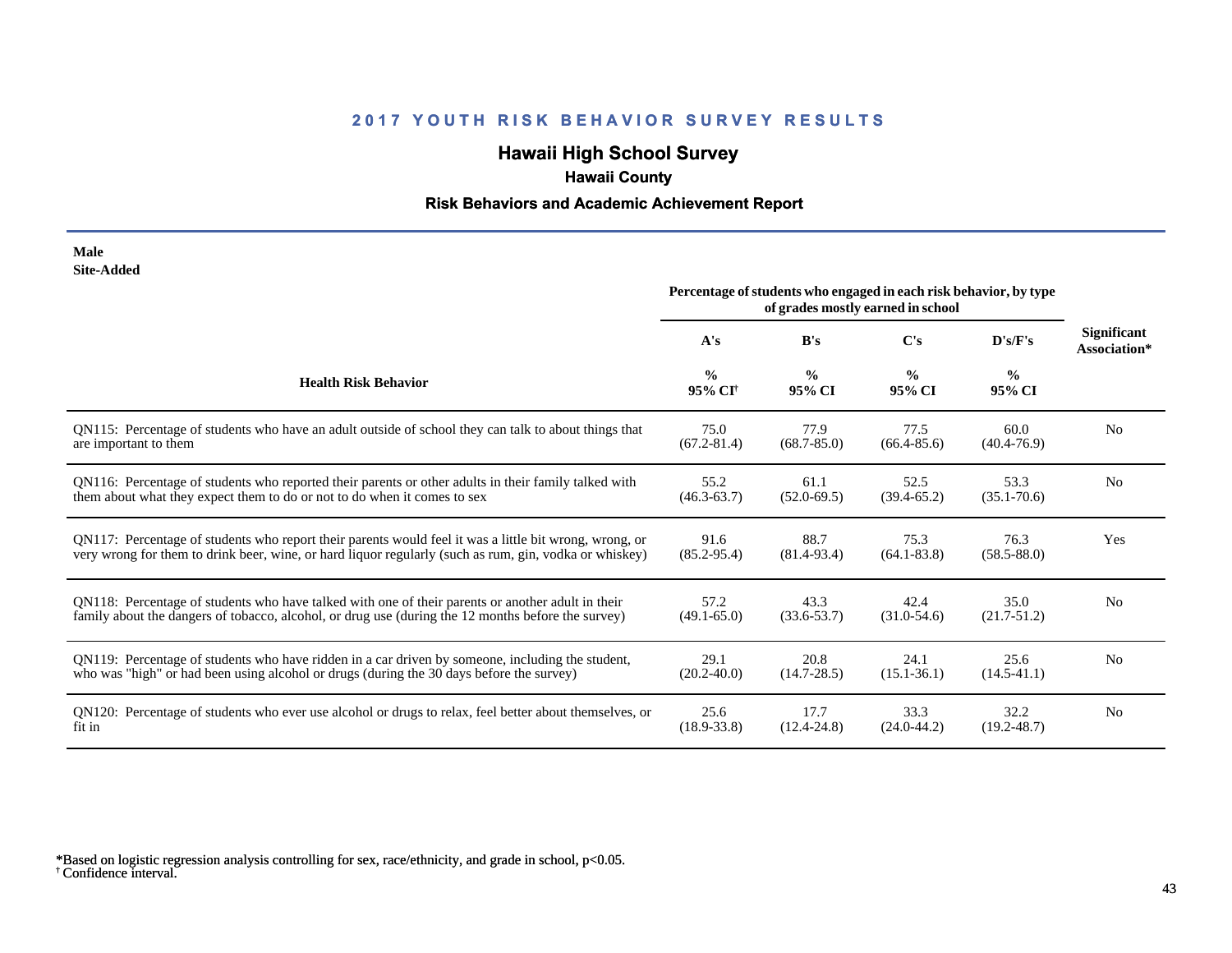# **Hawaii High School Survey**

# **Hawaii County**

## **Risk Behaviors and Academic Achievement Report**

#### **Male Site-Added**

|                                                                                                                                                              | Percentage of students who engaged in each risk behavior, by type<br>of grades mostly earned in school |                         |                         |                         |                             |
|--------------------------------------------------------------------------------------------------------------------------------------------------------------|--------------------------------------------------------------------------------------------------------|-------------------------|-------------------------|-------------------------|-----------------------------|
|                                                                                                                                                              | A's                                                                                                    | B's                     | C's                     | D's/F's                 | Significant<br>Association* |
| <b>Health Risk Behavior</b>                                                                                                                                  | $\frac{0}{0}$<br>95% CI <sup>†</sup>                                                                   | $\frac{0}{0}$<br>95% CI | $\frac{0}{0}$<br>95% CI | $\frac{0}{0}$<br>95% CI |                             |
| ON121: Percentage of students who ever use alcohol or drugs while they are alone                                                                             | 25.1<br>$(18.0 - 33.9)$                                                                                | 17.5<br>$(12.3 - 24.3)$ | 31.6<br>$(22.4 - 42.4)$ | 41.9<br>$(23.6 - 62.7)$ | N <sub>0</sub>              |
| QN122: Percentage of students who ever forget things they did while using alcohol or drugs                                                                   | 20.7<br>$(14.2 - 29.1)$                                                                                | 13.3<br>$(7.4 - 22.8)$  | 15.6<br>$(9.5 - 24.5)$  | 27.5<br>$(16.2 - 42.7)$ | N <sub>0</sub>              |
| QN123: Percentage of students who have ever gotten into trouble while they were using alcohol or<br>drugs                                                    | 19.9<br>$(13.4 - 28.6)$                                                                                | 9.3<br>$(5.6-15.0)$     | 24.6<br>$(16.2 - 35.5)$ | 36.1<br>$(22.1 - 52.9)$ | Yes                         |
| QN124: Percentage of students who have attended school under the influence of alcohol, marijuana, or<br>other drugs (during the 12 months before the survey) | 27.8<br>$(19.8 - 37.5)$                                                                                | 16.6<br>$(11.0-24.3)$   | 32.7<br>$(22.3 - 45.1)$ | 48.1<br>$(31.4-65.2)$   | Yes                         |
| QN125: Percentage of students who have family or friends that have told them that they should cut<br>down on their drinking or drug use                      | 23.5<br>$(16.5 - 32.3)$                                                                                | 12.8<br>$(7.5-21.0)$    | 26.7<br>$(18.3 - 37.3)$ | 30.7<br>$(17.8 - 47.6)$ | Yes                         |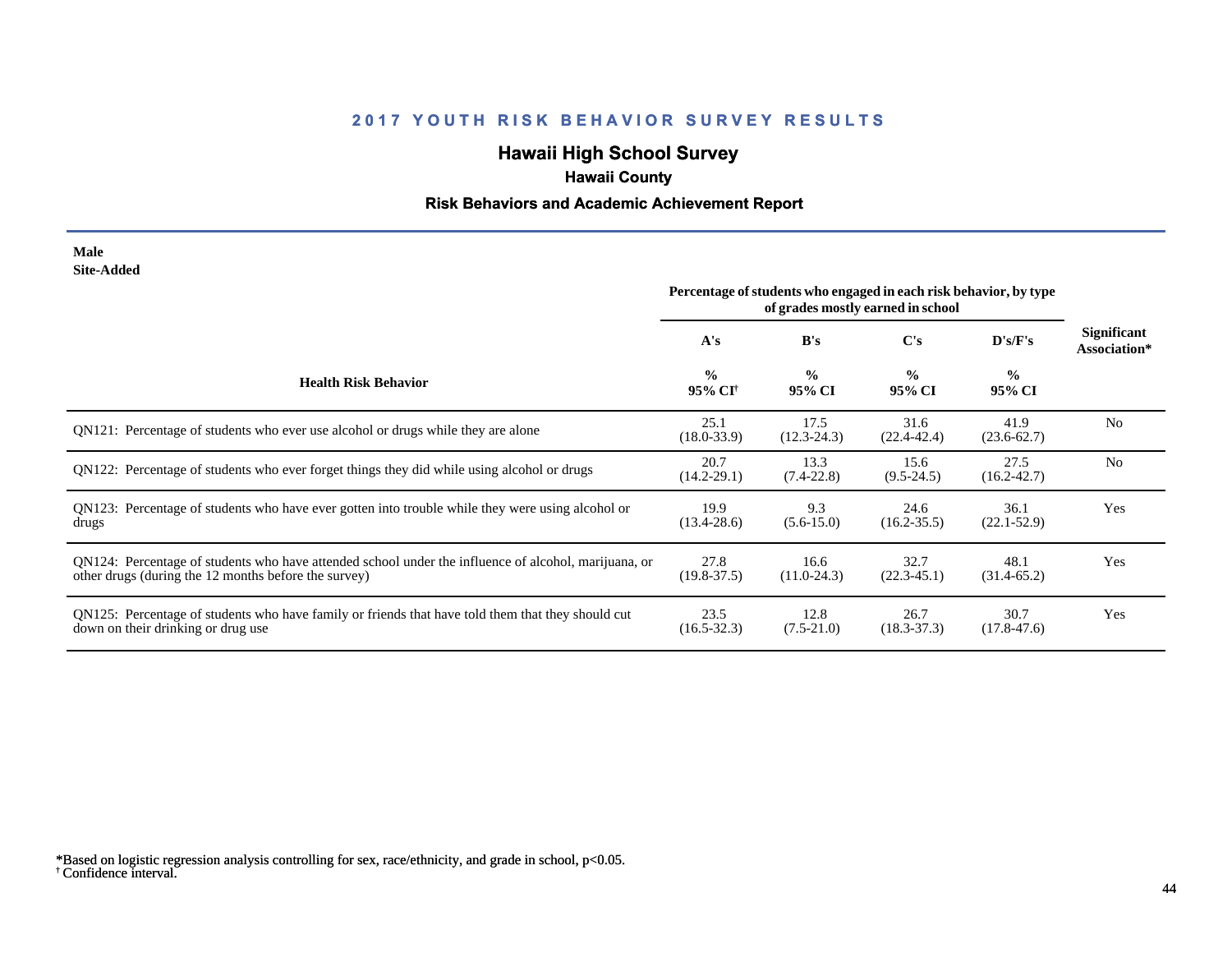## **Hawaii High School Survey**

## **Hawaii County**

### **Risk Behaviors and Academic Achievement Report**

#### **Female Unintentional Injuries/Violence**

|                                                                                                                                                                                                                                                                                                        | Percentage of students who engaged in each risk behavior, by type |                         |                         |                         |                                    |
|--------------------------------------------------------------------------------------------------------------------------------------------------------------------------------------------------------------------------------------------------------------------------------------------------------|-------------------------------------------------------------------|-------------------------|-------------------------|-------------------------|------------------------------------|
|                                                                                                                                                                                                                                                                                                        | A's                                                               | B's                     | C's                     | D's/F's                 | <b>Significant</b><br>Association* |
| <b>Health Risk Behavior</b>                                                                                                                                                                                                                                                                            | $\frac{0}{0}$<br>95% CI <sup>+</sup>                              | $\frac{0}{0}$<br>95% CI | $\frac{0}{0}$<br>95% CI | $\frac{0}{0}$<br>95% CI |                                    |
| QN11: Percentage of students who texted or e-mailed while driving a car or other vehicle (on at least 1)<br>day during the 30 days before the survey, among students who had driven a car or other vehicle during<br>the 30 days before the survey)                                                    | 31.6<br>$(22.1 - 42.9)$                                           | 37.7<br>$(25.5 - 51.6)$ | 30.9<br>$(16.8-49.8)$   |                         |                                    |
| QN12: Percentage of students who carried a weapon (such as a gun, knife, or club, on at least 1 day<br>during the 30 days before the survey)                                                                                                                                                           | 5.2<br>$(3.4-7.9)$                                                | 11.5<br>$(7.1 - 18.0)$  | 12.5<br>$(6.9-21.6)$    | 17.0<br>$(7.6 - 33.8)$  | Yes                                |
| QN15: Percentage of students who did not go to school because they felt unsafe at school or on their<br>way to or from school (on at least 1 day during the 30 days before the survey)                                                                                                                 | 2.6<br>$(1.4-4.9)$                                                | 8.2<br>$(4.4 - 14.6)$   | 9.7<br>$(5.0-18.0)$     | 24.9<br>$(12.6 - 43.3)$ | Yes                                |
| QN17: Percentage of students who were in a physical fight (one or more times during the 12 months<br>before the survey)                                                                                                                                                                                | 7.5<br>$(4.9-11.2)$                                               | 15.5<br>$(10.2 - 22.8)$ | 24.4<br>$(17.2 - 33.4)$ | 30.2<br>$(17.9 - 46.2)$ | Yes                                |
| QN19: Percentage of students who were ever physically forced to have sexual intercourse (when they<br>did not want to)                                                                                                                                                                                 | 5.4<br>$(3.2 - 8.9)$                                              | 9.9<br>$(6.0-15.9)$     | 12.6<br>$(5.9-24.8)$    | 18.6<br>$(8.7 - 35.4)$  | Yes                                |
| ON20: Percentage of students who experienced sexual violence (being forced by anyone to do sexual<br>things [counting such things as kissing, touching, or being physically forced to have sexual intercourse]<br>that they did not want to, one or more times during the 12 months before the survey) | 10.7<br>$(7.3-15.5)$                                              | 12.9<br>$(7.6-21.0)$    | 12.9<br>$(5.6-26.9)$    | 22.1<br>$(10.0-42.0)$   | N <sub>0</sub>                     |

\*Based on logistic regression analysis controlling for sex, race/ethnicity, and grade in school, p<0.05.

† Confidence interval.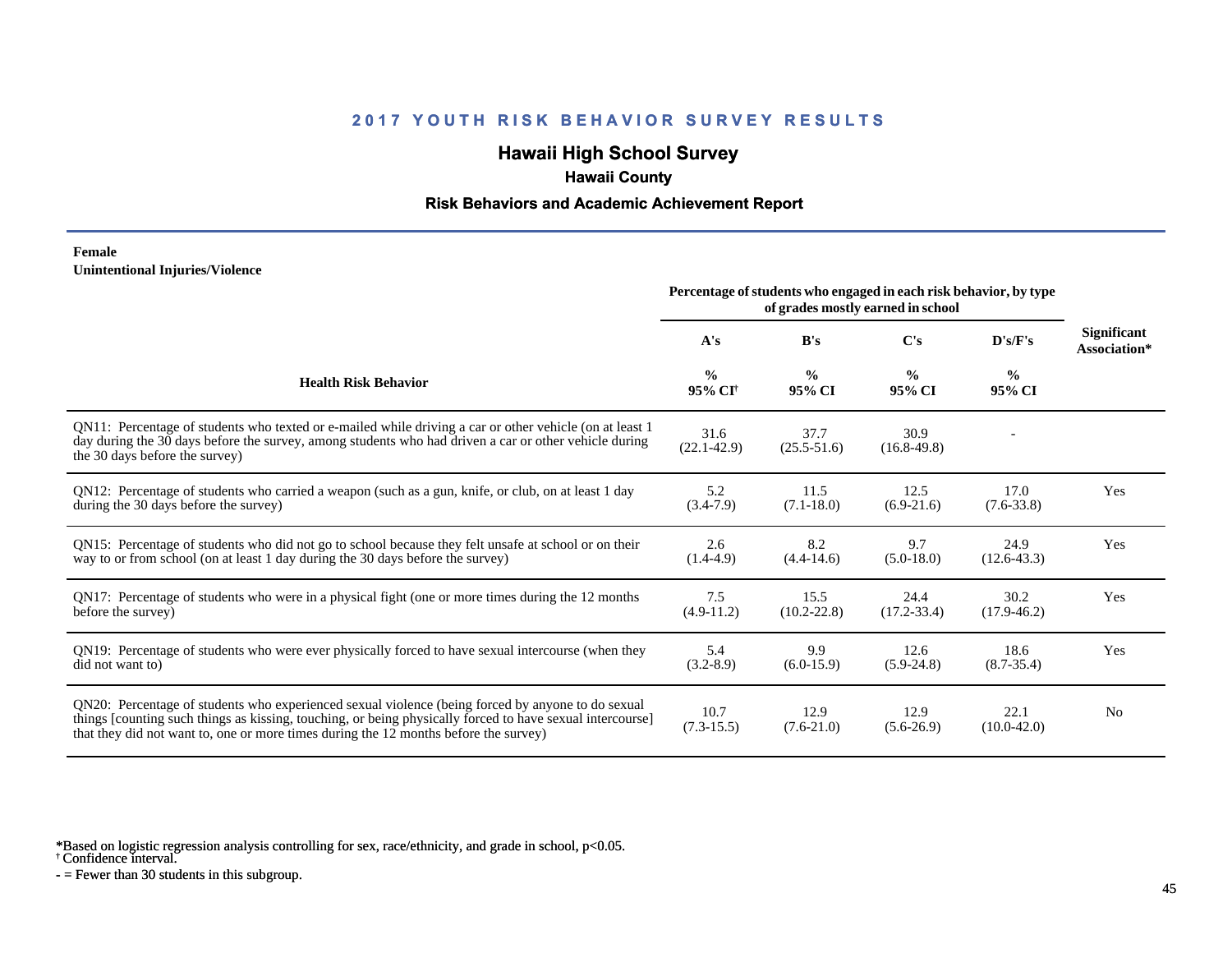## **Hawaii High School Survey**

## **Hawaii County**

## **Risk Behaviors and Academic Achievement Report**

#### **Female Unintentional Injuries/Violence**

|                                                                                                                                                                                                                                                                                                                                                                                                                        | Percentage of students who engaged in each risk behavior, by type<br>of grades mostly earned in school |                         |                         |                         |                                    |
|------------------------------------------------------------------------------------------------------------------------------------------------------------------------------------------------------------------------------------------------------------------------------------------------------------------------------------------------------------------------------------------------------------------------|--------------------------------------------------------------------------------------------------------|-------------------------|-------------------------|-------------------------|------------------------------------|
|                                                                                                                                                                                                                                                                                                                                                                                                                        | A's                                                                                                    | B's                     | C's                     | D's/F's                 | <b>Significant</b><br>Association* |
| <b>Health Risk Behavior</b>                                                                                                                                                                                                                                                                                                                                                                                            | $\frac{0}{0}$<br>95% CI <sup>+</sup>                                                                   | $\frac{0}{0}$<br>95% CI | $\frac{0}{0}$<br>95% CI | $\frac{6}{6}$<br>95% CI |                                    |
| QN22: Percentage of students who experienced physical dating violence (being physically hurt on<br>purpose by someone they were dating or going out with [counting such things as being hit, slammed<br>into something, or injured with an object or weapon] one or more times during the 12 months before<br>the survey, among students who dated or went out with someone during the 12 months before the<br>survey) | 7.2<br>$(3.8-13.3)$                                                                                    | 8.6<br>$(4.4 - 16.1)$   | 6.4<br>$(2.4-16.1)$     | 19.6<br>$(6.7-45.2)$    | N <sub>0</sub>                     |
| QN23: Percentage of students who were bullied on school property (ever during the 12 months before                                                                                                                                                                                                                                                                                                                     | 17.1                                                                                                   | 22.3                    | 25.0                    | 30.7                    | N <sub>0</sub>                     |
| the survey)                                                                                                                                                                                                                                                                                                                                                                                                            | $(12.2 - 23.5)$                                                                                        | $(15.7 - 30.7)$         | $(16.3 - 36.4)$         | $(17.6 - 48.0)$         |                                    |
| QN24: Percentage of students who were electronically bullied (counting being bullied through texting,                                                                                                                                                                                                                                                                                                                  | 12.6                                                                                                   | 17.3                    | 23.5                    | 31.7                    | Yes                                |
| Instagram, Facebook, or other social media, ever during the 12 months before the survey)                                                                                                                                                                                                                                                                                                                               | $(8.4 - 18.4)$                                                                                         | $(12.4 - 23.7)$         | $(16.0 - 33.2)$         | $(18.0-49.4)$           |                                    |
| QN25: Percentage of students who felt sad or hopeless (almost every day for $>=$ 2 weeks in a row so                                                                                                                                                                                                                                                                                                                   | 24.8                                                                                                   | 33.9                    | 54.6                    | 51.9                    | Yes                                |
| that they stopped doing some usual activities, ever during the 12 months before the survey)                                                                                                                                                                                                                                                                                                                            | $(20.0 - 30.3)$                                                                                        | $(25.7-43.2)$           | $(43.1 - 65.6)$         | $(34.4 - 68.9)$         |                                    |
| QN26: Percentage of students who seriously considered attempting suicide (ever during the 12 months                                                                                                                                                                                                                                                                                                                    | 15.5                                                                                                   | 17.6                    | 29.4                    | 32.9                    | N <sub>0</sub>                     |
| before the survey)                                                                                                                                                                                                                                                                                                                                                                                                     | $(11.1 - 21.2)$                                                                                        | $(11.9 - 25.3)$         | $(19.9-41.1)$           | $(17.2 - 53.6)$         |                                    |
| QN27: Percentage of students who made a plan about how they would attempt suicide (during the 12                                                                                                                                                                                                                                                                                                                       | 13.3                                                                                                   | 14.6                    | 30.9                    | 26.5                    | Yes                                |
| months before the survey)                                                                                                                                                                                                                                                                                                                                                                                              | $(9.8-17.9)$                                                                                           | $(9.4 - 21.8)$          | $(21.7-42.0)$           | $(14.2 - 44.1)$         |                                    |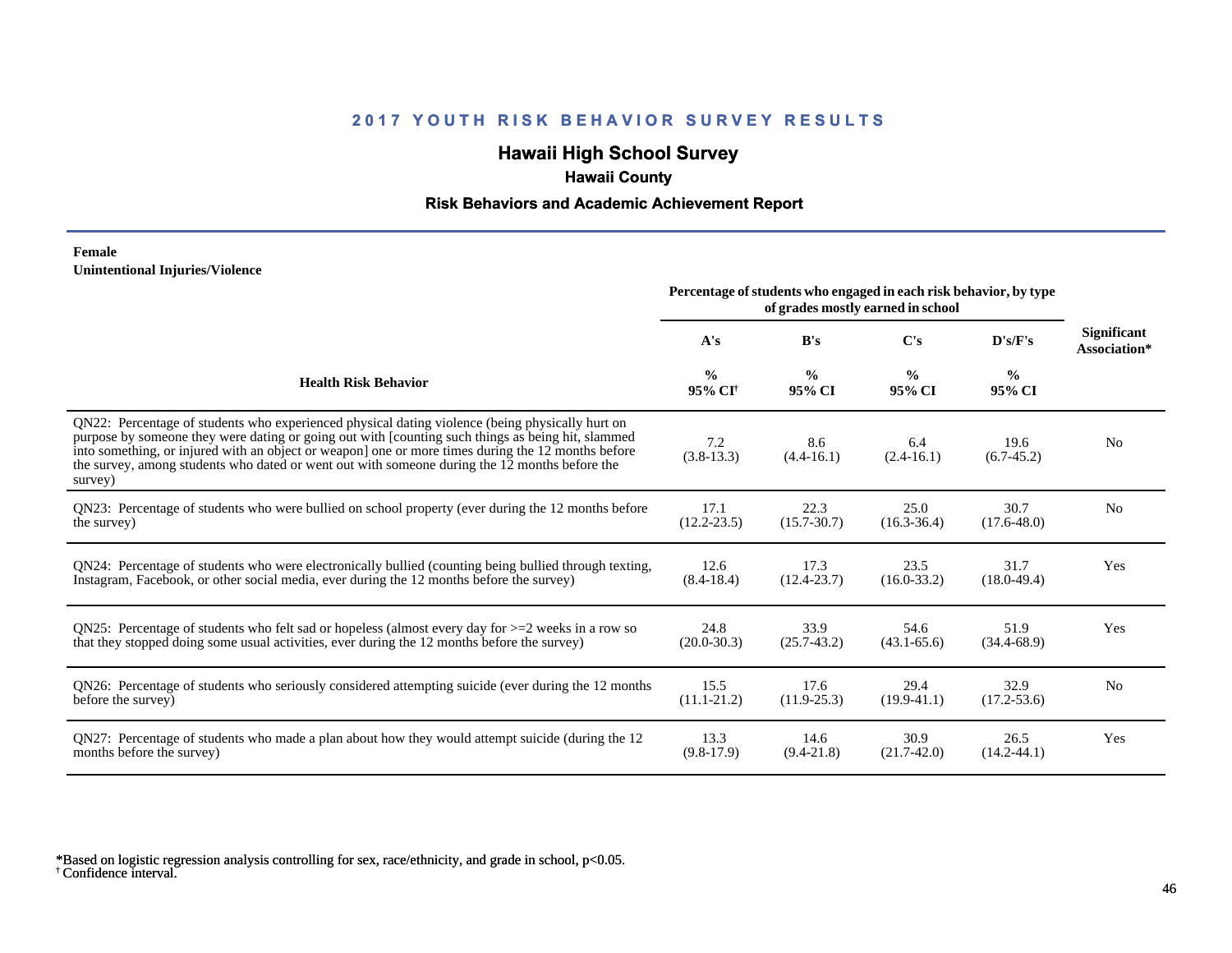## **Hawaii High School Survey**

# **Hawaii County**

## **Risk Behaviors and Academic Achievement Report**

#### **Female Unintentional Injuries/Violence**

|                                                                                                                                                                                                   | Percentage of students who engaged in each risk behavior, by type<br>of grades mostly earned in school |                         |                         |                          |                                    |
|---------------------------------------------------------------------------------------------------------------------------------------------------------------------------------------------------|--------------------------------------------------------------------------------------------------------|-------------------------|-------------------------|--------------------------|------------------------------------|
|                                                                                                                                                                                                   | A's                                                                                                    | B's                     | $\bf C's$               | $\bf{D}$ 's/ $\bf{F}$ 's | <b>Significant</b><br>Association* |
| <b>Health Risk Behavior</b>                                                                                                                                                                       | $\frac{0}{0}$<br>-95% CF                                                                               | $\frac{0}{0}$<br>95% CI | $\frac{0}{0}$<br>95% CI | $\frac{0}{0}$<br>95% CI  |                                    |
| QN28: Percentage of students who attempted suicide (one or more times during the 12 months before<br>the survey)                                                                                  | 5.0<br>$(3.1 - 7.9)$                                                                                   | 5.8<br>$(3.0-11.1)$     | 23.7<br>$(14.8 - 35.8)$ | 23.2<br>$(11.6-41.1)$    | Yes                                |
| QN29: Percentage of students who had a suicide attempt that resulted in an injury, poisoning, or<br>overdose that had to be treated by a doctor or nurse (during the 12 months before the survey) | 1.5<br>$(0.6-3.4)$                                                                                     | 0.7<br>$(0.1-5.2)$      | 5.9<br>$(2.0-15.7)$     | 3.0<br>$(0.4-18.9)$      | Yes                                |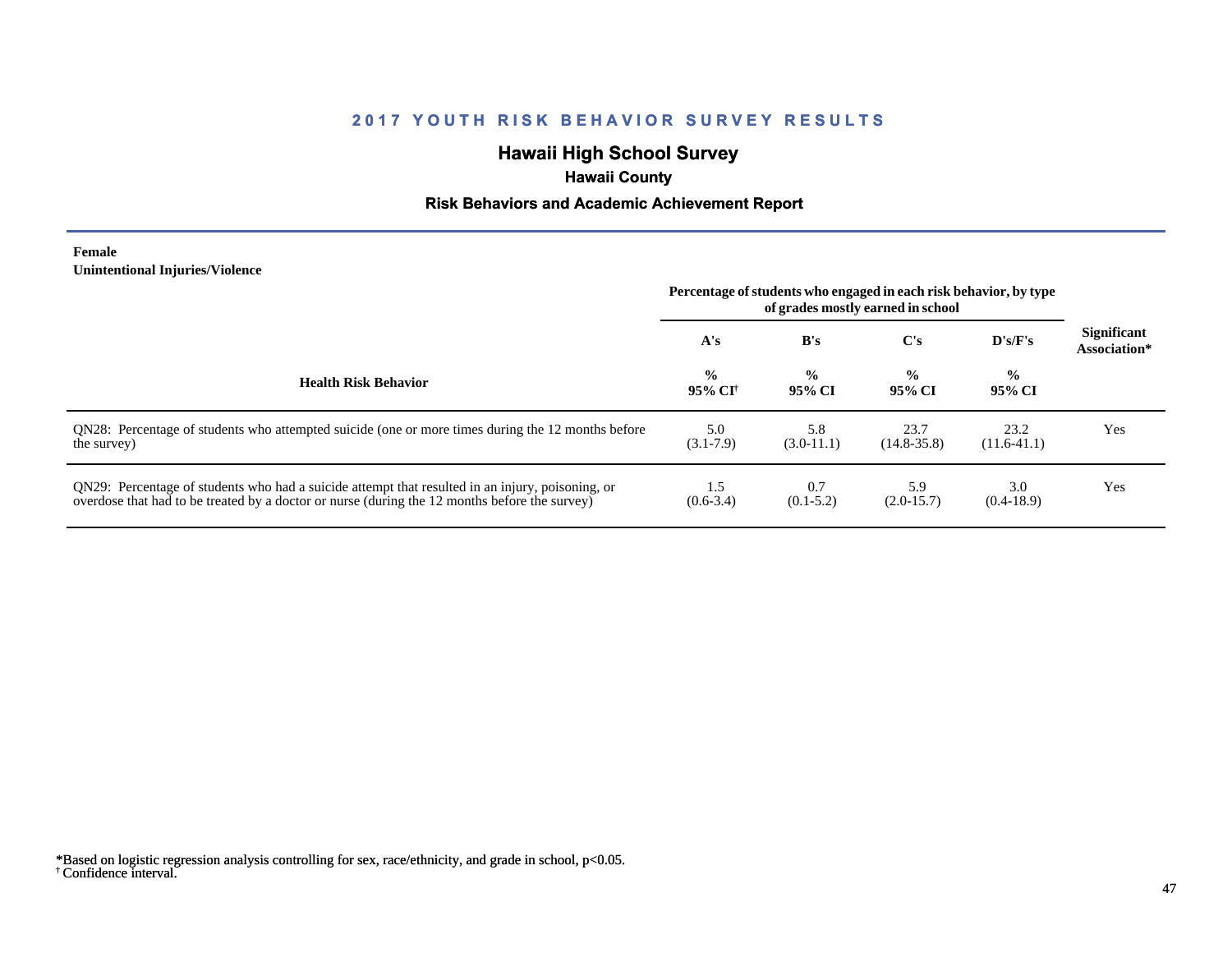# **Hawaii High School Survey**

# **Hawaii County**

## **Risk Behaviors and Academic Achievement Report**

| Female             |  |
|--------------------|--|
| <b>Tobacco Use</b> |  |

|                                                                                                                                                                                                                                                                                                                | Percentage of students who engaged in each risk behavior, by type<br>of grades mostly earned in school |                         |                         |                         |                                    |
|----------------------------------------------------------------------------------------------------------------------------------------------------------------------------------------------------------------------------------------------------------------------------------------------------------------|--------------------------------------------------------------------------------------------------------|-------------------------|-------------------------|-------------------------|------------------------------------|
|                                                                                                                                                                                                                                                                                                                | A's                                                                                                    | B's                     | C's                     | D's/F's                 | <b>Significant</b><br>Association* |
| <b>Health Risk Behavior</b>                                                                                                                                                                                                                                                                                    | $\frac{0}{0}$<br>95% CI <sup>+</sup>                                                                   | $\frac{6}{6}$<br>95% CI | $\frac{0}{0}$<br>95% CI | $\frac{0}{0}$<br>95% CI |                                    |
| QN31: Percentage of students who first tried cigarette smoking before age 13 years (even one or two<br>puffs)                                                                                                                                                                                                  | 4.6<br>$(2.7 - 7.8)$                                                                                   | 9.6<br>$(5.6-15.9)$     | 20.7<br>$(12.9 - 31.3)$ | 28.4<br>$(16.7-43.8)$   | Yes                                |
| QN32: Percentage of students who currently smoked cigarettes (on at least 1 day during the 30 days<br>before the survey)                                                                                                                                                                                       | 1.8<br>$(0.8-4.1)$                                                                                     | 5.9<br>$(2.9-11.6)$     | 16.7<br>$(9.8-26.9)$    | 32.7<br>$(19.2 - 49.9)$ | Yes                                |
| QNFRCIG: Percentage of students who currently smoked cigarettes frequently (on 20 or more days<br>during the 30 days before the survey)                                                                                                                                                                        | 0.0                                                                                                    | 0.4<br>$(0.1-2.9)$      | 0.5<br>$(0.1 - 3.7)$    | 7.6<br>$(2.1 - 24.0)$   | Yes                                |
| QNDAYCIG: Percentage of students who currently smoked cigarettes daily (on all 30 days during the<br>30 days before the survey)                                                                                                                                                                                | 0.0                                                                                                    | 0.0                     | 0.5<br>$(0.1 - 3.7)$    | 4.3<br>$(1.2-13.6)$     | N <sub>0</sub>                     |
| QN35: Percentage of students who currently used an electronic vapor product (including e-cigarettes,<br>e-cigars, e-pipes, vape pipes, vaping pens, e-hookahs, and hookah pens [such as blu, NJOY, Vuse,<br>MarkTen, Logic, Vapin Plus, eGo, and Halo, on at least 1 day during the 30 days before the survey) | 17.0<br>$(12.7 - 22.5)$                                                                                | 32.7<br>$(24.8 - 41.8)$ | 45.2<br>$(34.9 - 56.0)$ | 35.4<br>$(22.2 - 51.4)$ | Yes                                |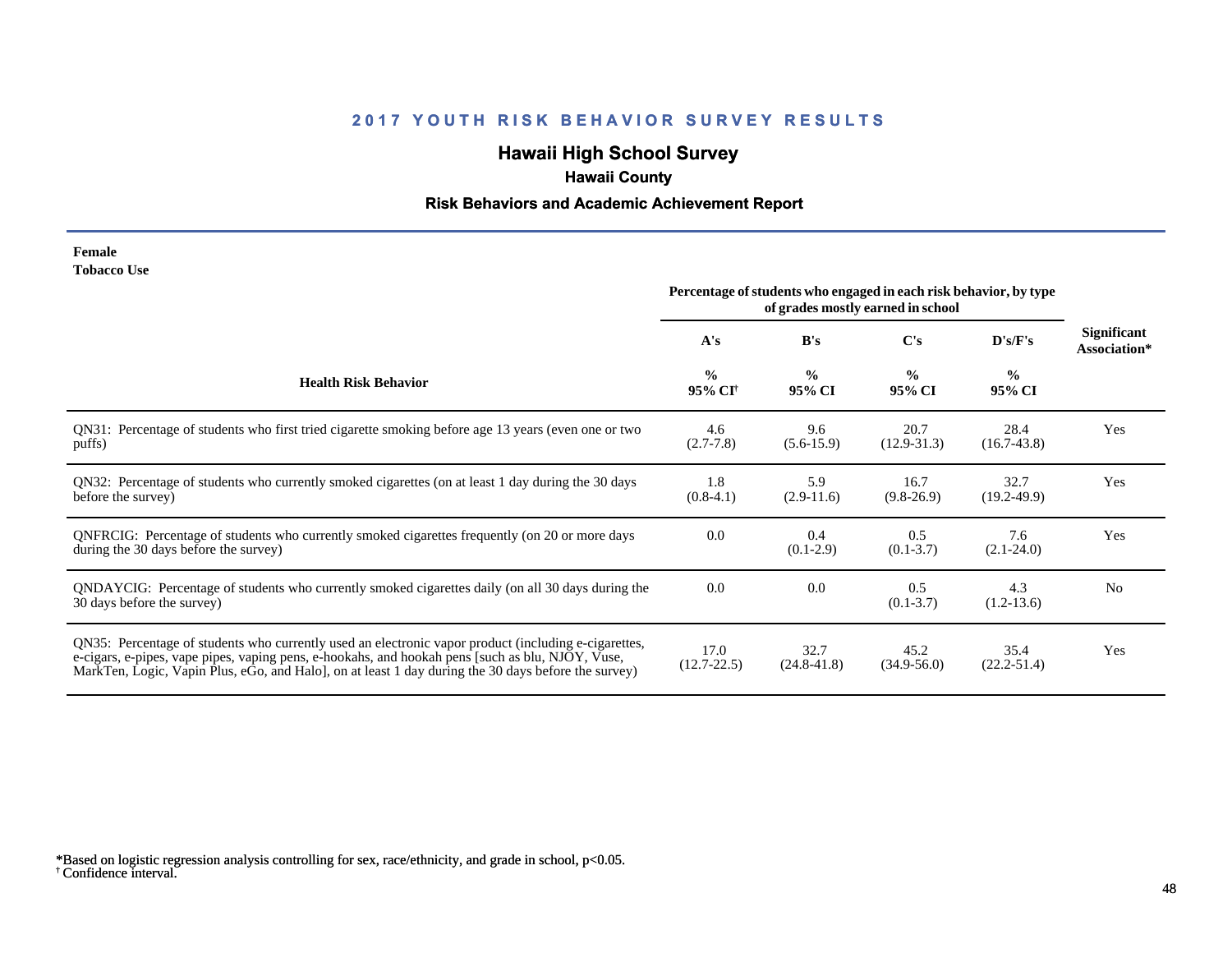## **Hawaii High School Survey**

## **Hawaii County**

## **Risk Behaviors and Academic Achievement Report**

#### **Female Alcohol/Other Drug Use**

|                                                                                                                                                                                                                                                                                       | Percentage of students who engaged in each risk behavior, by type<br>of grades mostly earned in school |                         |                         |                         |                                    |
|---------------------------------------------------------------------------------------------------------------------------------------------------------------------------------------------------------------------------------------------------------------------------------------|--------------------------------------------------------------------------------------------------------|-------------------------|-------------------------|-------------------------|------------------------------------|
|                                                                                                                                                                                                                                                                                       | A's                                                                                                    | B's                     | C's                     | D's/F's                 | <b>Significant</b><br>Association* |
| <b>Health Risk Behavior</b>                                                                                                                                                                                                                                                           | $\frac{0}{0}$<br>95% CI <sup>+</sup>                                                                   | $\frac{0}{0}$<br>95% CI | $\frac{0}{0}$<br>95% CI | $\frac{0}{0}$<br>95% CI |                                    |
| QN41: Percentage of students who had their first drink of alcohol before age 13 years (other than a few                                                                                                                                                                               | 12.5                                                                                                   | 19.2                    | 21.4                    | 29.4                    | N <sub>0</sub>                     |
| sips)                                                                                                                                                                                                                                                                                 | $(9.1 - 16.9)$                                                                                         | $(13.8 - 25.9)$         | $(13.7 - 31.9)$         | $(16.3 - 47.0)$         |                                    |
| QN42: Percentage of students who currently drank alcohol (at least one drink of alcohol, on at least 1                                                                                                                                                                                | 24.5                                                                                                   | 36.3                    | 34.1                    | 63.9                    | Yes                                |
| day during the 30 days before the survey)                                                                                                                                                                                                                                             | $(18.2 - 32.2)$                                                                                        | $(28.4 - 45.1)$         | $(23.9-46.1)$           | $(44.4 - 79.7)$         |                                    |
| QN44: Percentage of students who currently were binge drinking (had four or more drinks of alcohol<br>in a row for female students or five or more drinks of alcohol in a row for male students, within a<br>couple of hours, on at least 1 day during the 30 days before the survey) | 11.3<br>$(7.0-17.7)$                                                                                   | 15.8<br>$(10.3 - 23.6)$ | 17.3<br>$(10.4 - 27.3)$ | 32.6<br>$(16.9 - 53.7)$ | Yes                                |
| QN47: Percentage of students who tried marijuana for the first time before age 13 years                                                                                                                                                                                               | 5.4<br>$(3.5-8.1)$                                                                                     | 10.3<br>$(5.7-17.7)$    | 23.7<br>$(14.2 - 36.9)$ | 23.5<br>$(13.1 - 38.3)$ | Yes                                |
| QN48: Percentage of students who currently used marijuana (one or more times during the 30 days                                                                                                                                                                                       | 13.4                                                                                                   | 26.4                    | 29.3                    | 44.2                    | Yes                                |
| before the survey)                                                                                                                                                                                                                                                                    | $(9.1-19.4)$                                                                                           | $(19.4 - 34.7)$         | $(20.5-39.9)$           | $(28.8 - 60.8)$         |                                    |
| QN49: Percentage of students who ever used cocaine (any form of cocaine, including powder, crack,                                                                                                                                                                                     | 2.3                                                                                                    | 3.6                     | 1.6                     | 17.9                    | Yes                                |
| or freebase, one or more times during their life)                                                                                                                                                                                                                                     | $(0.9-5.5)$                                                                                            | $(1.5-8.3)$             | $(0.4 - 7.2)$           | $(7.8-36.2)$            |                                    |
| ON51: Percentage of students who ever used heroin (also called "smack," "junk," or "China White,"                                                                                                                                                                                     | 1.4                                                                                                    | 0.8                     | 0.5                     | 21.9                    | Yes                                |
| one or more times during their life)                                                                                                                                                                                                                                                  | $(0.5 - 3.6)$                                                                                          | $(0.2 - 3.4)$           | $(0.1 - 3.7)$           | $(10.2 - 40.8)$         |                                    |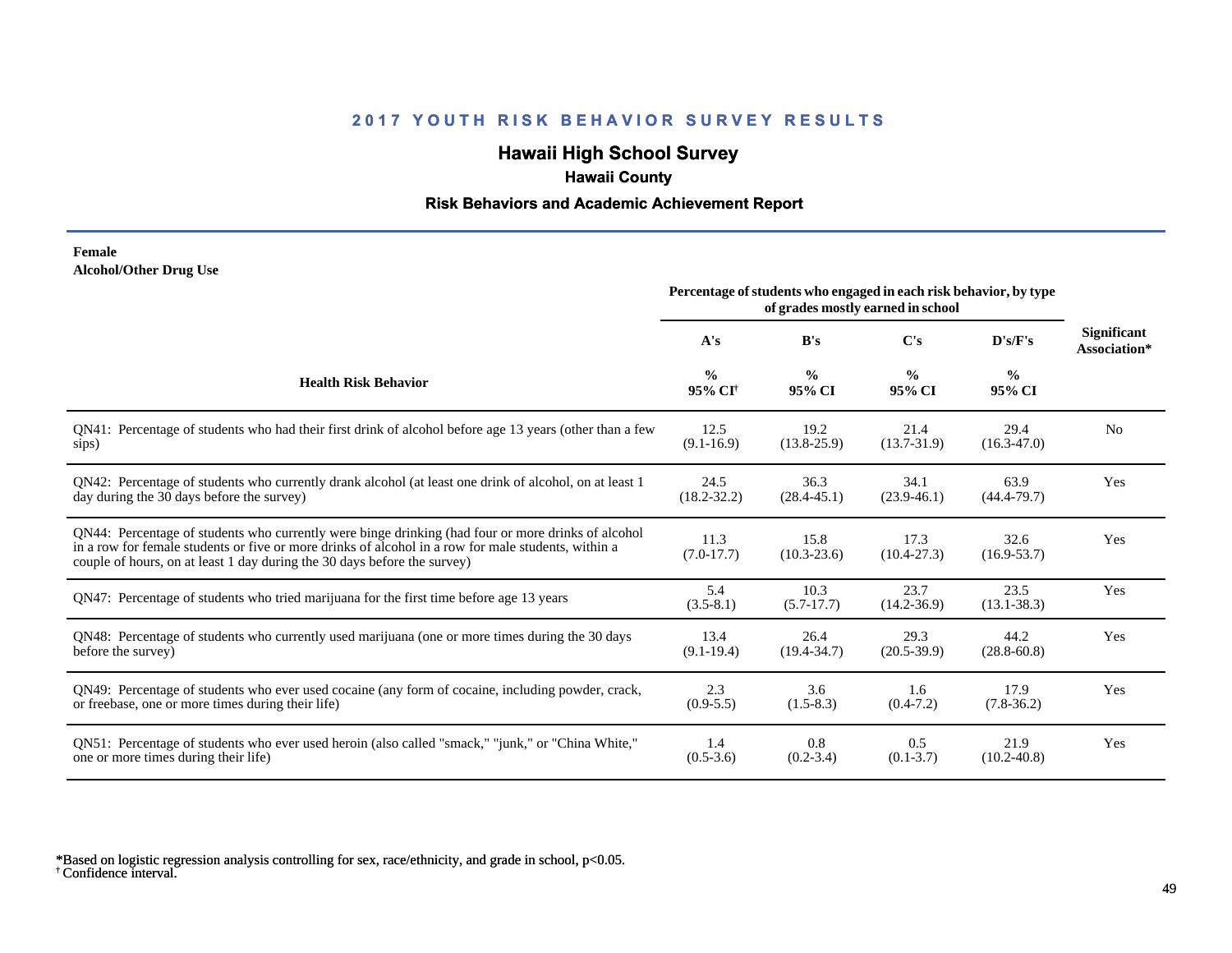## **Hawaii High School Survey**

## **Hawaii County**

## **Risk Behaviors and Academic Achievement Report**

#### **Female Alcohol/Other Drug Use**

|                                                                                                                                                                                                                                                                                       | Percentage of students who engaged in each risk behavior, by type<br>of grades mostly earned in school |                         |                         |                         |                                    |
|---------------------------------------------------------------------------------------------------------------------------------------------------------------------------------------------------------------------------------------------------------------------------------------|--------------------------------------------------------------------------------------------------------|-------------------------|-------------------------|-------------------------|------------------------------------|
|                                                                                                                                                                                                                                                                                       | A's                                                                                                    | B's                     | C's                     | D's/F's                 | <b>Significant</b><br>Association* |
| <b>Health Risk Behavior</b>                                                                                                                                                                                                                                                           | $\frac{0}{0}$<br>95% CI <sup>+</sup>                                                                   | $\frac{0}{0}$<br>95% CI | $\frac{0}{0}$<br>95% CI | $\frac{0}{0}$<br>95% CI |                                    |
| ON52: Percentage of students who ever used methamphetamines (also called "speed," "crystal,"                                                                                                                                                                                          | 1.0                                                                                                    | 0.8                     | 2.4                     | 7.1                     | Yes                                |
| "crank," or "ice," one or more times during their life)                                                                                                                                                                                                                               | $(0.3-3.0)$                                                                                            | $(0.2 - 3.4)$           | $(0.6-9.5)$             | $(2.4-19.5)$            |                                    |
| QN53: Percentage of students who ever used ecstasy (also called "MDMA," one or more times during                                                                                                                                                                                      | 3.8                                                                                                    | 0.3                     | 4.4                     | 19.7                    | Yes                                |
| their life)                                                                                                                                                                                                                                                                           | $(1.2-11.2)$                                                                                           | $(0.0-2.1)$             | $(1.7-10.8)$            | $(8.6 - 39.0)$          |                                    |
| ON54: Percentage of students who ever used synthetic marijuana (also called "K2," "Spice," "fake                                                                                                                                                                                      | 1.8                                                                                                    | 2.8                     | 11.1                    | 14.5                    | Yes                                |
| weed," "King Kong," "Yucatan Fire," "Skunk," or "Moon Rocks," one or more times during their life)                                                                                                                                                                                    | $(0.8-3.9)$                                                                                            | $(1.0-7.6)$             | $(6.3-18.9)$            | $(7.0-27.4)$            |                                    |
| QN56: Percentage of students who ever took prescription pain medicine without a doctor's<br>prescription or differently than how a doctor told them to use it (counting drugs such as codeine,<br>Vicodin, OxyContin, Hydrocodone, and Percocet, one or more times during their life) | 10.2<br>$(6.3-16.3)$                                                                                   | 12.9<br>$(8.3-19.6)$    | 18.2<br>$(11.5 - 27.8)$ | 30.2<br>$(16.4 - 48.8)$ | Yes                                |
| QN57: Percentage of students who ever injected any illegal drug (used a needle to inject any illegal                                                                                                                                                                                  | 1.0                                                                                                    | 1.1                     | 0.5                     | 3.8                     | Yes                                |
| drug into their body, one or more times during their life)                                                                                                                                                                                                                            | $(0.3 - 3.0)$                                                                                          | $(0.3-3.5)$             | $(0.1 - 3.6)$           | $(1.3-10.5)$            |                                    |

<sup>†</sup> Confidence interval. \*Based on logistic regression analysis controlling for sex, race/ethnicity, and grade in school, p<0.05.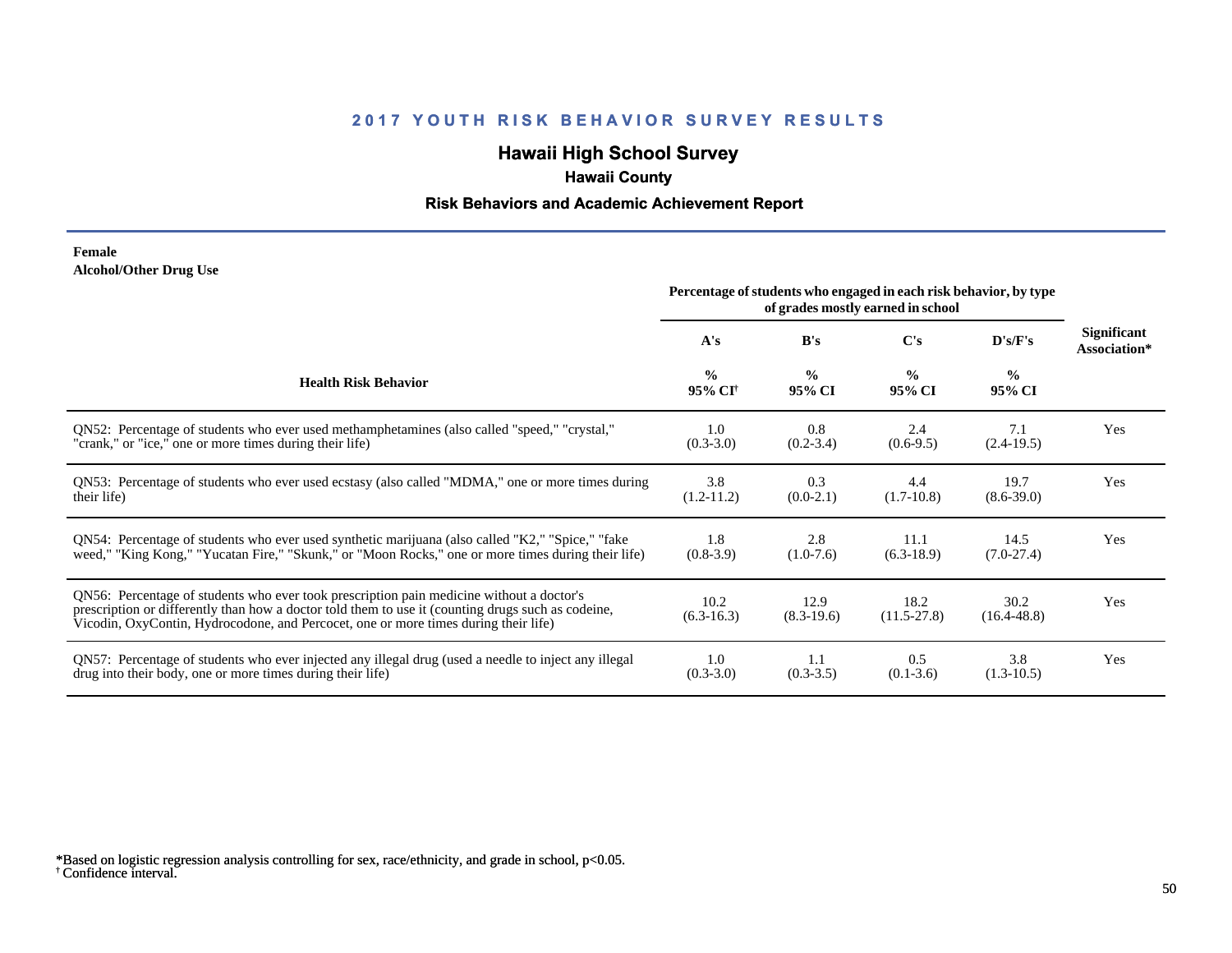# **Hawaii High School Survey**

## **Hawaii County**

### **Risk Behaviors and Academic Achievement Report**

#### **Female Sexual Behaviors**

|                                                                                                                                                                       | Percentage of students who engaged in each risk behavior, by type<br>of grades mostly earned in school |                         |                         |                         |                                    |
|-----------------------------------------------------------------------------------------------------------------------------------------------------------------------|--------------------------------------------------------------------------------------------------------|-------------------------|-------------------------|-------------------------|------------------------------------|
|                                                                                                                                                                       | A's                                                                                                    | B's                     | C's                     | D's/F's                 | <b>Significant</b><br>Association* |
| <b>Health Risk Behavior</b>                                                                                                                                           | $\frac{0}{0}$<br>95% CI <sup>+</sup>                                                                   | $\frac{0}{0}$<br>95% CI | $\frac{0}{0}$<br>95% CI | $\frac{0}{0}$<br>95% CI |                                    |
| QN60: Percentage of students who had sexual intercourse for the first time before age 13 years                                                                        | 2.5<br>$(1.1-5.8)$                                                                                     | 1.5<br>$(0.5-5.0)$      | 2.2<br>$(0.3-14.3)$     | 5.3<br>$(1.1-22.4)$     | N <sub>o</sub>                     |
| QN61: Percentage of students who had sexual intercourse with four or more persons during their life                                                                   | 3.9<br>$(2.3-6.5)$                                                                                     | 8.9<br>$(4.3-17.4)$     | 6.5<br>$(2.9-13.8)$     | 5.5<br>$(1.6-17.6)$     | N <sub>o</sub>                     |
| QN62: Percentage of students who were currently sexually active (had sexual intercourse with at least<br>one person, during the 3 months before the survey)           | 17.7<br>$(13.2 - 23.4)$                                                                                | 24.8<br>$(17.0 - 34.6)$ | 33.6<br>$(22.0 - 47.7)$ | 29.8<br>$(15.2 - 50.0)$ | Yes                                |
| QN63: Percentage of students who drank alcohol or used drugs before last sexual intercourse (among<br>students who were currently sexually active)                    | 8.9<br>$(3.4-21.6)$                                                                                    | 12.1<br>$(4.8-27.5)$    |                         |                         |                                    |
| QN64: Percentage of students who used a condom during last sexual intercourse (among students who<br>were currently sexually active)                                  | 51.3<br>$(36.8 - 65.6)$                                                                                | 42.4<br>$(26.4 - 60.2)$ |                         |                         |                                    |
| QN65: Percentage of students who used birth control pills before last sexual intercourse (to prevent<br>pregnancy, among students who were currently sexually active) | 25.8<br>$(14.9 - 40.7)$                                                                                | 11.7<br>$(5.0-24.9)$    |                         |                         |                                    |

\*Based on logistic regression analysis controlling for sex, race/ethnicity, and grade in school, p<0.05.

† Confidence interval.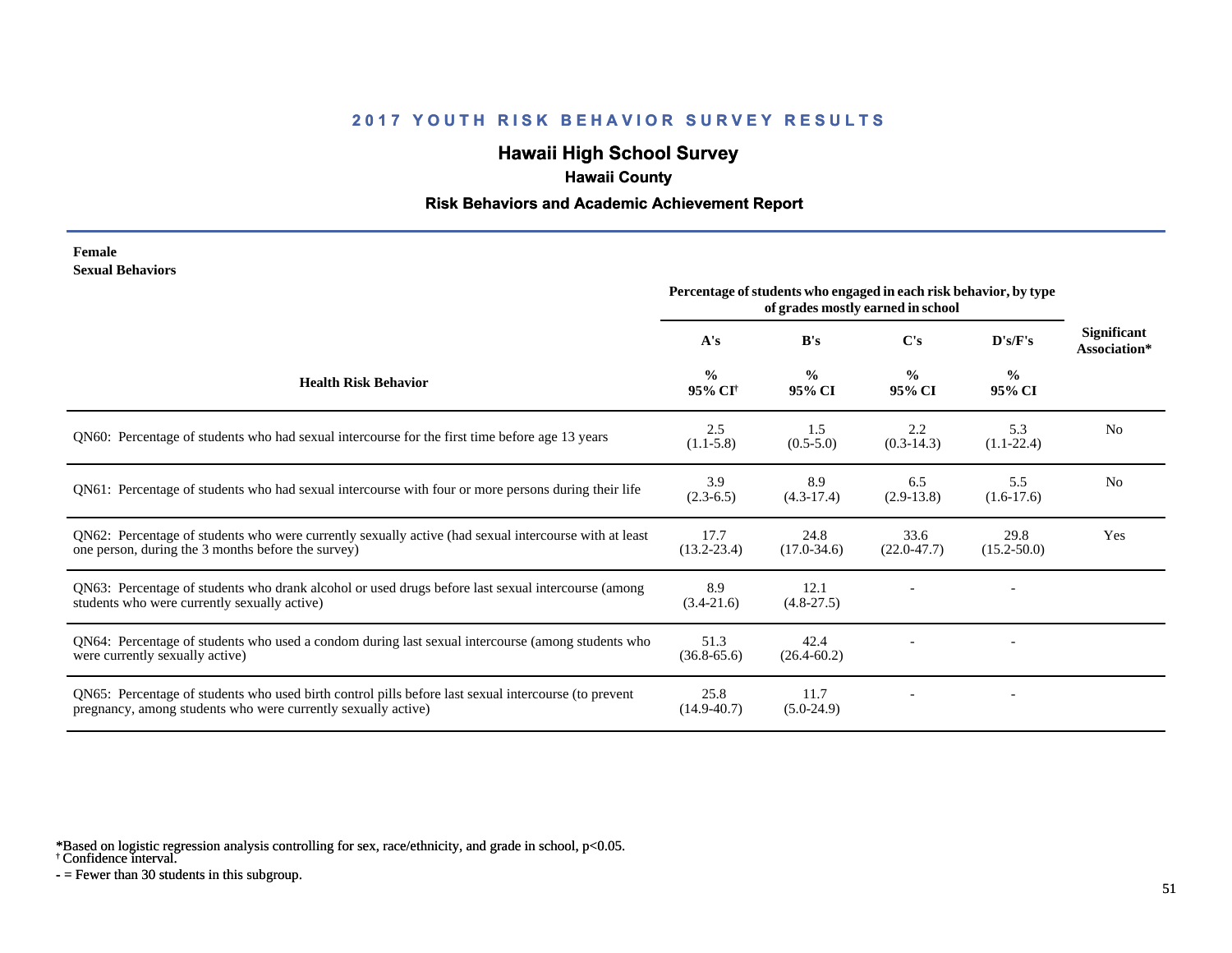## **Hawaii High School Survey**

## **Hawaii County**

### **Risk Behaviors and Academic Achievement Report**

#### **Female Sexual Behaviors**

|                                                                                                                                                                                                                                                                                                                                                                                                                            | Percentage of students who engaged in each risk behavior, by type<br>of grades mostly earned in school |                         |                         |                         |                             |
|----------------------------------------------------------------------------------------------------------------------------------------------------------------------------------------------------------------------------------------------------------------------------------------------------------------------------------------------------------------------------------------------------------------------------|--------------------------------------------------------------------------------------------------------|-------------------------|-------------------------|-------------------------|-----------------------------|
|                                                                                                                                                                                                                                                                                                                                                                                                                            | A's                                                                                                    | B's                     | C's                     | D's/F's                 | Significant<br>Association* |
| <b>Health Risk Behavior</b>                                                                                                                                                                                                                                                                                                                                                                                                | $\frac{0}{0}$<br>95% CI <sup>+</sup>                                                                   | $\frac{0}{0}$<br>95% CI | $\frac{0}{0}$<br>95% CI | $\frac{6}{9}$<br>95% CI |                             |
| QNIUDIMP: Percentage of students who used an IUD (such as Mirena or ParaGard) or implant (such<br>as Implanon or Nexplanon) before last sexual intercourse (to prevent pregnancy, among students who<br>were currently sexually active)                                                                                                                                                                                    | 6.6<br>$(2.2 - 18.0)$                                                                                  | 3.9<br>$(0.8-16.4)$     |                         |                         |                             |
| <b>QNSHPARG:</b> Percentage of students who used a shot (such as Depo-Provera), patch (such as<br>OrthoEvra), or birth control ring (such as NuvaRing) before last sexual intercourse (to prevent<br>pregnancy, among students who were currently sexually active))                                                                                                                                                        | 13.2<br>$(5.4 - 28.8)$                                                                                 | 7.5<br>$(2.3-21.8)$     |                         |                         |                             |
| QNOTHHPL: Percentage of students who used birth control pills; an IUD (such as Mirena or<br>ParaGard) or implant (such as Implanon or Nexplanon); or a shot (such as Depo-Provera), patch (such<br>as OrthoEvra), or birth control ring (such as NuvaRing) before last sexual intercourse (to prevent<br>pregnancy, among students who were currently sexually active)                                                     | 45.5<br>$(32.6-59.1)$                                                                                  | 23.1<br>$(11.1-41.9)$   |                         |                         |                             |
| QNDUALBC: Percentage of students who used both a condom during last sexual intercourse and birth<br>control pills; an IUD (such as Mirena or ParaGard) or implant (such as Implanon or Nexplanon); or a<br>shot (such as Depo-Provera), patch (such as OrthoEvra), or birth control ring (such as NuvaRing)<br>before last sexual intercourse (to prevent pregnancy, among students who were currently sexually<br>active) | 14.2<br>$(6.9-27.0)$                                                                                   | 4.0<br>$(0.9-15.9)$     |                         |                         |                             |
| QNBCNONE: Percentage of students who did not use any method to prevent pregnancy during last<br>sexual intercourse (among students who were currently sexually active)                                                                                                                                                                                                                                                     | 12.9<br>$(6.0-25.7)$                                                                                   | 22.5<br>$(11.0-40.6)$   |                         |                         |                             |

\*Based on logistic regression analysis controlling for sex, race/ethnicity, and grade in school, p<0.05.

† Confidence interval.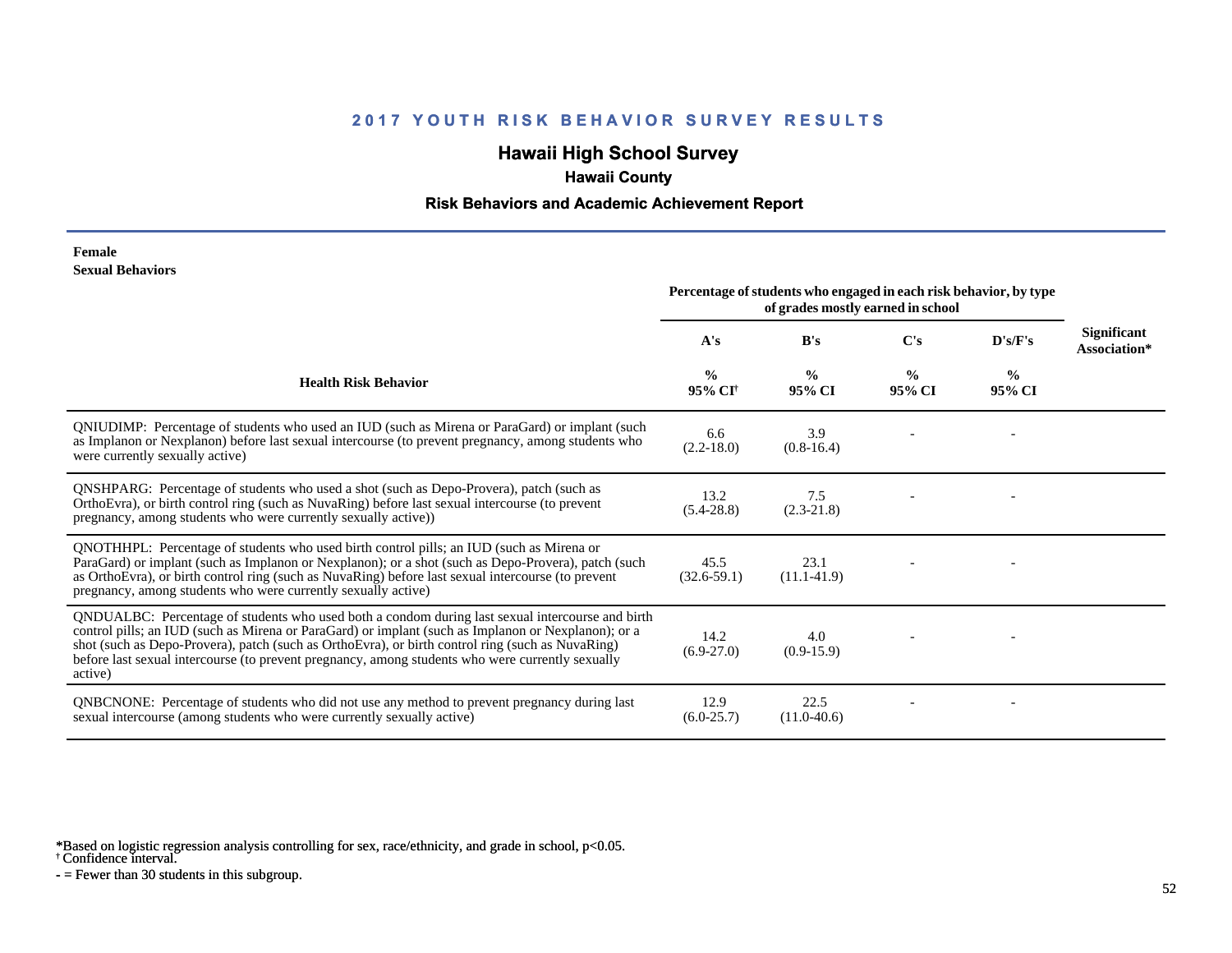## **Hawaii High School Survey**

## **Hawaii County**

### **Risk Behaviors and Academic Achievement Report**

#### **Female Dietary Behaviors**

|                                                                                                              | Percentage of students who engaged in each risk behavior, by type |                         |                         |                         |                                    |
|--------------------------------------------------------------------------------------------------------------|-------------------------------------------------------------------|-------------------------|-------------------------|-------------------------|------------------------------------|
|                                                                                                              | A's                                                               | B's                     | $\bf C's$               | D's/F's                 | <b>Significant</b><br>Association* |
| <b>Health Risk Behavior</b>                                                                                  | $\frac{0}{0}$<br>95% CI <sup>†</sup>                              | $\frac{0}{0}$<br>95% CI | $\frac{0}{0}$<br>95% CI | $\frac{6}{6}$<br>95% CI |                                    |
| ONOBESE: Percentage of students who had obesity $(>= 95$ th percentile for body mass index, based on         | 9.1                                                               | 12.4                    | 13.7                    | 18.0                    | N <sub>o</sub>                     |
| sex- and age-specific reference data from the 2000 CDC growth charts) <sup>§</sup>                           | $(6.4-12.9)$                                                      | $(7.5 - 20.0)$          | $(7.7-23.1)$            | $(7.4 - 37.7)$          |                                    |
| QNOWT: Percentage of students who were overweight $(>= 85$ th percentile but $\leq$ 95th percentile for      | 12.2                                                              | 12.4                    | 13.8                    | 16.8                    | N <sub>o</sub>                     |
| body mass index, based on sex- and age-specific reference data from the 2000 CDC growth charts) <sup>§</sup> | $(8.8 - 16.7)$                                                    | $(8.0-18.8)$            | $(7.4 - 24.4)$          | $(7.2 - 34.3)$          |                                    |
| QN68: Percentage of students who described themselves as slightly or very overweight                         | 37.0<br>$(30.8 - 43.6)$                                           | 41.1<br>$(32.0 - 50.9)$ | 30.4<br>$(22.1 - 40.3)$ | 68.2<br>$(51.1 - 81.4)$ | Yes                                |
| QN70: Percentage of students who did not drink fruit juice (100% fruit juices one or more times              | 43.5                                                              | 36.3                    | 24.5                    | 40.5                    | Yes                                |
| during the 7 days before the survey)                                                                         | $(36.8 - 50.3)$                                                   | $(29.2 - 44.0)$         | $(16.2 - 35.1)$         | $(26.9 - 55.7)$         |                                    |
| QN71: Percentage of students who did not eat fruit (one or more times during the 7 days before the           | 8.7                                                               | 9.2                     | 18.2                    | 10.3                    | N <sub>0</sub>                     |
| survey)                                                                                                      | $(5.3-13.8)$                                                      | $(5.3 - 15.3)$          | $(11.1 - 28.4)$         | $(4.4 - 22.2)$          |                                    |
| ONFR0: Percentage of students who did not eat fruit or drink 100% fruit juices (such as orange juice,        | 7.1                                                               | 6.9                     | 4.5                     | 5.1                     | N <sub>0</sub>                     |
| apple juice, or grape juice, during the 7 days before the survey)                                            | $(4.1 - 12.2)$                                                    | $(3.6-13.0)$            | $(1.9-10.2)$            | $(1.3-18.0)$            |                                    |
| QNFR1: Percentage of students who ate fruit or drank 100% fruit juices one or more times per day             | 46.6                                                              | 48.1                    | 38.2                    | 44.0                    | N <sub>o</sub>                     |
| (such as orange juice, apple juice, or grape juice, during the 7 days before the survey)                     | $(40.0 - 53.3)$                                                   | $(39.3 - 56.9)$         | $(25.5 - 52.7)$         | $(29.0 - 60.3)$         |                                    |

\*Based on logistic regression analysis controlling for sex, race/ethnicity, and grade in school, p<0.05.

† Confidence interval.

§ Based on reference data from the 2000 CDC Growth Charts. In 2017, new, slightly different ranges were used to calculate biologically implausible responses to height and weight questions.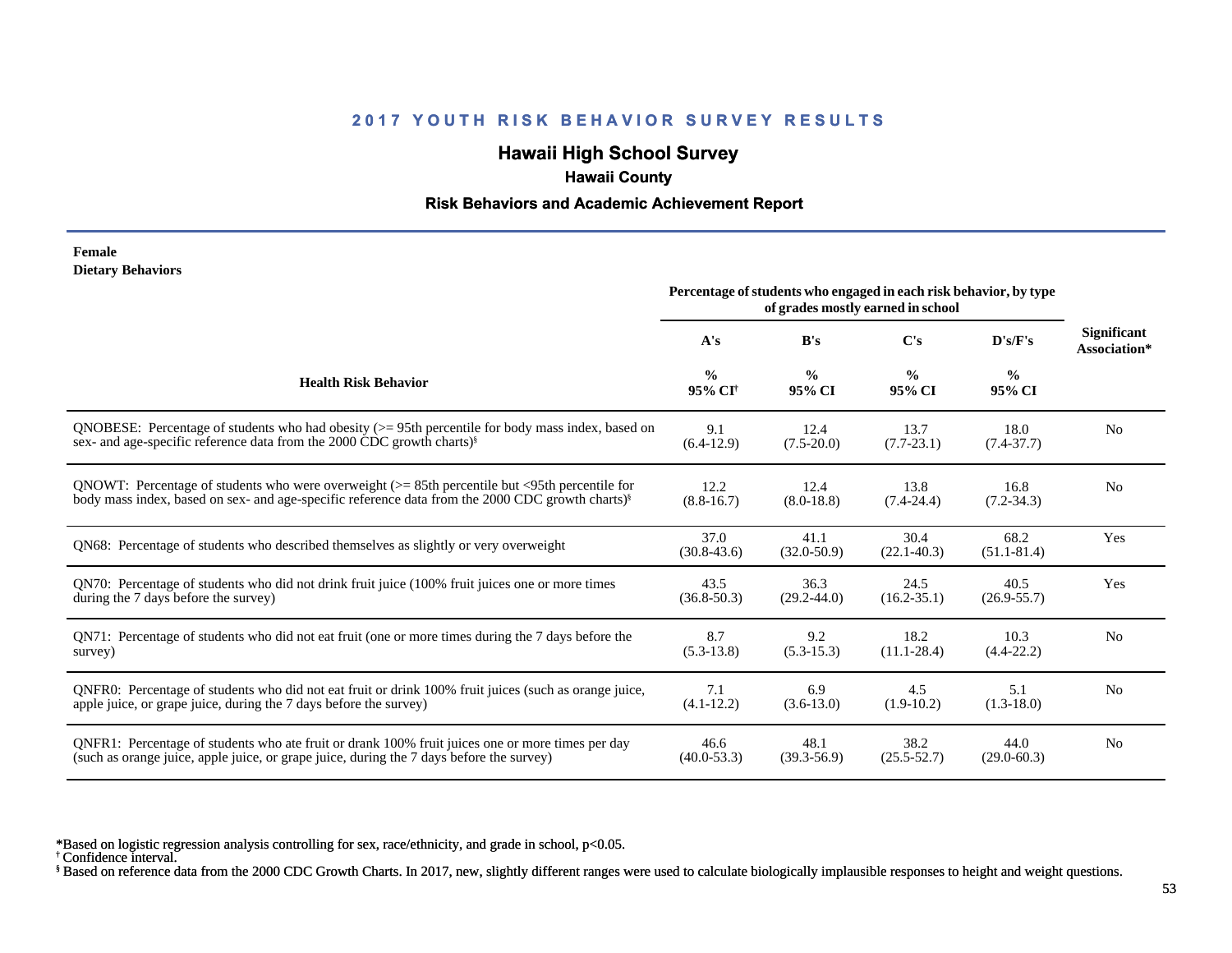# **Hawaii High School Survey**

## **Hawaii County**

## **Risk Behaviors and Academic Achievement Report**

#### **Female Dietary Behaviors**

|                                                                                                       | Percentage of students who engaged in each risk behavior, by type<br>of grades mostly earned in school |                         |                         |                         |                             |
|-------------------------------------------------------------------------------------------------------|--------------------------------------------------------------------------------------------------------|-------------------------|-------------------------|-------------------------|-----------------------------|
|                                                                                                       | A's                                                                                                    | B's                     | C's                     | D's/F's                 | Significant<br>Association* |
| <b>Health Risk Behavior</b>                                                                           | $\frac{0}{0}$<br>95% CI <sup>+</sup>                                                                   | $\frac{0}{0}$<br>95% CI | $\frac{0}{0}$<br>95% CI | $\frac{0}{0}$<br>95% CI |                             |
| ONFR2: Percentage of students who ate fruit or drank 100% fruit juices two or more times per day      | 19.1                                                                                                   | 17.5                    | 18.7                    | 22.2                    | N <sub>0</sub>              |
| (such as orange juice, apple juice, or grape juice, during the 7 days before the survey)              | $(13.6-26.1)$                                                                                          | $(11.4 - 26.0)$         | $(10.5 - 31.2)$         | $(11.3 - 38.9)$         |                             |
| QNFR3: Percentage of students who ate fruit or drank 100% fruit juices three or more times per day    | 11.5                                                                                                   | 9.4                     | 15.5                    | 10.6                    | N <sub>0</sub>              |
| (such as orange juice, apple juice, or grape juice, during the 7 days before the survey)              | $(7.5-17.2)$                                                                                           | $(5.8-15.0)$            | $(8.6 - 26.4)$          | $(4.2 - 24.4)$          |                             |
| QN72: Percentage of students who did not eat green salad (one or more times during the 7 days before  | 38.7                                                                                                   | 38.5                    | 44.4                    | 52.3                    | N <sub>0</sub>              |
| the survey)                                                                                           | $(32.3 - 45.6)$                                                                                        | $(30.5 - 47.2)$         | $(33.2 - 56.1)$         | $(35.9 - 68.3)$         |                             |
| QN73: Percentage of students who did not eat potatoes (one or more times during the 7 days before the | 41.3                                                                                                   | 49.7                    | 47.9                    | 44.3                    | N <sub>0</sub>              |
| survey)                                                                                               | $(33.7-49.4)$                                                                                          | $(41.0 - 58.5)$         | $(37.3 - 58.7)$         | $(29.9-59.8)$           |                             |
| QN74: Percentage of students who did not eat carrots (one or more times during the 7 days before the  | 43.9                                                                                                   | 47.9                    | 59.6                    | 52.1                    | N <sub>0</sub>              |
| survey)                                                                                               | $(36.7 - 51.3)$                                                                                        | $(39.0 - 56.9)$         | $(49.3 - 69.2)$         | $(37.9 - 66.0)$         |                             |
| QN75: Percentage of students who did not eat other vegetables (one or more times during the 7 days    | 14.3                                                                                                   | 23.0                    | 22.5                    | 25.5                    | N <sub>0</sub>              |
| before the survey)                                                                                    | $(10.1 - 19.8)$                                                                                        | $(15.4 - 32.9)$         | $(14.8 - 32.7)$         | $(13.0-43.9)$           |                             |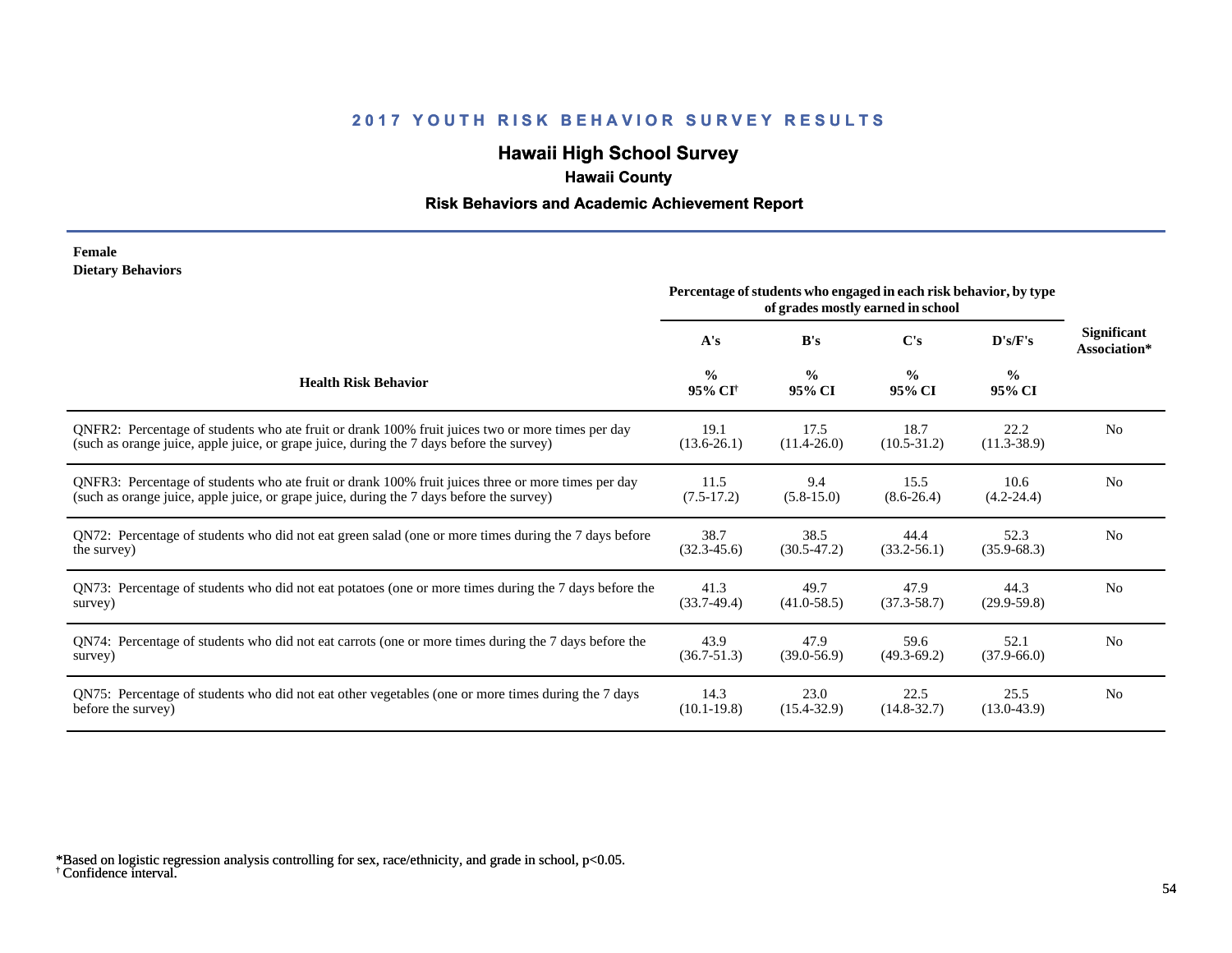## **Hawaii High School Survey**

## **Hawaii County**

## **Risk Behaviors and Academic Achievement Report**

#### **Female Dietary Behaviors**

|                                                                                                                                                                                                                                          | Percentage of students who engaged in each risk behavior, by type |                         |                         |                         |                                    |
|------------------------------------------------------------------------------------------------------------------------------------------------------------------------------------------------------------------------------------------|-------------------------------------------------------------------|-------------------------|-------------------------|-------------------------|------------------------------------|
|                                                                                                                                                                                                                                          | A's                                                               | B's                     | C's                     | D's/F's                 | <b>Significant</b><br>Association* |
| <b>Health Risk Behavior</b>                                                                                                                                                                                                              | $\frac{0}{0}$<br>95% CI <sup>†</sup>                              | $\frac{0}{0}$<br>95% CI | $\frac{6}{9}$<br>95% CI | $\frac{0}{0}$<br>95% CI |                                    |
| ONVEG0: Percentage of students who did not eat vegetables (green salad, potatoes [excluding French<br>fries, fried potatoes, or potato chips], carrots, or other vegetables, during the 7 days before the survey)                        | 6.0<br>$(3.4-10.4)$                                               | 9.2<br>$(4.5-17.7)$     | 9.5<br>$(4.8-18.1)$     | 3.9<br>$(0.9-15.2)$     | N <sub>0</sub>                     |
| QNVEG1: Percentage of students who ate vegetables one or more times per day (green salad, potatoes<br>[excluding French fries, fried potatoes, or potato chips], carrots, or other vegetables, during the 7 days<br>before the survey)   | 59.8<br>$(52.5 - 66.7)$                                           | 45.1<br>$(36.2 - 54.3)$ | 46.3<br>$(35.9 - 56.9)$ | 51.5<br>$(34.7 - 68.0)$ | Yes                                |
| QNVEG2: Percentage of students who ate vegetables two or more times per day (green salad, potatoes<br>[excluding French fries, fried potatoes, or potato chips], carrots, or other vegetables, during the 7 days<br>before the survey)   | 21.5<br>$(15.9 - 28.3)$                                           | 20.5<br>$(14.6 - 27.9)$ | 15.7<br>$(9.3 - 25.3)$  | 19.5<br>$(8.8 - 37.8)$  | N <sub>0</sub>                     |
| QNVEG3: Percentage of students who ate vegetables three or more times per day (green salad,<br>potatoes [excluding French fries, fried potatoes, or potato chips], carrots, or other vegetables, during the<br>7 days before the survey) | 9.2<br>$(5.7-14.4)$                                               | 6.9<br>$(4.1 - 11.5)$   | 7.4<br>$(3.7-14.3)$     | 15.1<br>$(6.3-31.9)$    | N <sub>0</sub>                     |
| QN76: Percentage of students who did not drink a can, bottle, or glass of soda or pop (such as Coke,<br>Pepsi, or Sprite, not counting diet soda or diet pop, during the 7 days before the survey)                                       | 42.6<br>$(36.7 - 48.8)$                                           | 37.2<br>$(29.4 - 45.7)$ | 20.5<br>$(13.6 - 29.8)$ | 14.9<br>$(6.8-29.5)$    | Yes                                |
| QNSODA1: Percentage of students who drank a can, bottle, or glass of soda or pop one or more times<br>per day (such as Coke, Pepsi, or Sprite, not counting diet soda or diet pop, during the 7 days before the<br>survey)               | 5.7<br>$(3.3-9.9)$                                                | 7.0<br>$(4.2 - 11.6)$   | 14.7<br>$(8.3 - 24.6)$  | 26.9<br>$(14.0 - 45.5)$ | Yes                                |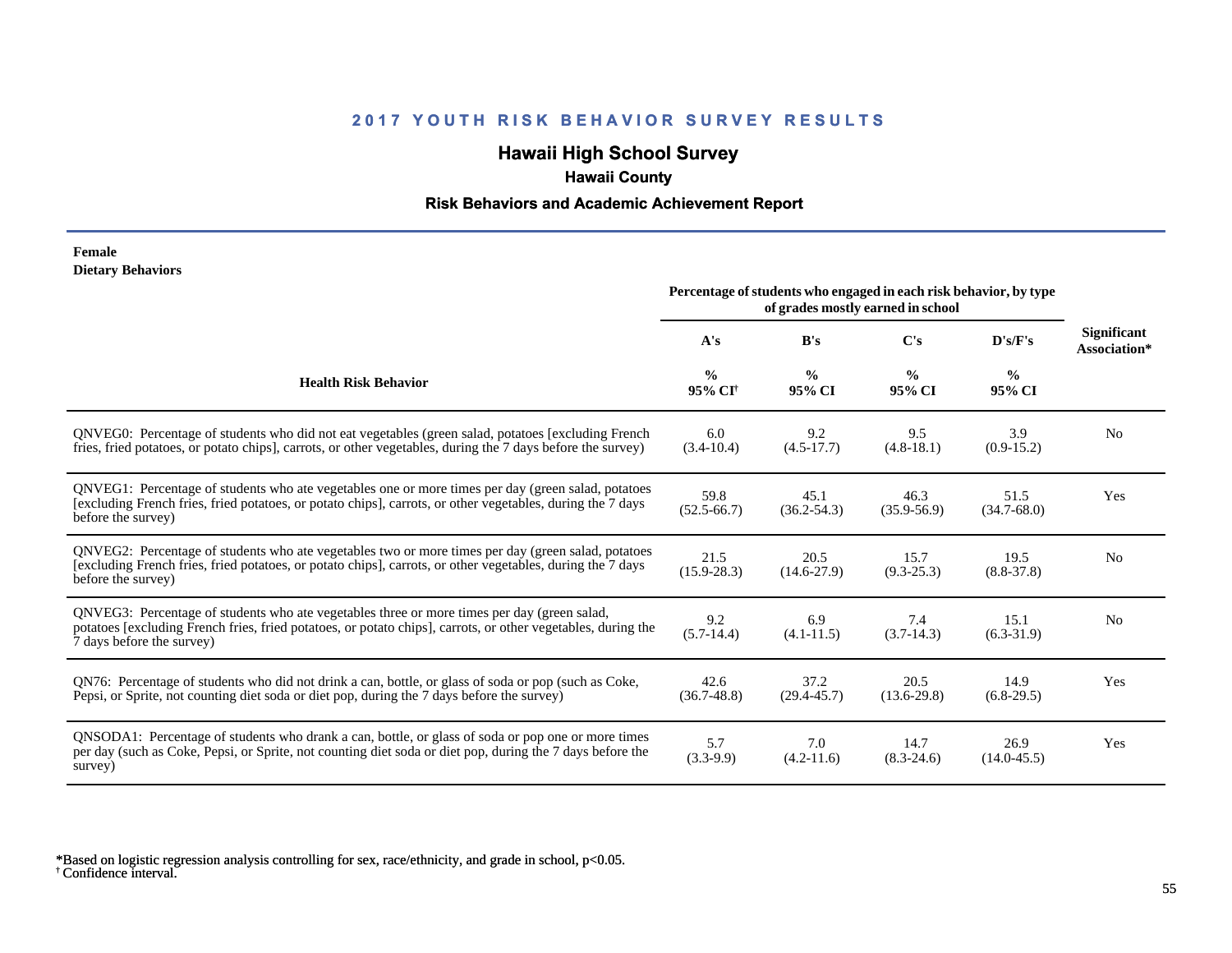## **Hawaii High School Survey**

## **Hawaii County**

## **Risk Behaviors and Academic Achievement Report**

#### **Female Dietary Behaviors**

|                                                                                                                                                                                                                                                                                      | Percentage of students who engaged in each risk behavior, by type<br>of grades mostly earned in school |                         |                         |                         |                                    |
|--------------------------------------------------------------------------------------------------------------------------------------------------------------------------------------------------------------------------------------------------------------------------------------|--------------------------------------------------------------------------------------------------------|-------------------------|-------------------------|-------------------------|------------------------------------|
|                                                                                                                                                                                                                                                                                      | A's                                                                                                    | B's                     | $\bf C's$               | D's/F's                 | <b>Significant</b><br>Association* |
| <b>Health Risk Behavior</b>                                                                                                                                                                                                                                                          | $\frac{0}{0}$<br>95% CI <sup>+</sup>                                                                   | $\frac{0}{0}$<br>95% CI | $\frac{0}{0}$<br>95% CI | $\frac{0}{0}$<br>95% CI |                                    |
| QNSODA2: Percentage of students who drank a can, bottle, or glass of soda or pop two or more times<br>per day (such as Coke, Pepsi, or Sprite, not counting diet soda or diet pop, during the 7 days before the<br>survey)                                                           | 2.5<br>$(1.1-5.5)$                                                                                     | 4.6<br>$(2.6-8.2)$      | 10.9<br>$(5.2 - 21.2)$  | 18.9<br>$(7.7-39.5)$    | Yes                                |
| ONSODA3: Percentage of students who drank a can, bottle, or glass of soda or pop three or more<br>times per day (such as Coke, Pepsi, or Sprite, not counting diet soda or diet pop, during the 7 days<br>before the survey)                                                         | 0.9<br>$(0.2-4.0)$                                                                                     | 2.1<br>$(0.9-4.9)$      | 6.4<br>$(2.6-14.9)$     | 6.8<br>$(2.4-18.0)$     | Yes                                |
| QN77: Percentage of students who did not drink milk (during the 7 days before the survey)                                                                                                                                                                                            | 38.6<br>$(32.0 - 45.6)$                                                                                | 37.8<br>$(28.6 - 47.9)$ | 39.7<br>$(27.7 - 53.1)$ | 26.2<br>$(13.6-44.6)$   | N <sub>0</sub>                     |
| QNMILK1: Percentage of students who drank one or more glasses per day of milk (counting the milk<br>they drank in a glass or cup, from a carton, or with cereal and counting the half pint of milk served at<br>school as equal to one glass, during the 7 days before the survey)   | 19.2<br>$(13.7 - 26.3)$                                                                                | 16.0<br>$(10.5 - 23.7)$ | 13.2<br>$(7.8-21.6)$    | 27.5<br>$(14.4 - 46.0)$ | N <sub>0</sub>                     |
| QNMILK2: Percentage of students who drank two or more glasses per day of milk (counting the milk<br>they drank in a glass or cup, from a carton, or with cereal and counting the half pint of milk served at<br>school as equal to one glass, during the 7 days before the survey)   | 8.7<br>$(5.4-13.6)$                                                                                    | 7.8<br>$(4.2 - 14.0)$   | 7.6<br>$(3.4-16.2)$     | 11.1<br>$(2.6 - 36.6)$  | N <sub>0</sub>                     |
| QNMILK3: Percentage of students who drank three or more glasses per day of milk (counting the milk<br>they drank in a glass or cup, from a carton, or with cereal and counting the half pint of milk served at<br>school as equal to one glass, during the 7 days before the survey) | 2.3<br>$(1.1-4.7)$                                                                                     | 3.0<br>$(0.9-9.3)$      | 5.9<br>$(2.5-13.4)$     | 0.0                     | Yes                                |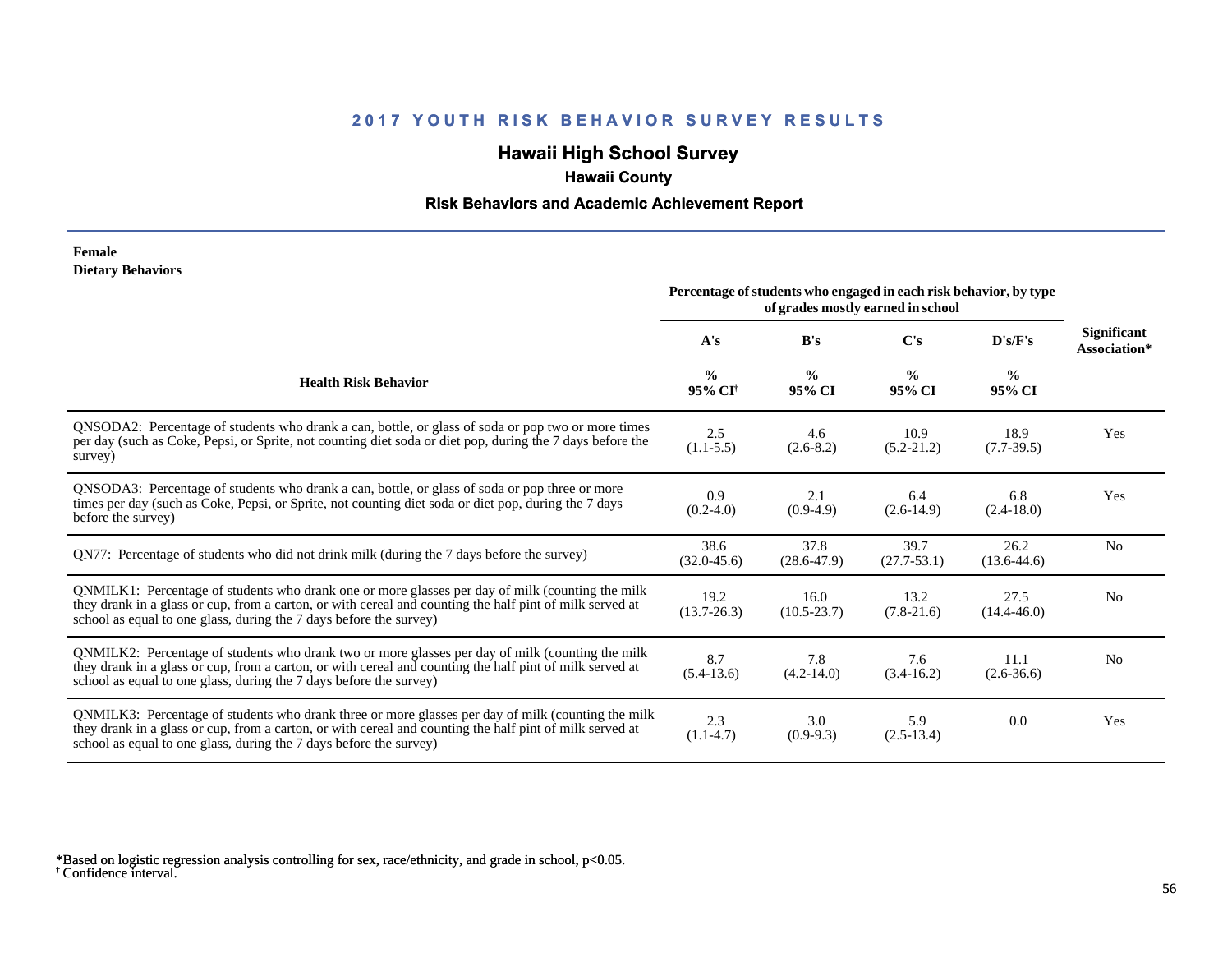## **Hawaii High School Survey**

## **Hawaii County**

## **Risk Behaviors and Academic Achievement Report**

#### **Female Dietary Behaviors**

|                                                                                                           | Percentage of students who engaged in each risk behavior, by type<br>of grades mostly earned in school |                         |                         |                         |                                    |
|-----------------------------------------------------------------------------------------------------------|--------------------------------------------------------------------------------------------------------|-------------------------|-------------------------|-------------------------|------------------------------------|
|                                                                                                           | A's                                                                                                    | B's                     | C's                     | D's/F's                 | <b>Significant</b><br>Association* |
| <b>Health Risk Behavior</b>                                                                               | $\frac{0}{0}$<br>95% CI†                                                                               | $\frac{0}{0}$<br>95% CI | $\frac{0}{0}$<br>95% CI | $\frac{6}{9}$<br>95% CI |                                    |
| QN78: Percentage of students who did not eat breakfast (during the 7 days before the survey)              | 8.8<br>$(5.9-12.8)$                                                                                    | 15.1<br>$(10.0-22.1)$   | 13.1<br>$(6.6-24.3)$    | 14.4<br>$(6.8-27.9)$    | No                                 |
| QNBK7DAY: Percentage of students who ate breakfast on all 7 days (during the 7 days before the<br>survey) | 43.0<br>$(35.9 - 50.4)$                                                                                | 29.5<br>$(21.0 - 39.7)$ | 26.9<br>$(19.2 - 36.4)$ | 21.1<br>$(11.4 - 35.7)$ | Yes                                |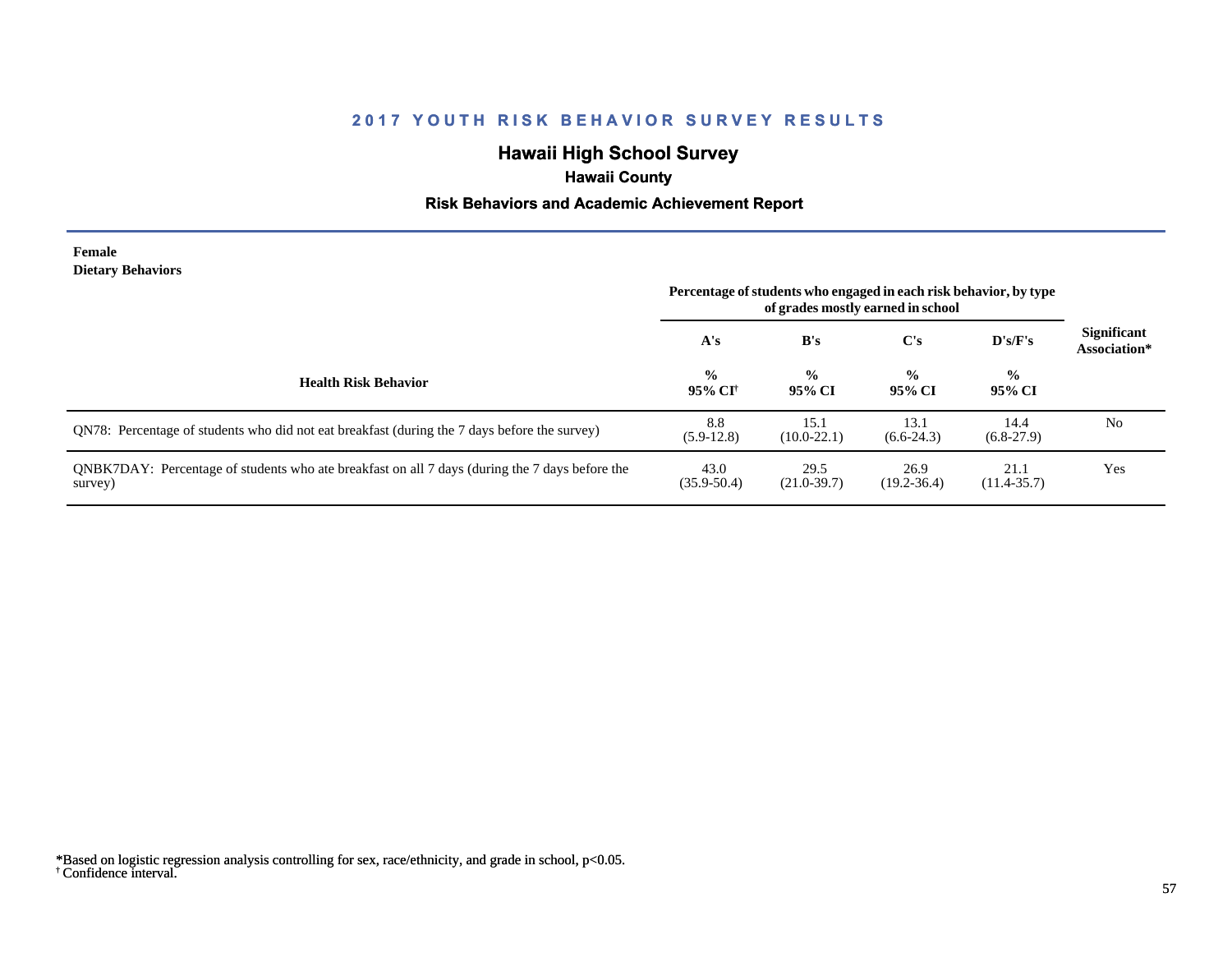# **Hawaii High School Survey**

# **Hawaii County**

## **Risk Behaviors and Academic Achievement Report**

#### **Female Physical Activity**

|                                                                                                                                                                                                                                                                                                                                                      | Percentage of students who engaged in each risk behavior, by type<br>of grades mostly earned in school |                         |                         |                         |                                    |
|------------------------------------------------------------------------------------------------------------------------------------------------------------------------------------------------------------------------------------------------------------------------------------------------------------------------------------------------------|--------------------------------------------------------------------------------------------------------|-------------------------|-------------------------|-------------------------|------------------------------------|
|                                                                                                                                                                                                                                                                                                                                                      | A's                                                                                                    | B's                     | C's                     | D's/F's                 | <b>Significant</b><br>Association* |
| <b>Health Risk Behavior</b>                                                                                                                                                                                                                                                                                                                          | $\frac{0}{0}$<br>95% CI <sup>+</sup>                                                                   | $\frac{0}{0}$<br>95% CI | $\frac{0}{0}$<br>95% CI | $\frac{0}{0}$<br>95% CI |                                    |
| QN79: Percentage of students who were physically active at least 60 minutes per day on 5 or more<br>days (in any kind of physical activity that increased their heart rate and made them breathe hard some<br>of the time during the 7 days before the survey)                                                                                       | 44.4<br>$(36.8 - 52.3)$                                                                                | 33.9<br>$(25.2 - 43.9)$ | 21.6<br>$(14.4 - 31.0)$ | 27.1<br>$(15.5-42.9)$   | Yes                                |
| QNPA0DAY: Percentage of students who did not participate in at least 60 minutes of physical activity<br>on at least 1 day (in any kind of physical activity that increased their heart rate and made them breather<br>hard some of the time during the 7 days before the survey)                                                                     | 15.2<br>$(10.9 - 20.7)$                                                                                | 17.7<br>$(11.5 - 26.2)$ | 26.3<br>$(18.6 - 35.8)$ | 23.4<br>$(13.6 - 37.3)$ | N <sub>0</sub>                     |
| ONPA7DAY: Percentage of students who were physically active at least 60 minutes per day on all 7<br>days (in any kind of physical activity that increased their heart rate and made them breathe hard some<br>of the time during the 7 days before the survey)                                                                                       | 20.7<br>$(14.3 - 28.9)$                                                                                | 12.2<br>$(7.5-19.4)$    | 13.1<br>$(7.0-23.1)$    | 11.4<br>$(4.6 - 25.5)$  | N <sub>0</sub>                     |
| QN80: Percentage of students who watched television 3 or more hours per day (on an average school<br>day)                                                                                                                                                                                                                                            | 19.0<br>$(14.1 - 25.1)$                                                                                | 19.3<br>$(13.8 - 26.4)$ | 16.4<br>$(9.4 - 27.0)$  | 18.2<br>$(8.5 - 34.9)$  | N <sub>0</sub>                     |
| QN81: Percentage of students who played video or computer games or used a computer 3 or more<br>hours per day (counting time spent on things such as Xbox, PlayStation, an iPad or other tablet, a<br>smartphone, texting, YouTube, Instagram, Facebook, or other social media, for something that was not<br>school work, on an average school day) | 40.1<br>$(34.0 - 46.4)$                                                                                | 42.4<br>$(34.5 - 50.7)$ | 32.9<br>$(23.9 - 43.3)$ | 39.2<br>$(24.6 - 56.0)$ | N <sub>0</sub>                     |
| QN82: Percentage of students who attended physical education (PE) classes on 1 or more days (in an<br>average week when they were in school)                                                                                                                                                                                                         | 38.4<br>$(29.8 - 47.8)$                                                                                | 43.1<br>$(34.3 - 52.5)$ | 43.4<br>$(31.5-56.1)$   | 49.7<br>$(31.9-67.6)$   | N <sub>0</sub>                     |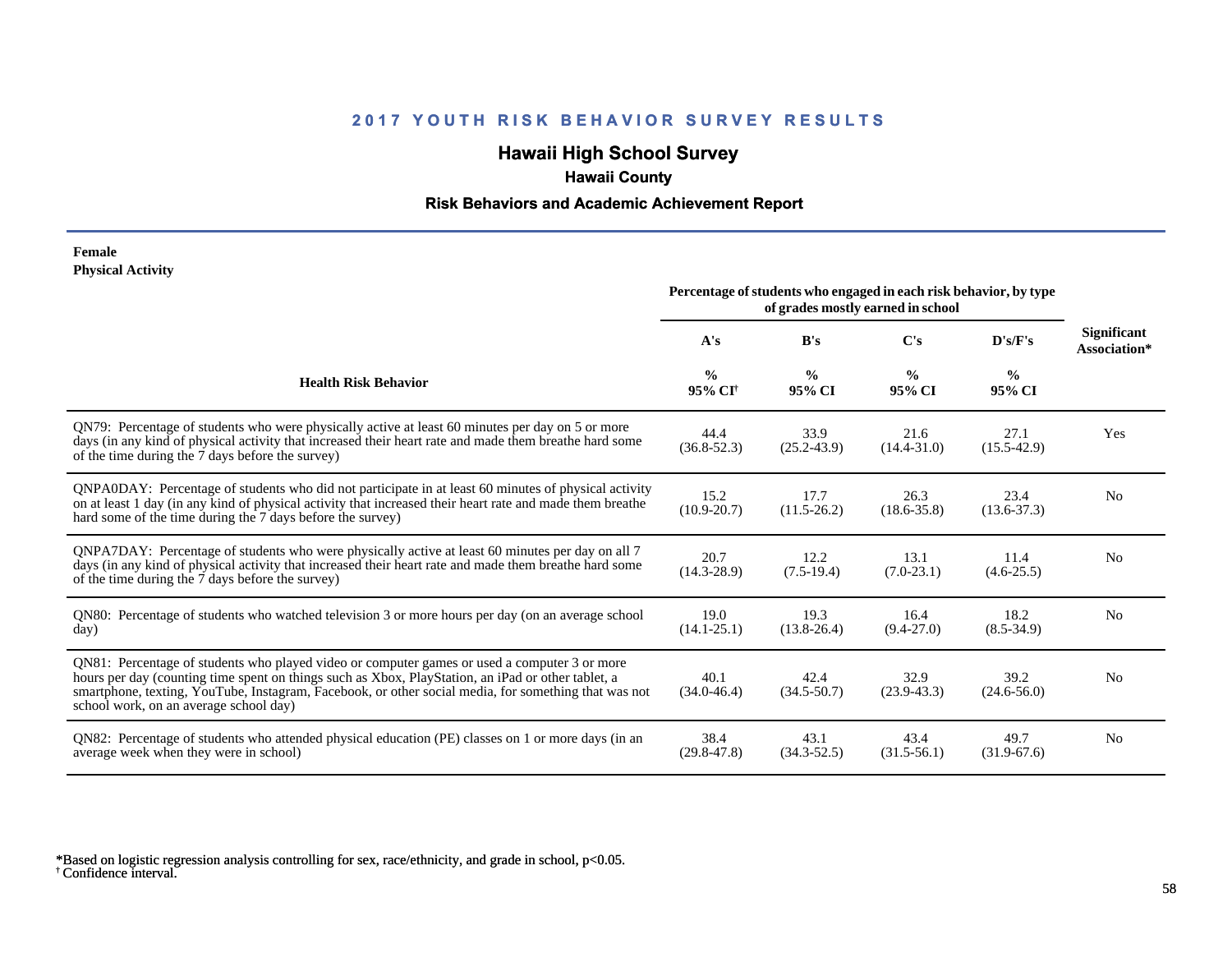## **Hawaii High School Survey**

# **Hawaii County**

## **Risk Behaviors and Academic Achievement Report**

#### **Female Physical Activity**

|                                                                                                                                                                             | Percentage of students who engaged in each risk behavior, by type<br>of grades mostly earned in school |                         |                         |                         |                                    |
|-----------------------------------------------------------------------------------------------------------------------------------------------------------------------------|--------------------------------------------------------------------------------------------------------|-------------------------|-------------------------|-------------------------|------------------------------------|
|                                                                                                                                                                             | A's                                                                                                    | B's                     | $\bf C's$               | $\bf{D's/F's}$          | <b>Significant</b><br>Association* |
| <b>Health Risk Behavior</b>                                                                                                                                                 | $\frac{0}{0}$<br>95% CI†                                                                               | $\frac{0}{0}$<br>95% CI | $\frac{0}{0}$<br>95% CI | $\frac{0}{0}$<br>95% CI |                                    |
| ONDLYPE: Percentage of students who attended physical education (PE) classes on all 5 days (in an<br>average week when they were in school)                                 | 2.0<br>$(0.9-4.2)$                                                                                     | 5.3<br>$(2.4-11.5)$     | 3.8<br>$(1.0-13.6)$     | 1.4<br>$(0.2-9.9)$      | N <sub>0</sub>                     |
| QN83: Percentage of students who played on at least one sports team (counting any teams run by their<br>school or community groups, during the 12 months before the survey) | 60.1<br>$(53.3 - 66.5)$                                                                                | 57.8<br>$(48.6 - 66.6)$ | 41.5<br>$(28.3 - 56.1)$ | 47.5<br>$(33.7 - 61.8)$ | N <sub>0</sub>                     |
| QN88: Percentage of students who got 8 or more hours of sleep (on an average school night)                                                                                  | 26.4<br>$(20.9 - 32.7)$                                                                                | 31.7<br>$(23.2 - 41.6)$ | 24.7<br>$(14.7 - 38.3)$ | 24.6<br>$(12.9 - 41.8)$ | N <sub>0</sub>                     |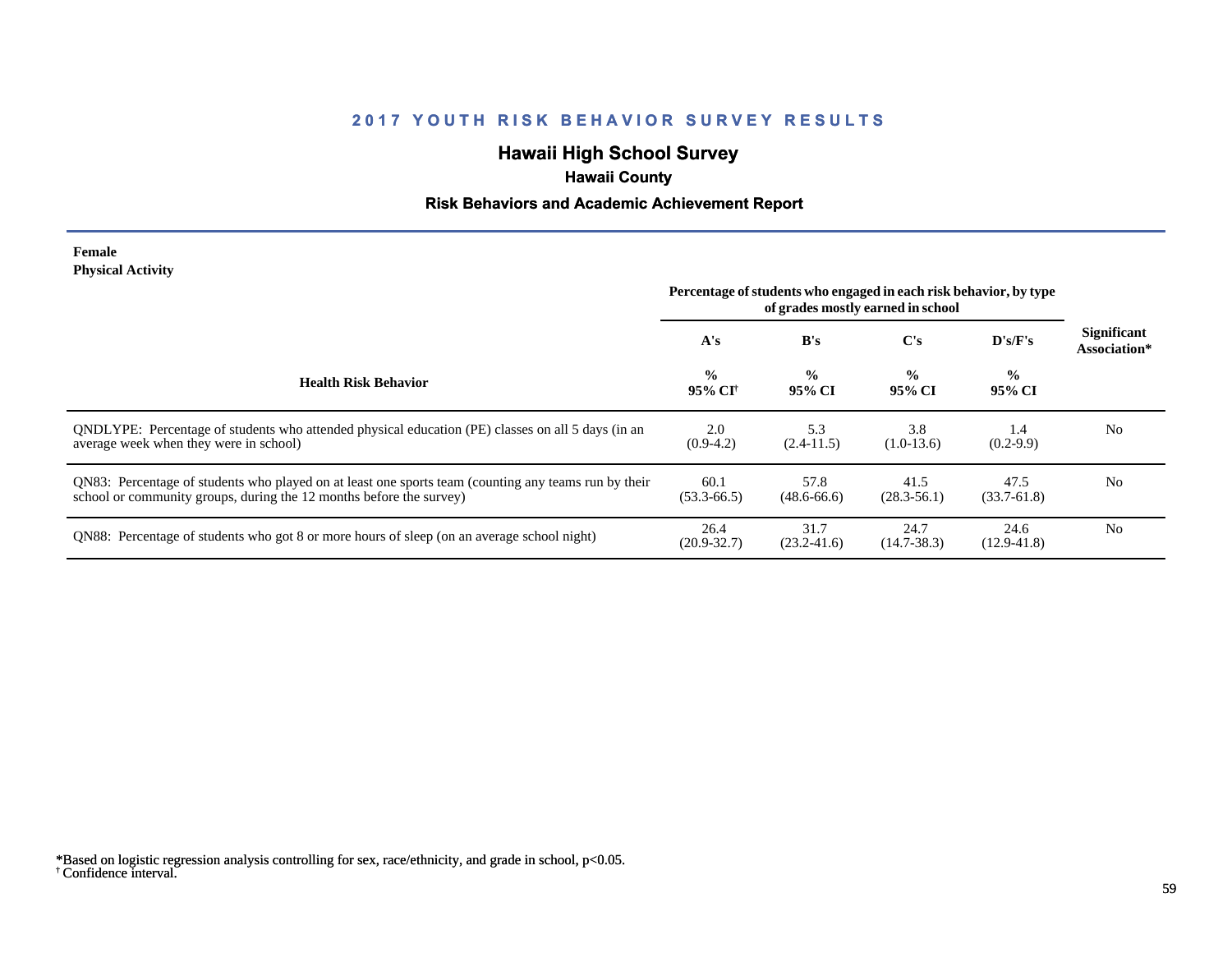# **Hawaii High School Survey**

# **Hawaii County**

## **Risk Behaviors and Academic Achievement Report**

| Female<br>Other                                                                                                                                        | Percentage of students who engaged in each risk behavior, by type |                         |                         |                         |                                    |
|--------------------------------------------------------------------------------------------------------------------------------------------------------|-------------------------------------------------------------------|-------------------------|-------------------------|-------------------------|------------------------------------|
|                                                                                                                                                        | A's                                                               | B's                     | $\bf C's$               | D's/F's                 | <b>Significant</b><br>Association* |
| <b>Health Risk Behavior</b>                                                                                                                            | $\frac{0}{0}$<br>95% CI <sup>+</sup>                              | $\frac{0}{0}$<br>95% CI | $\frac{0}{0}$<br>95% CI | $\frac{6}{6}$<br>95% CI |                                    |
| QN86: Percentage of students who saw a dentist (for a check-up, exam, teeth cleaning, or other dental<br>work, during the 12 months before the survey) | 77.8<br>$(71.4 - 83.1)$                                           | 75.0<br>$(67.5 - 81.3)$ | 62.5<br>$(50.4 - 73.2)$ | 71.3<br>$(53.8 - 84.2)$ | N <sub>0</sub>                     |
| QNNODNT: Percentage of students who never saw a dentist (for a check-up, exam, teeth cleaning, or<br>other dental work)                                | 0.3<br>$(0.1-1.1)$                                                | 1.4<br>$(0.2 - 9.3)$    | 1.0<br>$(0.2-4.0)$      | 3.2<br>$(1.0-10.1)$     | N <sub>0</sub>                     |
| QN87: Percentage of students who had ever been told by a doctor or nurse that they had asthma                                                          | 33.2<br>$(27.8 - 39.0)$                                           | 28.8<br>$(21.9-36.9)$   | 34.1<br>$(24.3 - 45.5)$ | 43.9<br>$(28.9 - 60.1)$ | N <sub>0</sub>                     |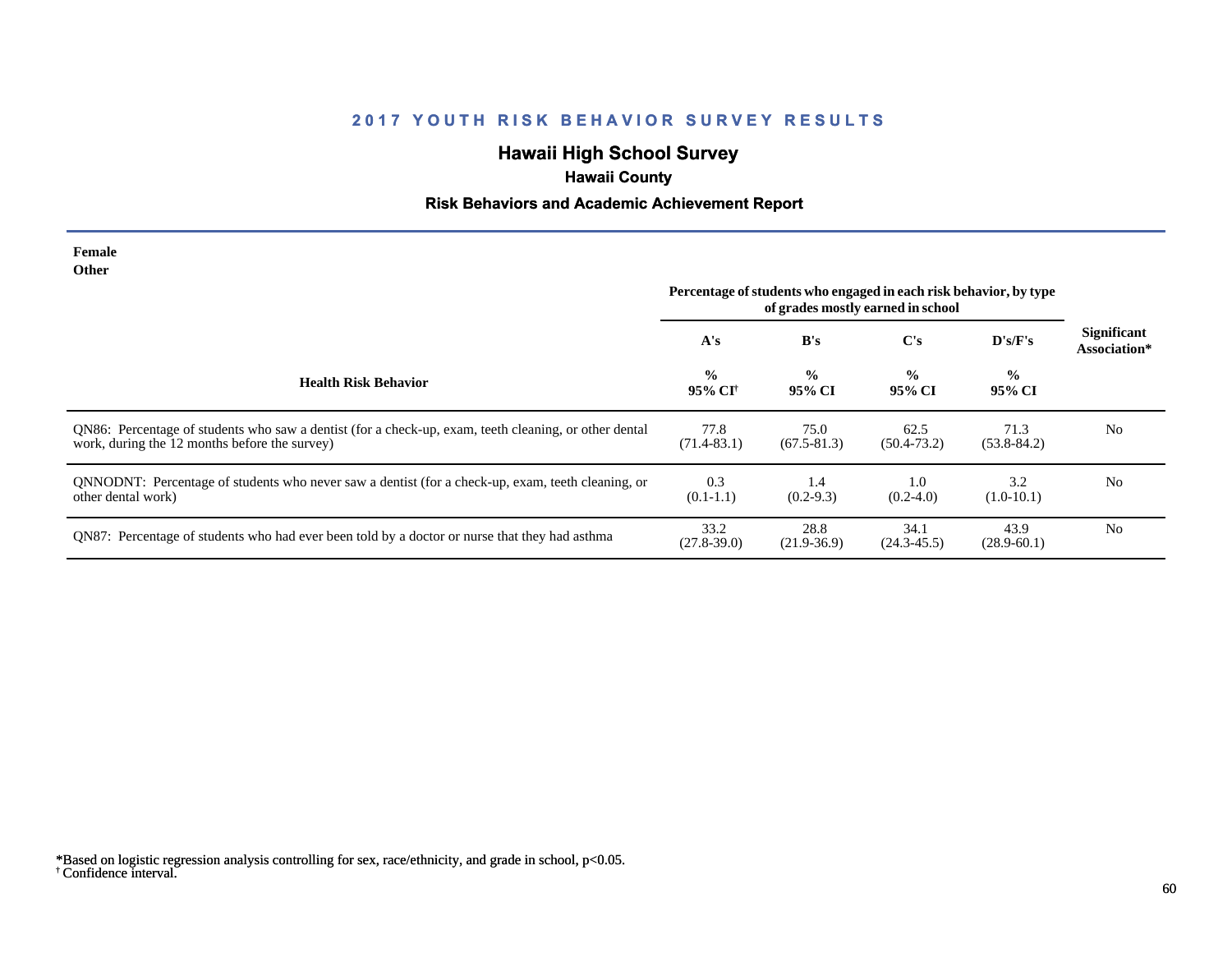# **Hawaii High School Survey**

# **Hawaii County**

## **Risk Behaviors and Academic Achievement Report**

| Female     |
|------------|
| Site-Added |

|                                                                                                                                                                                                                                                                                                                                                                                                                                                                                      | Percentage of students who engaged in each risk behavior, by type<br>of grades mostly earned in school |                         |                         |                         |                                    |
|--------------------------------------------------------------------------------------------------------------------------------------------------------------------------------------------------------------------------------------------------------------------------------------------------------------------------------------------------------------------------------------------------------------------------------------------------------------------------------------|--------------------------------------------------------------------------------------------------------|-------------------------|-------------------------|-------------------------|------------------------------------|
|                                                                                                                                                                                                                                                                                                                                                                                                                                                                                      | A's                                                                                                    | B's                     | $\bf C's$               | D's/F's                 | <b>Significant</b><br>Association* |
| <b>Health Risk Behavior</b>                                                                                                                                                                                                                                                                                                                                                                                                                                                          | $\frac{0}{0}$<br>95% CI <sup>+</sup>                                                                   | $\frac{0}{0}$<br>95% CI | $\frac{0}{0}$<br>95% CI | $\frac{0}{0}$<br>95% CI |                                    |
| QN90: Percentage of students who report they do not describe themselves as only one race or ethnicity                                                                                                                                                                                                                                                                                                                                                                                | 24.2<br>$(18.6 - 30.9)$                                                                                | 29.8<br>$(22.8-37.9)$   | 33.0<br>$(23.7-43.8)$   | 28.8<br>$(17.6 - 43.4)$ | N <sub>0</sub>                     |
| QN91: Percentage of students who reported that either of their parents or other adults in their family<br>are serving on active duty in the military                                                                                                                                                                                                                                                                                                                                 | 10.4<br>$(7.1 - 15.0)$                                                                                 | 19.3<br>$(13.5 - 26.9)$ | 25.2<br>$(16.2 - 37.2)$ | 26.3<br>$(14.7-42.6)$   | Yes                                |
| QN92: Percentage of students who reported someone they were dating or going out with purposely<br>tried to control them or emotionally hurt them one or more times (such things as being told who they<br>could and could not spend time with, being humiliated in front of others, or being threatened if they did<br>not do what they wanted, during the 12 months before the survey, among students who dated or went<br>out with someone during the 12 months before the survey) | 29.9<br>$(22.1 - 39.1)$                                                                                | 28.4<br>$(20.0 - 38.7)$ | 42.8<br>$(29.7 - 57.0)$ | 30.7<br>$(16.0 - 50.8)$ | N <sub>0</sub>                     |
| QN93: Percentage of students who disagree or strongly disagree that harassment and bullying by other<br>students is a problem at their school                                                                                                                                                                                                                                                                                                                                        | 18.3<br>$(13.8 - 23.8)$                                                                                | 16.8<br>$(10.5 - 25.6)$ | 26.1<br>$(17.1 - 37.7)$ | 26.7<br>$(13.3 - 46.3)$ | N <sub>0</sub>                     |
| QN94: Percentage of students who did something to purposely hurt themselves without wanting to die<br>(such as cutting or burning themselves on purpose one or more times during the 12 months before the<br>survey)                                                                                                                                                                                                                                                                 | 18.1<br>$(13.5 - 23.9)$                                                                                | 23.1<br>$(16.4 - 31.4)$ | 28.4<br>$(19.3 - 39.6)$ | 42.6<br>$(26.1 - 61.0)$ | Yes                                |
| QN95: Percentage of students who first tried using an electronic vapor product before age 13 years                                                                                                                                                                                                                                                                                                                                                                                   | 5.2<br>$(2.8-9.3)$                                                                                     | 5.7<br>$(2.9-10.8)$     | 9.9<br>$(4.9-19.2)$     | 13.2<br>$(6.0-26.7)$    | N <sub>0</sub>                     |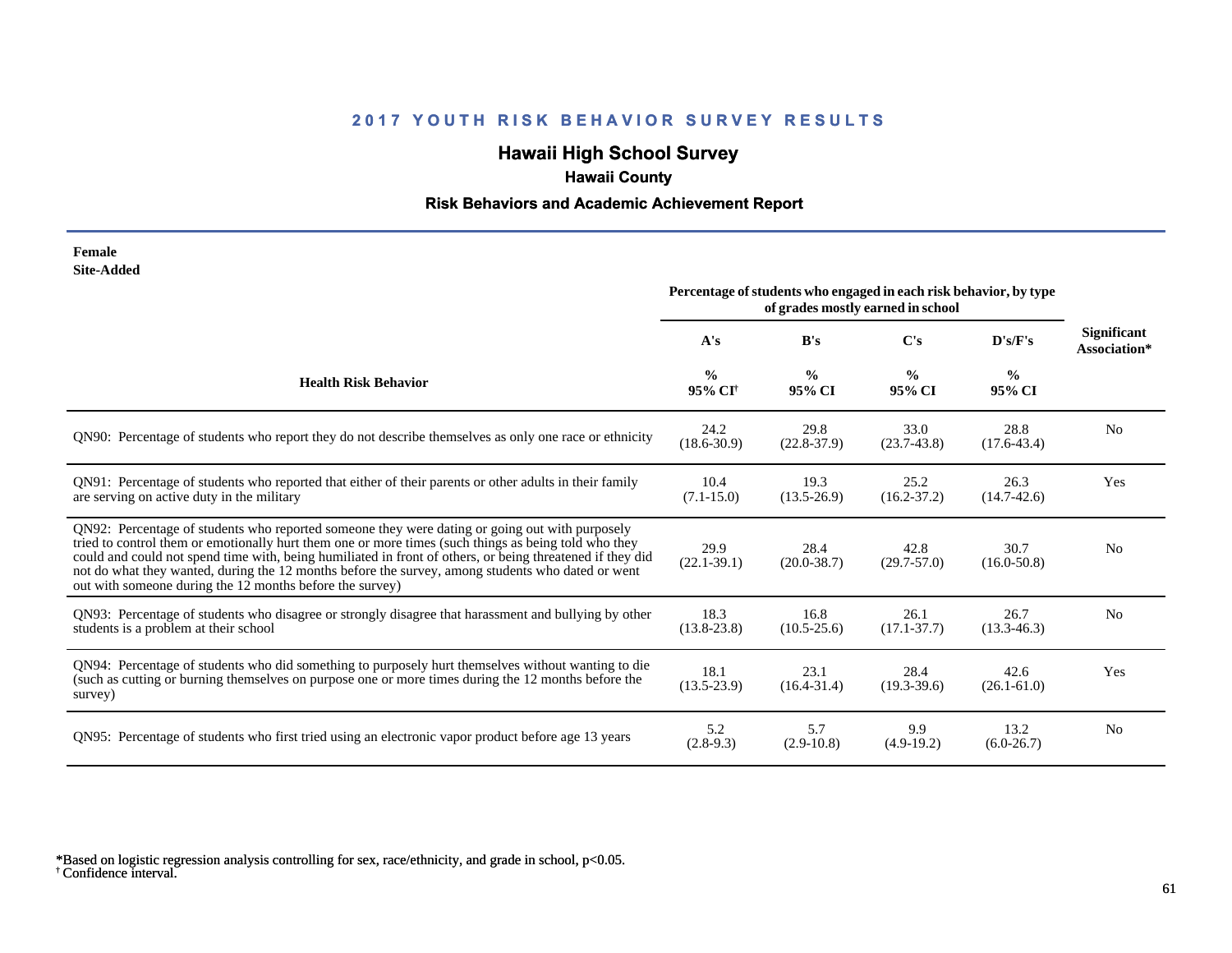## **Hawaii High School Survey**

## **Hawaii County**

### **Risk Behaviors and Academic Achievement Report**

#### **Female Site-Added**

|                                                                                                                                                                                                                                                                                                                                                                                            | Percentage of students who engaged in each risk behavior, by type<br>of grades mostly earned in school |                         |                         |                         |                                    |
|--------------------------------------------------------------------------------------------------------------------------------------------------------------------------------------------------------------------------------------------------------------------------------------------------------------------------------------------------------------------------------------------|--------------------------------------------------------------------------------------------------------|-------------------------|-------------------------|-------------------------|------------------------------------|
|                                                                                                                                                                                                                                                                                                                                                                                            | A's                                                                                                    | B's                     | C's                     | D's/F's                 | <b>Significant</b><br>Association* |
| <b>Health Risk Behavior</b>                                                                                                                                                                                                                                                                                                                                                                | $\frac{0}{0}$<br>95% CI <sup>†</sup>                                                                   | $\frac{0}{0}$<br>95% CI | $\frac{0}{0}$<br>95% CI | $\frac{0}{0}$<br>95% CI |                                    |
| QN96: Percentage of students who usually got the alcohol they drank by buying it themselves (from a<br>store, such as a liquor store, convenience store, supermarket, discount store, or gas station, from a<br>restaurant, bar, or club, or from a public event such as a concert or sporting event, during the 30 days<br>before the survey, among students who currently drank alcohol) | 4.5<br>$(1.4-13.0)$                                                                                    | 6.4<br>$(2.0-18.5)$     | 5.2<br>$(1.2 - 20.1)$   |                         |                                    |
| QN97: Percentage of students who usually used marijuana by smoking it in a joint, bong, pipe, or blunt<br>(during the 30 days before the survey, among students who used marijuana)                                                                                                                                                                                                        | 88.9<br>$(75.5 - 95.4)$                                                                                | 74.7<br>$(57.4 - 86.7)$ |                         |                         |                                    |
| QN98: Percentage of students who ever used hallucinogenic drugs (such as LSD, acid, PCP, angel<br>dust, mescaline, or mushrooms, one or more times during their life)                                                                                                                                                                                                                      | 5.2<br>$(3.1 - 8.6)$                                                                                   | 2.4<br>$(0.7 - 7.2)$    | 8.4<br>$(3.5-18.6)$     | 18.0<br>$(8.7 - 33.6)$  | Yes                                |
| QN99: Percentage of students who are transgender                                                                                                                                                                                                                                                                                                                                           | 1.4<br>$(0.4-4.6)$                                                                                     | 1.1<br>$(0.1 - 7.4)$    | 4.1<br>$(1.0-16.1)$     | 0.0                     | Yes                                |
| QN100: Percentage of students who tried to lose weight or keep from gaining weight by going without<br>eating for 24 hours or more; taking any diet pills, powders, or liquids; vomiting or taking laxatives;<br>smoking cigarettes; or skipping meals (during the 30 days before the survey)                                                                                              | 21.8<br>$(16.0-29.0)$                                                                                  | 27.9<br>$(21.5-35.4)$   | 28.5<br>$(19.5 - 39.5)$ | 33.9<br>$(18.7 - 53.3)$ | No                                 |
| QN101: Percentage of students who drank a can, bottle, pouch, or glass of a juice drink (such as Fruit<br>Punch, Hawaiian Sun, Aloha Maid, Sunny Delight, or Tang, but not counting 100% fruit juice, one or<br>more times per day during the 7 days before the survey)                                                                                                                    | 7.7<br>$(4.7-12.3)$                                                                                    | 11.6<br>$(7.4-17.8)$    | 15.9<br>$(9.3-25.9)$    | 34.6<br>$(20.0 - 52.8)$ | Yes                                |

\*Based on logistic regression analysis controlling for sex, race/ethnicity, and grade in school, p<0.05.

† Confidence interval.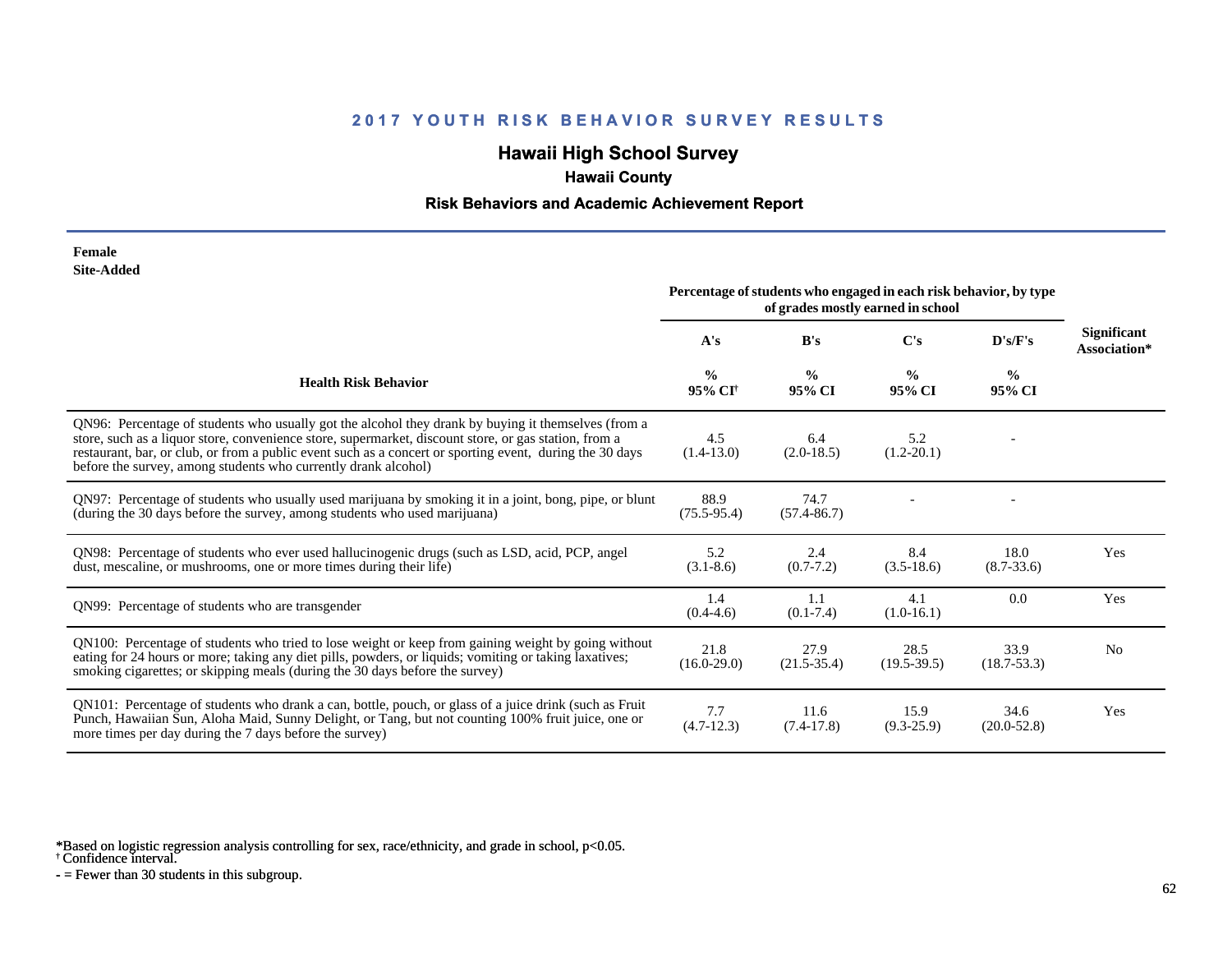# **Hawaii High School Survey**

# **Hawaii County**

## **Risk Behaviors and Academic Achievement Report**

#### **Female Site-Added**

|                                                                                                      | Percentage of students who engaged in each risk behavior, by type<br>of grades mostly earned in school |                         |                         |                         |                                    |
|------------------------------------------------------------------------------------------------------|--------------------------------------------------------------------------------------------------------|-------------------------|-------------------------|-------------------------|------------------------------------|
|                                                                                                      | A's                                                                                                    | B's                     | $\bf C's$               | D's/F's                 | <b>Significant</b><br>Association* |
| <b>Health Risk Behavior</b>                                                                          | $\frac{0}{0}$<br>95% CI <sup>+</sup>                                                                   | $\frac{0}{0}$<br>95% CI | $\frac{6}{9}$<br>95% CI | $\frac{0}{0}$<br>95% CI |                                    |
| QN102: Percentage of students who most of the time or always went hungry because there was not       | 4.5                                                                                                    | 4.8                     | 9.4                     | 19.2                    | Yes                                |
| enough food in their home (during the 30 days before the survey)                                     | $(2.3-8.7)$                                                                                            | $(2.3-9.7)$             | $(4.4-19.1)$            | $(8.7 - 37.3)$          |                                    |
| ON103: Percentage of students who did exercises to strengthen or tone their muscles on three or more | 35.2                                                                                                   | 38.9                    | 23.8                    | 22.3                    | Yes                                |
| days (such as push-ups, sit-ups, or weight lifting, during the 7 days before the survey)             | $(28.5 - 42.5)$                                                                                        | $(30.2 - 48.3)$         | $(15.9 - 33.9)$         | $(12.2 - 37.3)$         |                                    |
| QN104: Percentage of students who walk or ride their bike to or from school (one or more days during | 15.2                                                                                                   | 17.7                    | 19.0                    | 42.3                    | Yes                                |
| an average week when they are in school and weather allows them to do so)                            | $(10.9 - 20.7)$                                                                                        | $(13.1 - 23.4)$         | $(11.6-29.4)$           | $(26.6 - 59.6)$         |                                    |
| QN105: Percentage of students who have been taught about AIDS or HIV infection in school             | 76.9<br>$(70.9 - 82.1)$                                                                                | 77.9<br>$(70.5 - 83.9)$ | 70.2<br>$(56.0 - 81.4)$ | 65.8<br>$(50.6 - 78.4)$ | N <sub>0</sub>                     |
| QN106: Percentage of students who most of the time or always wear sunscreen (with an SPF of 15 or    | 18.5                                                                                                   | 10.9                    | 5.4                     | 6.6                     | N <sub>0</sub>                     |
| higher when they are outside for more than one hour on a sunny day)                                  | $(13.5 - 24.8)$                                                                                        | $(6.1 - 18.7)$          | $(2.5-11.4)$            | $(1.7-22.8)$            |                                    |
| QN107: Percentage of students who had a toothache (during the 12 months before the survey)           | 31.7<br>$(25.2 - 38.9)$                                                                                | 31.8<br>$(24.1 - 40.6)$ | 42.0<br>$(31.3 - 53.6)$ | 48.9<br>$(29.9-68.1)$   | Yes                                |
| QN108: Percentage of students who saw a doctor or nurse (for a check-up or physical exam when they   | 70.5                                                                                                   | 61.8                    | 55.2                    | 50.3                    | Yes                                |
| were not sick or injured during the 12 months before the survey)                                     | $(64.3 - 76.0)$                                                                                        | $(53.9-69.2)$           | $(43.8 - 66.1)$         | $(33.6 - 67.0)$         |                                    |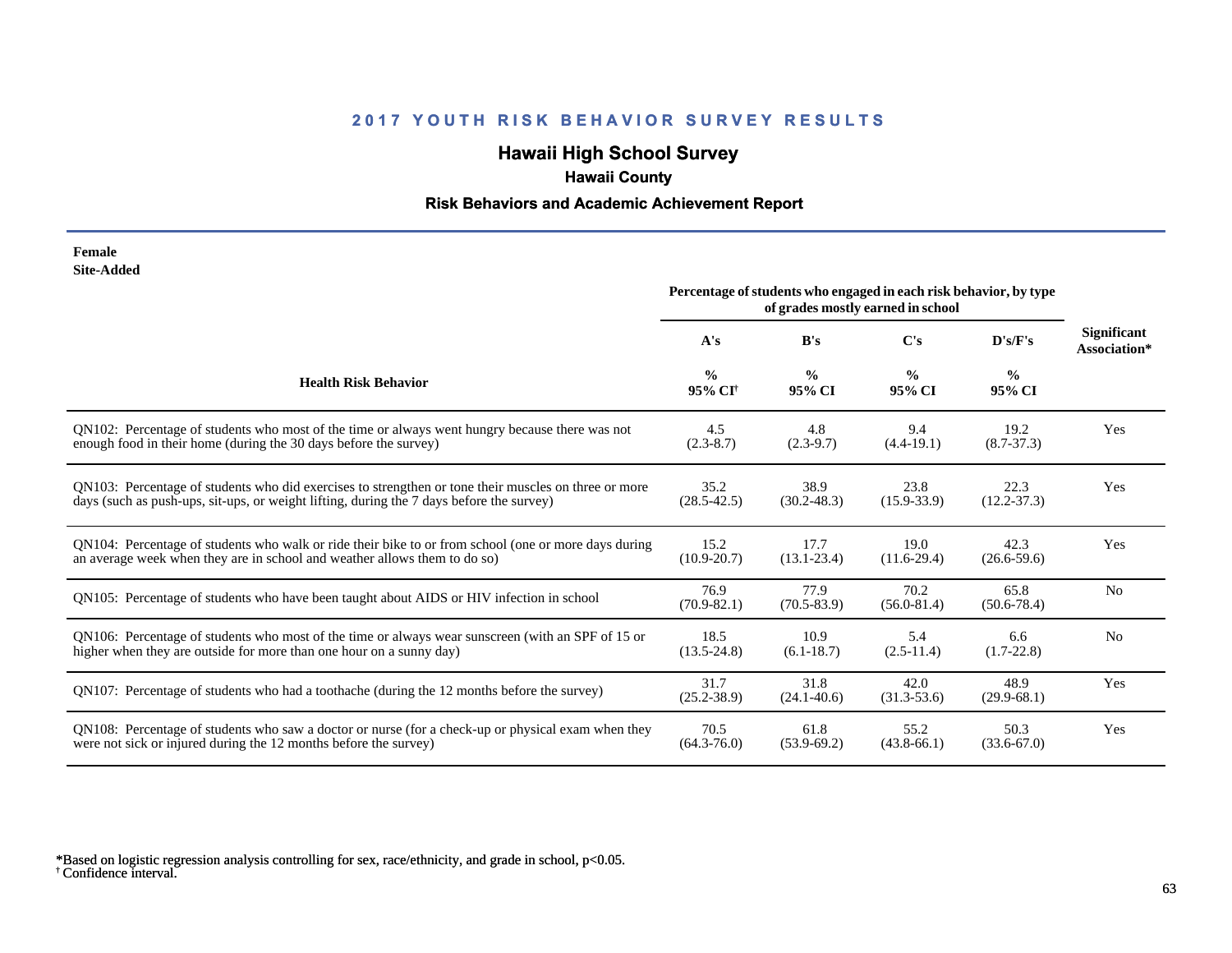# **Hawaii High School Survey**

# **Hawaii County**

## **Risk Behaviors and Academic Achievement Report**

| Female            |
|-------------------|
| <b>Site-Added</b> |

|                                                                                                                                                                                                                                             | Percentage of students who engaged in each risk behavior, by type<br>of grades mostly earned in school |                         |                         |                         |                                    |
|---------------------------------------------------------------------------------------------------------------------------------------------------------------------------------------------------------------------------------------------|--------------------------------------------------------------------------------------------------------|-------------------------|-------------------------|-------------------------|------------------------------------|
|                                                                                                                                                                                                                                             | A's                                                                                                    | B's                     | $\bf C's$               | D's/F's                 | <b>Significant</b><br>Association* |
| <b>Health Risk Behavior</b>                                                                                                                                                                                                                 | $\frac{0}{0}$<br>95% CI†                                                                               | $\frac{0}{0}$<br>95% CI | $\frac{0}{0}$<br>95% CI | $\frac{6}{6}$<br>95% CI |                                    |
| QN109: Percentage of students who had been told by a doctor or nurse that they had asthma and who                                                                                                                                           | 14.9                                                                                                   | 16.1                    | 18.6                    | 23.1                    | N <sub>0</sub>                     |
| still have asthma                                                                                                                                                                                                                           | $(11.1 - 19.7)$                                                                                        | $(11.0 - 22.9)$         | $(12.0 - 27.6)$         | $(12.3-39.1)$           |                                    |
| QN110: Percentage of students who did not go to school because they were sick (on one or more days                                                                                                                                          | 37.5                                                                                                   | 55.7                    | 68.2                    | 70.0                    | Yes                                |
| during the 30 days before the survey)                                                                                                                                                                                                       | $(31.3-44.2)$                                                                                          | $(46.2 - 64.8)$         | $(57.6 - 77.2)$         | $(53.4 - 82.6)$         |                                    |
| QN111: Percentage of students who usually slept in the home of a friend, family member, or other<br>person because they had to leave their home or their parent or guardian cannot afford housing (during<br>the 30 days before the survey) | 1.7<br>$(0.8-3.6)$                                                                                     | 3.4<br>$(1.3-8.7)$      | 5.4<br>$(1.8-14.6)$     | 2.2<br>$(0.3-14.7)$     | Yes                                |
| QN112: Percentage of students who probably or definitely will complete a post high school program                                                                                                                                           | 77.9                                                                                                   | 66.5                    | 62.9                    | 52.0                    | Yes                                |
| (such as a vocational training program, military service, community college, or 4-year college)                                                                                                                                             | $(71.7 - 83.1)$                                                                                        | $(58.7 - 73.6)$         | $(51.0 - 73.3)$         | $(37.1 - 66.5)$         |                                    |
| QN113: Percentage of students who most of the time or always get the kind of help they need (among                                                                                                                                          | 22.3                                                                                                   | 18.7                    | 19.2                    | 30.5                    | N <sub>0</sub>                     |
| students who report having felt sad, empty, hopeless, angry, or anxious)                                                                                                                                                                    | $(16.7-29.2)$                                                                                          | $(12.2 - 27.5)$         | $(10.5 - 32.4)$         | $(14.9 - 52.4)$         |                                    |
| QN114: Percentage of students who reported there is at least one teacher or other adult in their school                                                                                                                                     | 73.2                                                                                                   | 57.1                    | 64.8                    | 60.5                    | Yes                                |
| that they can talk to if they have a problem                                                                                                                                                                                                | $(66.1 - 79.3)$                                                                                        | $(49.4 - 64.5)$         | $(55.1 - 73.5)$         | $(43.9 - 74.9)$         |                                    |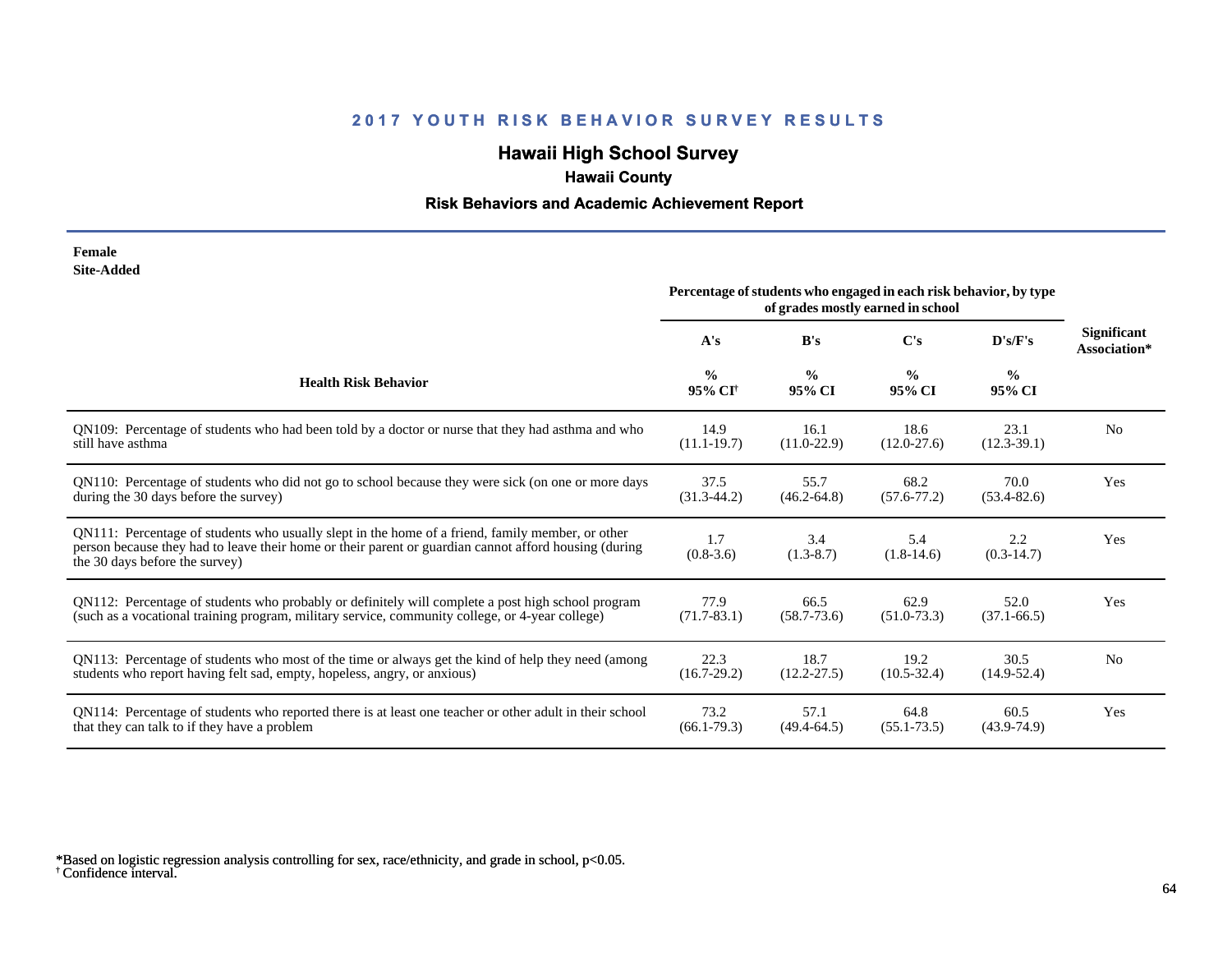# **Hawaii High School Survey**

# **Hawaii County**

## **Risk Behaviors and Academic Achievement Report**

#### **Female Site-Added**

|                                                                                                        | Percentage of students who engaged in each risk behavior, by type<br>of grades mostly earned in school |                         |                         |                         |                                    |
|--------------------------------------------------------------------------------------------------------|--------------------------------------------------------------------------------------------------------|-------------------------|-------------------------|-------------------------|------------------------------------|
|                                                                                                        | A's                                                                                                    | B's                     | $\bf C's$               | D's/F's                 | <b>Significant</b><br>Association* |
| <b>Health Risk Behavior</b>                                                                            | $\frac{0}{0}$<br>95% CI <sup>+</sup>                                                                   | $\frac{0}{0}$<br>95% CI | $\frac{0}{0}$<br>95% CI | $\frac{0}{0}$<br>95% CI |                                    |
| QN115: Percentage of students who have an adult outside of school they can talk to about things that   | 81.3                                                                                                   | 72.8                    | 71.1                    | 56.7                    | Yes                                |
| are important to them                                                                                  | $(76.1 - 85.7)$                                                                                        | $(64.1 - 80.0)$         | $(58.8 - 80.9)$         | $(39.0 - 72.9)$         |                                    |
| QN116: Percentage of students who reported their parents or other adults in their family talked with   | 60.8                                                                                                   | 66.8                    | 54.6                    | 52.7                    | N <sub>0</sub>                     |
| them about what they expect them to do or not to do when it comes to sex                               | $(53.8-67.4)$                                                                                          | $(59.3 - 73.6)$         | $(41.5 - 67.2)$         | $(37.9 - 67.0)$         |                                    |
| QN117: Percentage of students who report their parents would feel it was a little bit wrong, wrong, or | 89.1                                                                                                   | 92.3                    | 87.5                    | 77.6                    | N <sub>0</sub>                     |
| very wrong for them to drink beer, wine, or hard liquor regularly (such as rum, gin, vodka or whiskey) | $(84.1 - 92.6)$                                                                                        | $(86.4 - 95.7)$         | $(79.0 - 92.9)$         | $(61.3 - 88.4)$         |                                    |
| QN118: Percentage of students who have talked with one of their parents or another adult in their      | 42.5                                                                                                   | 45.7                    | 43.9                    | 44.9                    | N <sub>0</sub>                     |
| family about the dangers of tobacco, alcohol, or drug use (during the 12 months before the survey)     | $(36.1 - 49.2)$                                                                                        | $(36.9 - 54.9)$         | $(32.7 - 55.7)$         | $(30.5 - 60.3)$         |                                    |
| QN119: Percentage of students who have ridden in a car driven by someone, including the student,       | 17.6                                                                                                   | 23.2                    | 21.7                    | 31.7                    | N <sub>0</sub>                     |
| who was "high" or had been using alcohol or drugs (during the 30 days before the survey)               | $(13.1 - 23.1)$                                                                                        | $(17.4 - 30.3)$         | $(13.9 - 32.0)$         | $(16.2 - 52.8)$         |                                    |
| QN120: Percentage of students who ever use alcohol or drugs to relax, feel better about themselves, or | 17.0                                                                                                   | 23.0                    | 33.3                    | 27.6                    | Yes                                |
| fit in                                                                                                 | $(12.5 - 22.7)$                                                                                        | $(16.6 - 31.0)$         | $(23.6 - 44.6)$         | $(15.2 - 44.8)$         |                                    |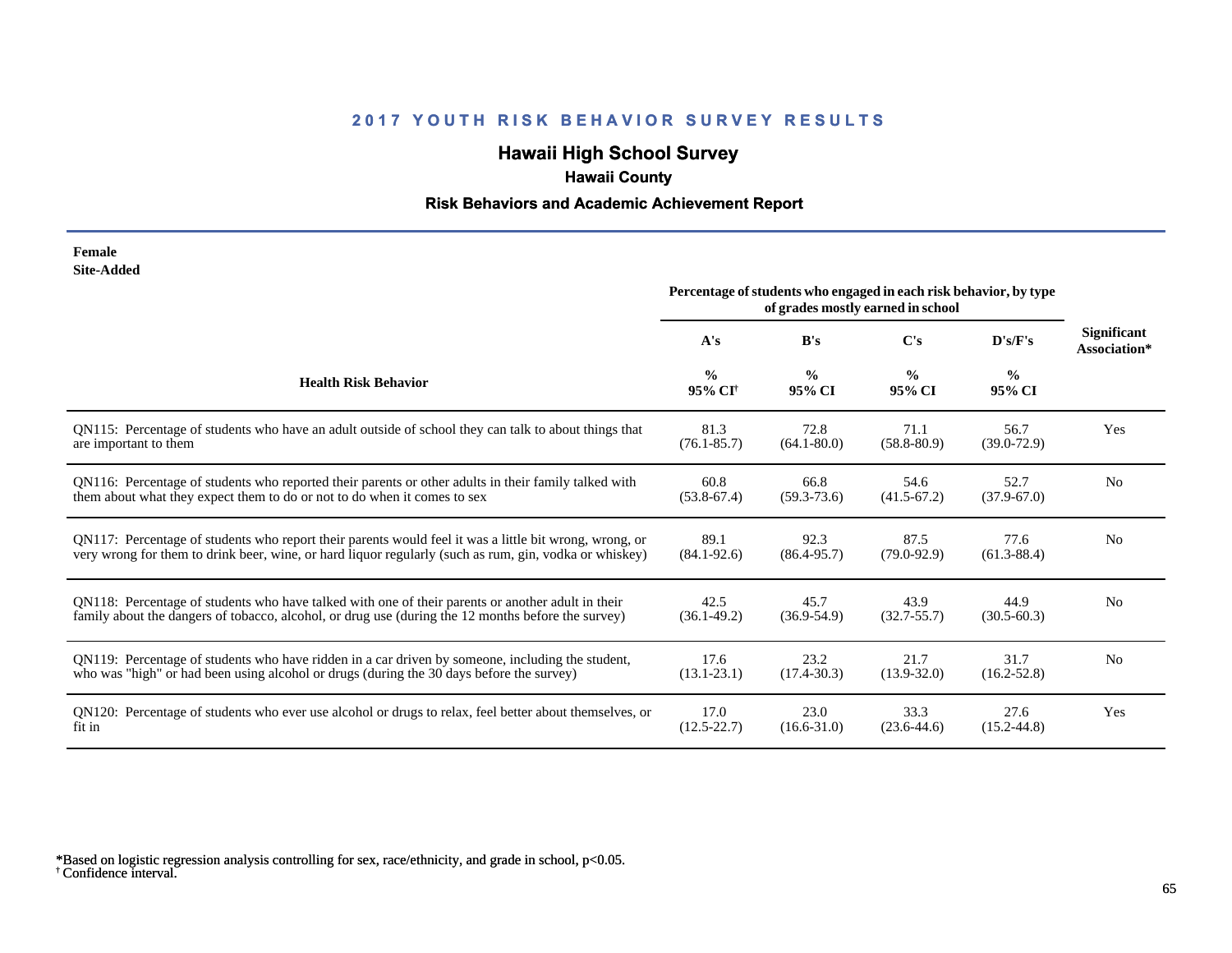# **Hawaii High School Survey**

# **Hawaii County**

## **Risk Behaviors and Academic Achievement Report**

#### **Female Site-Added**

|                                                                                                                                                              | Percentage of students who engaged in each risk behavior, by type<br>of grades mostly earned in school |                         |                         |                         |                             |
|--------------------------------------------------------------------------------------------------------------------------------------------------------------|--------------------------------------------------------------------------------------------------------|-------------------------|-------------------------|-------------------------|-----------------------------|
|                                                                                                                                                              | A's                                                                                                    | B's                     | C's                     | D's/F's                 | Significant<br>Association* |
| <b>Health Risk Behavior</b>                                                                                                                                  | $\frac{0}{0}$<br>95% CI†                                                                               | $\frac{0}{0}$<br>95% CI | $\frac{0}{0}$<br>95% CI | $\frac{6}{6}$<br>95% CI |                             |
| QN121: Percentage of students who ever use alcohol or drugs while they are alone                                                                             | 18.3<br>$(13.4 - 24.4)$                                                                                | 21.5<br>$(15.9 - 28.6)$ | 29.5<br>$(20.2 - 41.0)$ | 33.7<br>$(19.7 - 51.5)$ | N <sub>0</sub>              |
| QN122: Percentage of students who ever forget things they did while using alcohol or drugs                                                                   | 13.7<br>$(9.6-19.3)$                                                                                   | 21.8<br>$(15.1 - 30.3)$ | 18.0<br>$(10.7 - 28.7)$ | 23.5<br>$(13.5 - 37.8)$ | N <sub>o</sub>              |
| QN123: Percentage of students who have ever gotten into trouble while they were using alcohol or<br>drugs                                                    | 7.6<br>$(4.8-11.9)$                                                                                    | 14.2<br>$(9.8-20.1)$    | 23.9<br>$(14.8 - 36.2)$ | 21.6<br>$(11.2 - 37.5)$ | Yes                         |
| QN124: Percentage of students who have attended school under the influence of alcohol, marijuana, or<br>other drugs (during the 12 months before the survey) | 12.4<br>$(8.3-18.2)$                                                                                   | 20.5<br>$(15.0 - 27.4)$ | 21.1<br>$(12.5 - 33.4)$ | 32.7<br>$(20.4 - 48.0)$ | N <sub>0</sub>              |
| QN125: Percentage of students who have family or friends that have told them that they should cut<br>down on their drinking or drug use                      | 8.9<br>$(5.6-13.7)$                                                                                    | 8.3<br>$(4.7-14.2)$     | 19.4<br>$(12.4 - 29.1)$ | 26.6<br>$(14.0 - 44.7)$ | Yes                         |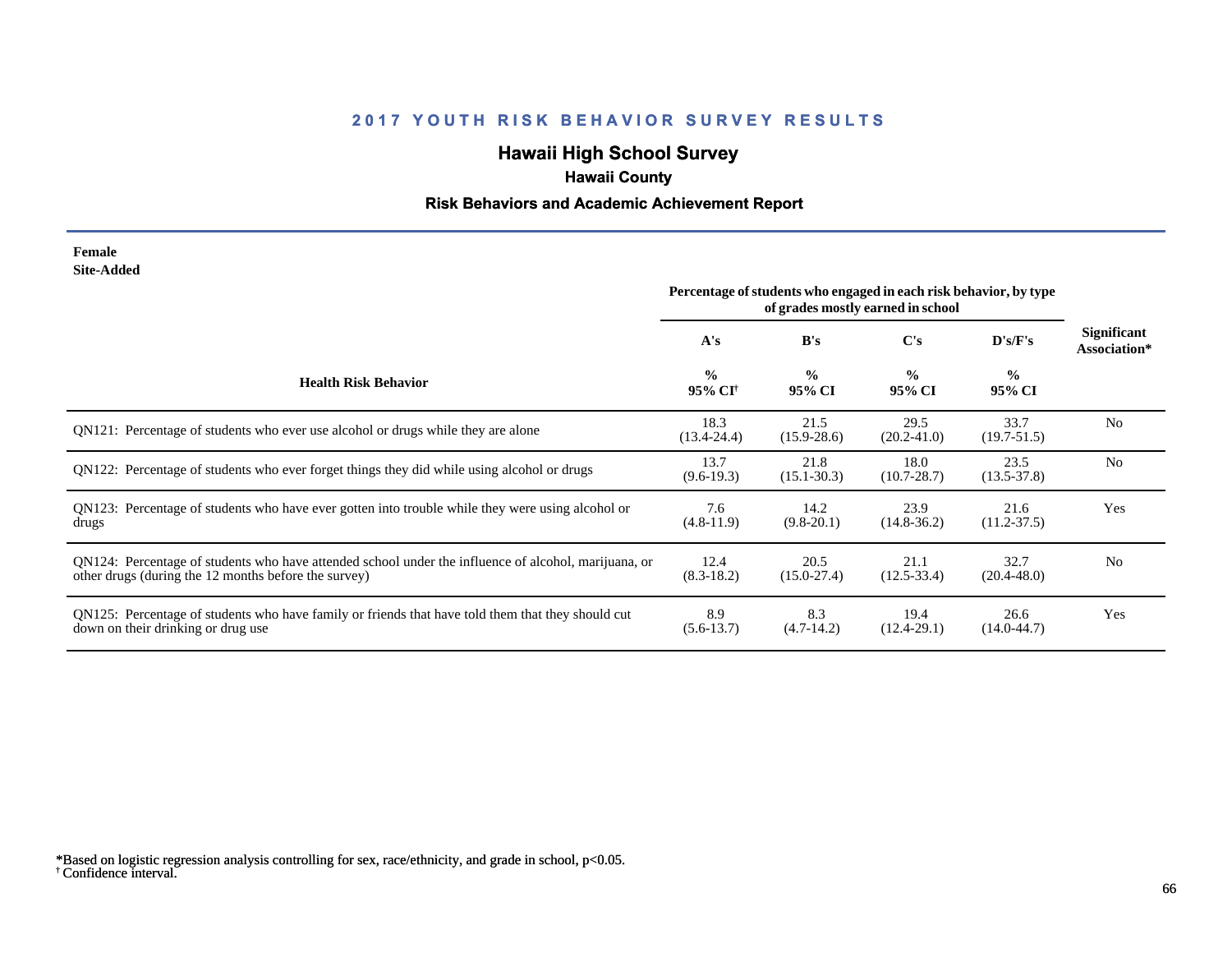## **Hawaii High School Survey**

## **Hawaii County**

### **Risk Behaviors and Academic Achievement Report**

#### **Hispanic/Latino Unintentional Injuries/Violence**

|                                                                                                                                                                                                                                                                                                        | Percentage of students who engaged in each risk behavior, by type |                         |                         |                         |                                    |
|--------------------------------------------------------------------------------------------------------------------------------------------------------------------------------------------------------------------------------------------------------------------------------------------------------|-------------------------------------------------------------------|-------------------------|-------------------------|-------------------------|------------------------------------|
|                                                                                                                                                                                                                                                                                                        | A's                                                               | B's                     | $\bf C's$               | D's/F's                 | <b>Significant</b><br>Association* |
| <b>Health Risk Behavior</b>                                                                                                                                                                                                                                                                            | $\frac{0}{0}$<br>95% CI <sup>+</sup>                              | $\frac{0}{0}$<br>95% CI | $\frac{0}{0}$<br>95% CI | $\frac{0}{0}$<br>95% CI |                                    |
| QN11: Percentage of students who texted or e-mailed while driving a car or other vehicle (on at least 1)<br>day during the 30 days before the survey, among students who had driven a car or other vehicle during<br>the 30 days before the survey)                                                    | 29.3<br>$(16.5 - 46.5)$                                           | 25.3<br>$(14.0 - 41.4)$ |                         |                         |                                    |
| QN12: Percentage of students who carried a weapon (such as a gun, knife, or club, on at least 1 day<br>during the 30 days before the survey)                                                                                                                                                           | 12.5<br>$(6.9-21.6)$                                              | 15.3<br>$(8.6 - 25.6)$  | 22.0<br>$(11.2 - 38.6)$ | 35.0<br>$(17.0 - 58.5)$ | N <sub>0</sub>                     |
| QN15: Percentage of students who did not go to school because they felt unsafe at school or on their<br>way to or from school (on at least 1 day during the 30 days before the survey)                                                                                                                 | 12.2<br>$(7.1 - 20.3)$                                            | 13.5<br>$(7.7-22.6)$    | 8.4<br>$(3.6-18.6)$     | 17.3<br>$(7.4 - 35.4)$  | N <sub>0</sub>                     |
| QN17: Percentage of students who were in a physical fight (one or more times during the 12 months<br>before the survey)                                                                                                                                                                                | 20.9<br>$(12.9 - 32.0)$                                           | 17.8<br>$(11.4 - 26.7)$ | 36.9<br>$(22.4 - 54.1)$ | 47.3<br>$(28.9 - 66.4)$ | Yes                                |
| QN19: Percentage of students who were ever physically forced to have sexual intercourse (when they<br>did not want to)                                                                                                                                                                                 | 9.7<br>$(5.0-18.0)$                                               | 10.3<br>$(4.6-21.5)$    | 18.8<br>$(9.8-33.1)$    | 13.4<br>$(5.2 - 30.4)$  | No                                 |
| QN20: Percentage of students who experienced sexual violence (being forced by anyone to do sexual<br>things [counting such things as kissing, touching, or being physically forced to have sexual intercourse]<br>that they did not want to, one or more times during the 12 months before the survey) | 14.9<br>$(8.2 - 25.7)$                                            | 18.1<br>$(10.8 - 28.7)$ | 16.4<br>$(8.1 - 30.3)$  | 14.6<br>$(5.7 - 32.4)$  | N <sub>0</sub>                     |

\*Based on logistic regression analysis controlling for sex, race/ethnicity, and grade in school, p<0.05.

† Confidence interval.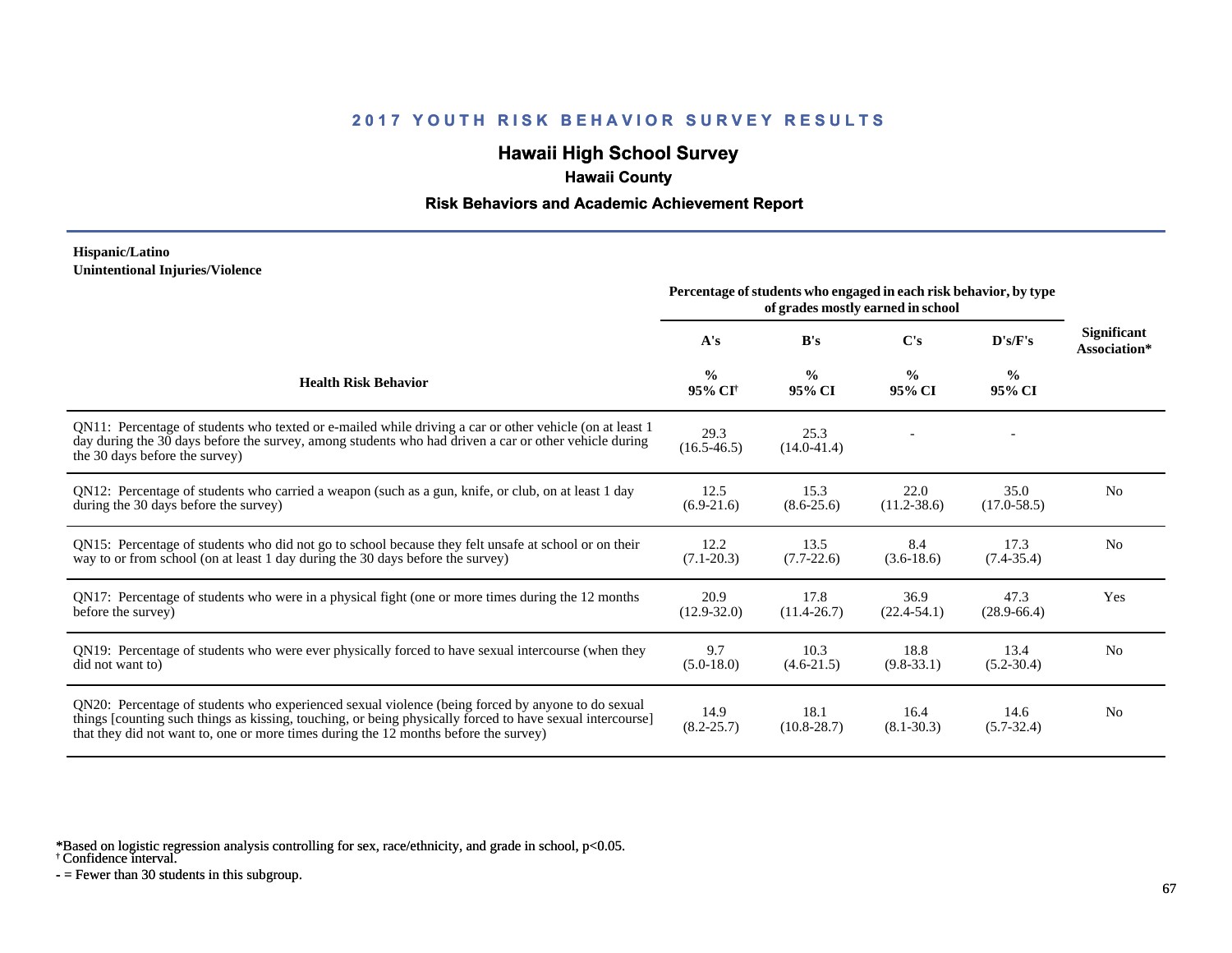## **Hawaii High School Survey**

## **Hawaii County**

### **Risk Behaviors and Academic Achievement Report**

#### **Hispanic/Latino Unintentional Injuries/Violence**

|                                                                                                                                                                                                                                                                                                                                                                                                                        | Percentage of students who engaged in each risk behavior, by type |                         |                         |                         |                             |
|------------------------------------------------------------------------------------------------------------------------------------------------------------------------------------------------------------------------------------------------------------------------------------------------------------------------------------------------------------------------------------------------------------------------|-------------------------------------------------------------------|-------------------------|-------------------------|-------------------------|-----------------------------|
|                                                                                                                                                                                                                                                                                                                                                                                                                        | A's                                                               | B's                     | C's                     | D's/F's                 | Significant<br>Association* |
| <b>Health Risk Behavior</b>                                                                                                                                                                                                                                                                                                                                                                                            | $\frac{0}{0}$<br>95% CI <sup>+</sup>                              | $\frac{0}{0}$<br>95% CI | $\frac{0}{0}$<br>95% CI | $\frac{0}{0}$<br>95% CI |                             |
| QN22: Percentage of students who experienced physical dating violence (being physically hurt on<br>purpose by someone they were dating or going out with [counting such things as being hit, slammed<br>into something, or injured with an object or weapon] one or more times during the 12 months before<br>the survey, among students who dated or went out with someone during the 12 months before the<br>survey) | 12.1<br>$(5.8-23.5)$                                              | 7.6<br>$(2.3-22.2)$     | 18.7<br>$(8.4 - 36.4)$  |                         |                             |
| QN23: Percentage of students who were bullied on school property (ever during the 12 months before                                                                                                                                                                                                                                                                                                                     | 22.9                                                              | 26.2                    | 23.8                    | 28.0                    | N <sub>0</sub>              |
| the survey)                                                                                                                                                                                                                                                                                                                                                                                                            | $(16.0 - 31.6)$                                                   | $(17.4 - 37.4)$         | $(13.8 - 38.0)$         | $(14.0 - 48.3)$         |                             |
| QN24: Percentage of students who were electronically bullied (counting being bullied through texting,                                                                                                                                                                                                                                                                                                                  | 15.5                                                              | 28.1                    | 16.4                    | 16.4                    | N <sub>0</sub>              |
| Instagram, Facebook, or other social media, ever during the 12 months before the survey)                                                                                                                                                                                                                                                                                                                               | $(9.1 - 25.1)$                                                    | $(19.9 - 38.0)$         | $(7.5-32.1)$            | $(7.2 - 33.1)$          |                             |
| ON25: Percentage of students who felt sad or hopeless (almost every day for $>=$ 2 weeks in a row so                                                                                                                                                                                                                                                                                                                   | 41.7                                                              | 33.4                    | 42.6                    | 39.8                    | No                          |
| that they stopped doing some usual activities, ever during the 12 months before the survey)                                                                                                                                                                                                                                                                                                                            | $(31.4 - 52.8)$                                                   | $(23.6-44.9)$           | $(29.4 - 57.0)$         | $(22.5 - 60.1)$         |                             |
| QN26: Percentage of students who seriously considered attempting suicide (ever during the 12 months                                                                                                                                                                                                                                                                                                                    | 20.4                                                              | 21.5                    | 26.0                    | 25.9                    | No                          |
| before the survey)                                                                                                                                                                                                                                                                                                                                                                                                     | $(12.8 - 30.9)$                                                   | $(14.0 - 31.4)$         | $(15.3 - 40.6)$         | $(11.4 - 48.6)$         |                             |
| QN27: Percentage of students who made a plan about how they would attempt suicide (during the 12                                                                                                                                                                                                                                                                                                                       | 14.6                                                              | 13.3                    | 20.5                    | 15.0                    | N <sub>0</sub>              |
| months before the survey)                                                                                                                                                                                                                                                                                                                                                                                              | $(8.2 - 24.6)$                                                    | $(7.3-22.9)$            | $(10.9 - 35.2)$         | $(4.9-37.5)$            |                             |

\*Based on logistic regression analysis controlling for sex, race/ethnicity, and grade in school, p<0.05.

† Confidence interval.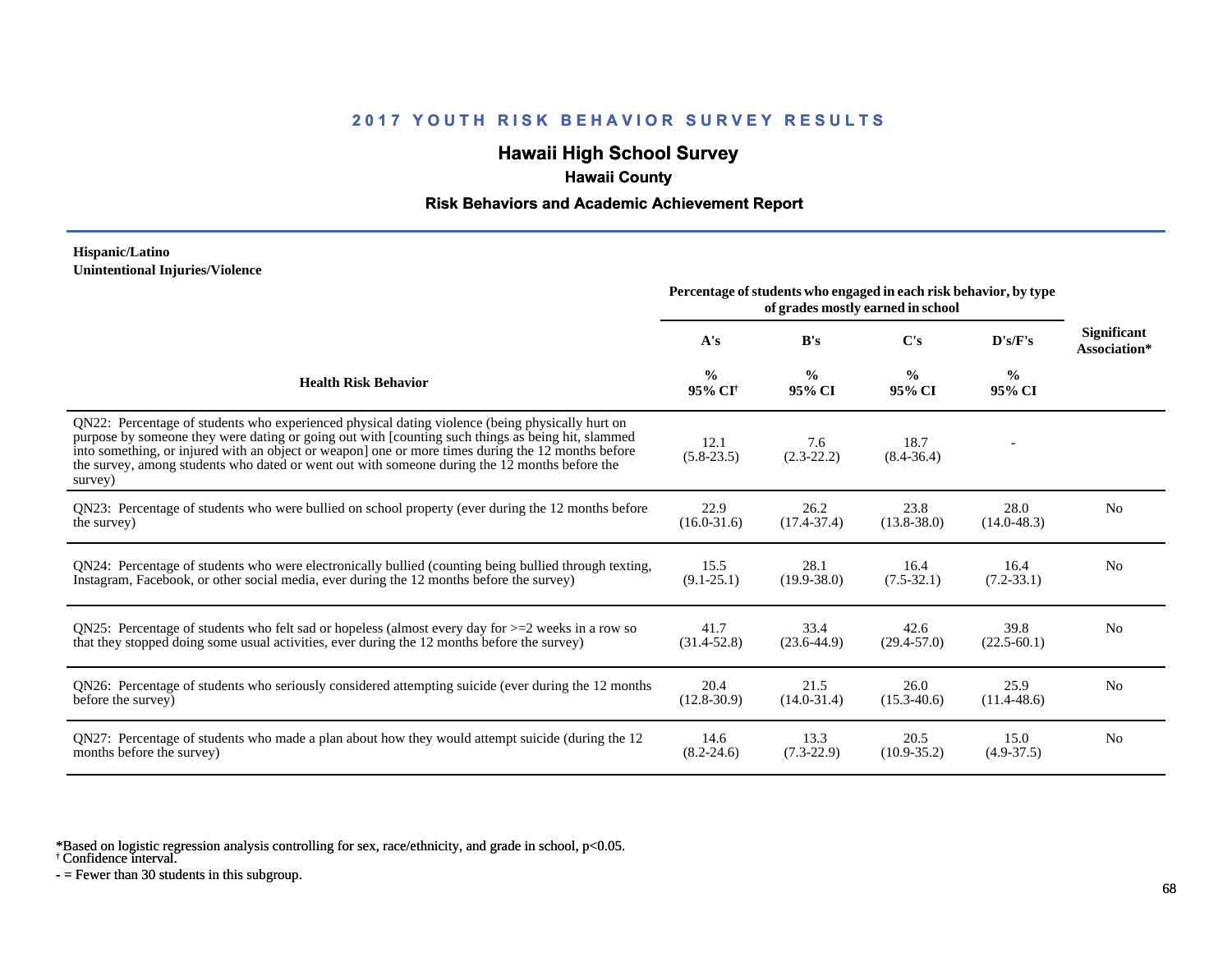# **Hawaii High School Survey**

## **Hawaii County**

### **Risk Behaviors and Academic Achievement Report**

#### **Hispanic/Latino Unintentional Injuries/Violence**

|                                                                                                                                                                                                   | Percentage of students who engaged in each risk behavior, by type<br>of grades mostly earned in school |                         |                         |                          |                                    |
|---------------------------------------------------------------------------------------------------------------------------------------------------------------------------------------------------|--------------------------------------------------------------------------------------------------------|-------------------------|-------------------------|--------------------------|------------------------------------|
|                                                                                                                                                                                                   | A's                                                                                                    | B's                     | $\bf C's$               | D's/F's                  | <b>Significant</b><br>Association* |
| <b>Health Risk Behavior</b>                                                                                                                                                                       | $\frac{0}{0}$<br>95% CI†                                                                               | $\frac{0}{0}$<br>95% CI | $\frac{0}{0}$<br>95% CI | $\frac{0}{0}$<br>95% CI  |                                    |
| ON28: Percentage of students who attempted suicide (one or more times during the 12 months before<br>the survey)                                                                                  | 11.2<br>$(5.8-20.8)$                                                                                   | 11.4<br>$(5.4-22.4)$    | 25.0<br>$(14.1 - 40.4)$ |                          |                                    |
| QN29: Percentage of students who had a suicide attempt that resulted in an injury, poisoning, or<br>overdose that had to be treated by a doctor or nurse (during the 12 months before the survey) | 4.7<br>$(1.8-12.0)$                                                                                    | 1.6<br>$(0.2-9.9)$      | 5.2<br>$(1.3-19.1)$     | $\overline{\phantom{0}}$ |                                    |

\*Based on logistic regression analysis controlling for sex, race/ethnicity, and grade in school, p<0.05.

#### † Confidence interval.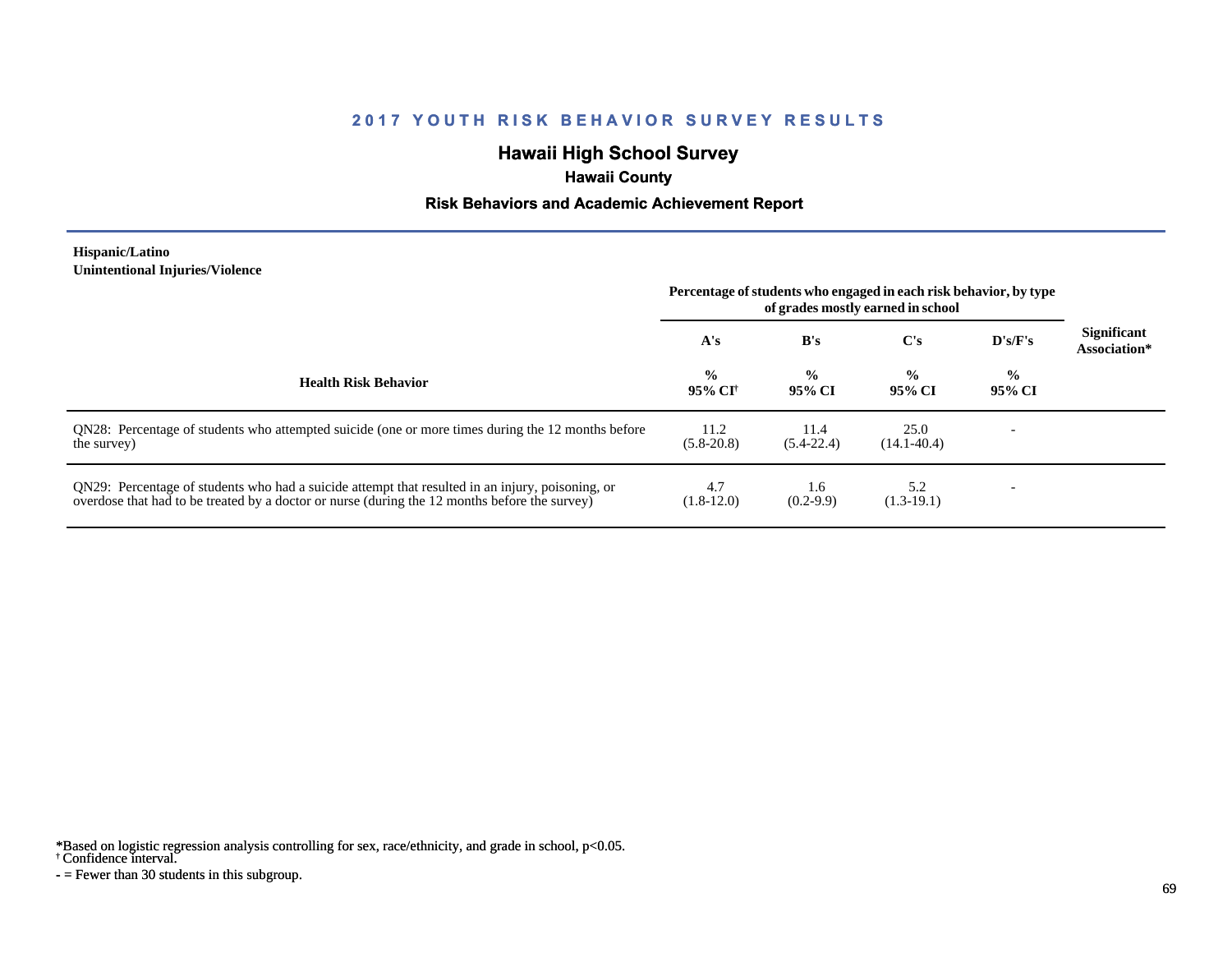# **Hawaii High School Survey**

# **Hawaii County**

## **Risk Behaviors and Academic Achievement Report**

#### **Hispanic/Latino Tobacco Use**

|                                                                                                                                                                                                                                                                                                                | Percentage of students who engaged in each risk behavior, by type |                         |                         |                         |                             |
|----------------------------------------------------------------------------------------------------------------------------------------------------------------------------------------------------------------------------------------------------------------------------------------------------------------|-------------------------------------------------------------------|-------------------------|-------------------------|-------------------------|-----------------------------|
|                                                                                                                                                                                                                                                                                                                | A's                                                               | B's                     | C's                     | D's/F's                 | Significant<br>Association* |
| <b>Health Risk Behavior</b>                                                                                                                                                                                                                                                                                    | $\frac{0}{0}$<br>95% CI <sup>†</sup>                              | $\frac{0}{0}$<br>95% CI | $\frac{0}{0}$<br>95% CI | $\frac{0}{0}$<br>95% CI |                             |
| QN31: Percentage of students who first tried cigarette smoking before age 13 years (even one or two<br>puffs)                                                                                                                                                                                                  | 10.3<br>$(5.3-19.1)$                                              | 8.9<br>$(4.0-18.9)$     | 18.4<br>$(9.0-34.2)$    | 29.1<br>$(14.8-49.1)$   | No                          |
| QN32: Percentage of students who currently smoked cigarettes (on at least 1 day during the 30 days<br>before the survey)                                                                                                                                                                                       | 2.8<br>$(0.9-8.5)$                                                | 11.2<br>$(5.7-20.9)$    | 12.1<br>$(5.2 - 25.7)$  | 36.7<br>$(20.4 - 56.8)$ | No                          |
| QNFRCIG: Percentage of students who currently smoked cigarettes frequently (on 20 or more days<br>during the 30 days before the survey)                                                                                                                                                                        | 0.0                                                               | 6.2<br>$(2.4-15.3)$     | 1.7<br>$(0.2-11.8)$     | 23.5<br>$(9.8-46.5)$    | N <sub>0</sub>              |
| QNDAYCIG: Percentage of students who currently smoked cigarettes daily (on all 30 days during the<br>30 days before the survey)                                                                                                                                                                                | 0.0                                                               | 3.4<br>$(0.9-12.5)$     | 1.7<br>$(0.2-11.8)$     | 20.5<br>$(7.5-44.7)$    | N <sub>0</sub>              |
| QN35: Percentage of students who currently used an electronic vapor product (including e-cigarettes,<br>e-cigars, e-pipes, vape pipes, vaping pens, e-hookahs, and hookah pens [such as blu, NJOY, Vuse,<br>MarkTen, Logic, Vapin Plus, eGo, and Halo, on at least 1 day during the 30 days before the survey) | 28.5<br>$(20.5 - 38.0)$                                           | 34.5<br>$(25.2 - 45.2)$ | 40.5<br>$(27.3 - 55.2)$ | 50.0<br>$(29.4 - 70.6)$ | N <sub>0</sub>              |

<sup>†</sup> Confidence interval. \*Based on logistic regression analysis controlling for sex, race/ethnicity, and grade in school, p<0.05.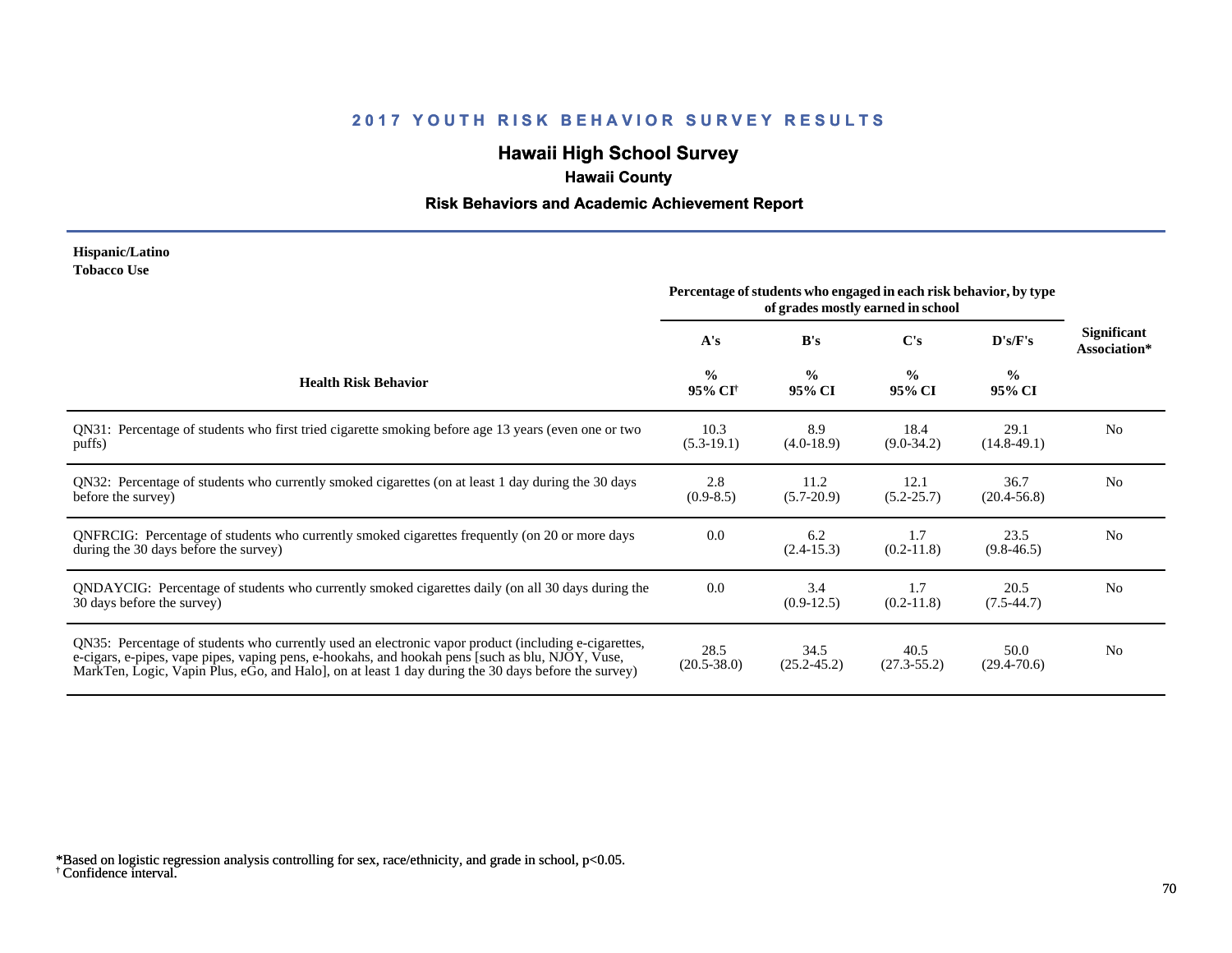# **Hawaii High School Survey**

 **Hawaii County**

### **Risk Behaviors and Academic Achievement Report**

#### **Hispanic/Latino Alcohol/Other Drug Use**

|                                                                                                                                                                                                                                                                                       | Percentage of students who engaged in each risk behavior, by type<br>of grades mostly earned in school |                         |                         |                         |                             |
|---------------------------------------------------------------------------------------------------------------------------------------------------------------------------------------------------------------------------------------------------------------------------------------|--------------------------------------------------------------------------------------------------------|-------------------------|-------------------------|-------------------------|-----------------------------|
|                                                                                                                                                                                                                                                                                       | A's                                                                                                    | B's                     | C's                     | D's/F's                 | Significant<br>Association* |
| <b>Health Risk Behavior</b>                                                                                                                                                                                                                                                           | $\frac{6}{9}$<br>95% CI <sup>†</sup>                                                                   | $\frac{0}{0}$<br>95% CI | $\frac{0}{0}$<br>95% CI | $\frac{6}{9}$<br>95% CI |                             |
| QN41: Percentage of students who had their first drink of alcohol before age 13 years (other than a few<br>sips)                                                                                                                                                                      | 20.8<br>$(13.8 - 30.2)$                                                                                | 12.9<br>$(7.1 - 22.2)$  | 33.6<br>$(22.1 - 47.5)$ | 45.2<br>$(25.4 - 66.7)$ | Yes                         |
| QN42: Percentage of students who currently drank alcohol (at least one drink of alcohol, on at least 1<br>day during the 30 days before the survey)                                                                                                                                   | 30.6<br>$(21.5 - 41.5)$                                                                                | 31.3<br>$(22.4 - 41.9)$ | 45.3<br>$(31.8-59.5)$   |                         |                             |
| QN44: Percentage of students who currently were binge drinking (had four or more drinks of alcohol<br>in a row for female students or five or more drinks of alcohol in a row for male students, within a<br>couple of hours, on at least 1 day during the 30 days before the survey) | 12.2<br>$(6.8-21.0)$                                                                                   | 21.1<br>$(13.0 - 32.3)$ | 24.1<br>$(12.4 - 41.6)$ |                         |                             |
| QN47: Percentage of students who tried marijuana for the first time before age 13 years                                                                                                                                                                                               | 7.8<br>$(3.8-15.5)$                                                                                    | 11.0<br>$(6.1-19.1)$    | 25.8<br>$(15.1 - 40.5)$ |                         |                             |
| QN48: Percentage of students who currently used marijuana (one or more times during the 30 days<br>before the survey)                                                                                                                                                                 | 12.0<br>$(7.1-19.4)$                                                                                   | 24.0<br>$(15.7 - 34.8)$ | 38.1<br>$(24.4 - 53.9)$ |                         |                             |
| QN49: Percentage of students who ever used cocaine (any form of cocaine, including powder, crack,<br>or freebase, one or more times during their life)                                                                                                                                | 6.2<br>$(2.5-14.4)$                                                                                    | 5.9<br>$(2.1 - 15.7)$   | 10.5<br>$(3.9 - 25.0)$  | 30.9<br>$(13.3 - 56.6)$ | N <sub>o</sub>              |
| ON51: Percentage of students who ever used heroin (also called "smack," "junk," or "China White,"<br>one or more times during their life)                                                                                                                                             | 6.6<br>$(3.0-13.8)$                                                                                    | 3.8<br>$(1.1-12.5)$     | 8.9<br>$(3.0-23.9)$     | 28.1<br>$(13.0 - 50.4)$ | N <sub>0</sub>              |

\*Based on logistic regression analysis controlling for sex, race/ethnicity, and grade in school, p<0.05.

† Confidence interval.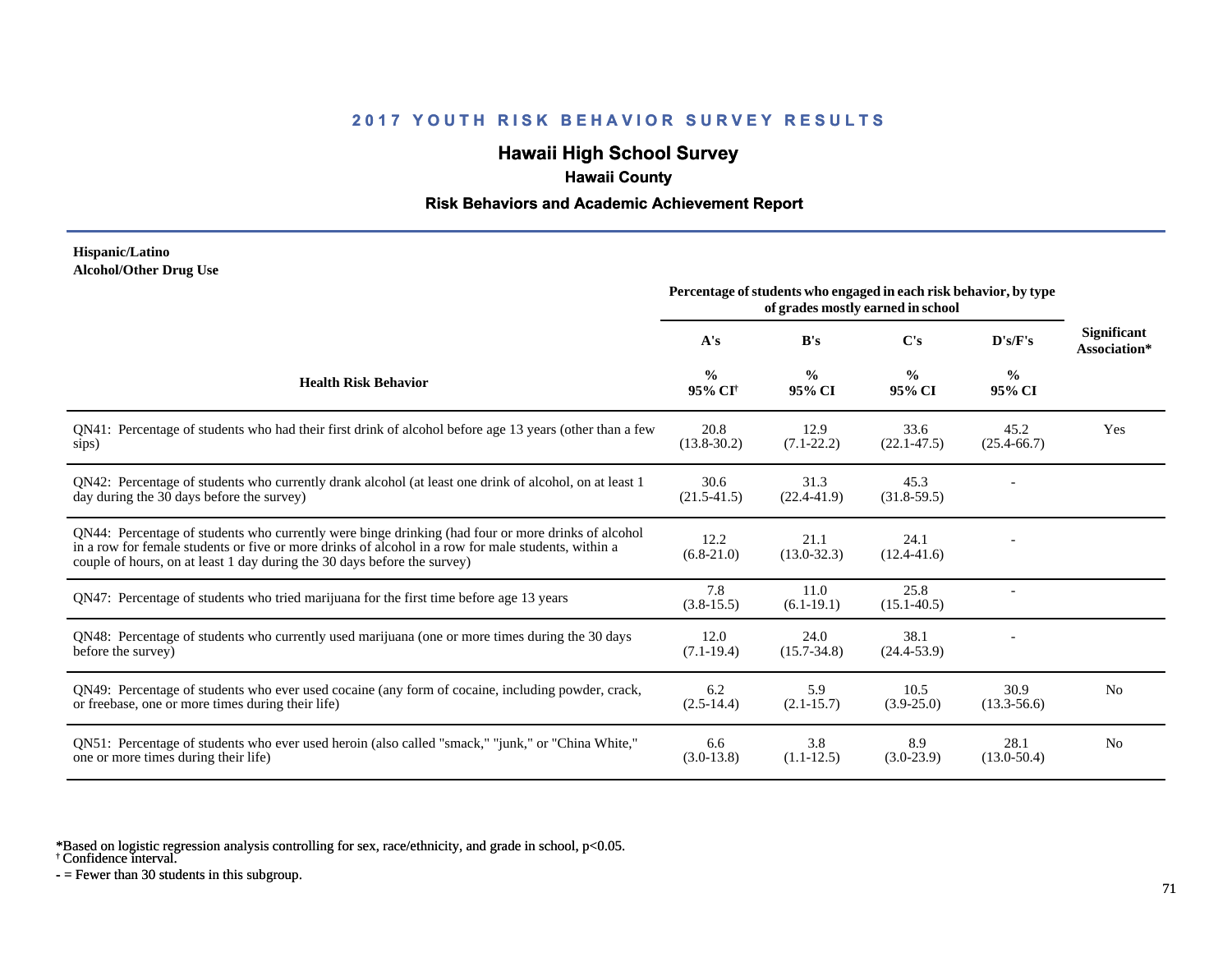## **Hawaii High School Survey**

# **Hawaii County**

## **Risk Behaviors and Academic Achievement Report**

#### **Hispanic/Latino Alcohol/Other Drug Use**

|                                                                                                                                                                                                                                                                                       | Percentage of students who engaged in each risk behavior, by type<br>of grades mostly earned in school |                         |                         |                         |                                    |
|---------------------------------------------------------------------------------------------------------------------------------------------------------------------------------------------------------------------------------------------------------------------------------------|--------------------------------------------------------------------------------------------------------|-------------------------|-------------------------|-------------------------|------------------------------------|
|                                                                                                                                                                                                                                                                                       | A's                                                                                                    | B's                     | C's                     | D's/F's                 | <b>Significant</b><br>Association* |
| <b>Health Risk Behavior</b>                                                                                                                                                                                                                                                           | $\frac{0}{0}$<br>95% CI <sup>†</sup>                                                                   | $\frac{0}{0}$<br>95% CI | $\frac{0}{0}$<br>95% CI | $\frac{0}{0}$<br>95% CI |                                    |
| QN52: Percentage of students who ever used methamphetamines (also called "speed," "crystal,"                                                                                                                                                                                          | 4.7                                                                                                    | 3.8                     | 7.1                     | 19.0                    | N <sub>0</sub>                     |
| "crank," or "ice," one or more times during their life)                                                                                                                                                                                                                               | $(1.8-11.4)$                                                                                           | $(1.1-12.5)$            | $(2.0-22.2)$            | $(6.5-44.4)$            |                                    |
| QN53: Percentage of students who ever used ecstasy (also called "MDMA," one or more times during                                                                                                                                                                                      | 8.4                                                                                                    | 2.1                     | 5.7                     | 28.3                    | N <sub>0</sub>                     |
| their life)                                                                                                                                                                                                                                                                           | $(3.9-16.9)$                                                                                           | $(0.5-8.4)$             | $(1.7-17.3)$            | $(11.3 - 55.0)$         |                                    |
| QN54: Percentage of students who ever used synthetic marijuana (also called "K2," "Spice," "fake                                                                                                                                                                                      | 6.3                                                                                                    | 7.9                     | 15.4                    | 24.3                    | N <sub>0</sub>                     |
| weed," "King Kong," "Yucatan Fire," "Skunk," or "Moon Rocks," one or more times during their life)                                                                                                                                                                                    | $(2.6-14.7)$                                                                                           | $(3.3-18.0)$            | $(8.1 - 27.4)$          | $(10.4 - 47.1)$         |                                    |
| QN56: Percentage of students who ever took prescription pain medicine without a doctor's<br>prescription or differently than how a doctor told them to use it (counting drugs such as codeine,<br>Vicodin, OxyContin, Hydrocodone, and Percocet, one or more times during their life) | 11.3<br>$(6.2-19.6)$                                                                                   | 17.8<br>$(9.9-30.1)$    | 25.3<br>$(15.2 - 38.9)$ | 25.8<br>$(10.2 - 51.7)$ | N <sub>0</sub>                     |
| QN57: Percentage of students who ever injected any illegal drug (used a needle to inject any illegal                                                                                                                                                                                  | 1.9                                                                                                    | 5.8                     | 5.5                     | 17.3                    | N <sub>0</sub>                     |
| drug into their body, one or more times during their life)                                                                                                                                                                                                                            | $(0.5-7.3)$                                                                                            | $(2.2-14.6)$            | $(1.8-16.1)$            | $(6.2 - 39.7)$          |                                    |

<sup>†</sup> Confidence interval. \*Based on logistic regression analysis controlling for sex, race/ethnicity, and grade in school, p<0.05.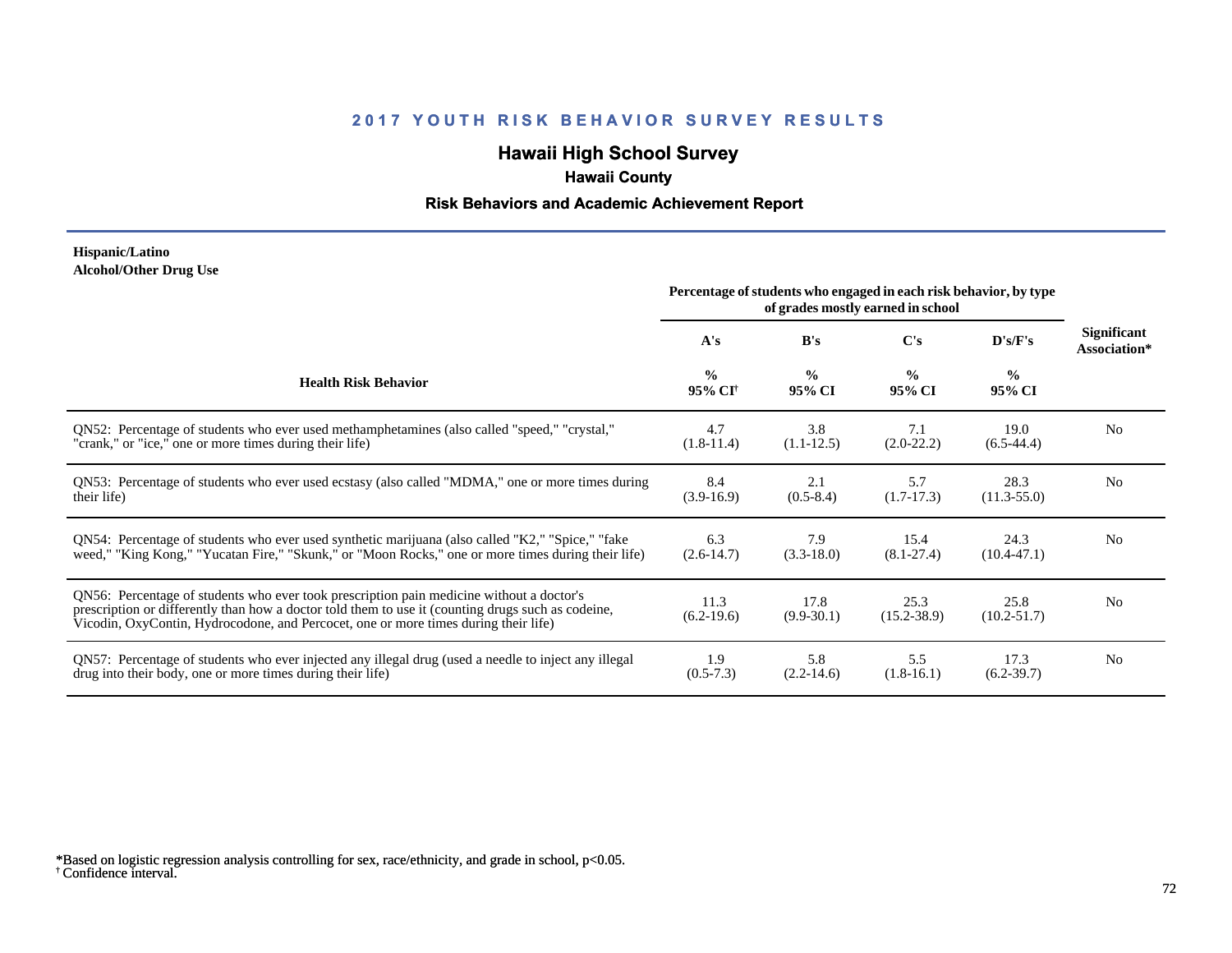# **Hawaii High School Survey**

## **Hawaii County**

#### **Risk Behaviors and Academic Achievement Report**

#### **Hispanic/Latino Sexual Behaviors**

|                                                                                                                                                                       | Percentage of students who engaged in each risk behavior, by type<br>of grades mostly earned in school |                         |                         |                          |                             |
|-----------------------------------------------------------------------------------------------------------------------------------------------------------------------|--------------------------------------------------------------------------------------------------------|-------------------------|-------------------------|--------------------------|-----------------------------|
|                                                                                                                                                                       | A's                                                                                                    | B's                     | C's                     | D's/F's                  | Significant<br>Association* |
| <b>Health Risk Behavior</b>                                                                                                                                           | $\frac{0}{0}$<br>95% CI <sup>†</sup>                                                                   | $\frac{0}{0}$<br>95% CI | $\frac{0}{0}$<br>95% CI | $\frac{0}{0}$<br>95% CI  |                             |
| QN60: Percentage of students who had sexual intercourse for the first time before age 13 years                                                                        | 2.2<br>$(0.5-8.6)$                                                                                     | 1.2<br>$(0.2 - 8.5)$    | 15.1<br>$(6.6 - 30.8)$  |                          |                             |
| QN61: Percentage of students who had sexual intercourse with four or more persons during their life                                                                   | 7.9<br>$(3.6-16.4)$                                                                                    | 7.6<br>$(3.2 - 16.9)$   | 12.8<br>$(5.7 - 26.4)$  |                          |                             |
| QN62: Percentage of students who were currently sexually active (had sexual intercourse with at least<br>one person, during the 3 months before the survey)           | 24.5<br>$(15.9 - 35.7)$                                                                                | 15.0<br>$(9.0-24.0)$    | 41.5<br>$(27.0 - 57.7)$ |                          |                             |
| QN63: Percentage of students who drank alcohol or used drugs before last sexual intercourse (among<br>students who were currently sexually active)                    |                                                                                                        |                         |                         | $\overline{\phantom{a}}$ |                             |
| QN64: Percentage of students who used a condom during last sexual intercourse (among students who<br>were currently sexually active)                                  |                                                                                                        |                         |                         |                          |                             |
| QN65: Percentage of students who used birth control pills before last sexual intercourse (to prevent<br>pregnancy, among students who were currently sexually active) |                                                                                                        |                         |                         | $\overline{\phantom{a}}$ |                             |

\*Based on logistic regression analysis controlling for sex, race/ethnicity, and grade in school, p<0.05.

† Confidence interval.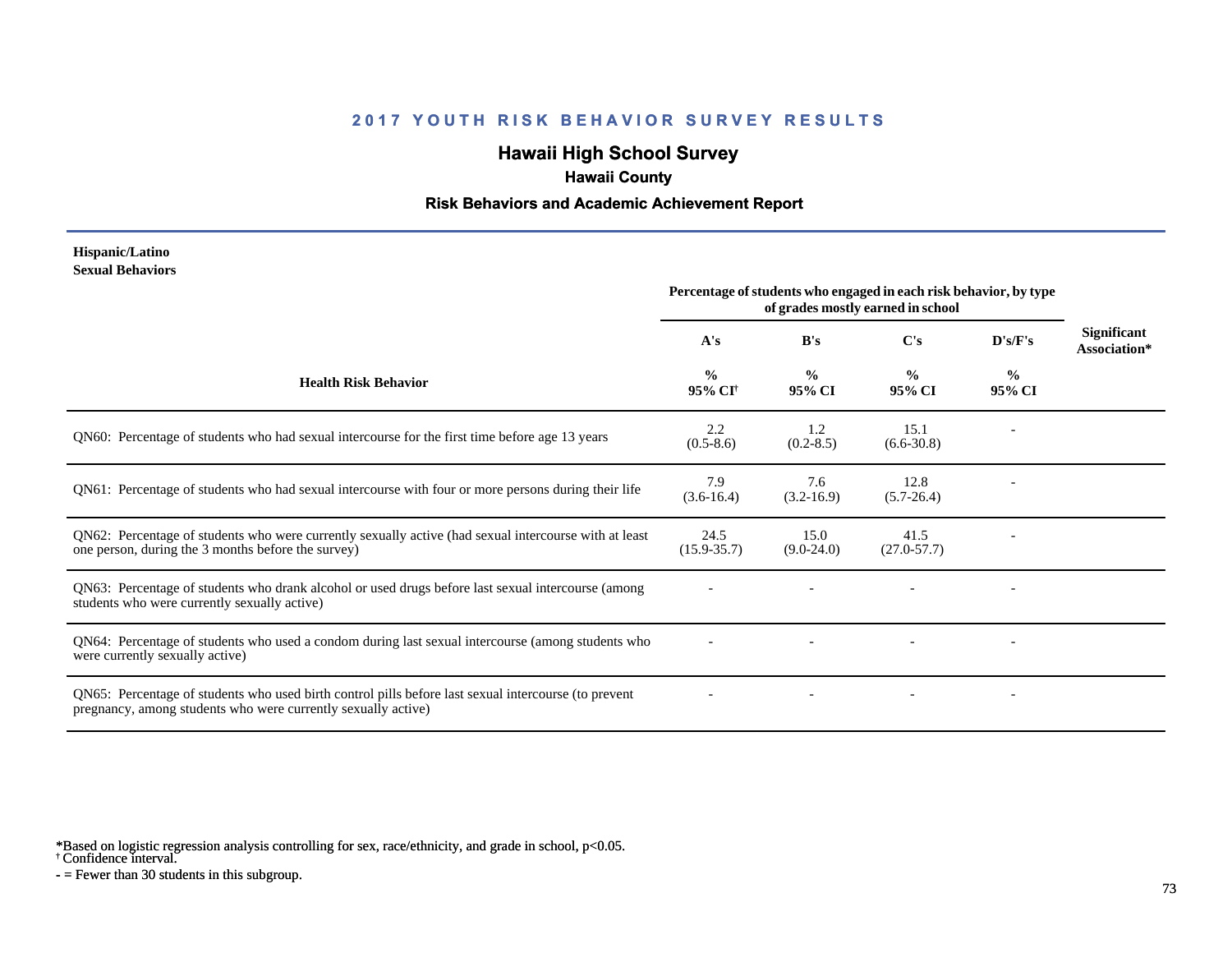# **Hawaii High School Survey**

 **Hawaii County**

#### **Risk Behaviors and Academic Achievement Report**

#### **Hispanic/Latino Sexual Behaviors**

|                                                                                                                                                                                                                                                                                                                                                                                                                            | Percentage of students who engaged in each risk behavior, by type<br>of grades mostly earned in school |                         |                         |                         |                             |
|----------------------------------------------------------------------------------------------------------------------------------------------------------------------------------------------------------------------------------------------------------------------------------------------------------------------------------------------------------------------------------------------------------------------------|--------------------------------------------------------------------------------------------------------|-------------------------|-------------------------|-------------------------|-----------------------------|
|                                                                                                                                                                                                                                                                                                                                                                                                                            | A's                                                                                                    | B's                     | C's                     | D's/F's                 | Significant<br>Association* |
| <b>Health Risk Behavior</b>                                                                                                                                                                                                                                                                                                                                                                                                | $\frac{0}{0}$<br>95% CI                                                                                | $\frac{0}{0}$<br>95% CI | $\frac{0}{0}$<br>95% CI | $\frac{0}{0}$<br>95% CI |                             |
| QNIUDIMP: Percentage of students who used an IUD (such as Mirena or ParaGard) or implant (such<br>as Implanon or Nexplanon) before last sexual intercourse (to prevent pregnancy, among students who<br>were currently sexually active)                                                                                                                                                                                    |                                                                                                        |                         |                         |                         |                             |
| QNSHPARG: Percentage of students who used a shot (such as Depo-Provera), patch (such as<br>OrthoEvra), or birth control ring (such as NuvaRing) before last sexual intercourse (to prevent<br>pregnancy, among students who were currently sexually active))                                                                                                                                                               |                                                                                                        |                         |                         |                         |                             |
| QNOTHHPL: Percentage of students who used birth control pills; an IUD (such as Mirena or<br>ParaGard) or implant (such as Implanon or Nexplanon); or a shot (such as Depo-Provera), patch (such<br>as OrthoEvra), or birth control ring (such as NuvaRing) before last sexual intercourse (to prevent<br>pregnancy, among students who were currently sexually active)                                                     |                                                                                                        |                         |                         |                         |                             |
| QNDUALBC: Percentage of students who used both a condom during last sexual intercourse and birth<br>control pills; an IUD (such as Mirena or ParaGard) or implant (such as Implanon or Nexplanon); or a<br>shot (such as Depo-Provera), patch (such as OrthoEvra), or birth control ring (such as NuvaRing)<br>before last sexual intercourse (to prevent pregnancy, among students who were currently sexually<br>active) |                                                                                                        |                         |                         |                         |                             |
| QNBCNONE: Percentage of students who did not use any method to prevent pregnancy during last<br>sexual intercourse (among students who were currently sexually active)                                                                                                                                                                                                                                                     |                                                                                                        |                         |                         |                         |                             |

\*Based on logistic regression analysis controlling for sex, race/ethnicity, and grade in school, p<0.05.

† Confidence interval.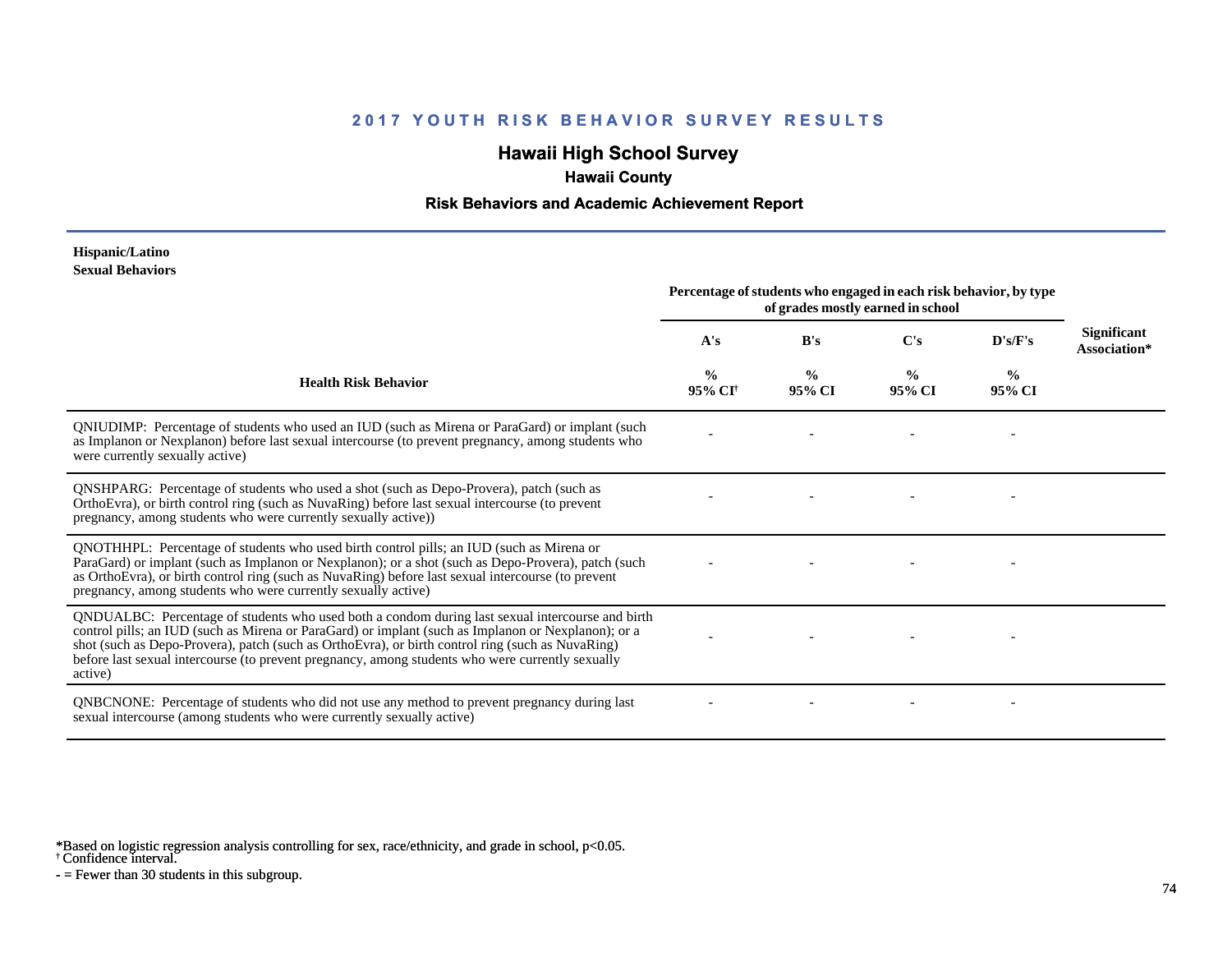## **Hawaii High School Survey**

# **Hawaii County**

#### **Risk Behaviors and Academic Achievement Report**

#### **Hispanic/Latino Dietary Behaviors**

|                                                                                                                                                                                                                         | Percentage of students who engaged in each risk behavior, by type<br>of grades mostly earned in school |                         |                         |                         |                                    |
|-------------------------------------------------------------------------------------------------------------------------------------------------------------------------------------------------------------------------|--------------------------------------------------------------------------------------------------------|-------------------------|-------------------------|-------------------------|------------------------------------|
|                                                                                                                                                                                                                         | A's                                                                                                    | B's                     | $\bf C's$               | D's/F's                 | <b>Significant</b><br>Association* |
| <b>Health Risk Behavior</b>                                                                                                                                                                                             | $\frac{0}{0}$<br>95% CI <sup>†</sup>                                                                   | $\frac{6}{6}$<br>95% CI | $\frac{0}{0}$<br>95% CI | $\frac{0}{0}$<br>95% CI |                                    |
| QNOBESE: Percentage of students who had obesity $(>= 95$ th percentile for body mass index, based on<br>sex- and age-specific reference data from the 2000 CDC growth charts) <sup>§</sup>                              | 16.9<br>$(10.6 - 25.8)$                                                                                | 11.4<br>$(5.5-22.1)$    | 16.9<br>$(8.8-29.8)$    |                         |                                    |
| QNOWT: Percentage of students who were overweight $(>= 85$ th percentile but $\leq$ 95th percentile for<br>body mass index, based on sex- and age-specific reference data from the 2000 CDC growth charts) <sup>§</sup> | 21.1<br>$(13.9 - 30.5)$                                                                                | 20.5<br>$(12.8 - 31.2)$ | 18.6<br>$(9.0-34.4)$    |                         |                                    |
| QN68: Percentage of students who described themselves as slightly or very overweight                                                                                                                                    | 34.0<br>$(25.6 - 43.6)$                                                                                | 40.6<br>$(30.4 - 51.6)$ | 34.4<br>$(22.3 - 49.0)$ | 46.2<br>$(29.2 - 64.2)$ | N <sub>0</sub>                     |
| QN70: Percentage of students who did not drink fruit juice (100% fruit juices one or more times<br>during the 7 days before the survey)                                                                                 | 40.3<br>$(30.4 - 51.0)$                                                                                | 33.5<br>$(21.4 - 48.2)$ | 30.5<br>$(19.8 - 43.8)$ | 42.2<br>$(25.6 - 60.8)$ | N <sub>0</sub>                     |
| QN71: Percentage of students who did not eat fruit (one or more times during the 7 days before the<br>survey)                                                                                                           | 13.6<br>$(7.6 - 23.0)$                                                                                 | 10.9<br>$(5.3-21.0)$    | 16.7<br>$(8.3 - 30.8)$  | 22.1<br>$(7.1 - 51.2)$  | N <sub>0</sub>                     |
| QNFR0: Percentage of students who did not eat fruit or drink 100% fruit juices (such as orange juice,<br>apple juice, or grape juice, during the 7 days before the survey)                                              | 7.6<br>$(3.5 - 15.8)$                                                                                  | 5.6<br>$(2.4-12.7)$     | 12.0<br>$(5.9-22.9)$    | 15.6<br>$(4.3-43.1)$    | Yes                                |
| QNFR1: Percentage of students who ate fruit or drank 100% fruit juices one or more times per day<br>(such as orange juice, apple juice, or grape juice, during the 7 days before the survey)                            | 47.8<br>$(37.6 - 58.2)$                                                                                | 51.5<br>$(38.7 - 64.2)$ | 47.0<br>$(35.0 - 59.4)$ | 46.9<br>$(28.4 - 66.3)$ | N <sub>0</sub>                     |

\*Based on logistic regression analysis controlling for sex, race/ethnicity, and grade in school, p<0.05.

† Confidence interval.

§ Based on reference data from the 2000 CDC Growth Charts. In 2017, new, slightly different ranges were used to calculate biologically implausible responses to height and weight questions.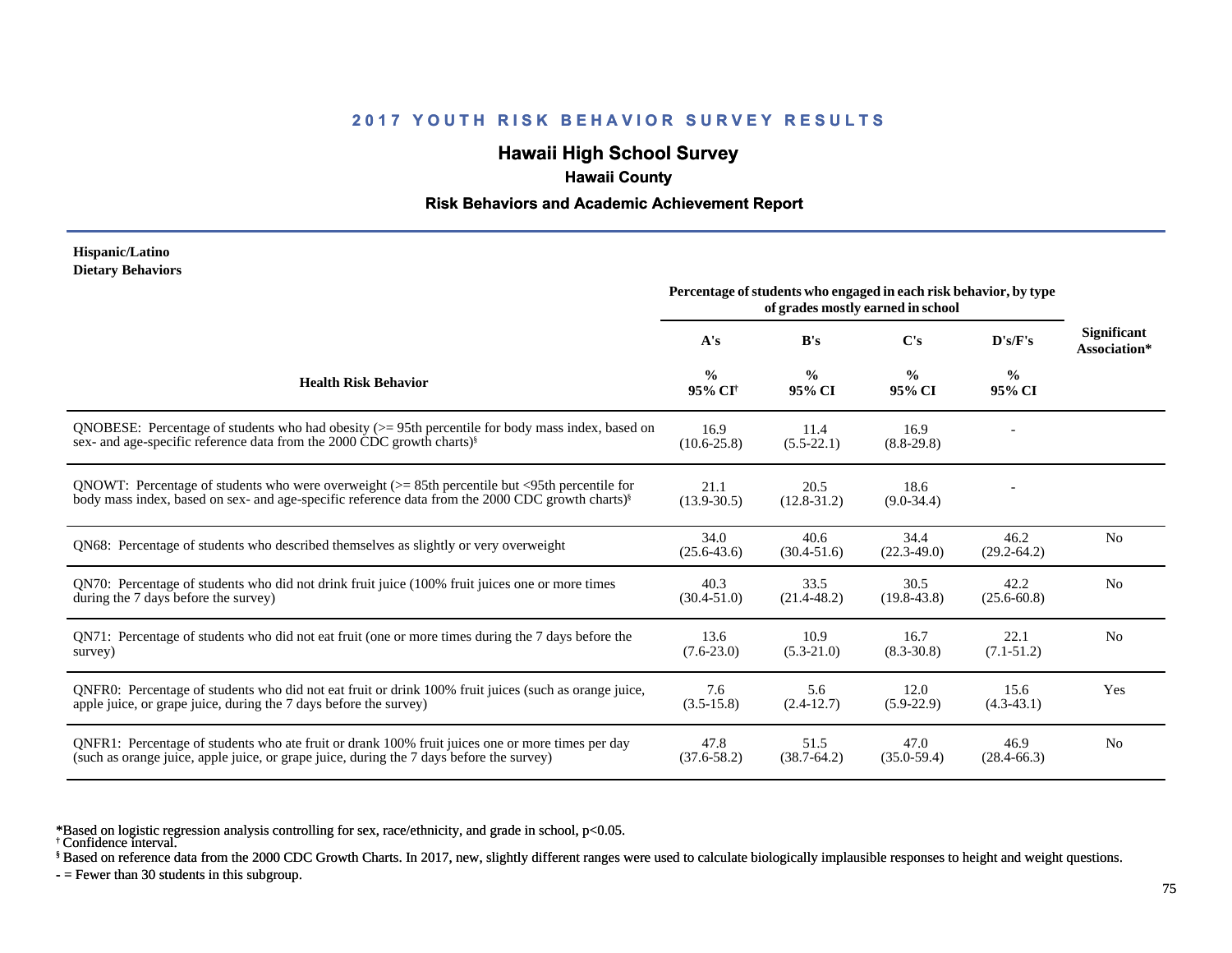# **Hawaii High School Survey**

# **Hawaii County**

### **Risk Behaviors and Academic Achievement Report**

#### **Hispanic/Latino Dietary Behaviors**

|                                                                                                       | Percentage of students who engaged in each risk behavior, by type<br>of grades mostly earned in school |                         |                         |                         |                             |
|-------------------------------------------------------------------------------------------------------|--------------------------------------------------------------------------------------------------------|-------------------------|-------------------------|-------------------------|-----------------------------|
|                                                                                                       | A's                                                                                                    | B's                     | C's                     | D's/F's                 | Significant<br>Association* |
| <b>Health Risk Behavior</b>                                                                           | $\frac{0}{0}$<br>95% CI <sup>+</sup>                                                                   | $\frac{0}{0}$<br>95% CI | $\frac{0}{0}$<br>95% CI | $\frac{0}{0}$<br>95% CI |                             |
| ONFR2: Percentage of students who ate fruit or drank 100% fruit juices two or more times per day      | 22.4                                                                                                   | 25.0                    | 20.3                    | 16.0                    | N <sub>0</sub>              |
| (such as orange juice, apple juice, or grape juice, during the 7 days before the survey)              | $(14.7 - 32.7)$                                                                                        | $(16.4 - 36.2)$         | $(10.6 - 35.5)$         | $(6.9-32.9)$            |                             |
| QNFR3: Percentage of students who ate fruit or drank 100% fruit juices three or more times per day    | 13.9                                                                                                   | 15.8                    | 17.9                    | 14.0                    | N <sub>0</sub>              |
| (such as orange juice, apple juice, or grape juice, during the 7 days before the survey)              | $(8.1 - 22.9)$                                                                                         | $(9.0-26.4)$            | $(9.0-32.6)$            | $(5.6 - 31.0)$          |                             |
| QN72: Percentage of students who did not eat green salad (one or more times during the 7 days before  | 31.4                                                                                                   | 41.1                    | 34.0                    | 44.3                    | N <sub>0</sub>              |
| the survey)                                                                                           | $(22.5 - 41.9)$                                                                                        | $(30.5 - 52.6)$         | $(22.6 - 47.7)$         | $(26.1 - 64.2)$         |                             |
| QN73: Percentage of students who did not eat potatoes (one or more times during the 7 days before the | 44.3                                                                                                   | 40.5                    | 32.4                    | 43.9                    | N <sub>0</sub>              |
| survey)                                                                                               | $(34.7 - 54.4)$                                                                                        | $(30.1 - 51.8)$         | $(20.7 - 46.7)$         | $(27.3 - 62.1)$         |                             |
| QN74: Percentage of students who did not eat carrots (one or more times during the 7 days before the  | 45.5                                                                                                   | 42.7                    | 46.1                    | 65.9                    | N <sub>0</sub>              |
| survey)                                                                                               | $(34.9 - 56.4)$                                                                                        | $(31.9-54.3)$           | $(32.5 - 60.2)$         | $(47.2 - 80.6)$         |                             |
| QN75: Percentage of students who did not eat other vegetables (one or more times during the 7 days    | 17.6                                                                                                   | 22.1                    | 19.1                    | 42.7                    | N <sub>0</sub>              |
| before the survey)                                                                                    | $(10.8-27.3)$                                                                                          | $(12.5 - 36.2)$         | $(11.2 - 30.6)$         | $(23.8-63.9)$           |                             |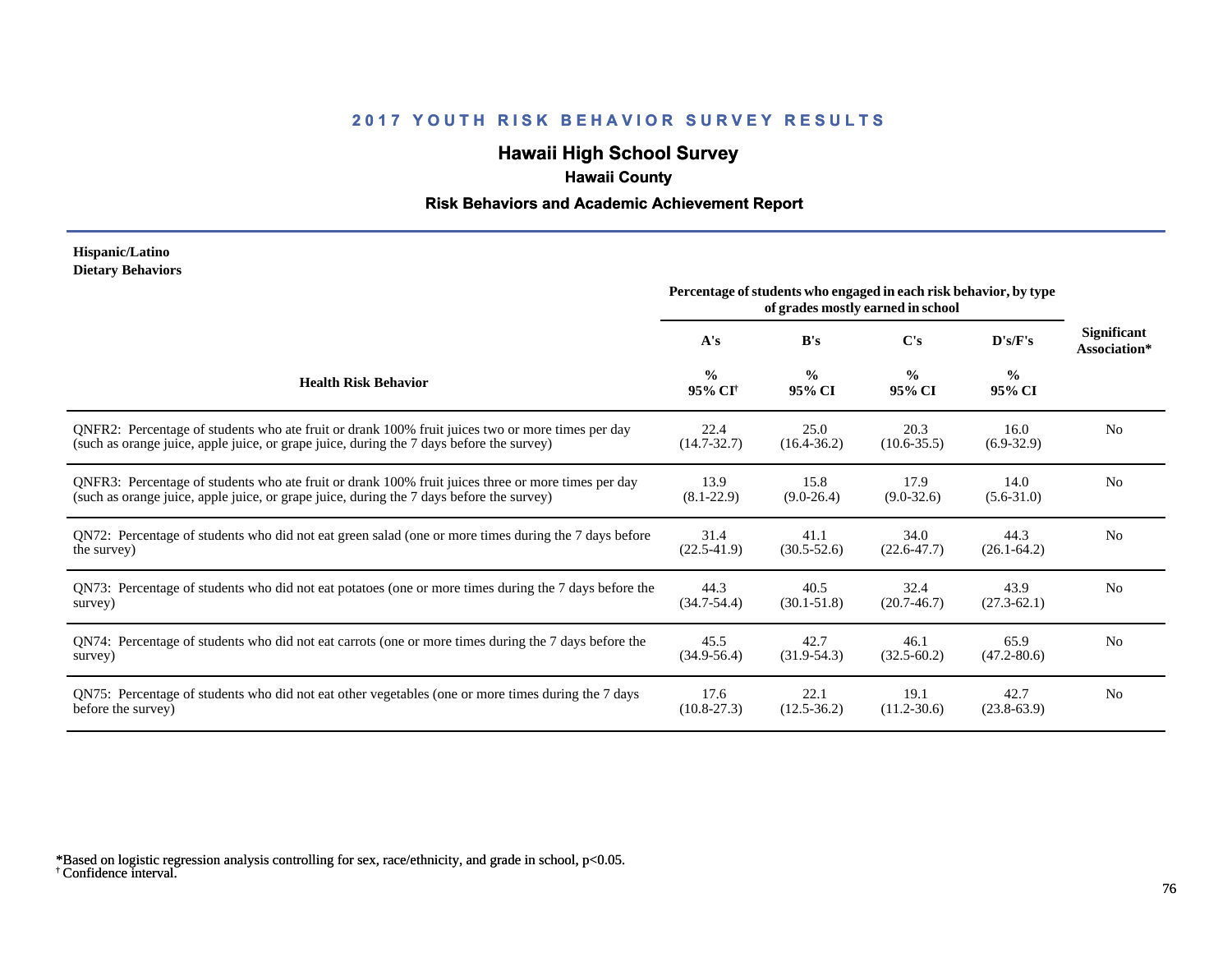## **Hawaii High School Survey**

## **Hawaii County**

### **Risk Behaviors and Academic Achievement Report**

#### **Hispanic/Latino Dietary Behaviors**

|                                                                                                                                                                                                                                          | Percentage of students who engaged in each risk behavior, by type |                         |                         |                         |                                    |
|------------------------------------------------------------------------------------------------------------------------------------------------------------------------------------------------------------------------------------------|-------------------------------------------------------------------|-------------------------|-------------------------|-------------------------|------------------------------------|
|                                                                                                                                                                                                                                          | A's                                                               | B's                     | $\bf C's$               | D's/F's                 | <b>Significant</b><br>Association* |
| <b>Health Risk Behavior</b>                                                                                                                                                                                                              | $\frac{0}{0}$<br>95% CI <sup>+</sup>                              | $\frac{0}{0}$<br>95% CI | $\frac{0}{0}$<br>95% CI | $\frac{0}{0}$<br>95% CI |                                    |
| QNVEG0: Percentage of students who did not eat vegetables (green salad, potatoes [excluding French<br>fries, fried potatoes, or potato chips], carrots, or other vegetables, during the 7 days before the survey)                        | 8.9<br>$(4.5-17.1)$                                               | 8.2<br>$(3.3-19.1)$     | 1.9<br>$(0.3-11.8)$     | 15.9<br>$(5.7-36.9)$    | No                                 |
| QNVEG1: Percentage of students who ate vegetables one or more times per day (green salad, potatoes<br>[excluding French fries, fried potatoes, or potato chips], carrots, or other vegetables, during the 7 days<br>before the survey)   | 65.0<br>$(53.4 - 75.0)$                                           | 56.6<br>$(44.8 - 67.8)$ | 57.5<br>$(43.8 - 70.2)$ | 44.8<br>$(25.7 - 65.6)$ | N <sub>0</sub>                     |
| QNVEG2: Percentage of students who ate vegetables two or more times per day (green salad, potatoes<br>[excluding French fries, fried potatoes, or potato chips], carrots, or other vegetables, during the 7 days<br>before the survey)   | 23.2<br>$(16.4 - 31.7)$                                           | 25.4<br>$(16.3 - 37.3)$ | 25.0<br>$(15.5 - 37.6)$ | 14.0<br>$(5.7 - 30.8)$  | N <sub>0</sub>                     |
| QNVEG3: Percentage of students who ate vegetables three or more times per day (green salad,<br>potatoes [excluding French fries, fried potatoes, or potato chips], carrots, or other vegetables, during the<br>7 days before the survey) | 9.8<br>$(5.2-17.6)$                                               | 15.5<br>$(9.2 - 25.1)$  | 12.8<br>$(5.6 - 26.7)$  | 10.5<br>$(4.0-25.2)$    | N <sub>0</sub>                     |
| QN76: Percentage of students who did not drink a can, bottle, or glass of soda or pop (such as Coke,<br>Pepsi, or Sprite, not counting diet soda or diet pop, during the 7 days before the survey)                                       | 43.1<br>$(33.6 - 53.2)$                                           | 41.1<br>$(31.2 - 51.8)$ | 31.5<br>$(20.4 - 45.3)$ | 18.2<br>$(7.7-37.2)$    | N <sub>0</sub>                     |
| QNSODA1: Percentage of students who drank a can, bottle, or glass of soda or pop one or more times<br>per day (such as Coke, Pepsi, or Sprite, not counting diet soda or diet pop, during the 7 days before the<br>survey)               | 7.9<br>$(4.2 - 14.6)$                                             | 7.3<br>$(3.4-15.1)$     | 15.1<br>$(8.1 - 26.6)$  | 27.2<br>$(12.9 - 48.6)$ | N <sub>0</sub>                     |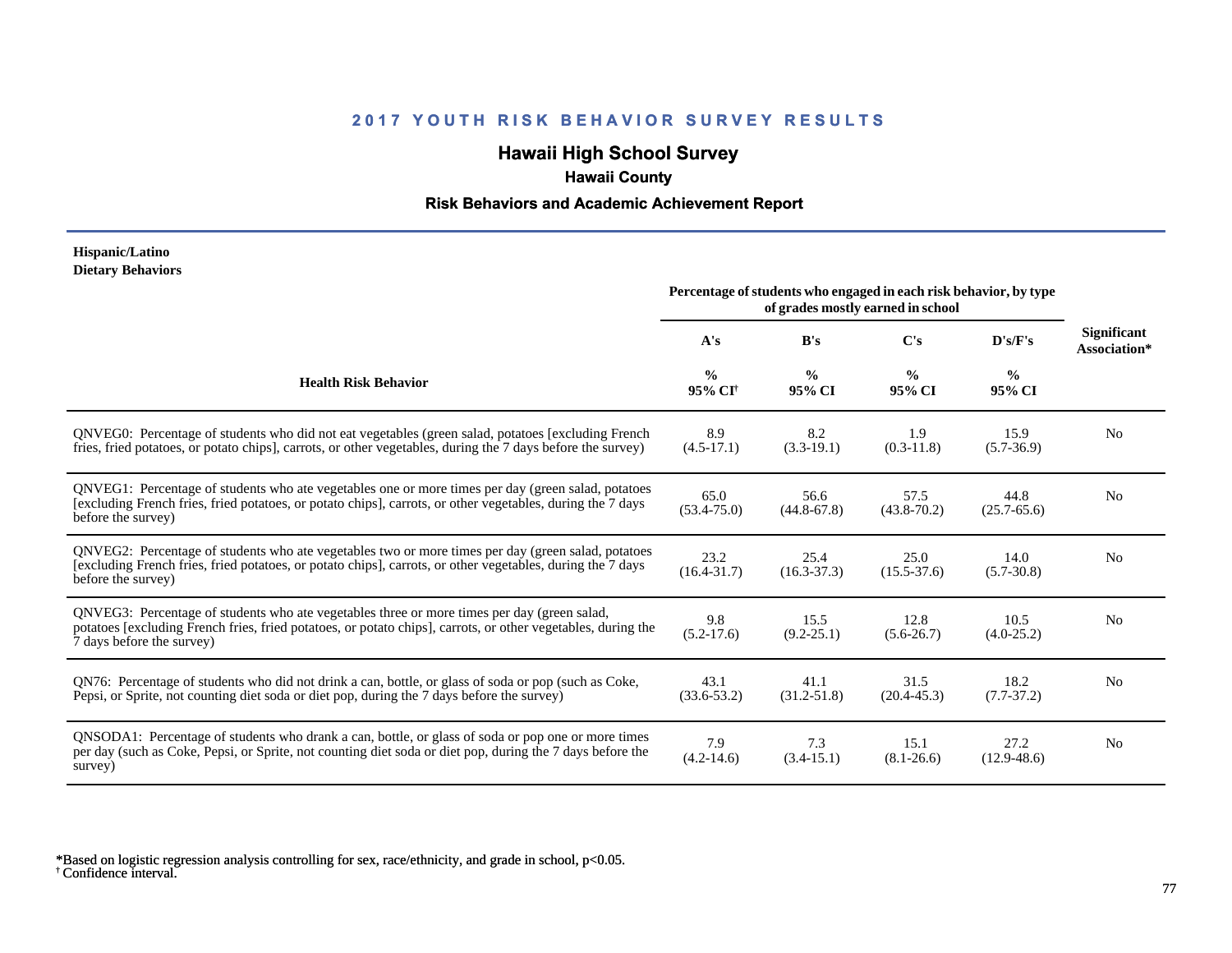# **Hawaii High School Survey**

# **Hawaii County**

### **Risk Behaviors and Academic Achievement Report**

#### **Hispanic/Latino Dietary Behaviors**

|                                                                                                                                                                                                                                                                                      | Percentage of students who engaged in each risk behavior, by type<br>of grades mostly earned in school |                         |                         |                         |                                    |
|--------------------------------------------------------------------------------------------------------------------------------------------------------------------------------------------------------------------------------------------------------------------------------------|--------------------------------------------------------------------------------------------------------|-------------------------|-------------------------|-------------------------|------------------------------------|
|                                                                                                                                                                                                                                                                                      | A's                                                                                                    | B's                     | $\bf C's$               | D's/F's                 | <b>Significant</b><br>Association* |
| <b>Health Risk Behavior</b>                                                                                                                                                                                                                                                          | $\frac{0}{0}$<br>95% CI <sup>+</sup>                                                                   | $\frac{0}{0}$<br>95% CI | $\frac{0}{0}$<br>95% CI | $\frac{0}{0}$<br>95% CI |                                    |
| QNSODA2: Percentage of students who drank a can, bottle, or glass of soda or pop two or more times<br>per day (such as Coke, Pepsi, or Sprite, not counting diet soda or diet pop, during the 7 days before the<br>survey)                                                           | 1.8<br>$(0.6-5.6)$                                                                                     | 7.3<br>$(3.4-15.1)$     | 13.4<br>$(6.8-24.7)$    | 21.3<br>$(8.3-44.6)$    | N <sub>0</sub>                     |
| ONSODA3: Percentage of students who drank a can, bottle, or glass of soda or pop three or more<br>times per day (such as Coke, Pepsi, or Sprite, not counting diet soda or diet pop, during the 7 days<br>before the survey)                                                         | 0.9<br>$(0.1-6.3)$                                                                                     | 6.4<br>$(2.8-13.8)$     | 2.7<br>$(0.4-17.2)$     | 15.2<br>$(4.2 - 42.4)$  | Yes                                |
| QN77: Percentage of students who did not drink milk (during the 7 days before the survey)                                                                                                                                                                                            | 37.0<br>$(27.8 - 47.2)$                                                                                | 30.5<br>$(21.7-41.0)$   | 25.8<br>$(16.2 - 38.4)$ | 27.2<br>$(12.7-49.1)$   | N <sub>0</sub>                     |
| QNMILK1: Percentage of students who drank one or more glasses per day of milk (counting the milk<br>they drank in a glass or cup, from a carton, or with cereal and counting the half pint of milk served at<br>school as equal to one glass, during the 7 days before the survey)   | 20.4<br>$(13.6-29.4)$                                                                                  | 27.1<br>$(18.2 - 38.3)$ | 21.7<br>$(11.0 - 38.2)$ | 14.9<br>$(5.0-36.6)$    | N <sub>0</sub>                     |
| QNMILK2: Percentage of students who drank two or more glasses per day of milk (counting the milk<br>they drank in a glass or cup, from a carton, or with cereal and counting the half pint of milk served at<br>school as equal to one glass, during the 7 days before the survey)   | 7.4<br>$(3.8-13.8)$                                                                                    | 13.6<br>$(7.9-22.5)$    | 8.8<br>$(3.0-23.0)$     | 11.9<br>$(3.2 - 35.2)$  | N <sub>0</sub>                     |
| QNMILK3: Percentage of students who drank three or more glasses per day of milk (counting the milk<br>they drank in a glass or cup, from a carton, or with cereal and counting the half pint of milk served at<br>school as equal to one glass, during the 7 days before the survey) | 2.7<br>$(1.0-7.2)$                                                                                     | 6.5<br>$(2.6-15.4)$     | 5.6<br>$(1.3-20.9)$     | 9.8<br>$(2.1 - 35.4)$   | N <sub>0</sub>                     |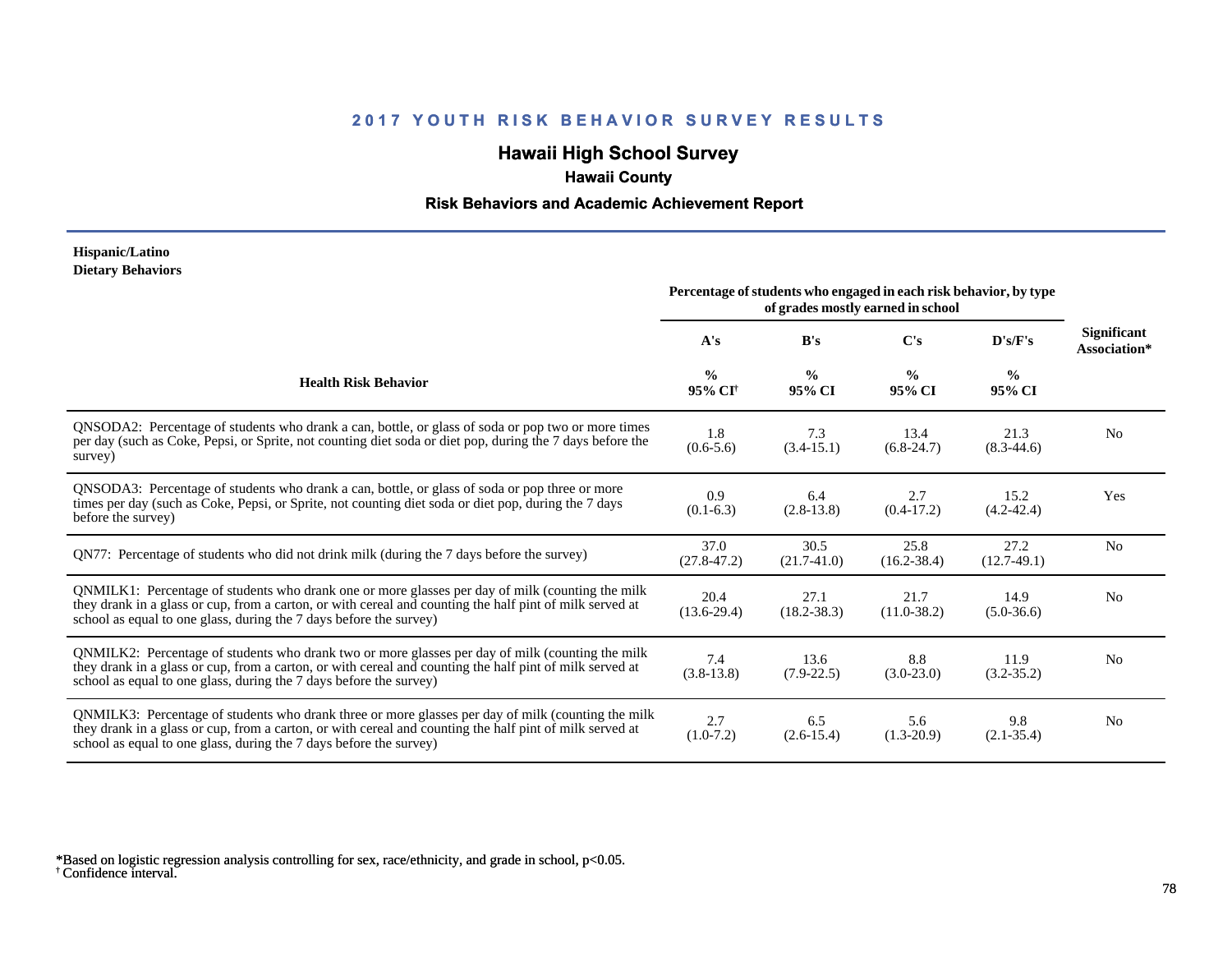# **Hawaii High School Survey**

# **Hawaii County**

### **Risk Behaviors and Academic Achievement Report**

#### **Hispanic/Latino Dietary Behaviors**

|                                                                                                           | Percentage of students who engaged in each risk behavior, by type<br>of grades mostly earned in school |                         |                          |                         |                                    |
|-----------------------------------------------------------------------------------------------------------|--------------------------------------------------------------------------------------------------------|-------------------------|--------------------------|-------------------------|------------------------------------|
|                                                                                                           | A's                                                                                                    | B's                     | C's                      | D's/F's                 | <b>Significant</b><br>Association* |
| <b>Health Risk Behavior</b>                                                                               | $\frac{0}{0}$<br>95% CI†                                                                               | $\frac{0}{0}$<br>95% CI | $\frac{6}{10}$<br>95% CI | $\frac{6}{9}$<br>95% CI |                                    |
| QN78: Percentage of students who did not eat breakfast (during the 7 days before the survey)              | 16.2<br>$(9.9 - 25.4)$                                                                                 | 16.6<br>$(10.4 - 25.4)$ | 15.8<br>$(7.5 - 30.3)$   | 24.7<br>$(11.2 - 46.1)$ | No                                 |
| QNBK7DAY: Percentage of students who ate breakfast on all 7 days (during the 7 days before the<br>survey) | 35.2<br>$(26.2 - 45.5)$                                                                                | 34.0<br>$(24.1 - 45.5)$ | 25.7<br>$(13.6-43.1)$    | 29.5<br>$(15.9 - 47.9)$ | No                                 |

<sup>†</sup> Confidence interval. \*Based on logistic regression analysis controlling for sex, race/ethnicity, and grade in school, p<0.05.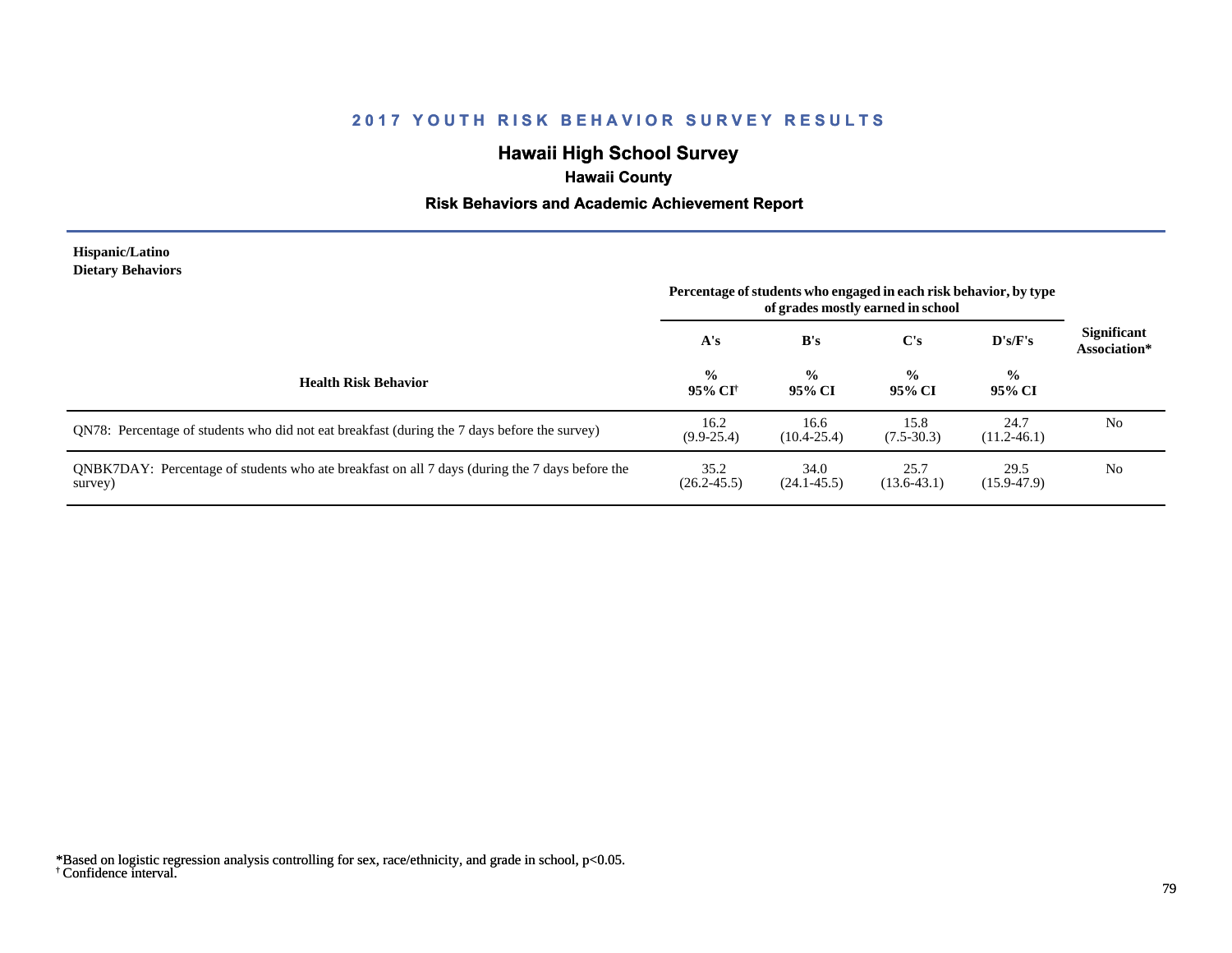# **Hawaii High School Survey**

# **Hawaii County**

### **Risk Behaviors and Academic Achievement Report**

#### **Hispanic/Latino Physical Activity**

|                                                                                                                                                                                                                                                                                                                                                      | Percentage of students who engaged in each risk behavior, by type |                         |                         |                         |                                    |
|------------------------------------------------------------------------------------------------------------------------------------------------------------------------------------------------------------------------------------------------------------------------------------------------------------------------------------------------------|-------------------------------------------------------------------|-------------------------|-------------------------|-------------------------|------------------------------------|
|                                                                                                                                                                                                                                                                                                                                                      | A's                                                               | B's                     | C's                     | D's/F's                 | <b>Significant</b><br>Association* |
| <b>Health Risk Behavior</b>                                                                                                                                                                                                                                                                                                                          | $\frac{0}{0}$<br>95% CI <sup>+</sup>                              | $\frac{6}{9}$<br>95% CI | $\frac{0}{0}$<br>95% CI | $\frac{0}{0}$<br>95% CI |                                    |
| QN79: Percentage of students who were physically active at least 60 minutes per day on 5 or more<br>days (in any kind of physical activity that increased their heart rate and made them breathe hard some<br>of the time during the 7 days before the survey)                                                                                       | 39.3<br>$(29.1 - 50.6)$                                           | 40.0<br>$(29.1 - 52.0)$ | 37.7<br>$(24.2 - 53.3)$ | 19.0<br>$(8.1 - 38.4)$  | N <sub>0</sub>                     |
| QNPA0DAY: Percentage of students who did not participate in at least 60 minutes of physical activity<br>on at least 1 day (in any kind of physical activity that increased their heart rate and made them breathe<br>hard some of the time during the 7 days before the survey)                                                                      | 14.2<br>$(8.7 - 22.5)$                                            | 18.8<br>$(12.0 - 28.2)$ | 16.4<br>$(8.1 - 30.4)$  | 36.6<br>$(21.4 - 55.0)$ | N <sub>0</sub>                     |
| ONPA7DAY: Percentage of students who were physically active at least 60 minutes per day on all 7<br>days (in any kind of physical activity that increased their heart rate and made them breathe hard some<br>of the time during the 7 days before the survey)                                                                                       | 24.5<br>$(16.4 - 35.0)$                                           | 26.9<br>$(18.3 - 37.5)$ | 18.2<br>$(9.1 - 32.9)$  | 7.4<br>$(2.4 - 21.1)$   | Yes                                |
| QN80: Percentage of students who watched television 3 or more hours per day (on an average school<br>day)                                                                                                                                                                                                                                            | 16.8<br>$(10.4 - 26.1)$                                           | 28.5<br>$(19.9 - 38.9)$ | 32.5<br>$(19.0 - 49.7)$ | 21.2<br>$(9.4 - 41.2)$  | N <sub>0</sub>                     |
| QN81: Percentage of students who played video or computer games or used a computer 3 or more<br>hours per day (counting time spent on things such as Xbox, PlayStation, an iPad or other tablet, a<br>smartphone, texting, YouTube, Instagram, Facebook, or other social media, for something that was not<br>school work, on an average school day) | 25.0<br>$(17.1 - 34.9)$                                           | 40.0<br>$(29.6 - 51.5)$ | 39.7<br>$(27.2 - 53.7)$ | 52.4<br>$(32.9 - 71.2)$ | N <sub>0</sub>                     |
| QN82: Percentage of students who attended physical education (PE) classes on 1 or more days (in an<br>average week when they were in school)                                                                                                                                                                                                         | 38.0<br>$(28.6 - 48.4)$                                           | 53.9<br>$(41.1 - 66.2)$ | 51.8<br>$(37.1 - 66.1)$ | 39.4<br>$(21.4 - 60.8)$ | N <sub>0</sub>                     |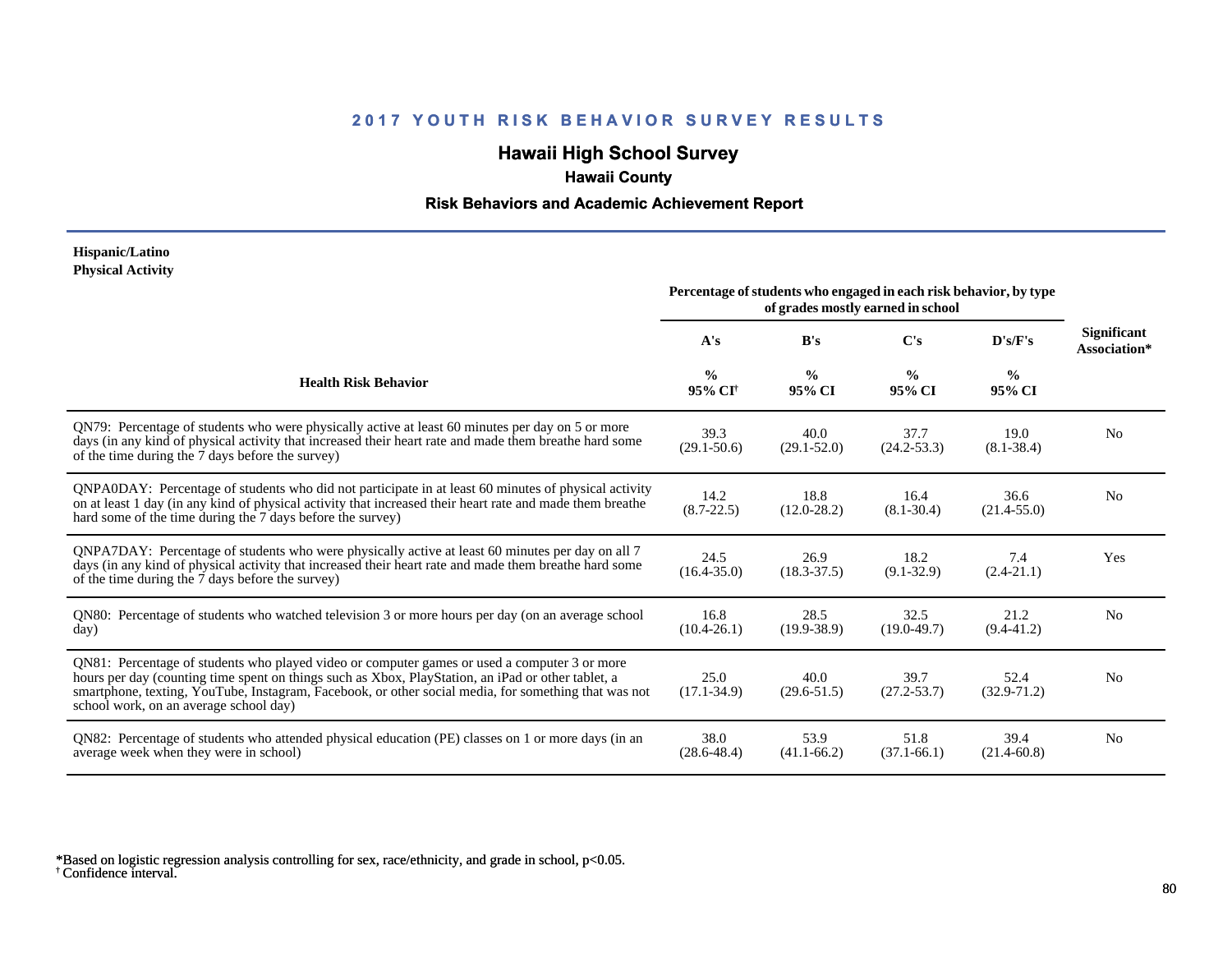# **Hawaii High School Survey**

# **Hawaii County**

### **Risk Behaviors and Academic Achievement Report**

#### **Hispanic/Latino Physical Activity**

|                                                                                                                                                                             | Percentage of students who engaged in each risk behavior, by type<br>of grades mostly earned in school |                         |                         |                         |                                    |
|-----------------------------------------------------------------------------------------------------------------------------------------------------------------------------|--------------------------------------------------------------------------------------------------------|-------------------------|-------------------------|-------------------------|------------------------------------|
|                                                                                                                                                                             | A's                                                                                                    | B's                     | $\bf C's$               | $\bf{D's/F's}$          | <b>Significant</b><br>Association* |
| <b>Health Risk Behavior</b>                                                                                                                                                 | $\frac{0}{0}$<br>95% CI†                                                                               | $\frac{6}{6}$<br>95% CI | $\frac{0}{0}$<br>95% CI | $\frac{0}{0}$<br>95% CI |                                    |
| ONDLYPE: Percentage of students who attended physical education (PE) classes on all 5 days (in an<br>average week when they were in school)                                 | 4.8<br>$(1.7-12.6)$                                                                                    | 8.4<br>$(3.7-17.9)$     | 6.7<br>$(2.5-16.9)$     | 6.2<br>$(0.8-33.6)$     | N <sub>0</sub>                     |
| QN83: Percentage of students who played on at least one sports team (counting any teams run by their<br>school or community groups, during the 12 months before the survey) | 56.1<br>$(44.6 - 67.0)$                                                                                | 63.1<br>$(53.0 - 72.1)$ | 47.4<br>$(34.6 - 60.6)$ | 38.2<br>$(22.3 - 57.0)$ | N <sub>0</sub>                     |
| QN88: Percentage of students who got 8 or more hours of sleep (on an average school night)                                                                                  | 19.5<br>$(13.0 - 28.4)$                                                                                | 39.0<br>$(29.7-49.2)$   | 24.1<br>$(14.1 - 38.0)$ | 10.6<br>$(3.9 - 25.6)$  | Yes                                |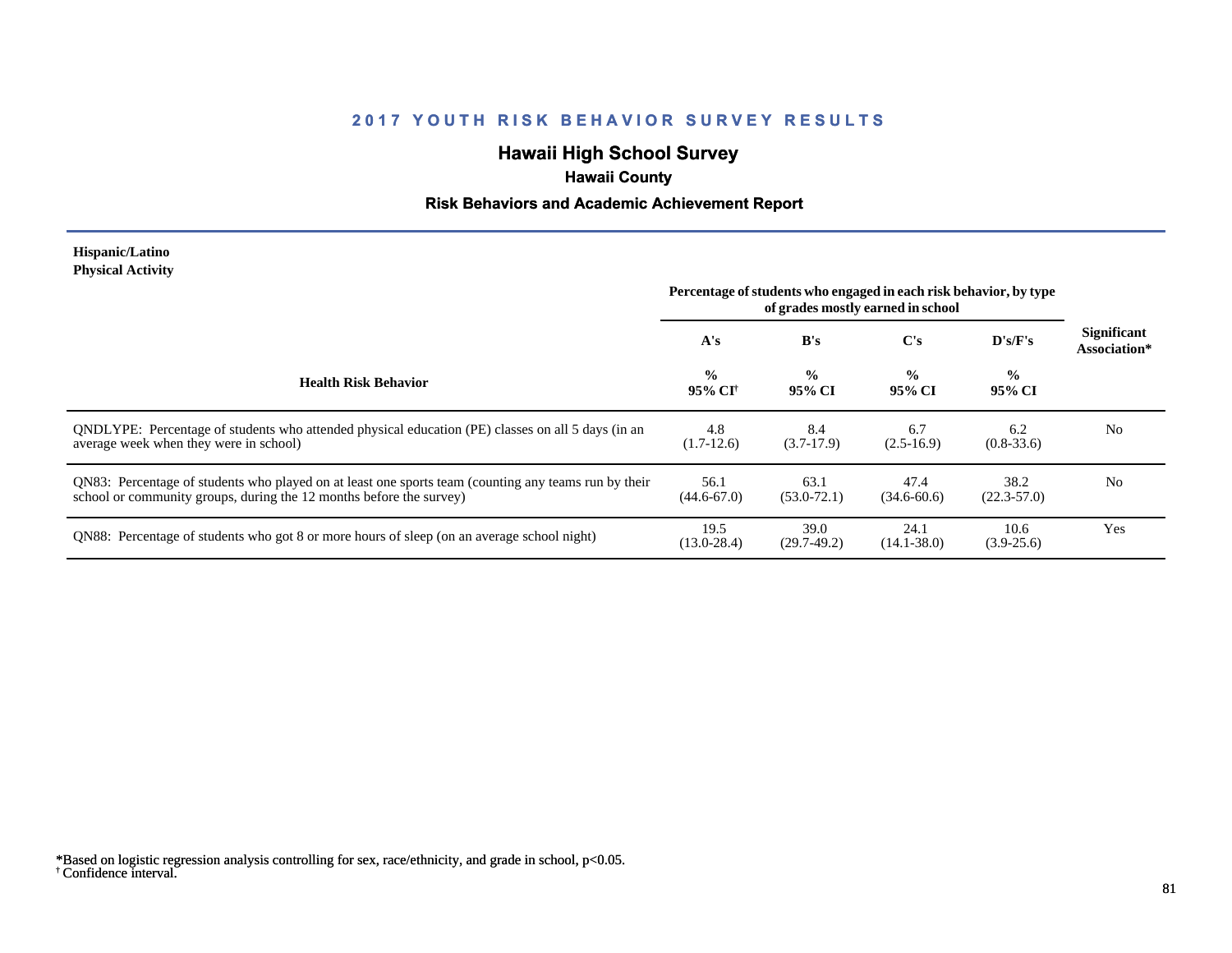# **Hawaii High School Survey**

# **Hawaii County**

### **Risk Behaviors and Academic Achievement Report**

#### **Hispanic/Latino Other**

|                                                                                                                                                        | Percentage of students who engaged in each risk behavior, by type<br>of grades mostly earned in school |                         |                         |                         |                                    |
|--------------------------------------------------------------------------------------------------------------------------------------------------------|--------------------------------------------------------------------------------------------------------|-------------------------|-------------------------|-------------------------|------------------------------------|
|                                                                                                                                                        | A's                                                                                                    | B's                     | $\bf C's$               | D's/F's                 | <b>Significant</b><br>Association* |
| <b>Health Risk Behavior</b>                                                                                                                            | $\frac{0}{0}$<br>95% CI†                                                                               | $\frac{0}{0}$<br>95% CI | $\frac{0}{0}$<br>95% CI | $\frac{0}{0}$<br>95% CI |                                    |
| QN86: Percentage of students who saw a dentist (for a check-up, exam, teeth cleaning, or other dental<br>work, during the 12 months before the survey) | 79.8<br>$(70.1 - 87.0)$                                                                                | 78.9<br>$(68.7 - 86.5)$ | 69.5<br>$(54.6 - 81.2)$ | 57.9<br>$(39.8 - 74.1)$ | N <sub>0</sub>                     |
| QNNODNT: Percentage of students who never saw a dentist (for a check-up, exam, teeth cleaning, or<br>other dental work)                                | 0.0                                                                                                    | 0.0                     | 3.8<br>$(0.9-14.5)$     | 14.1<br>$(4.4 - 37.1)$  | N <sub>0</sub>                     |
| QN87: Percentage of students who had ever been told by a doctor or nurse that they had asthma                                                          | 36.3<br>$(27.6 - 45.9)$                                                                                | 45.9<br>$(33.4 - 59.0)$ | 36.7<br>$(23.6 - 52.1)$ | 27.3<br>$(14.9 - 44.5)$ | N <sub>0</sub>                     |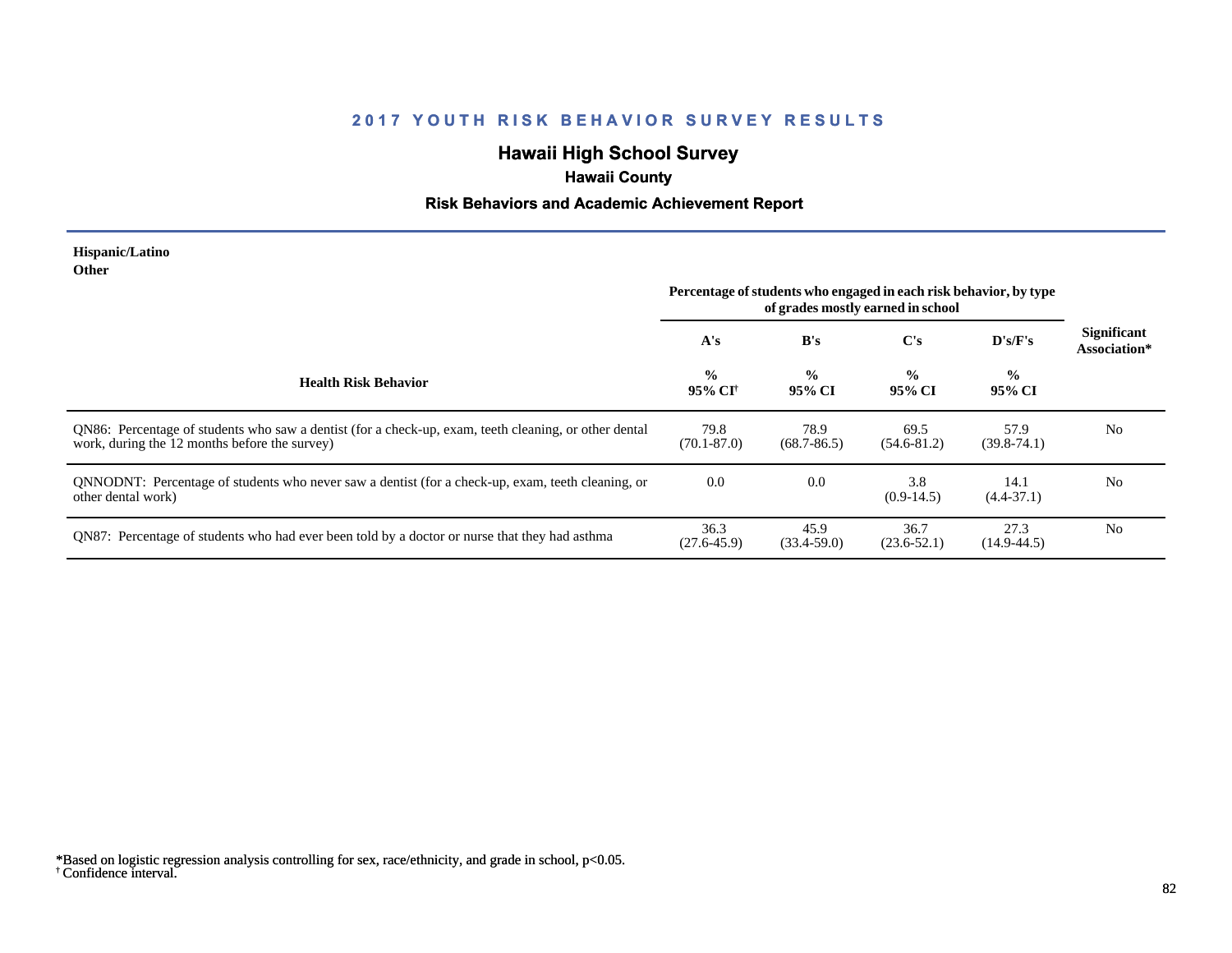# **Hawaii High School Survey**

 **Hawaii County**

#### **Risk Behaviors and Academic Achievement Report**

#### **Hispanic/Latino Site-Added**

|                                                                                                                                                                                                                                                                                                                                                                                                                                                                                      | Percentage of students who engaged in each risk behavior, by type<br>of grades mostly earned in school |                         |                         |                         |                                    |
|--------------------------------------------------------------------------------------------------------------------------------------------------------------------------------------------------------------------------------------------------------------------------------------------------------------------------------------------------------------------------------------------------------------------------------------------------------------------------------------|--------------------------------------------------------------------------------------------------------|-------------------------|-------------------------|-------------------------|------------------------------------|
|                                                                                                                                                                                                                                                                                                                                                                                                                                                                                      | A's                                                                                                    | B's                     | C's                     | D's/F's                 | <b>Significant</b><br>Association* |
| <b>Health Risk Behavior</b>                                                                                                                                                                                                                                                                                                                                                                                                                                                          | $\frac{0}{0}$<br>95% CI <sup>†</sup>                                                                   | $\frac{0}{0}$<br>95% CI | $\frac{0}{0}$<br>95% CI | $\frac{0}{0}$<br>95% CI |                                    |
| QN90: Percentage of students who report they do not describe themselves as only one race or ethnicity                                                                                                                                                                                                                                                                                                                                                                                | 25.8<br>$(17.2 - 36.7)$                                                                                | 36.8<br>$(26.1 - 49.1)$ | 27.2<br>$(15.9 - 42.5)$ | 47.1<br>$(30.5-64.4)$   | N <sub>0</sub>                     |
| QN91: Percentage of students who reported that either of their parents or other adults in their family<br>are serving on active duty in the military                                                                                                                                                                                                                                                                                                                                 | 15.2<br>$(9.3-24.1)$                                                                                   | 17.6<br>$(10.6 - 27.6)$ | 15.2<br>$(7.1-29.6)$    | 29.5<br>$(14.7 - 50.3)$ | N <sub>0</sub>                     |
| QN92: Percentage of students who reported someone they were dating or going out with purposely<br>tried to control them or emotionally hurt them one or more times (such things as being told who they<br>could and could not spend time with, being humiliated in front of others, or being threatened if they did<br>not do what they wanted, during the 12 months before the survey, among students who dated or went<br>out with someone during the 12 months before the survey) | 27.4<br>$(17.1 - 40.9)$                                                                                | 21.2<br>$(11.1 - 36.6)$ | 24.3<br>$(11.7-43.9)$   |                         |                                    |
| QN93: Percentage of students who disagree or strongly disagree that harassment and bullying by other<br>students is a problem at their school                                                                                                                                                                                                                                                                                                                                        | 20.8<br>$(13.7 - 30.4)$                                                                                | 21.0<br>$(13.3 - 31.6)$ | 21.8<br>$(12.0 - 36.3)$ | 14.4<br>$(6.0-30.7)$    | N <sub>0</sub>                     |
| QN94: Percentage of students who did something to purposely hurt themselves without wanting to die<br>(such as cutting or burning themselves on purpose one or more times during the 12 months before the<br>survey)                                                                                                                                                                                                                                                                 | 18.4<br>$(12.0 - 27.1)$                                                                                | 27.0<br>$(19.3 - 36.4)$ | 23.4<br>$(12.9 - 38.6)$ | 20.8<br>$(10.3 - 37.6)$ | N <sub>0</sub>                     |
| QN95: Percentage of students who first tried using an electronic vapor product before age 13 years                                                                                                                                                                                                                                                                                                                                                                                   | 3.9<br>$(1.5-9.9)$                                                                                     | 8.1<br>$(3.7-17.0)$     | 16.9<br>$(8.9-29.7)$    | 27.6<br>$(12.1 - 51.4)$ | Yes                                |

\*Based on logistic regression analysis controlling for sex, race/ethnicity, and grade in school, p<0.05.

† Confidence interval.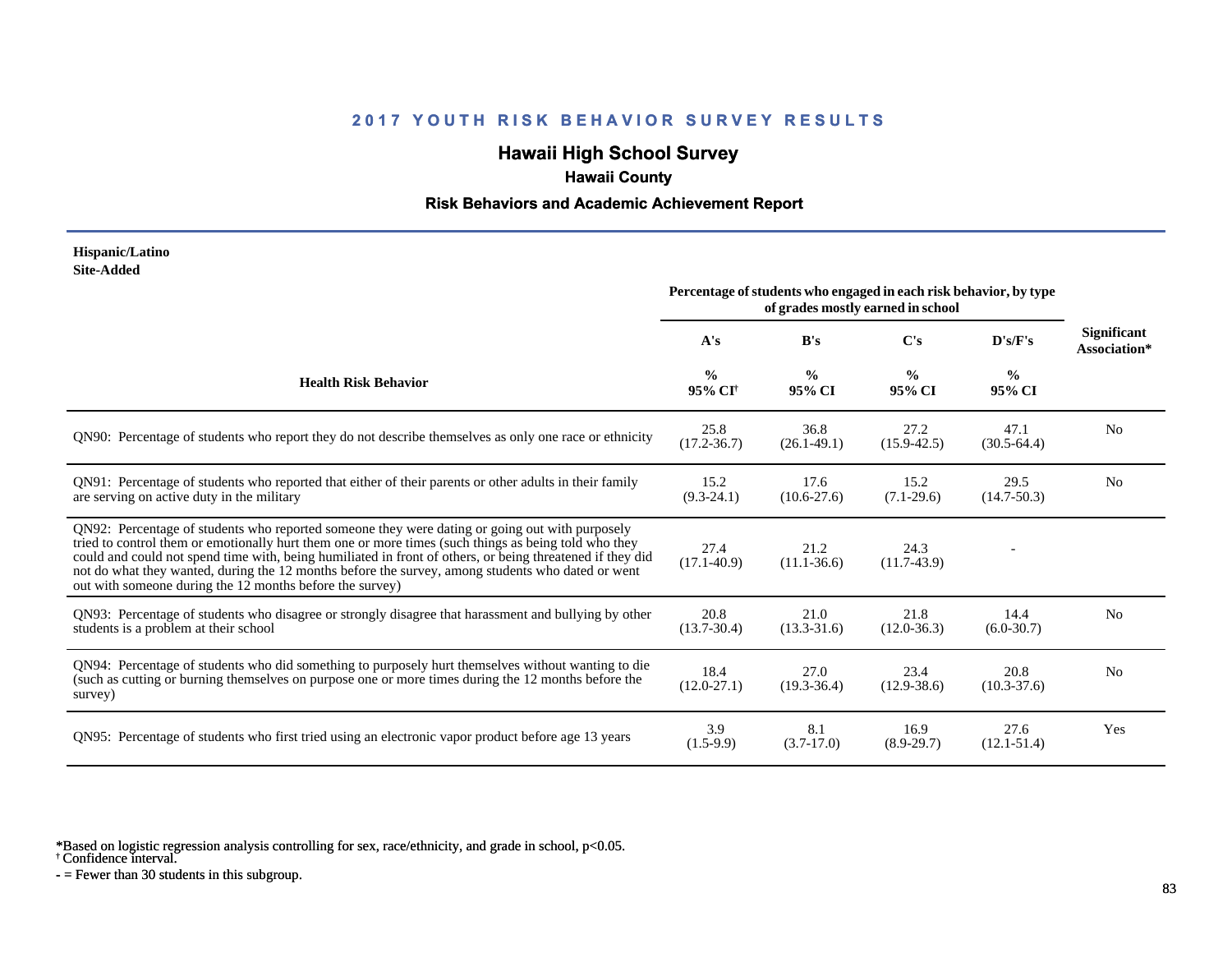# **Hawaii High School Survey**

## **Hawaii County**

#### **Risk Behaviors and Academic Achievement Report**

#### **Hispanic/Latino Site-Added**

|                                                                                                                                                                                                                                                                                                                                                                                            | Percentage of students who engaged in each risk behavior, by type<br>of grades mostly earned in school |                         |                         |                         |                                    |
|--------------------------------------------------------------------------------------------------------------------------------------------------------------------------------------------------------------------------------------------------------------------------------------------------------------------------------------------------------------------------------------------|--------------------------------------------------------------------------------------------------------|-------------------------|-------------------------|-------------------------|------------------------------------|
|                                                                                                                                                                                                                                                                                                                                                                                            | A's                                                                                                    | B's                     | C's                     | D's/F's                 | <b>Significant</b><br>Association* |
| <b>Health Risk Behavior</b>                                                                                                                                                                                                                                                                                                                                                                | $\frac{0}{0}$<br>95% CI <sup>+</sup>                                                                   | $\frac{0}{0}$<br>95% CI | $\frac{0}{0}$<br>95% CI | $\frac{0}{0}$<br>95% CI |                                    |
| QN96: Percentage of students who usually got the alcohol they drank by buying it themselves (from a<br>store, such as a liquor store, convenience store, supermarket, discount store, or gas station, from a<br>restaurant, bar, or club, or from a public event such as a concert or sporting event, during the 30 days<br>before the survey, among students who currently drank alcohol) | 0.0                                                                                                    |                         |                         |                         |                                    |
| QN97: Percentage of students who usually used marijuana by smoking it in a joint, bong, pipe, or blunt<br>(during the 30 days before the survey, among students who used marijuana)                                                                                                                                                                                                        |                                                                                                        |                         |                         |                         |                                    |
| QN98: Percentage of students who ever used hallucinogenic drugs (such as LSD, acid, PCP, angel<br>dust, mescaline, or mushrooms, one or more times during their life)                                                                                                                                                                                                                      | 8.2<br>$(3.9-16.4)$                                                                                    | 7.0<br>$(2.7-17.0)$     | 11.3<br>$(4.9-23.9)$    | 30.2<br>$(12.9 - 55.9)$ | N <sub>0</sub>                     |
| QN99: Percentage of students who are transgender                                                                                                                                                                                                                                                                                                                                           | 1.8<br>$(0.4-6.9)$                                                                                     | 2.4<br>$(0.5-11.0)$     | 1.8<br>$(0.2-12.0)$     | 0.0                     | Yes                                |
| QN100: Percentage of students who tried to lose weight or keep from gaining weight by going without<br>eating for 24 hours or more; taking any diet pills, powders, or liquids; vomiting or taking laxatives;<br>smoking cigarettes; or skipping meals (during the 30 days before the survey)                                                                                              | 25.3<br>$(17.5 - 35.1)$                                                                                | 39.7<br>$(30.0 - 50.4)$ | 37.5<br>$(24.4 - 52.8)$ | 24.2<br>$(11.3-44.3)$   | N <sub>0</sub>                     |
| QN101: Percentage of students who drank a can, bottle, pouch, or glass of a juice drink (such as Fruit<br>Punch, Hawaiian Sun, Aloha Maid, Sunny Delight, or Tang, but not counting 100% fruit juice, one or<br>more times per day during the 7 days before the survey)                                                                                                                    | 7.6<br>$(3.9-14.3)$                                                                                    | 19.6<br>$(12.3 - 29.9)$ | 16.1<br>$(7.4 - 31.5)$  | 22.8<br>$(10.7-42.2)$   | N <sub>0</sub>                     |

\*Based on logistic regression analysis controlling for sex, race/ethnicity, and grade in school, p<0.05.

† Confidence interval.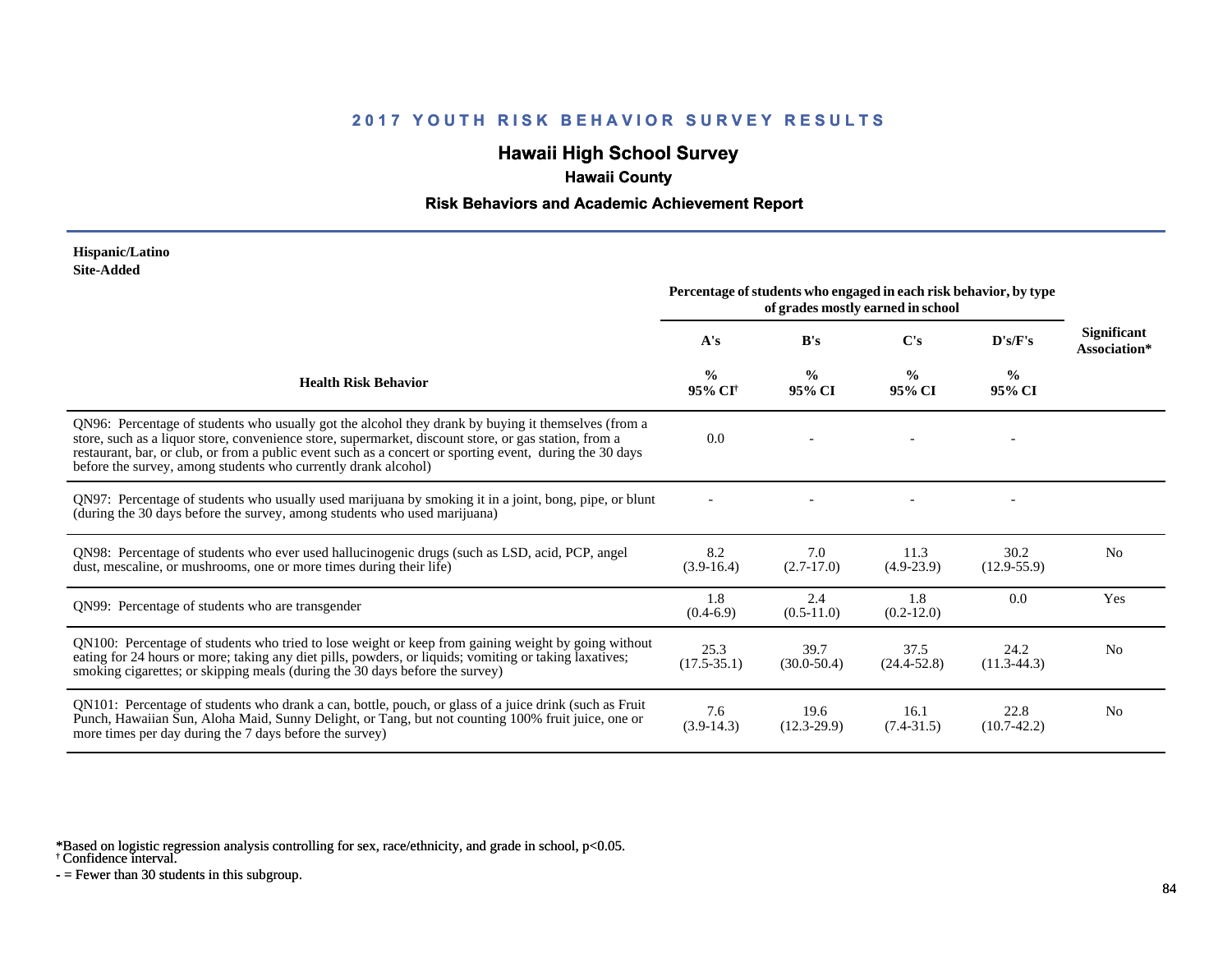# **Hawaii High School Survey**

# **Hawaii County**

#### **Risk Behaviors and Academic Achievement Report**

#### **Hispanic/Latino Site-Added**

|                                                                                                                                                                                                  | Percentage of students who engaged in each risk behavior, by type<br>of grades mostly earned in school |                         |                         |                         |                                    |
|--------------------------------------------------------------------------------------------------------------------------------------------------------------------------------------------------|--------------------------------------------------------------------------------------------------------|-------------------------|-------------------------|-------------------------|------------------------------------|
|                                                                                                                                                                                                  | A's                                                                                                    | B's                     | C's                     | D's/F's                 | <b>Significant</b><br>Association* |
| <b>Health Risk Behavior</b>                                                                                                                                                                      | $\frac{0}{0}$<br>95% CI <sup>+</sup>                                                                   | $\frac{0}{0}$<br>95% CI | $\frac{0}{0}$<br>95% CI | $\frac{0}{0}$<br>95% CI |                                    |
| QN102: Percentage of students who most of the time or always went hungry because there was not<br>enough food in their home (during the 30 days before the survey)                               | 1.9<br>$(0.5 - 7.4)$                                                                                   | 7.8<br>$(3.5-16.5)$     | 11.2<br>$(4.6-24.9)$    |                         |                                    |
| QN103: Percentage of students who did exercises to strengthen or tone their muscles on three or more<br>days (such as push-ups, sit-ups, or weight lifting, during the 7 days before the survey) | 49.0<br>$(38.3 - 59.7)$                                                                                | 42.2<br>$(32.4 - 52.7)$ | 39.5<br>$(26.8 - 53.9)$ | 24.4<br>$(12.2 - 42.8)$ | Yes                                |
| QN104: Percentage of students who walk or ride their bike to or from school (one or more days during<br>an average week when they are in school and weather allows them to do so)                | 16.5<br>$(10.5 - 25.1)$                                                                                | 26.1<br>$(16.8 - 38.1)$ | 21.5<br>$(11.7 - 36.1)$ | 23.1<br>$(11.6-40.7)$   | N <sub>0</sub>                     |
| QN105: Percentage of students who have been taught about AIDS or HIV infection in school                                                                                                         | 82.0<br>$(72.2 - 88.9)$                                                                                | 70.5<br>$(60.5 - 78.9)$ | 88.0<br>$(76.4 - 94.3)$ |                         |                                    |
| QN106: Percentage of students who most of the time or always wear sunscreen (with an SPF of 15 or<br>higher when they are outside for more than one hour on a sunny day)                         | 14.3<br>$(8.3 - 23.6)$                                                                                 | 9.4<br>$(4.6-18.4)$     | 10.7<br>$(4.2 - 24.5)$  | 3.1<br>$(0.4-19.9)$     | N <sub>0</sub>                     |
| QN107: Percentage of students who had a toothache (during the 12 months before the survey)                                                                                                       | 34.4<br>$(24.5 - 45.9)$                                                                                | 32.0<br>$(23.0 - 42.6)$ | 34.0<br>$(20.7 - 50.5)$ |                         |                                    |
| QN108: Percentage of students who saw a doctor or nurse (for a check-up or physical exam when they<br>were not sick or injured during the 12 months before the survey)                           | 81.5<br>$(70.1 - 89.2)$                                                                                | 59.5<br>$(49.0 - 69.2)$ | 61.4<br>$(47.4 - 73.7)$ | 50.4<br>$(32.8-67.9)$   | Yes                                |

\*Based on logistic regression analysis controlling for sex, race/ethnicity, and grade in school, p<0.05.

† Confidence interval.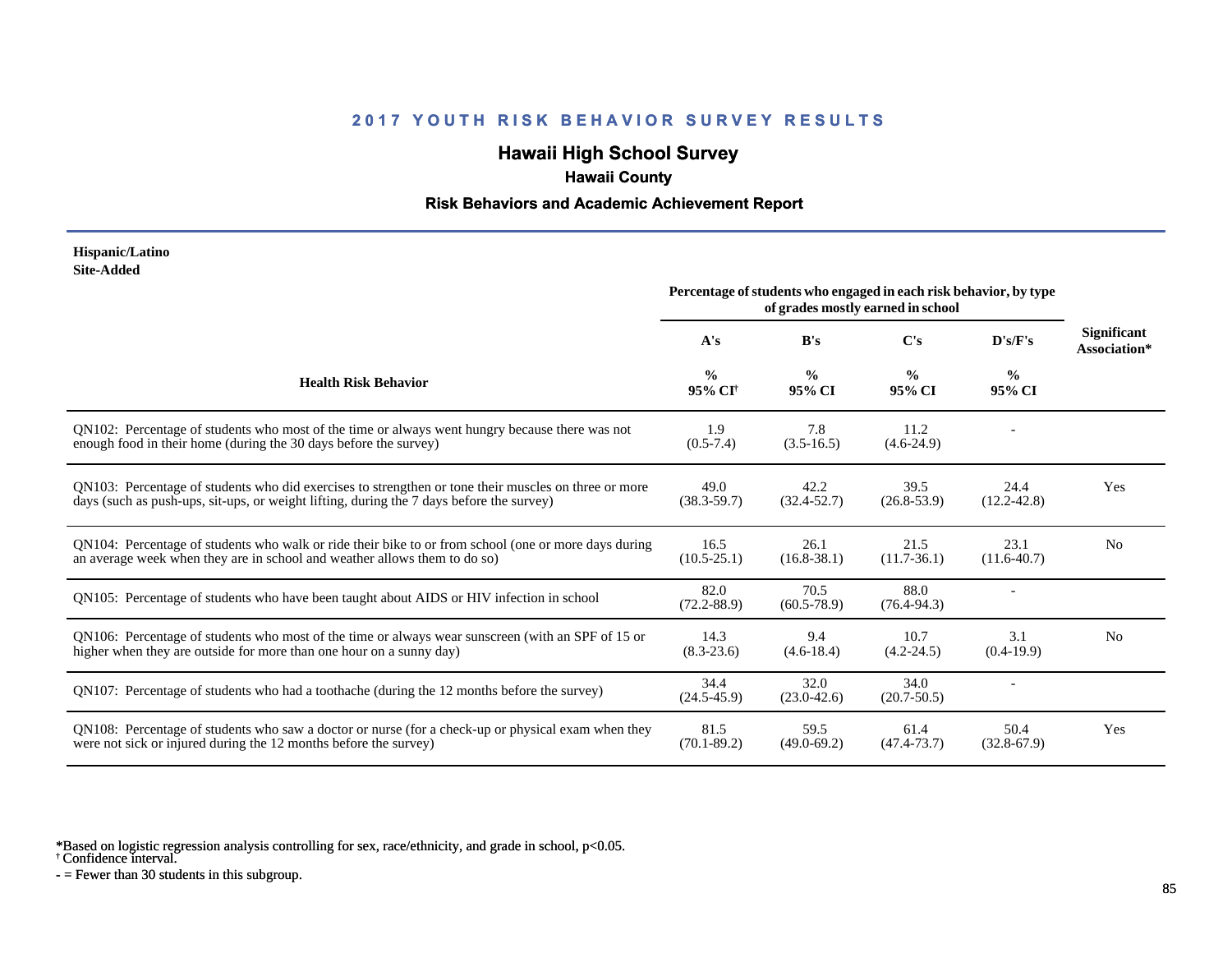# **Hawaii High School Survey**

# **Hawaii County**

#### **Risk Behaviors and Academic Achievement Report**

#### **Hispanic/Latino Site-Added**

|                                                                                                                                                                                                                                             | Percentage of students who engaged in each risk behavior, by type<br>of grades mostly earned in school |                         |                         |                         |                                    |
|---------------------------------------------------------------------------------------------------------------------------------------------------------------------------------------------------------------------------------------------|--------------------------------------------------------------------------------------------------------|-------------------------|-------------------------|-------------------------|------------------------------------|
|                                                                                                                                                                                                                                             | A's                                                                                                    | B's                     | C's                     | D's/F's                 | <b>Significant</b><br>Association* |
| <b>Health Risk Behavior</b>                                                                                                                                                                                                                 | $\frac{0}{0}$<br>95% CI <sup>+</sup>                                                                   | $\frac{0}{0}$<br>95% CI | $\frac{0}{0}$<br>95% CI | $\frac{6}{6}$<br>95% CI |                                    |
| QN109: Percentage of students who had been told by a doctor or nurse that they had asthma and who<br>still have asthma                                                                                                                      | 13.7<br>$(8.1 - 22.2)$                                                                                 | 24.2<br>$(15.7 - 35.4)$ | 21.8<br>$(11.5-37.4)$   | 5.2<br>$(1.2-19.7)$     | N <sub>0</sub>                     |
| QN110: Percentage of students who did not go to school because they were sick (on one or more days<br>during the 30 days before the survey)                                                                                                 | 38.0<br>$(28.5 - 48.5)$                                                                                | 43.3<br>$(32.9 - 54.4)$ | 73.5<br>$(61.0 - 83.1)$ | 50.7<br>$(32.5 - 68.7)$ | Yes                                |
| QN111: Percentage of students who usually slept in the home of a friend, family member, or other<br>person because they had to leave their home or their parent or guardian cannot afford housing (during<br>the 30 days before the survey) | 8.2<br>$(3.9-16.6)$                                                                                    | 4.3<br>$(1.6-11.0)$     | 11.2<br>$(4.9 - 23.3)$  | 6.5<br>$(1.9-20.6)$     | N <sub>0</sub>                     |
| QN112: Percentage of students who probably or definitely will complete a post high school program<br>(such as a vocational training program, military service, community college, or 4-year college)                                        | 69.2<br>$(56.3 - 79.7)$                                                                                | 61.9<br>$(50.3 - 72.2)$ | 54.0<br>$(37.4 - 69.8)$ | 36.7<br>$(22.6 - 53.5)$ | Yes                                |
| QN113: Percentage of students who most of the time or always get the kind of help they need (among<br>students who report having felt sad, empty, hopeless, angry, or anxious)                                                              | 17.5<br>$(9.8-29.1)$                                                                                   | 13.8<br>$(6.4-27.2)$    | 20.5<br>$(9.6 - 38.6)$  |                         |                                    |
| QN114: Percentage of students who reported there is at least one teacher or other adult in their school<br>that they can talk to if they have a problem                                                                                     | 64.5<br>$(52.6 - 74.8)$                                                                                | 52.1<br>$(39.5-64.5)$   | 62.2<br>$(47.3 - 75.2)$ |                         |                                    |

\*Based on logistic regression analysis controlling for sex, race/ethnicity, and grade in school, p<0.05.

† Confidence interval.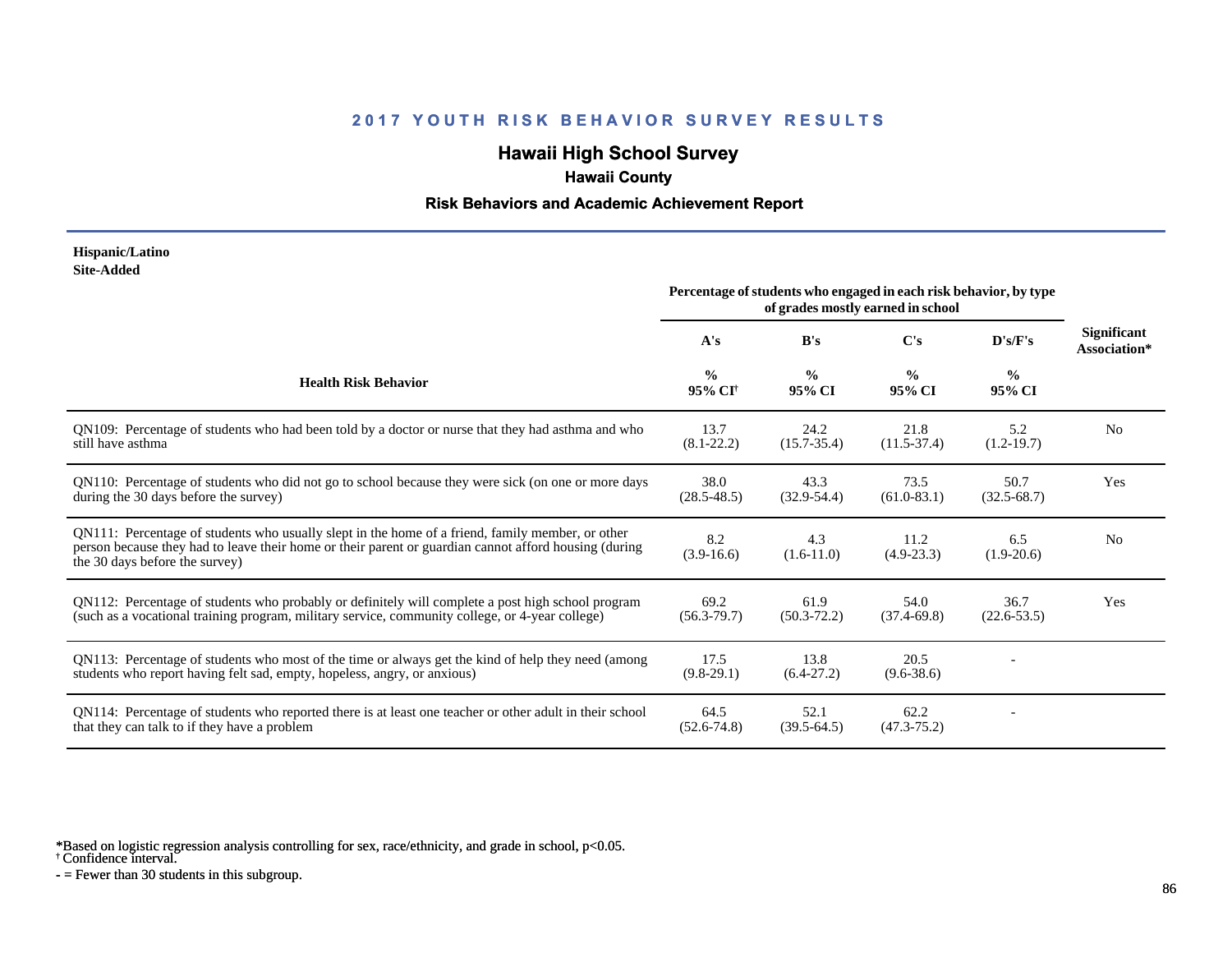# **Hawaii High School Survey**

# **Hawaii County**

#### **Risk Behaviors and Academic Achievement Report**

#### **Hispanic/Latino Site-Added**

|                                                                                                                                                                                                                  | Percentage of students who engaged in each risk behavior, by type<br>of grades mostly earned in school |                         |                         |                         |                                    |
|------------------------------------------------------------------------------------------------------------------------------------------------------------------------------------------------------------------|--------------------------------------------------------------------------------------------------------|-------------------------|-------------------------|-------------------------|------------------------------------|
|                                                                                                                                                                                                                  | A's                                                                                                    | B's                     | $\bf C's$               | D's/F's                 | <b>Significant</b><br>Association* |
| <b>Health Risk Behavior</b>                                                                                                                                                                                      | $\frac{6}{6}$<br>95% CI <sup>†</sup>                                                                   | $\frac{0}{0}$<br>95% CI | $\frac{0}{0}$<br>95% CI | $\frac{0}{0}$<br>95% CI |                                    |
| QN115: Percentage of students who have an adult outside of school they can talk to about things that<br>are important to them                                                                                    | 80.3<br>$(69.2 - 88.0)$                                                                                | 73.2<br>$(61.4 - 82.4)$ | 73.0<br>$(58.1 - 84.1)$ | 57.8<br>$(34.8 - 77.8)$ | N <sub>0</sub>                     |
| QN116: Percentage of students who reported their parents or other adults in their family talked with<br>them about what they expect them to do or not to do when it comes to sex                                 | 69.5<br>$(60.4 - 77.2)$                                                                                | 57.2<br>$(46.3 - 67.4)$ | 60.4<br>$(47.3 - 72.2)$ |                         |                                    |
| QN117: Percentage of students who report their parents would feel it was a little bit wrong, wrong, or<br>very wrong for them to drink beer, wine, or hard liquor regularly (such as rum, gin, vodka or whiskey) | 93.1<br>$(84.9 - 97.0)$                                                                                | 96.4<br>$(89.4 - 98.8)$ | 75.8<br>$(60.6 - 86.4)$ |                         |                                    |
| QN118: Percentage of students who have talked with one of their parents or another adult in their<br>family about the dangers of tobacco, alcohol, or drug use (during the 12 months before the survey)          | 47.7<br>$(38.2 - 57.3)$                                                                                | 52.5<br>$(41.3 - 63.5)$ | 48.7<br>$(33.7 - 64.0)$ |                         |                                    |
| QN119: Percentage of students who have ridden in a car driven by someone, including the student,<br>who was "high" or had been using alcohol or drugs (during the 30 days before the survey)                     | 26.7<br>$(18.7 - 36.7)$                                                                                | 24.7<br>$(16.2 - 35.7)$ | 32.0<br>$(21.3 - 45.0)$ |                         |                                    |
| QN120: Percentage of students who ever use alcohol or drugs to relax, feel better about themselves, or<br>fit in                                                                                                 | 24.7<br>$(17.0 - 34.3)$                                                                                | 24.3<br>$(15.7 - 35.5)$ | 35.7<br>$(22.6 - 51.2)$ |                         |                                    |

\*Based on logistic regression analysis controlling for sex, race/ethnicity, and grade in school, p<0.05.

† Confidence interval.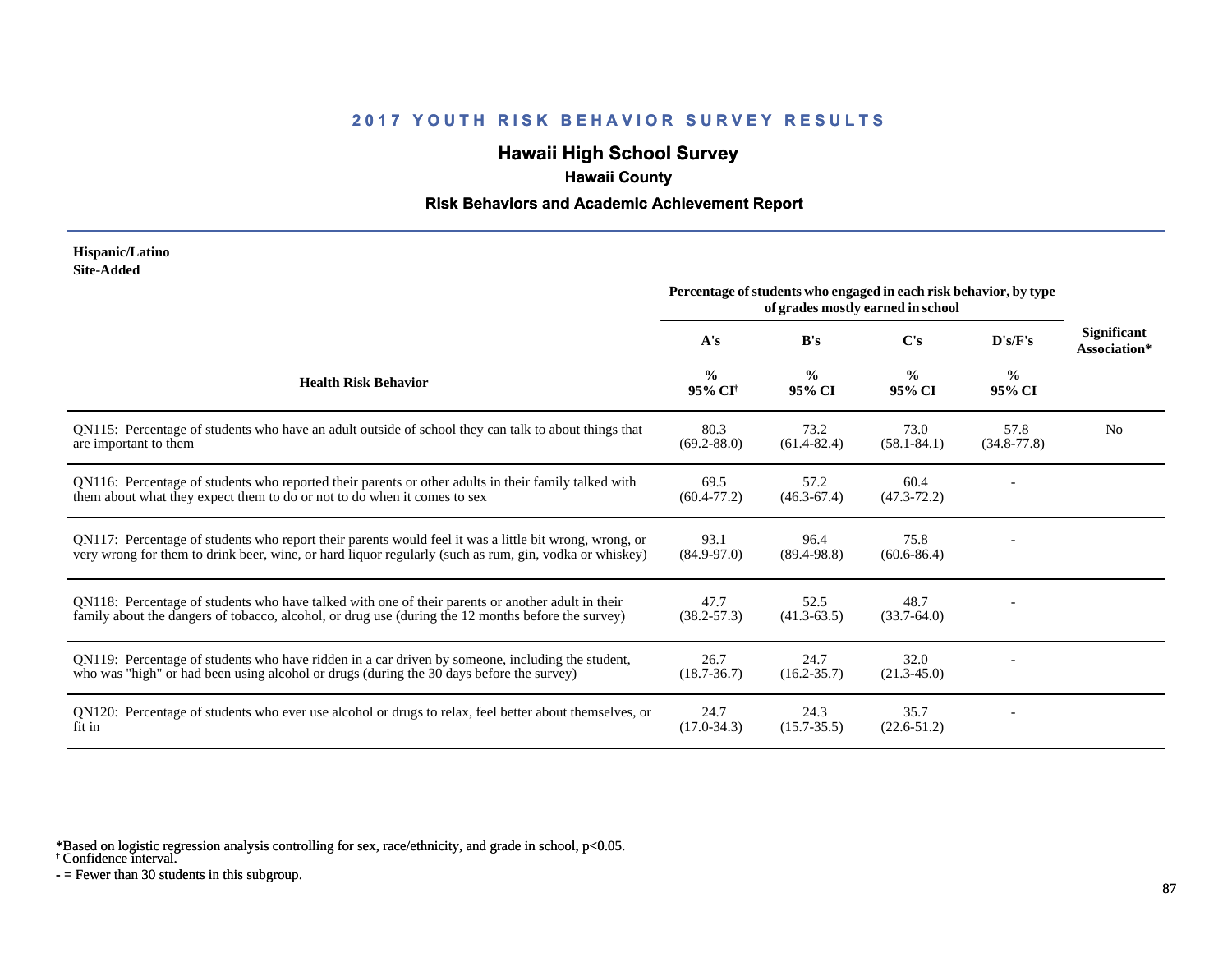# **Hawaii High School Survey**

## **Hawaii County**

#### **Risk Behaviors and Academic Achievement Report**

#### **Hispanic/Latino Site-Added**

|                                                                                                                                                              | Percentage of students who engaged in each risk behavior, by type<br>of grades mostly earned in school |                         |                         |                         |                                    |
|--------------------------------------------------------------------------------------------------------------------------------------------------------------|--------------------------------------------------------------------------------------------------------|-------------------------|-------------------------|-------------------------|------------------------------------|
|                                                                                                                                                              | A's                                                                                                    | B's                     | C's                     | D's/F's                 | <b>Significant</b><br>Association* |
| <b>Health Risk Behavior</b>                                                                                                                                  | $\frac{0}{0}$<br>95% CI <sup>†</sup>                                                                   | $\frac{0}{0}$<br>95% CI | $\frac{0}{0}$<br>95% CI | $\frac{6}{9}$<br>95% CI |                                    |
| QN121: Percentage of students who ever use alcohol or drugs while they are alone                                                                             | 27.5<br>$(18.7 - 38.4)$                                                                                | 29.9<br>$(20.3 - 41.8)$ | 32.2<br>$(20.8 - 46.2)$ | 51.5<br>$(30.2 - 72.2)$ | N <sub>0</sub>                     |
| QN122: Percentage of students who ever forget things they did while using alcohol or drugs                                                                   | 15.3<br>$(9.7 - 23.2)$                                                                                 | 15.4<br>$(9.0-25.1)$    | 14.5<br>$(7.0-27.6)$    |                         |                                    |
| QN123: Percentage of students who have ever gotten into trouble while they were using alcohol or<br>drugs                                                    | 19.4<br>$(13.2 - 27.5)$                                                                                | 16.5<br>$(9.1 - 28.0)$  | 22.8<br>$(12.6 - 37.8)$ |                         |                                    |
| QN124: Percentage of students who have attended school under the influence of alcohol, marijuana, or<br>other drugs (during the 12 months before the survey) | 17.4<br>$(10.5 - 27.4)$                                                                                | 24.6<br>$(16.1 - 35.8)$ | 17.6<br>$(9.3 - 30.8)$  |                         |                                    |
| QN125: Percentage of students who have family or friends that have told them that they should cut<br>down on their drinking or drug use                      | 19.6<br>$(12.6-29.2)$                                                                                  | 10.9<br>$(5.7 - 20.0)$  | 26.8<br>$(15.0 - 43.2)$ |                         |                                    |

\*Based on logistic regression analysis controlling for sex, race/ethnicity, and grade in school, p<0.05.

† Confidence interval.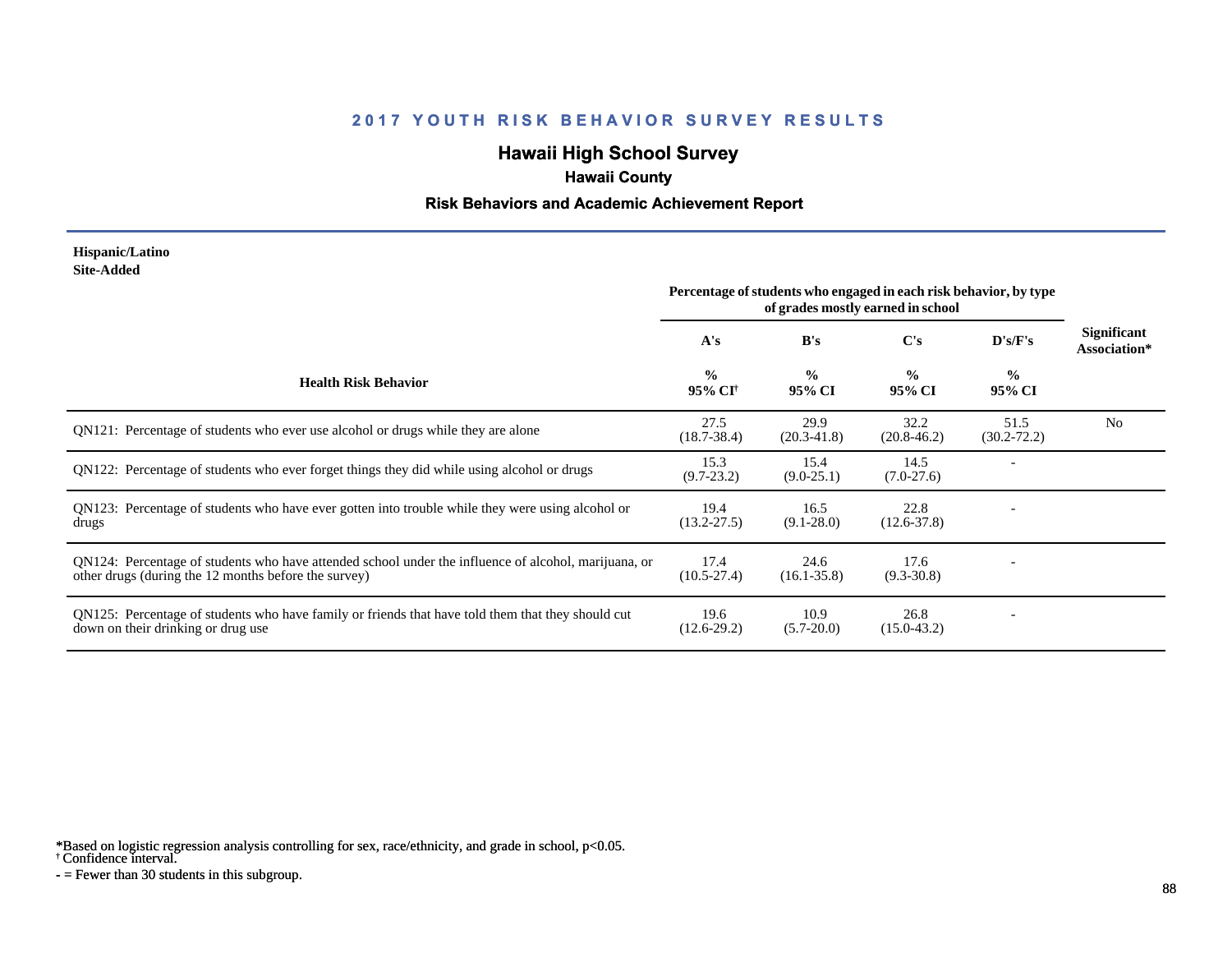## **Hawaii High School Survey**

## **Hawaii County**

#### **Risk Behaviors and Academic Achievement Report**

#### **White\* Unintentional Injuries/Violence**

|                                                                                                                                                                                                                                                                                                        | Percentage of students who engaged in each risk behavior, by type<br>of grades mostly earned in school |                         |                         |                          |                                                       |
|--------------------------------------------------------------------------------------------------------------------------------------------------------------------------------------------------------------------------------------------------------------------------------------------------------|--------------------------------------------------------------------------------------------------------|-------------------------|-------------------------|--------------------------|-------------------------------------------------------|
|                                                                                                                                                                                                                                                                                                        | A's                                                                                                    | B's                     | $\bf C's$               | D's/F's                  | <b>Significant</b><br><b>Association</b> <sup>†</sup> |
| <b>Health Risk Behavior</b>                                                                                                                                                                                                                                                                            | $\frac{0}{0}$<br>95% CI <sup>§</sup>                                                                   | $\frac{0}{0}$<br>95% CI | $\frac{0}{0}$<br>95% CI | $\frac{0}{0}$<br>95% CI  |                                                       |
| QN11: Percentage of students who texted or e-mailed while driving a car or other vehicle (on at least 1<br>day during the 30 days before the survey, among students who had driven a car or other vehicle during<br>the 30 days before the survey)                                                     |                                                                                                        |                         |                         | $\overline{\phantom{0}}$ |                                                       |
| QN12: Percentage of students who carried a weapon (such as a gun, knife, or club, on at least 1 day<br>during the 30 days before the survey)                                                                                                                                                           | 12.4<br>$(5.9-24.3)$                                                                                   |                         |                         |                          |                                                       |
| QN15: Percentage of students who did not go to school because they felt unsafe at school or on their<br>way to or from school (on at least 1 day during the 30 days before the survey)                                                                                                                 | 4.7<br>$(1.1 - 17.7)$                                                                                  |                         |                         |                          |                                                       |
| QN17: Percentage of students who were in a physical fight (one or more times during the 12 months<br>before the survey)                                                                                                                                                                                | 6.5<br>$(2.0-19.2)$                                                                                    |                         |                         |                          |                                                       |
| QN19: Percentage of students who were ever physically forced to have sexual intercourse (when they<br>did not want to)                                                                                                                                                                                 | 6.1<br>$(2.0-17.6)$                                                                                    |                         |                         |                          |                                                       |
| QN20: Percentage of students who experienced sexual violence (being forced by anyone to do sexual<br>things [counting such things as kissing, touching, or being physically forced to have sexual intercourse]<br>that they did not want to, one or more times during the 12 months before the survey) | 18.9<br>$(10.7 - 31.0)$                                                                                |                         |                         |                          |                                                       |

\*Non-Hispanic.

† Based on logistic regression analysis controlling for sex, race/ethnicity, and grade in school, p<0.05.

§Confidence interval.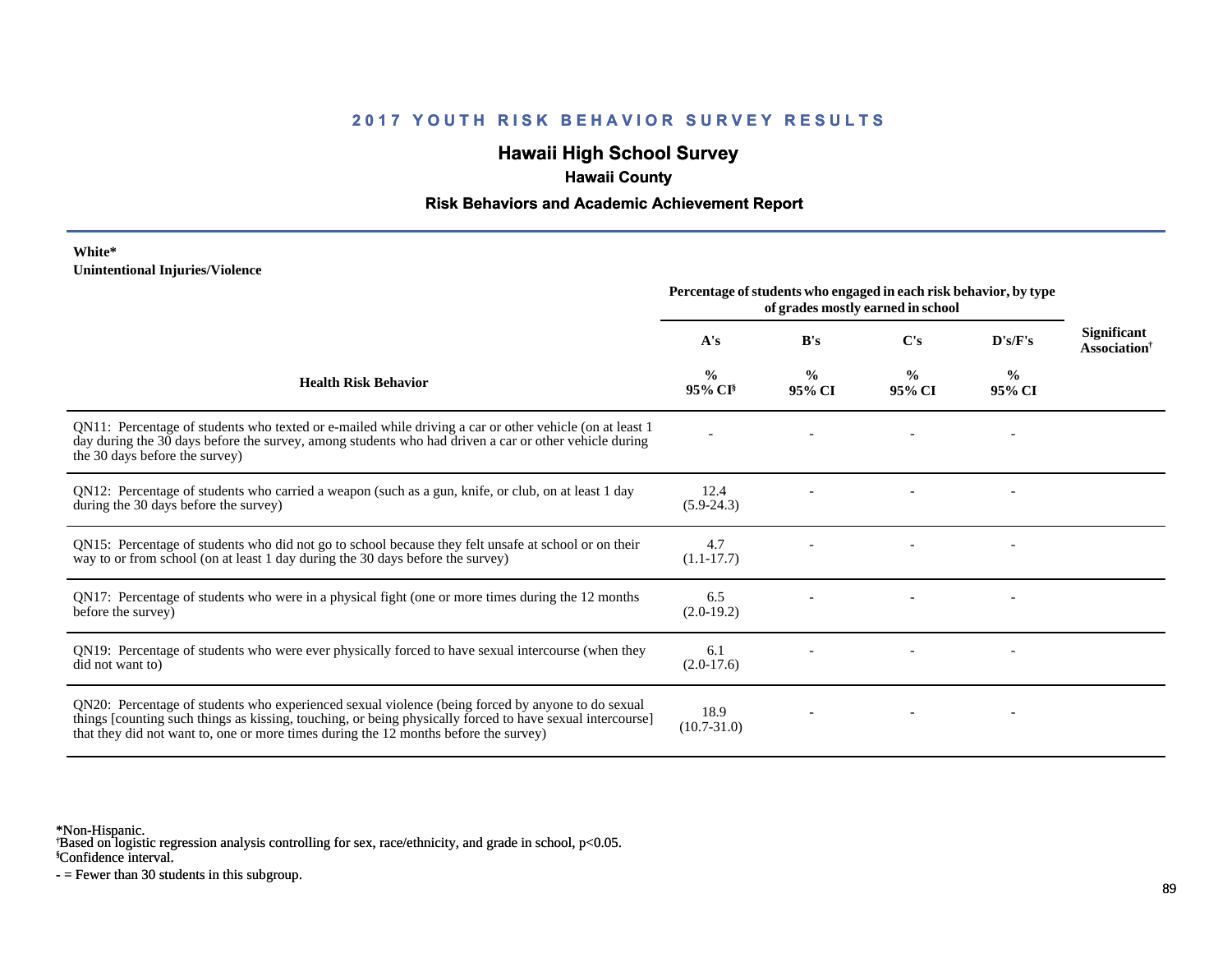## **Hawaii High School Survey**

## **Hawaii County**

### **Risk Behaviors and Academic Achievement Report**

#### **White\* Unintentional Injuries/Violence**

|                                                                                                                                                                                                                                                                                                                                                                                                                        | Percentage of students who engaged in each risk behavior, by type<br>of grades mostly earned in school |                         |                         |                         |                                                       |
|------------------------------------------------------------------------------------------------------------------------------------------------------------------------------------------------------------------------------------------------------------------------------------------------------------------------------------------------------------------------------------------------------------------------|--------------------------------------------------------------------------------------------------------|-------------------------|-------------------------|-------------------------|-------------------------------------------------------|
|                                                                                                                                                                                                                                                                                                                                                                                                                        | A's                                                                                                    | B's                     | $\bf C's$               | D's/F's                 | <b>Significant</b><br><b>Association</b> <sup>†</sup> |
| <b>Health Risk Behavior</b>                                                                                                                                                                                                                                                                                                                                                                                            | %<br>$95\%$ CI <sup>§</sup>                                                                            | $\frac{0}{0}$<br>95% CI | $\frac{0}{0}$<br>95% CI | $\frac{0}{0}$<br>95% CI |                                                       |
| QN22: Percentage of students who experienced physical dating violence (being physically hurt on<br>purpose by someone they were dating or going out with [counting such things as being hit, slammed<br>into something, or injured with an object or weapon] one or more times during the 12 months before<br>the survey, among students who dated or went out with someone during the 12 months before the<br>survey) |                                                                                                        |                         |                         |                         |                                                       |
| QN23: Percentage of students who were bullied on school property (ever during the 12 months before<br>the survey)                                                                                                                                                                                                                                                                                                      | 22.1<br>$(12.8 - 35.4)$                                                                                |                         |                         |                         |                                                       |
| QN24: Percentage of students who were electronically bullied (counting being bullied through texting,<br>Instagram, Facebook, or other social media, ever during the 12 months before the survey)                                                                                                                                                                                                                      | 12.4<br>$(5.3-26.1)$                                                                                   |                         |                         |                         |                                                       |
| QN25: Percentage of students who felt sad or hopeless (almost every day for $>=$ 2 weeks in a row so<br>that they stopped doing some usual activities, ever during the 12 months before the survey)                                                                                                                                                                                                                    | 22.5<br>$(13.3 - 35.5)$                                                                                |                         |                         |                         |                                                       |
| QN26: Percentage of students who seriously considered attempting suicide (ever during the 12 months<br>before the survey)                                                                                                                                                                                                                                                                                              | 15.9<br>$(8.6 - 27.6)$                                                                                 |                         |                         |                         |                                                       |
| QN27: Percentage of students who made a plan about how they would attempt suicide (during the 12<br>months before the survey)                                                                                                                                                                                                                                                                                          | 17.8<br>$(10.3-29.1)$                                                                                  |                         |                         |                         |                                                       |

\*Non-Hispanic.

† Based on logistic regression analysis controlling for sex, race/ethnicity, and grade in school, p<0.05.

§Confidence interval.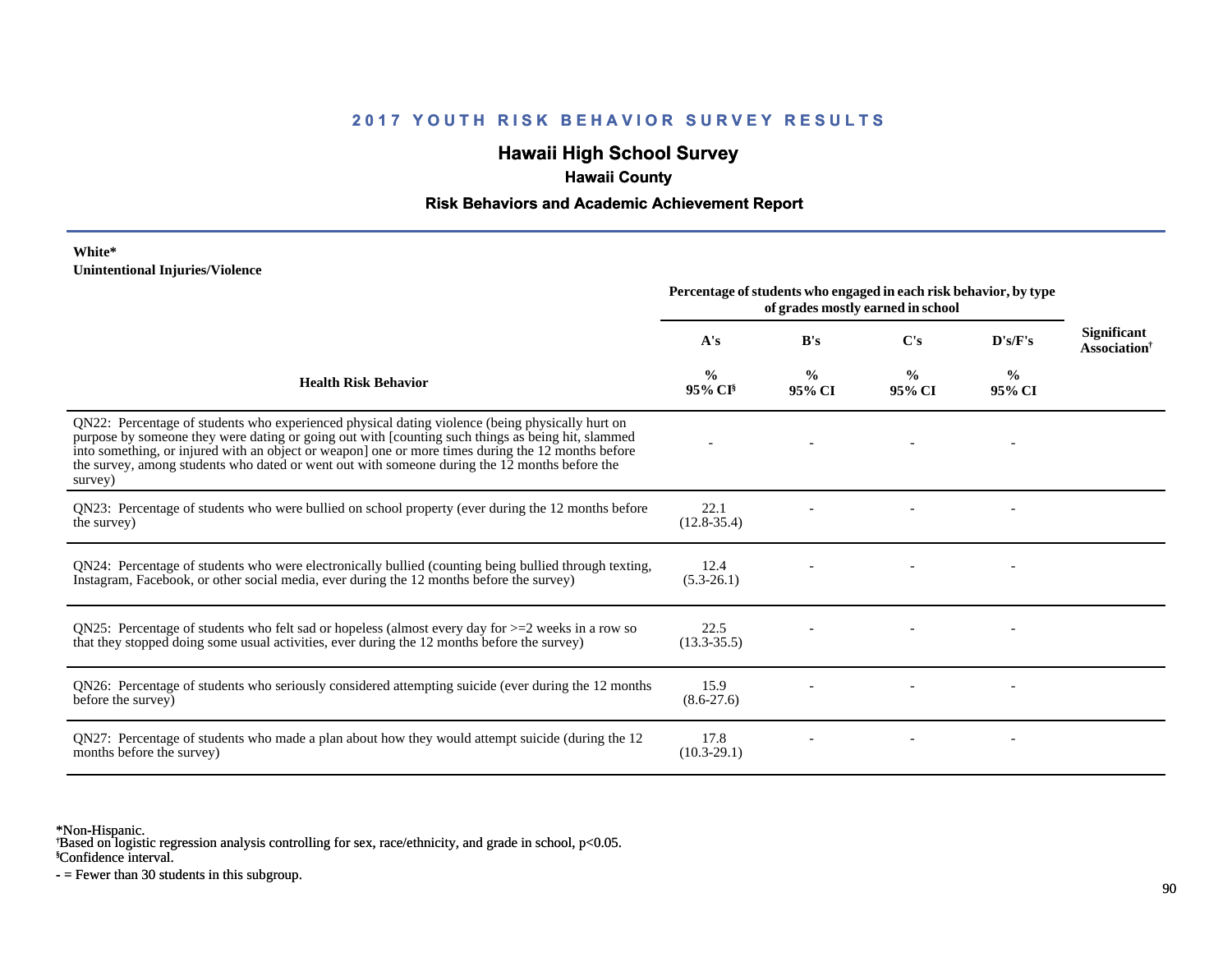## **Hawaii High School Survey**

## **Hawaii County**

#### **Risk Behaviors and Academic Achievement Report**

#### **White\* Unintentional Injuries/Violence**

|                                                                                                                                                                                                   | Percentage of students who engaged in each risk behavior, by type<br>of grades mostly earned in school |                         |                         |                         |                                                |
|---------------------------------------------------------------------------------------------------------------------------------------------------------------------------------------------------|--------------------------------------------------------------------------------------------------------|-------------------------|-------------------------|-------------------------|------------------------------------------------|
|                                                                                                                                                                                                   | A's                                                                                                    | B's                     | C's                     | D's/F's                 | <b>Significant</b><br>Association <sup>†</sup> |
| <b>Health Risk Behavior</b>                                                                                                                                                                       | $\frac{0}{0}$<br>$95\%$ CI <sup>§</sup>                                                                | $\frac{0}{0}$<br>95% CI | $\frac{6}{9}$<br>95% CI | $\frac{0}{0}$<br>95% CI |                                                |
| QN28: Percentage of students who attempted suicide (one or more times during the 12 months before<br>the survey)                                                                                  | 5.6<br>$(1.4-19.7)$                                                                                    |                         |                         |                         |                                                |
| QN29: Percentage of students who had a suicide attempt that resulted in an injury, poisoning, or<br>overdose that had to be treated by a doctor or nurse (during the 12 months before the survey) | 2.7<br>$(0.4-17.4)$                                                                                    |                         |                         |                         |                                                |

\*Non-Hispanic.

† Based on logistic regression analysis controlling for sex, race/ethnicity, and grade in school, p<0.05.

§Confidence interval.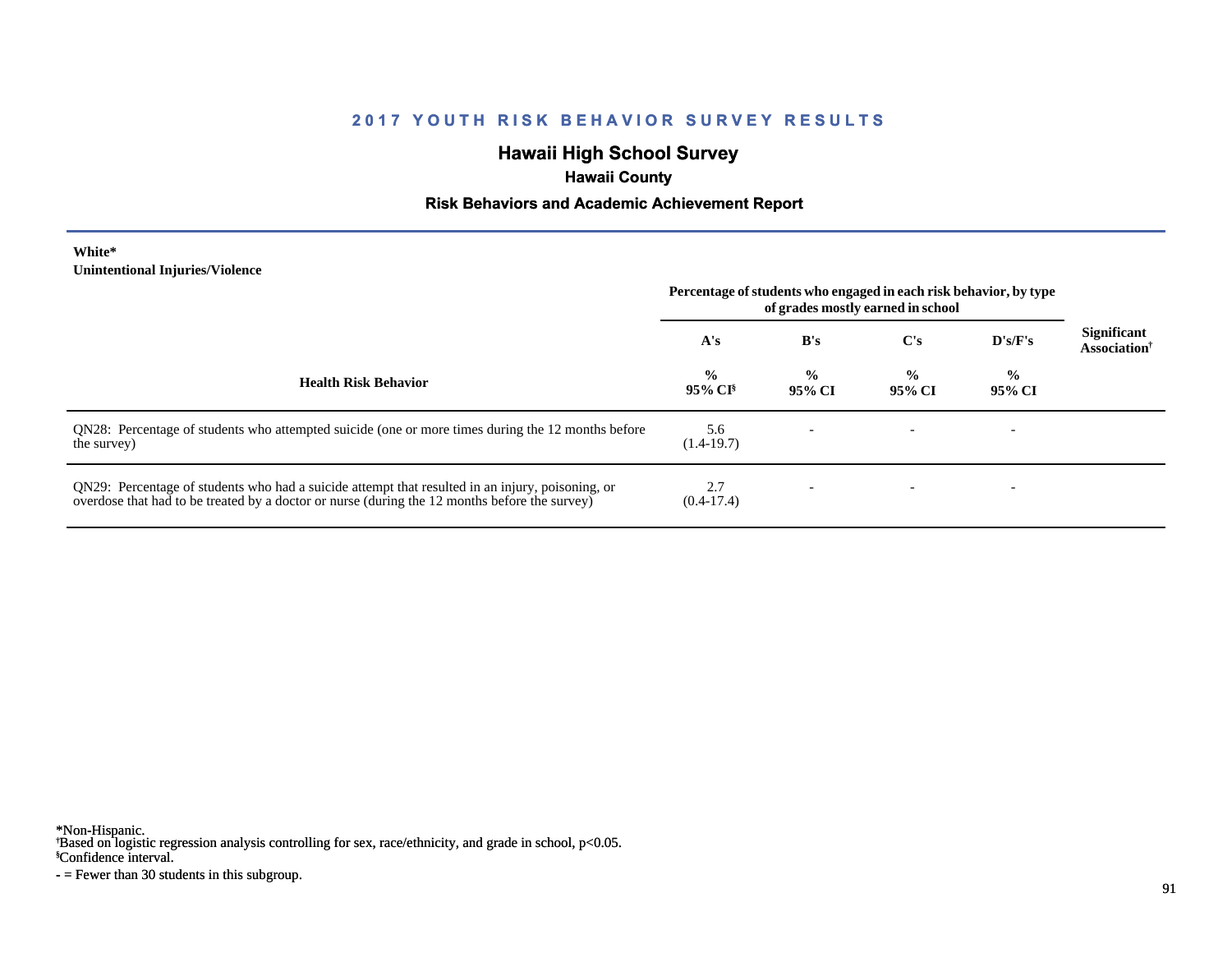# **Hawaii High School Survey**

# **Hawaii County**

#### **Risk Behaviors and Academic Achievement Report**

| White*             |  |
|--------------------|--|
| <b>Tobacco Use</b> |  |

|                                                                                                                                                                                                                                                                                                                 | Percentage of students who engaged in each risk behavior, by type<br>of grades mostly earned in school |                         |                         |                         |                                                       |
|-----------------------------------------------------------------------------------------------------------------------------------------------------------------------------------------------------------------------------------------------------------------------------------------------------------------|--------------------------------------------------------------------------------------------------------|-------------------------|-------------------------|-------------------------|-------------------------------------------------------|
|                                                                                                                                                                                                                                                                                                                 | A's                                                                                                    | B's                     | C's                     | D's/F's                 | <b>Significant</b><br><b>Association</b> <sup>†</sup> |
| <b>Health Risk Behavior</b>                                                                                                                                                                                                                                                                                     | $\frac{0}{0}$<br>$95\%$ CI <sup>§</sup>                                                                | $\frac{0}{0}$<br>95% CI | $\frac{0}{0}$<br>95% CI | $\frac{0}{0}$<br>95% CI |                                                       |
| QN31: Percentage of students who first tried cigarette smoking before age 13 years (even one or two<br>puffs)                                                                                                                                                                                                   | 8.2<br>$(2.8-21.4)$                                                                                    |                         |                         |                         |                                                       |
| QN32: Percentage of students who currently smoked cigarettes (on at least 1 day during the 30 days<br>before the survey)                                                                                                                                                                                        | 7.3<br>$(2.3 - 20.7)$                                                                                  |                         |                         |                         |                                                       |
| QNFRCIG: Percentage of students who currently smoked cigarettes frequently (on 20 or more days<br>during the 30 days before the survey)                                                                                                                                                                         | 2.6<br>$(0.3-16.6)$                                                                                    |                         |                         |                         |                                                       |
| QNDAYCIG: Percentage of students who currently smoked cigarettes daily (on all 30 days during the<br>30 days before the survey)                                                                                                                                                                                 | 0.0                                                                                                    |                         |                         |                         |                                                       |
| QN35: Percentage of students who currently used an electronic vapor product (including e-cigarettes,<br>e-cigars, e-pipes, vape pipes, vaping pens, e-hookahs, and hookah pens [such as blu, NJOY, Vuse,<br>MarkTen, Logic, Vapin Plus, eGo, and Halo], on at least 1 day during the 30 days before the survey) | 16.4<br>$(8.0 - 30.6)$                                                                                 |                         |                         |                         |                                                       |

\*Non-Hispanic.

† Based on logistic regression analysis controlling for sex, race/ethnicity, and grade in school, p<0.05.

§Confidence interval.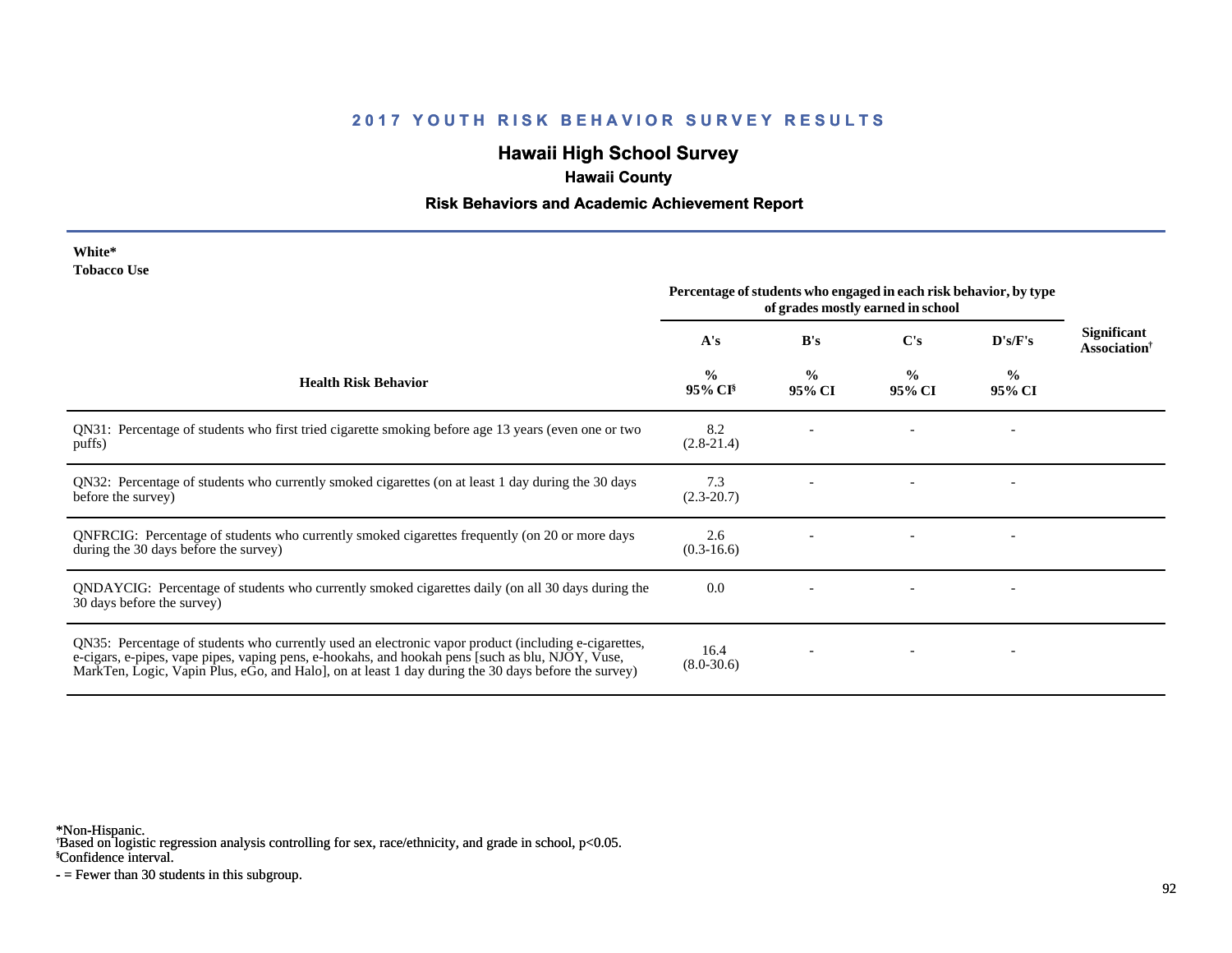## **Hawaii High School Survey**

## **Hawaii County**

### **Risk Behaviors and Academic Achievement Report**

#### **White\* Alcohol/Other Drug Use**

|                                                                                                                                                                                                                                                                                       | Percentage of students who engaged in each risk behavior, by type<br>of grades mostly earned in school |                         |                         |                          |                                                       |
|---------------------------------------------------------------------------------------------------------------------------------------------------------------------------------------------------------------------------------------------------------------------------------------|--------------------------------------------------------------------------------------------------------|-------------------------|-------------------------|--------------------------|-------------------------------------------------------|
|                                                                                                                                                                                                                                                                                       | A's                                                                                                    | B's                     | C's                     | D's/F's                  | <b>Significant</b><br><b>Association</b> <sup>†</sup> |
| <b>Health Risk Behavior</b>                                                                                                                                                                                                                                                           | $\frac{0}{0}$<br>95% CI <sup>§</sup>                                                                   | $\frac{0}{0}$<br>95% CI | $\frac{0}{0}$<br>95% CI | $\frac{0}{0}$<br>95% CI  |                                                       |
| QN41: Percentage of students who had their first drink of alcohol before age 13 years (other than a few<br>sips)                                                                                                                                                                      | 15.9<br>$(8.3 - 28.5)$                                                                                 |                         |                         |                          |                                                       |
| QN42: Percentage of students who currently drank alcohol (at least one drink of alcohol, on at least 1<br>day during the 30 days before the survey)                                                                                                                                   | 30.9<br>$(19.4 - 45.2)$                                                                                |                         |                         |                          |                                                       |
| QN44: Percentage of students who currently were binge drinking (had four or more drinks of alcohol<br>in a row for female students or five or more drinks of alcohol in a row for male students, within a<br>couple of hours, on at least 1 day during the 30 days before the survey) | 15.2<br>$(7.5 - 28.6)$                                                                                 |                         |                         |                          |                                                       |
| QN47: Percentage of students who tried marijuana for the first time before age 13 years                                                                                                                                                                                               | 8.3<br>$(3.4-19.0)$                                                                                    |                         |                         | $\overline{\phantom{a}}$ |                                                       |
| QN48: Percentage of students who currently used marijuana (one or more times during the 30 days<br>before the survey)                                                                                                                                                                 | 15.5<br>$(7.5-29.3)$                                                                                   |                         |                         |                          |                                                       |
| QN49: Percentage of students who ever used cocaine (any form of cocaine, including powder, crack,<br>or freebase, one or more times during their life)                                                                                                                                | 4.8<br>$(1.2-17.4)$                                                                                    |                         |                         |                          |                                                       |
| ON51: Percentage of students who ever used heroin (also called "smack," "junk," or "China White,"<br>one or more times during their life)                                                                                                                                             | 2.6<br>$(0.3-16.6)$                                                                                    |                         |                         |                          |                                                       |

\*Non-Hispanic.

† Based on logistic regression analysis controlling for sex, race/ethnicity, and grade in school, p<0.05.

§Confidence interval.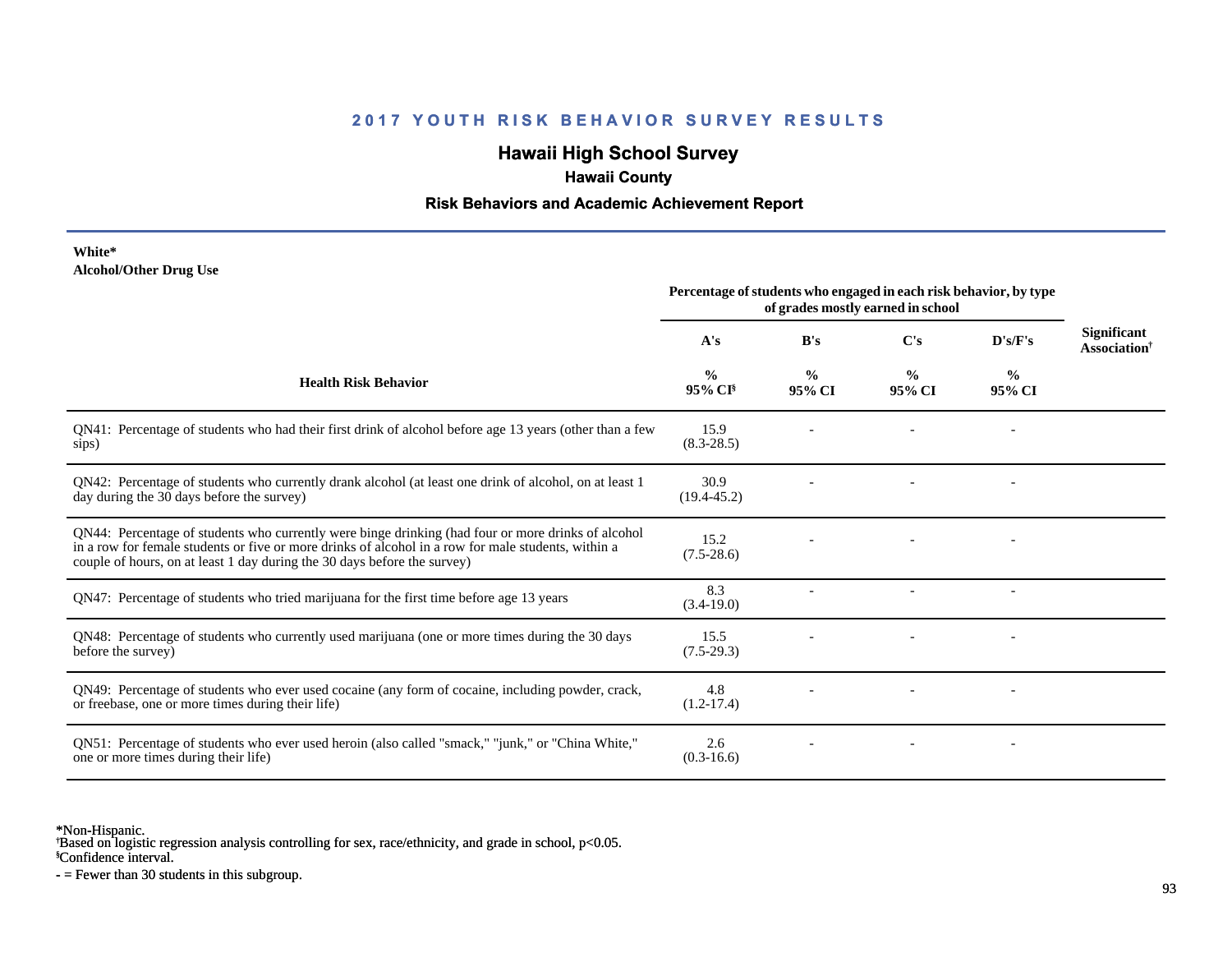## **Hawaii High School Survey**

## **Hawaii County**

#### **Risk Behaviors and Academic Achievement Report**

#### **White\* Alcohol/Other Drug Use**

|                                                                                                                                                                                                                                                                                       | Percentage of students who engaged in each risk behavior, by type<br>of grades mostly earned in school |                         |                         |                         |                                                |
|---------------------------------------------------------------------------------------------------------------------------------------------------------------------------------------------------------------------------------------------------------------------------------------|--------------------------------------------------------------------------------------------------------|-------------------------|-------------------------|-------------------------|------------------------------------------------|
|                                                                                                                                                                                                                                                                                       | A's                                                                                                    | B's                     | C's                     | D's/F's                 | <b>Significant</b><br>Association <sup>†</sup> |
| <b>Health Risk Behavior</b>                                                                                                                                                                                                                                                           | $\frac{0}{0}$<br>95% CI <sup>§</sup>                                                                   | $\frac{0}{0}$<br>95% CI | $\frac{0}{0}$<br>95% CI | $\frac{0}{0}$<br>95% CI |                                                |
| QN52: Percentage of students who ever used methamphetamines (also called "speed," "crystal,"<br>"crank," or "ice," one or more times during their life)                                                                                                                               | 4.7<br>$(1.1 - 17.7)$                                                                                  |                         |                         |                         |                                                |
| QN53: Percentage of students who ever used ecstasy (also called "MDMA," one or more times during<br>their life)                                                                                                                                                                       | 6.4<br>$(1.8-19.7)$                                                                                    |                         |                         |                         |                                                |
| QN54: Percentage of students who ever used synthetic marijuana (also called "K2," "Spice," "fake<br>weed," "King Kong," "Yucatan Fire," "Skunk," or "Moon Rocks," one or more times during their life)                                                                                | 7.5<br>$(2.6-19.6)$                                                                                    |                         |                         |                         |                                                |
| QN56: Percentage of students who ever took prescription pain medicine without a doctor's<br>prescription or differently than how a doctor told them to use it (counting drugs such as codeine,<br>Vicodin, OxyContin, Hydrocodone, and Percocet, one or more times during their life) | 16.6<br>$(8.7-29.4)$                                                                                   |                         |                         |                         |                                                |
| QN57: Percentage of students who ever injected any illegal drug (used a needle to inject any illegal<br>drug into their body, one or more times during their life)                                                                                                                    | 0.0                                                                                                    |                         |                         |                         |                                                |

\*Non-Hispanic.

† Based on logistic regression analysis controlling for sex, race/ethnicity, and grade in school, p<0.05.

§Confidence interval.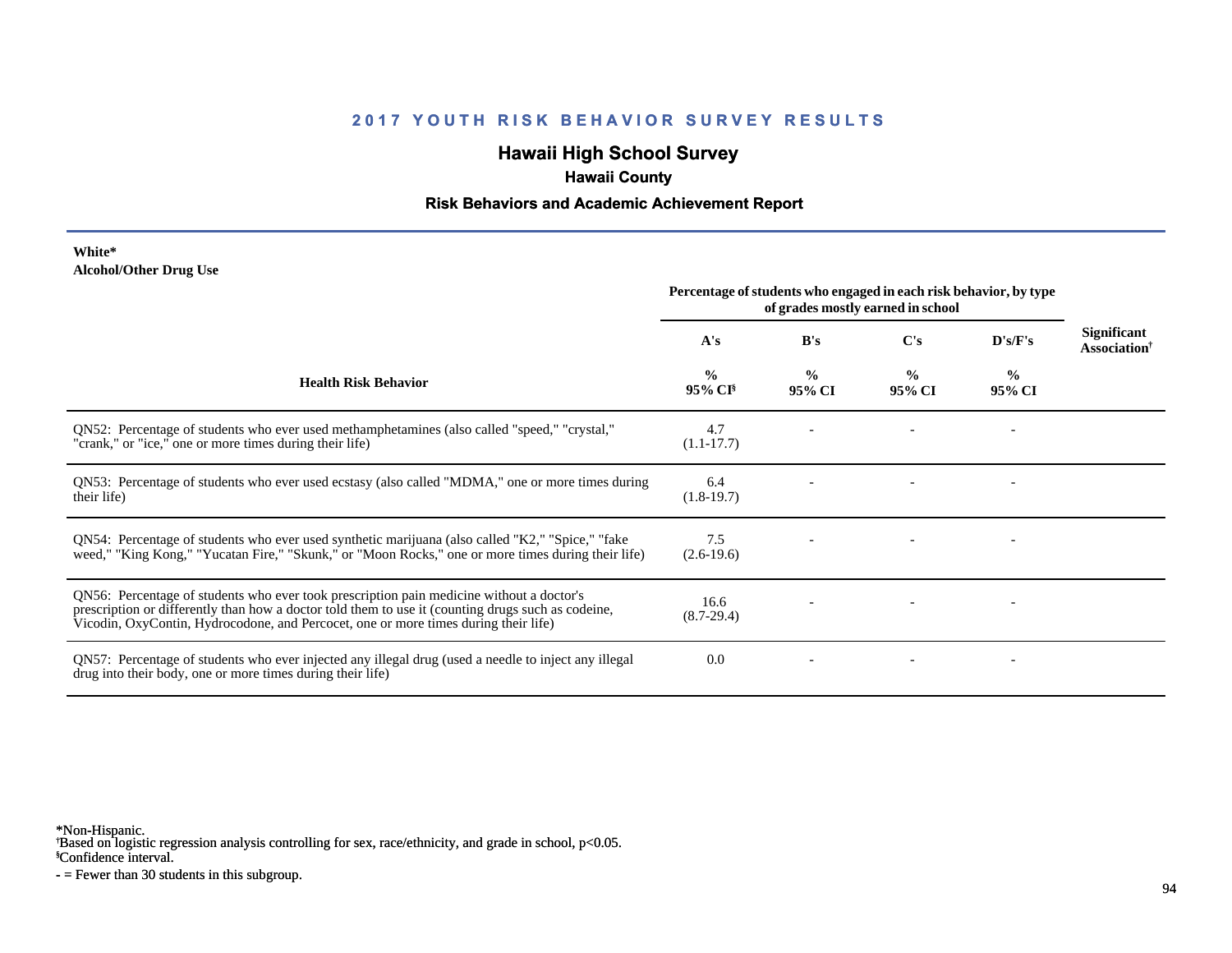## **Hawaii High School Survey**

## **Hawaii County**

### **Risk Behaviors and Academic Achievement Report**

**White\* Sexual Behaviors**

|                                                                                                                                                                       | Percentage of students who engaged in each risk behavior, by type<br>of grades mostly earned in school |                         |                         |                          |                                                |
|-----------------------------------------------------------------------------------------------------------------------------------------------------------------------|--------------------------------------------------------------------------------------------------------|-------------------------|-------------------------|--------------------------|------------------------------------------------|
|                                                                                                                                                                       | A's                                                                                                    | B's                     | C's                     | D's/F's                  | <b>Significant</b><br>Association <sup>†</sup> |
| <b>Health Risk Behavior</b>                                                                                                                                           | $\frac{0}{0}$<br>$95\%$ CI <sup>§</sup>                                                                | $\frac{0}{0}$<br>95% CI | $\frac{0}{0}$<br>95% CI | $\frac{0}{0}$<br>95% CI  |                                                |
| QN60: Percentage of students who had sexual intercourse for the first time before age 13 years                                                                        | 4.6<br>$(1.1-17.2)$                                                                                    |                         |                         |                          |                                                |
| QN61: Percentage of students who had sexual intercourse with four or more persons during their life                                                                   | 7.5<br>$(2.4 - 21.3)$                                                                                  |                         |                         | $\overline{\phantom{a}}$ |                                                |
| QN62: Percentage of students who were currently sexually active (had sexual intercourse with at least<br>one person, during the 3 months before the survey)           | 13.8<br>$(6.8-26.1)$                                                                                   |                         |                         |                          |                                                |
| QN63: Percentage of students who drank alcohol or used drugs before last sexual intercourse (among<br>students who were currently sexually active)                    |                                                                                                        |                         |                         |                          |                                                |
| QN64: Percentage of students who used a condom during last sexual intercourse (among students who<br>were currently sexually active)                                  |                                                                                                        |                         |                         |                          |                                                |
| QN65: Percentage of students who used birth control pills before last sexual intercourse (to prevent<br>pregnancy, among students who were currently sexually active) |                                                                                                        |                         |                         |                          |                                                |

\*Non-Hispanic.

† Based on logistic regression analysis controlling for sex, race/ethnicity, and grade in school, p<0.05.

§Confidence interval.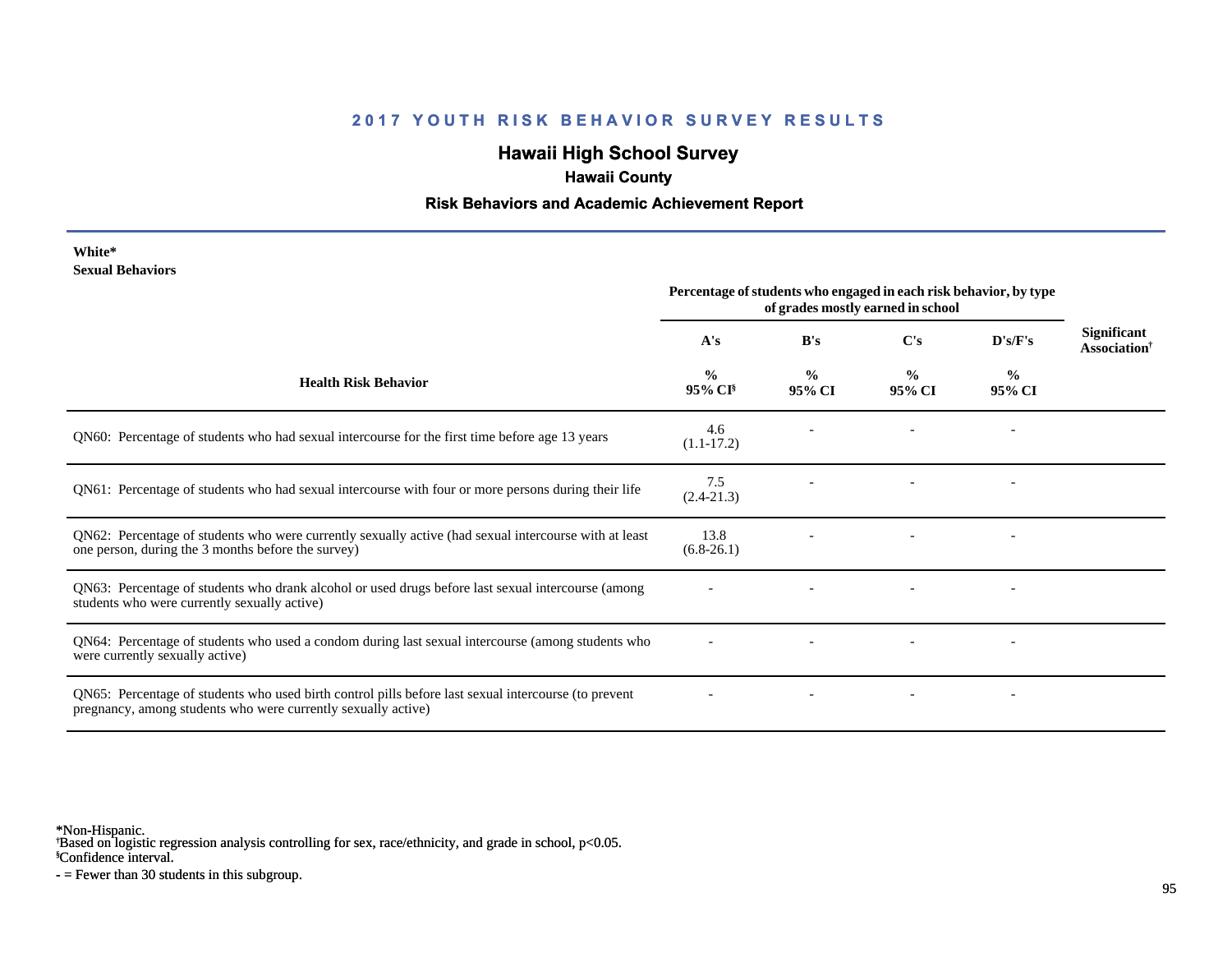## **Hawaii High School Survey**

# **Hawaii County**

#### **Risk Behaviors and Academic Achievement Report**

#### **White\* Sexual Behaviors**

|                                                                                                                                                                                                                                                                                                                                                                        | Percentage of students who engaged in each risk behavior, by type<br>of grades mostly earned in school |                         |                         |                         |                                                |
|------------------------------------------------------------------------------------------------------------------------------------------------------------------------------------------------------------------------------------------------------------------------------------------------------------------------------------------------------------------------|--------------------------------------------------------------------------------------------------------|-------------------------|-------------------------|-------------------------|------------------------------------------------|
|                                                                                                                                                                                                                                                                                                                                                                        | A's                                                                                                    | B's                     | $\bf C's$               | D's/F's                 | <b>Significant</b><br>Association <sup>†</sup> |
| <b>Health Risk Behavior</b>                                                                                                                                                                                                                                                                                                                                            | $\frac{0}{0}$<br>95% CI <sup>§</sup>                                                                   | $\frac{0}{0}$<br>95% CI | $\frac{0}{0}$<br>95% CI | $\frac{6}{6}$<br>95% CI |                                                |
| QNIUDIMP: Percentage of students who used an IUD (such as Mirena or ParaGard) or implant (such<br>as Implanon or Nexplanon) before last sexual intercourse (to prevent pregnancy, among students who<br>were currently sexually active)                                                                                                                                |                                                                                                        |                         |                         |                         |                                                |
| QNOTHHPL: Percentage of students who used birth control pills; an IUD (such as Mirena or<br>ParaGard) or implant (such as Implanon or Nexplanon); or a shot (such as Depo-Provera), patch (such<br>as OrthoEvra), or birth control ring (such as NuvaRing) before last sexual intercourse (to prevent<br>pregnancy, among students who were currently sexually active) |                                                                                                        |                         |                         |                         |                                                |
| <b>QNBCNONE:</b> Percentage of students who did not use any method to prevent pregnancy during last<br>sexual intercourse (among students who were currently sexually active)                                                                                                                                                                                          |                                                                                                        |                         |                         |                         |                                                |

\*Non-Hispanic.

† Based on logistic regression analysis controlling for sex, race/ethnicity, and grade in school, p<0.05.

§Confidence interval.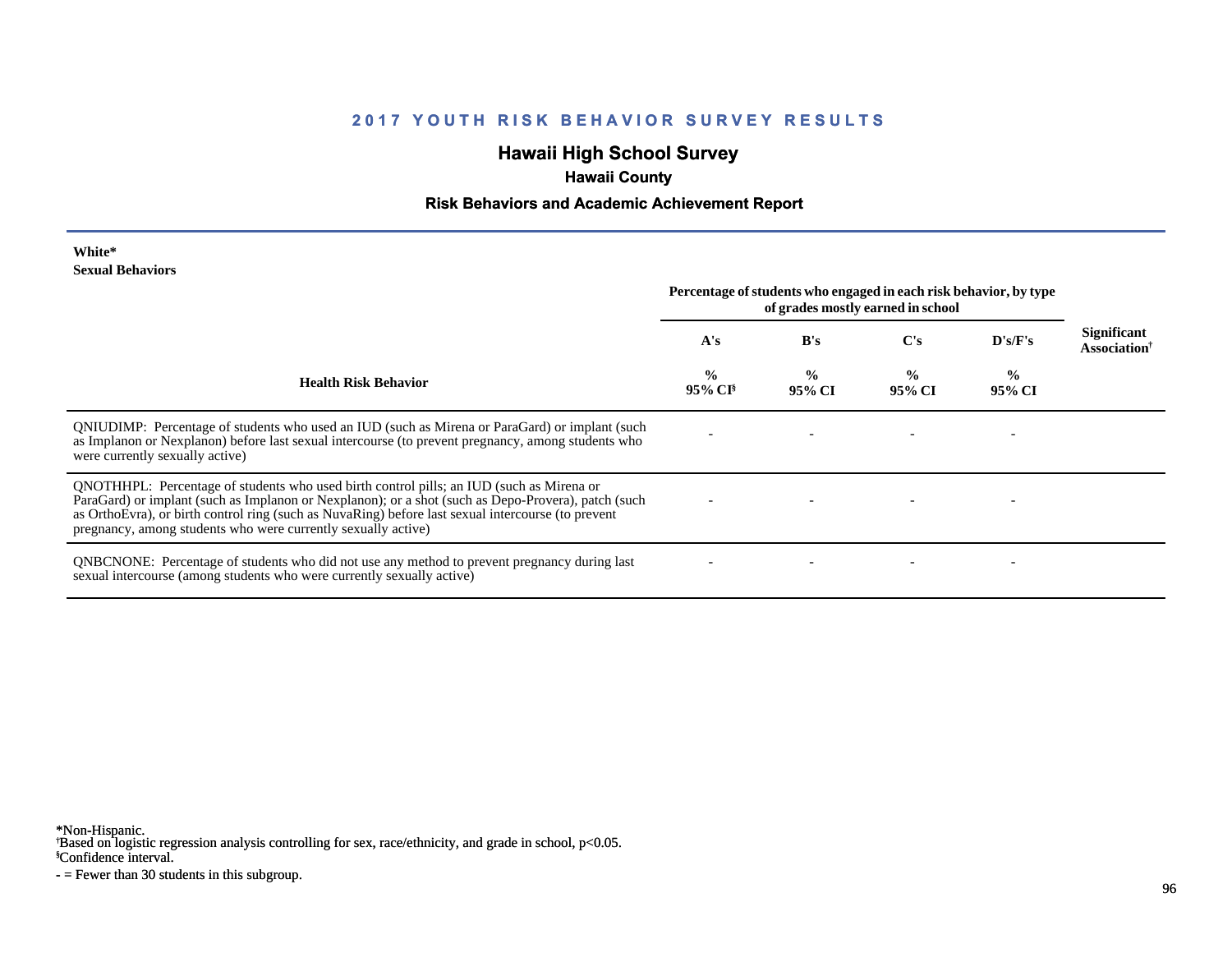## **Hawaii High School Survey**

### **Hawaii County**

#### **Risk Behaviors and Academic Achievement Report**

#### **White\* Dietary Behaviors**

|                                                                                                                                                                                                                   | Percentage of students who engaged in each risk behavior, by type<br>of grades mostly earned in school |                         |                         |                          |                                                |  |
|-------------------------------------------------------------------------------------------------------------------------------------------------------------------------------------------------------------------|--------------------------------------------------------------------------------------------------------|-------------------------|-------------------------|--------------------------|------------------------------------------------|--|
|                                                                                                                                                                                                                   | A's                                                                                                    | B's                     | $\bf C's$               | D's/F's                  | Significant<br><b>Association</b> <sup>†</sup> |  |
| <b>Health Risk Behavior</b>                                                                                                                                                                                       | $\frac{0}{0}$<br>95% CI <sup>§</sup>                                                                   | $\frac{0}{0}$<br>95% CI | $\frac{0}{0}$<br>95% CI | $\%$<br>95% CI           |                                                |  |
| QNOBESE: Percentage of students who had obesity $(>= 95$ th percentile for body mass index, based on<br>sex- and age-specific reference data from the 2000 CDC growth charts) <sup>1</sup>                        | 3.2<br>$(0.7-12.7)$                                                                                    |                         |                         |                          |                                                |  |
| QNOWT: Percentage of students who were overweight $(>= 85$ th percentile but <95th percentile for<br>body mass index, based on sex- and age-specific reference data from the 2000 CDC growth charts) <sup>1</sup> | 12.5<br>$(5.9 - 24.5)$                                                                                 |                         |                         |                          |                                                |  |
| QN68: Percentage of students who described themselves as slightly or very overweight                                                                                                                              | 29.5<br>$(18.2 - 44.1)$                                                                                |                         |                         | $\overline{\phantom{a}}$ |                                                |  |
| QN70: Percentage of students who did not drink fruit juice (100% fruit juices one or more times<br>during the 7 days before the survey)                                                                           | 24.7<br>$(14.5 - 38.7)$                                                                                |                         |                         |                          |                                                |  |
| QN71: Percentage of students who did not eat fruit (one or more times during the 7 days before the<br>survey)                                                                                                     | 5.1<br>$(1.6-14.5)$                                                                                    |                         |                         |                          |                                                |  |
| ONFR0: Percentage of students who did not eat fruit or drink 100% fruit juices (such as orange juice,<br>apple juice, or grape juice, during the 7 days before the survey)                                        | 5.1<br>$(1.6-14.5)$                                                                                    |                         |                         |                          |                                                |  |
| QNFR1: Percentage of students who ate fruit or drank 100% fruit juices one or more times per day<br>(such as orange juice, apple juice, or grape juice, during the 7 days before the survey)                      | 56.6<br>$(40.6 - 71.4)$                                                                                |                         |                         |                          |                                                |  |

\*Non-Hispanic.

§Confidence interval. † Based on logistic regression analysis controlling for sex, race/ethnicity, and grade in school, p<0.05.

¶ Based on reference data from the 2000 CDC Growth Charts. In 2017, new, slightly different ranges were used to calculate biologically implausible responses to height and weight questions.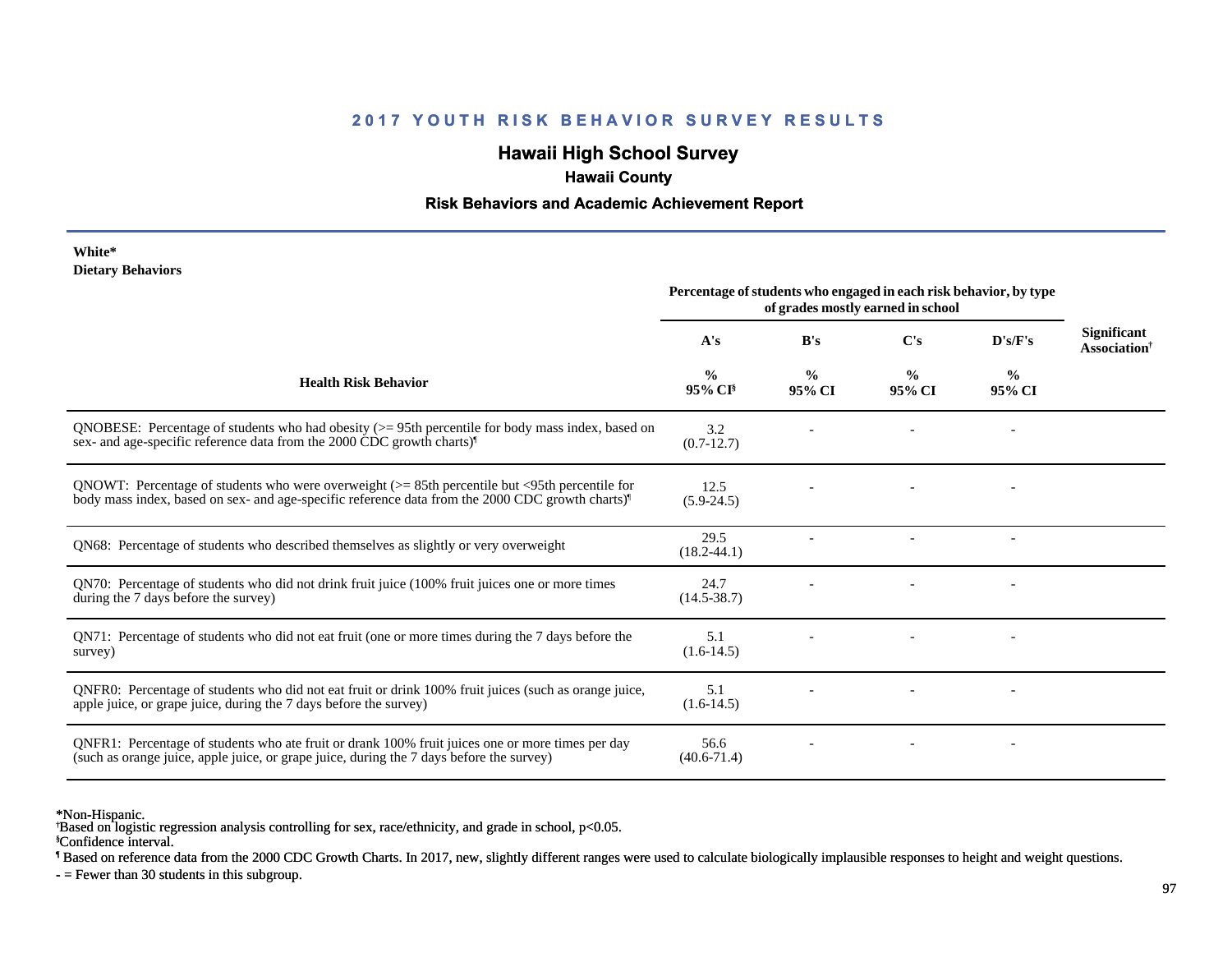## **Hawaii High School Survey**

## **Hawaii County**

### **Risk Behaviors and Academic Achievement Report**

#### **White\* Dietary Behaviors**

|                                                                                                                                                                                                | Percentage of students who engaged in each risk behavior, by type<br>of grades mostly earned in school |                         |                         |                          |                                                       |
|------------------------------------------------------------------------------------------------------------------------------------------------------------------------------------------------|--------------------------------------------------------------------------------------------------------|-------------------------|-------------------------|--------------------------|-------------------------------------------------------|
|                                                                                                                                                                                                | A's                                                                                                    | B's                     | $\bf C's$               | D's/F's                  | <b>Significant</b><br><b>Association</b> <sup>†</sup> |
| <b>Health Risk Behavior</b>                                                                                                                                                                    | $\frac{0}{0}$<br>95% CI <sup>§</sup>                                                                   | $\frac{0}{0}$<br>95% CI | $\frac{0}{0}$<br>95% CI | $\frac{0}{0}$<br>95% CI  |                                                       |
| QNFR2: Percentage of students who ate fruit or drank 100% fruit juices two or more times per day<br>(such as orange juice, apple juice, or grape juice, during the 7 days before the survey)   | 29.7<br>$(18.2 - 44.6)$                                                                                |                         |                         |                          |                                                       |
| QNFR3: Percentage of students who ate fruit or drank 100% fruit juices three or more times per day<br>(such as orange juice, apple juice, or grape juice, during the 7 days before the survey) | 16.8<br>$(7.6 - 33.4)$                                                                                 |                         |                         |                          |                                                       |
| QN72: Percentage of students who did not eat green salad (one or more times during the 7 days before<br>the survey)                                                                            | 24.7<br>$(14.6 - 38.6)$                                                                                |                         |                         |                          |                                                       |
| QN73: Percentage of students who did not eat potatoes (one or more times during the 7 days before the<br>survey)                                                                               | 35.4<br>$(24.5 - 48.1)$                                                                                |                         |                         |                          |                                                       |
| QN74: Percentage of students who did not eat carrots (one or more times during the 7 days before the<br>survey)                                                                                | 41.4<br>$(27.2 - 57.1)$                                                                                |                         |                         | $\overline{\phantom{a}}$ |                                                       |
| QN75: Percentage of students who did not eat other vegetables (one or more times during the 7 days<br>before the survey)                                                                       | 7.4<br>$(2.6-19.3)$                                                                                    |                         |                         |                          |                                                       |

\*Non-Hispanic.

† Based on logistic regression analysis controlling for sex, race/ethnicity, and grade in school, p<0.05.

§Confidence interval.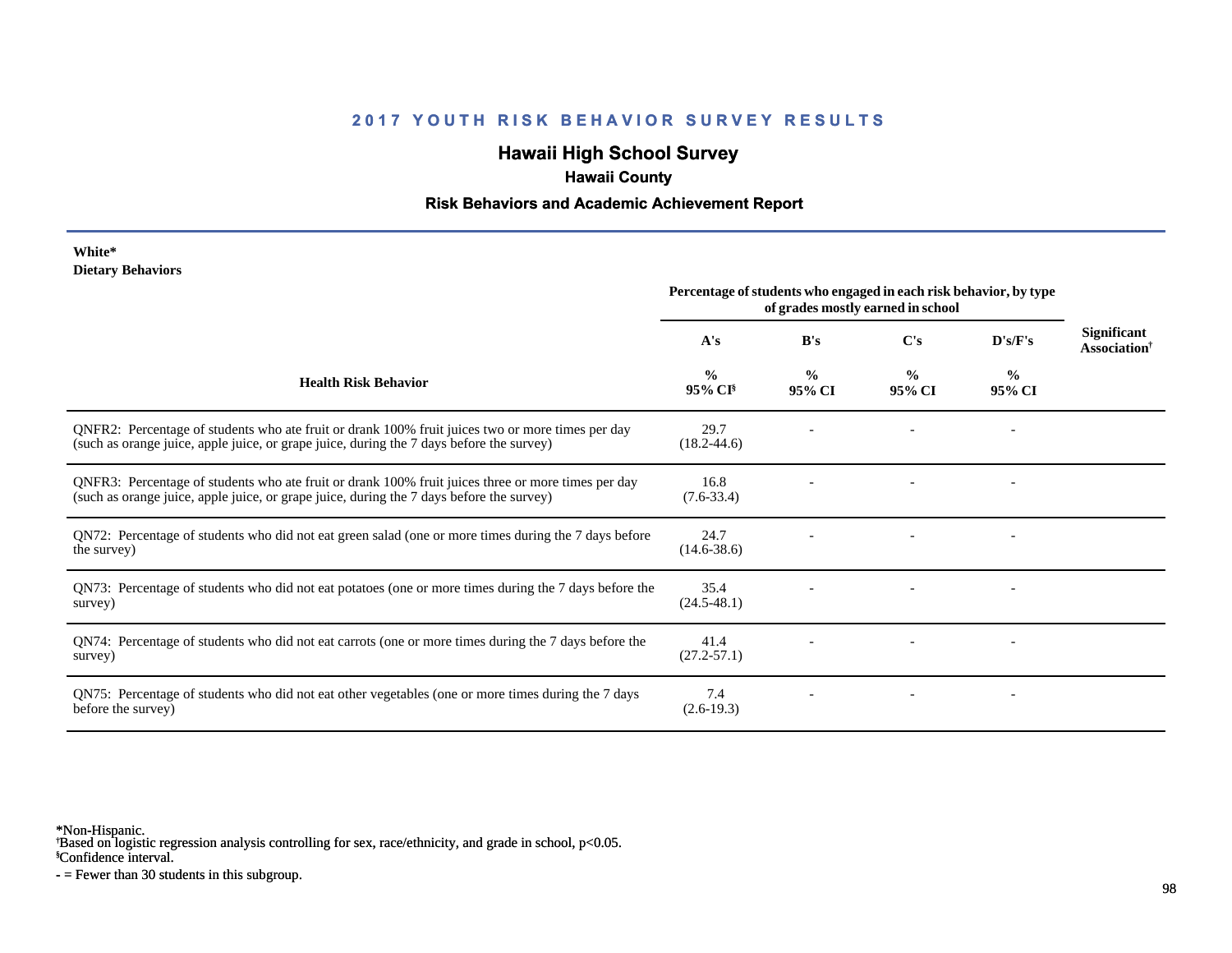## **Hawaii High School Survey**

## **Hawaii County**

#### **Risk Behaviors and Academic Achievement Report**

#### **White\* Dietary Behaviors**

|                                                                                                                                                                                                                                          | Percentage of students who engaged in each risk behavior, by type<br>of grades mostly earned in school |                         |                         |                         |                                                |
|------------------------------------------------------------------------------------------------------------------------------------------------------------------------------------------------------------------------------------------|--------------------------------------------------------------------------------------------------------|-------------------------|-------------------------|-------------------------|------------------------------------------------|
|                                                                                                                                                                                                                                          | A's                                                                                                    | B's                     | C's                     | D's/F's                 | <b>Significant</b><br>Association <sup>†</sup> |
| <b>Health Risk Behavior</b>                                                                                                                                                                                                              | $\frac{0}{0}$<br>95% CI <sup>§</sup>                                                                   | $\frac{0}{0}$<br>95% CI | $\frac{0}{0}$<br>95% CI | $\frac{0}{0}$<br>95% CI |                                                |
| QNVEG0: Percentage of students who did not eat vegetables (green salad, potatoes [excluding French]<br>fries, fried potatoes, or potato chips], carrots, or other vegetables, during the 7 days before the survey)                       | 4.6<br>$(1.0-18.1)$                                                                                    |                         |                         |                         |                                                |
| QNVEG1: Percentage of students who ate vegetables one or more times per day (green salad, potatoes<br>[excluding French fries, fried potatoes, or potato chips], carrots, or other vegetables, during the 7 days<br>before the survey)   | 72.4<br>$(56.8 - 83.9)$                                                                                |                         |                         |                         |                                                |
| QNVEG2: Percentage of students who ate vegetables two or more times per day (green salad, potatoes<br>[excluding French fries, fried potatoes, or potato chips], carrots, or other vegetables, during the 7 days<br>before the survey)   | 28.6<br>$(16.2 - 45.3)$                                                                                |                         |                         |                         |                                                |
| QNVEG3: Percentage of students who ate vegetables three or more times per day (green salad,<br>potatoes [excluding French fries, fried potatoes, or potato chips], carrots, or other vegetables, during the<br>7 days before the survey) | 11.0<br>$(5.1 - 22.4)$                                                                                 |                         |                         |                         |                                                |
| QN76: Percentage of students who did not drink a can, bottle, or glass of soda or pop (such as Coke,<br>Pepsi, or Sprite, not counting diet soda or diet pop, during the 7 days before the survey)                                       | 33.4<br>$(22.9 - 45.8)$                                                                                |                         |                         |                         |                                                |
| QNSODA1: Percentage of students who drank a can, bottle, or glass of soda or pop one or more times<br>per day (such as Coke, Pepsi, or Sprite, not counting diet soda or diet pop, during the 7 days before the<br>survey)               | 8.7<br>$(3.3-21.2)$                                                                                    |                         |                         |                         |                                                |

\*Non-Hispanic.

† Based on logistic regression analysis controlling for sex, race/ethnicity, and grade in school, p<0.05.

§Confidence interval.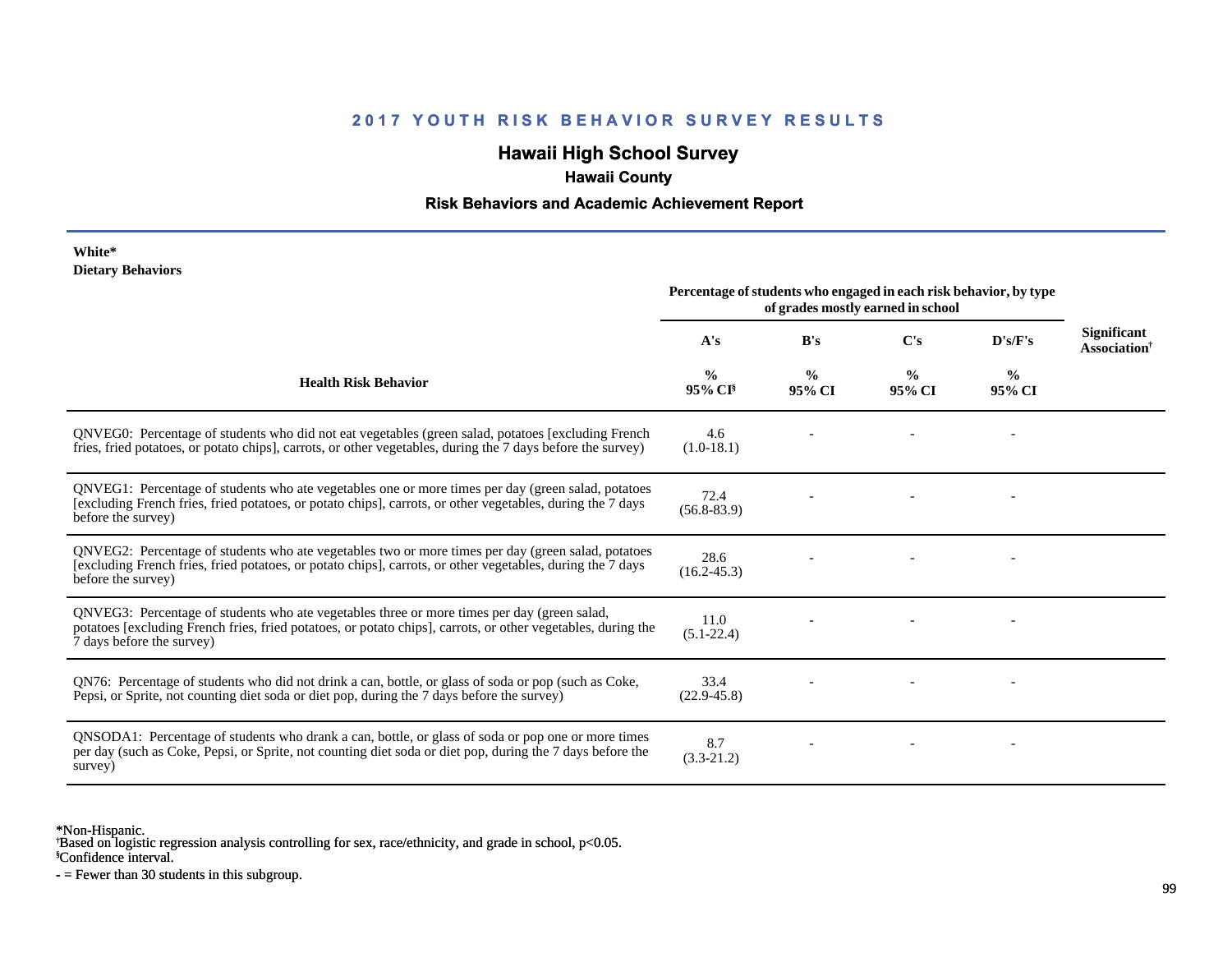## **Hawaii High School Survey**

## **Hawaii County**

#### **Risk Behaviors and Academic Achievement Report**

#### **White\* Dietary Behaviors**

|                                                                                                                                                                                                                                                                                      | Percentage of students who engaged in each risk behavior, by type<br>of grades mostly earned in school |                         |                         |                         |                                                |  |
|--------------------------------------------------------------------------------------------------------------------------------------------------------------------------------------------------------------------------------------------------------------------------------------|--------------------------------------------------------------------------------------------------------|-------------------------|-------------------------|-------------------------|------------------------------------------------|--|
|                                                                                                                                                                                                                                                                                      | A's                                                                                                    | B's                     | $\bf C's$               | D's/F's                 | <b>Significant</b><br>Association <sup>†</sup> |  |
| <b>Health Risk Behavior</b>                                                                                                                                                                                                                                                          | $\frac{6}{6}$<br>95% CI <sup>§</sup>                                                                   | $\frac{6}{9}$<br>95% CI | $\frac{0}{0}$<br>95% CI | $\frac{0}{0}$<br>95% CI |                                                |  |
| QNSODA2: Percentage of students who drank a can, bottle, or glass of soda or pop two or more times<br>per day (such as Coke, Pepsi, or Sprite, not counting diet soda or diet pop, during the 7 days before the<br>survey)                                                           | 5.6<br>$(1.9-15.5)$                                                                                    |                         |                         |                         |                                                |  |
| QNSODA3: Percentage of students who drank a can, bottle, or glass of soda or pop three or more<br>times per day (such as Coke, Pepsi, or Sprite, not counting diet soda or diet pop, during the 7 days<br>before the survey)                                                         | 4.0<br>$(1.1-14.1)$                                                                                    |                         |                         |                         |                                                |  |
| QN77: Percentage of students who did not drink milk (during the 7 days before the survey)                                                                                                                                                                                            | 33.0<br>$(18.7 - 51.2)$                                                                                |                         |                         |                         |                                                |  |
| QNMILK1: Percentage of students who drank one or more glasses per day of milk (counting the milk<br>they drank in a glass or cup, from a carton, or with cereal and counting the half pint of milk served at<br>school as equal to one glass, during the 7 days before the survey)   | 28.6<br>$(16.8 - 44.3)$                                                                                |                         |                         |                         |                                                |  |
| QNMILK2: Percentage of students who drank two or more glasses per day of milk (counting the milk<br>they drank in a glass or cup, from a carton, or with cereal and counting the half pint of milk served at<br>school as equal to one glass, during the 7 days before the survey)   | 14.8<br>$(6.8-29.1)$                                                                                   |                         |                         |                         |                                                |  |
| QNMILK3: Percentage of students who drank three or more glasses per day of milk (counting the milk<br>they drank in a glass or cup, from a carton, or with cereal and counting the half pint of milk served at<br>school as equal to one glass, during the 7 days before the survey) | 3.0<br>$(0.8-10.9)$                                                                                    |                         |                         |                         |                                                |  |

\*Non-Hispanic.

† Based on logistic regression analysis controlling for sex, race/ethnicity, and grade in school, p<0.05.

§Confidence interval.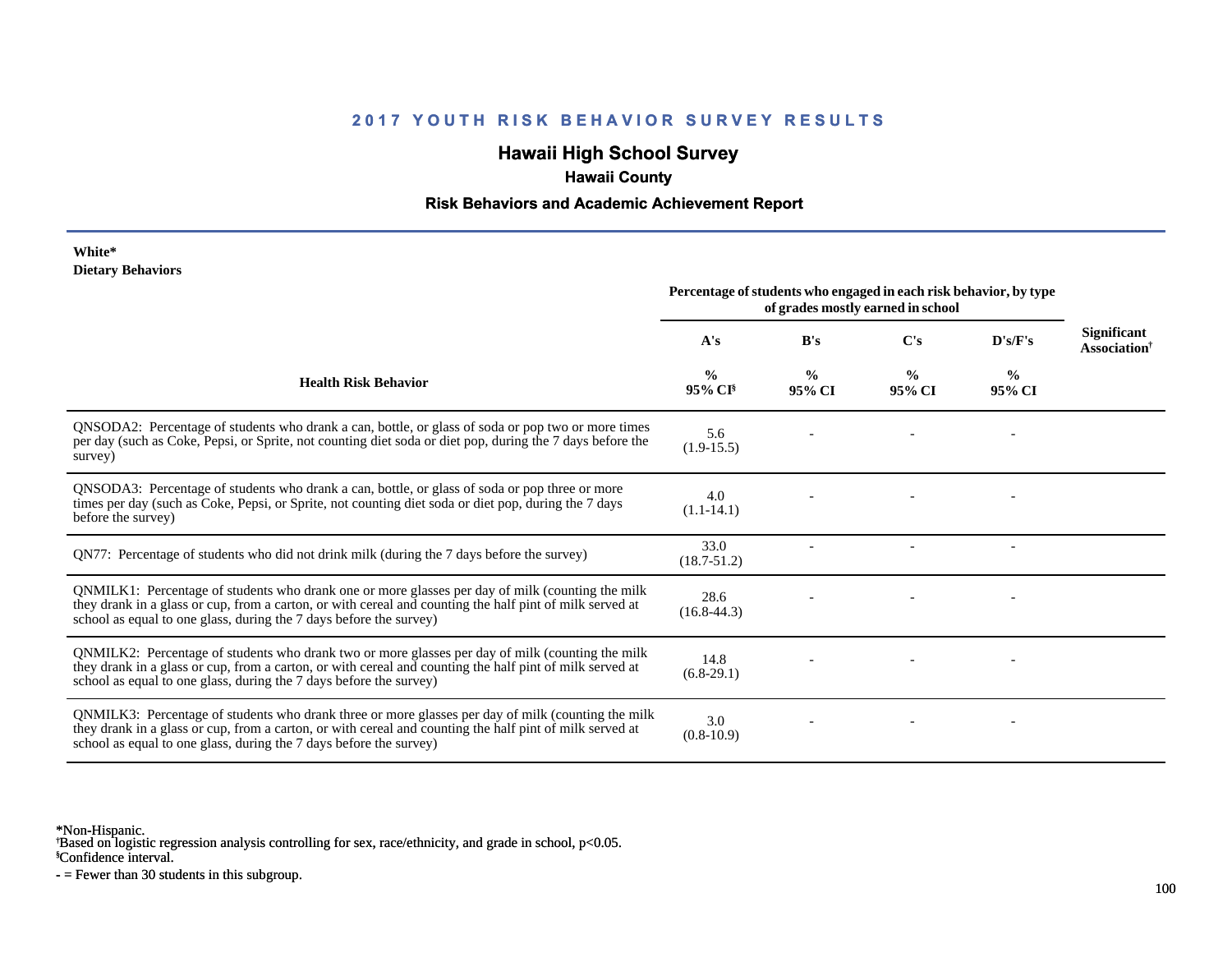## **Hawaii High School Survey**

## **Hawaii County**

### **Risk Behaviors and Academic Achievement Report**

#### **White\* Dietary Behaviors**

|                                                                                                           | Percentage of students who engaged in each risk behavior, by type<br>of grades mostly earned in school |                         |                         |                          |                                                |
|-----------------------------------------------------------------------------------------------------------|--------------------------------------------------------------------------------------------------------|-------------------------|-------------------------|--------------------------|------------------------------------------------|
|                                                                                                           | A's                                                                                                    | B's                     | C's                     | D's/F's                  | <b>Significant</b><br>Association <sup>†</sup> |
| <b>Health Risk Behavior</b>                                                                               | $\frac{0}{0}$<br>$95\%$ CI <sup>§</sup>                                                                | $\frac{0}{0}$<br>95% CI | $\frac{0}{0}$<br>95% CI | $\frac{0}{0}$<br>95% CI  |                                                |
| QN78: Percentage of students who did not eat breakfast (during the 7 days before the survey)              | 10.4<br>$(5.2-19.8)$                                                                                   |                         |                         | $\overline{\phantom{0}}$ |                                                |
| QNBK7DAY: Percentage of students who ate breakfast on all 7 days (during the 7 days before the<br>survey) | 49.6<br>$(35.5 - 63.8)$                                                                                |                         |                         | $\overline{\phantom{a}}$ |                                                |

\*Non-Hispanic.

† Based on logistic regression analysis controlling for sex, race/ethnicity, and grade in school, p<0.05.

§Confidence interval.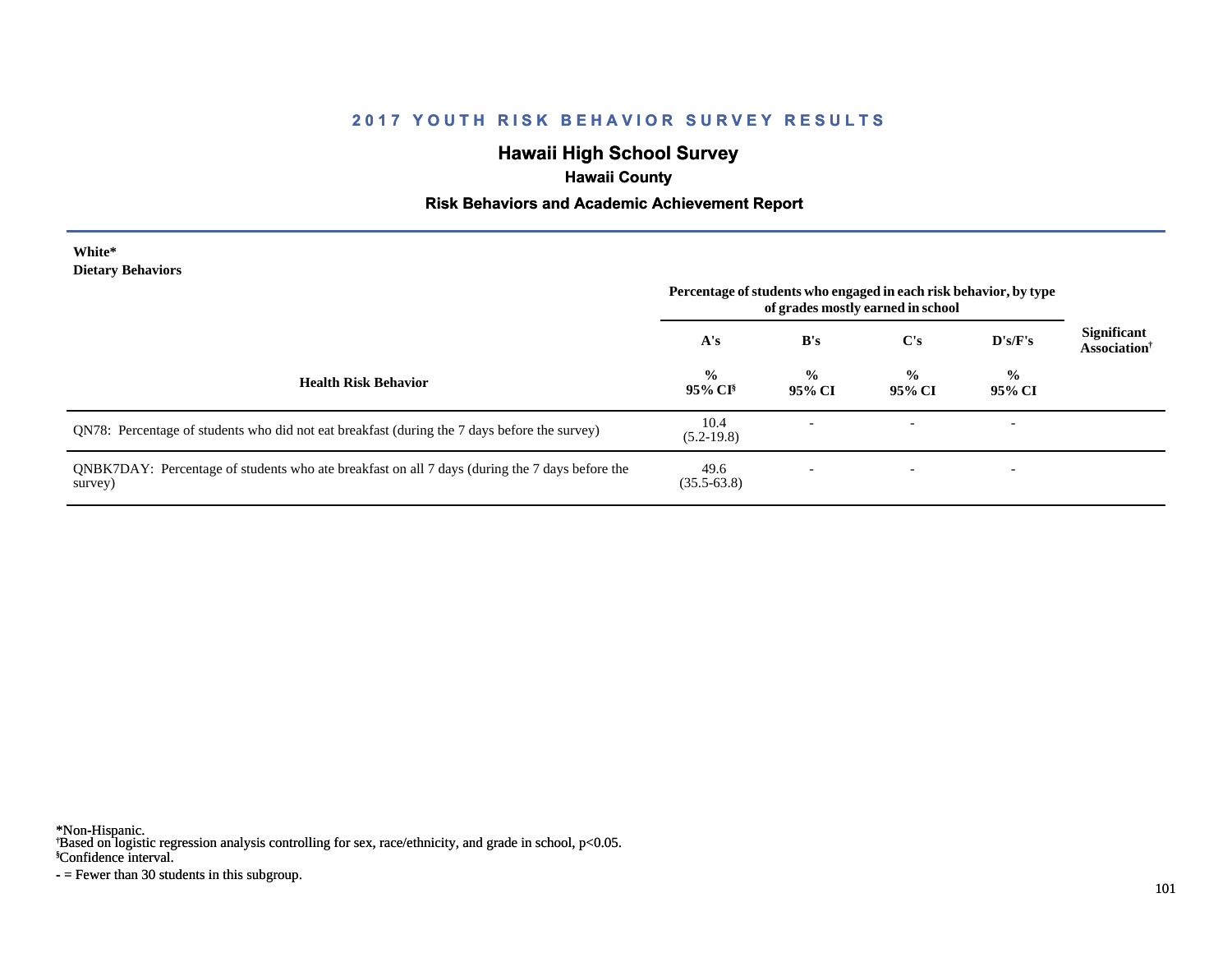## **Hawaii High School Survey**

## **Hawaii County**

#### **Risk Behaviors and Academic Achievement Report**

#### **White\* Physical Activity**

|                                                                                                                                                                                                                                                                                                                                                      | Percentage of students who engaged in each risk behavior, by type<br>of grades mostly earned in school |                         |                         |                         |                                                       |
|------------------------------------------------------------------------------------------------------------------------------------------------------------------------------------------------------------------------------------------------------------------------------------------------------------------------------------------------------|--------------------------------------------------------------------------------------------------------|-------------------------|-------------------------|-------------------------|-------------------------------------------------------|
|                                                                                                                                                                                                                                                                                                                                                      | A's                                                                                                    | B's                     | $\bf C's$               | D's/F's                 | <b>Significant</b><br><b>Association</b> <sup>†</sup> |
| <b>Health Risk Behavior</b>                                                                                                                                                                                                                                                                                                                          | $\frac{0}{0}$<br>$95\%$ CI <sup>§</sup>                                                                | $\frac{0}{0}$<br>95% CI | $\frac{0}{0}$<br>95% CI | $\frac{0}{0}$<br>95% CI |                                                       |
| QN79: Percentage of students who were physically active at least 60 minutes per day on 5 or more<br>days (in any kind of physical activity that increased their heart rate and made them breathe hard some<br>of the time during the 7 days before the survey)                                                                                       | 58.6<br>$(42.7 - 72.8)$                                                                                |                         |                         |                         |                                                       |
| QNPA0DAY: Percentage of students who did not participate in at least 60 minutes of physical activity<br>on at least 1 day (in any kind of physical activity that increased their heart rate and made them breathe<br>hard some of the time during the 7 days before the survey)                                                                      | 11.8<br>$(5.1 - 25.1)$                                                                                 |                         |                         |                         |                                                       |
| QNPA7DAY: Percentage of students who were physically active at least 60 minutes per day on all 7<br>days (in any kind of physical activity that increased their heart rate and made them breathe hard some<br>of the time during the 7 days before the survey)                                                                                       | 28.0<br>$(15.6 - 45.1)$                                                                                |                         |                         |                         |                                                       |
| QN80: Percentage of students who watched television 3 or more hours per day (on an average school<br>day)                                                                                                                                                                                                                                            | 14.3<br>$(6.6-28.1)$                                                                                   |                         |                         |                         |                                                       |
| QN81: Percentage of students who played video or computer games or used a computer 3 or more<br>hours per day (counting time spent on things such as Xbox, PlayStation, an iPad or other tablet, a<br>smartphone, texting, YouTube, Instagram, Facebook, or other social media, for something that was not<br>school work, on an average school day) | 35.7<br>$(23.7-49.8)$                                                                                  |                         |                         |                         |                                                       |
| QN82: Percentage of students who attended physical education (PE) classes on 1 or more days (in an<br>average week when they were in school)                                                                                                                                                                                                         | 42.6<br>$(29.3 - 57.1)$                                                                                |                         |                         |                         |                                                       |

\*Non-Hispanic.

† Based on logistic regression analysis controlling for sex, race/ethnicity, and grade in school, p<0.05.

§Confidence interval.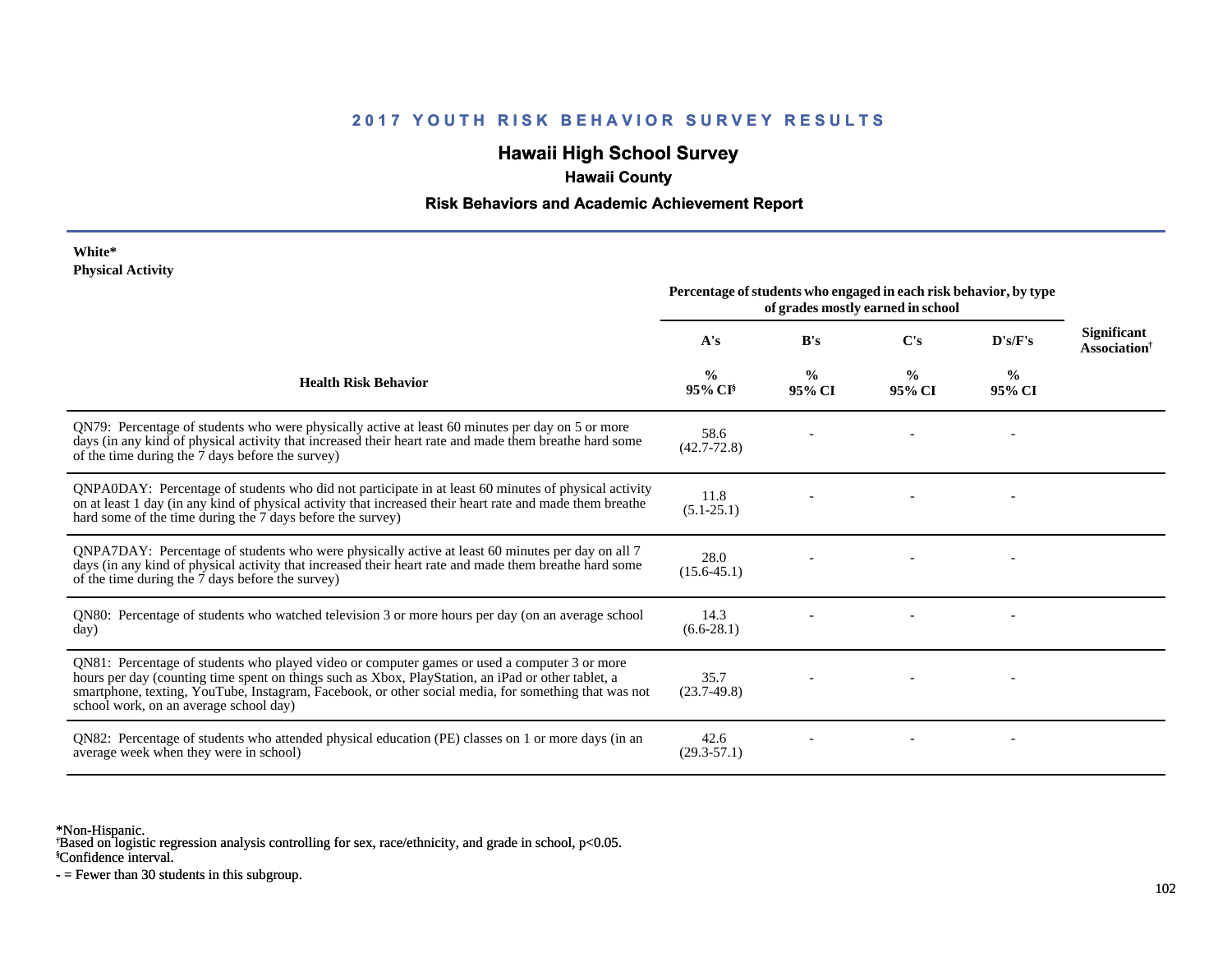# **Hawaii High School Survey**

# **Hawaii County**

## **Risk Behaviors and Academic Achievement Report**

| White*                   |  |
|--------------------------|--|
| <b>Physical Activity</b> |  |

|                                                                                                                                                                             | Percentage of students who engaged in each risk behavior, by type<br>of grades mostly earned in school |                         |                         |                         |                                                |
|-----------------------------------------------------------------------------------------------------------------------------------------------------------------------------|--------------------------------------------------------------------------------------------------------|-------------------------|-------------------------|-------------------------|------------------------------------------------|
|                                                                                                                                                                             | A's                                                                                                    | B's                     | $\bf C's$               | D's/F's                 | <b>Significant</b><br>Association <sup>†</sup> |
| <b>Health Risk Behavior</b>                                                                                                                                                 | $\frac{0}{0}$<br>95% CI <sup>§</sup>                                                                   | $\frac{0}{0}$<br>95% CI | $\frac{0}{0}$<br>95% CI | $\frac{0}{0}$<br>95% CI |                                                |
| QNDLYPE: Percentage of students who attended physical education (PE) classes on all 5 days (in an<br>average week when they were in school)                                 | 1.8<br>$(0.2-12.4)$                                                                                    |                         |                         |                         |                                                |
| QN83: Percentage of students who played on at least one sports team (counting any teams run by their<br>school or community groups, during the 12 months before the survey) | 59.6<br>$(43.9 - 73.5)$                                                                                |                         |                         |                         |                                                |
| QN88: Percentage of students who got 8 or more hours of sleep (on an average school night)                                                                                  | 17.6<br>$(9.6 - 30.2)$                                                                                 |                         |                         |                         |                                                |

\*Non-Hispanic.

† Based on logistic regression analysis controlling for sex, race/ethnicity, and grade in school, p<0.05.

§Confidence interval.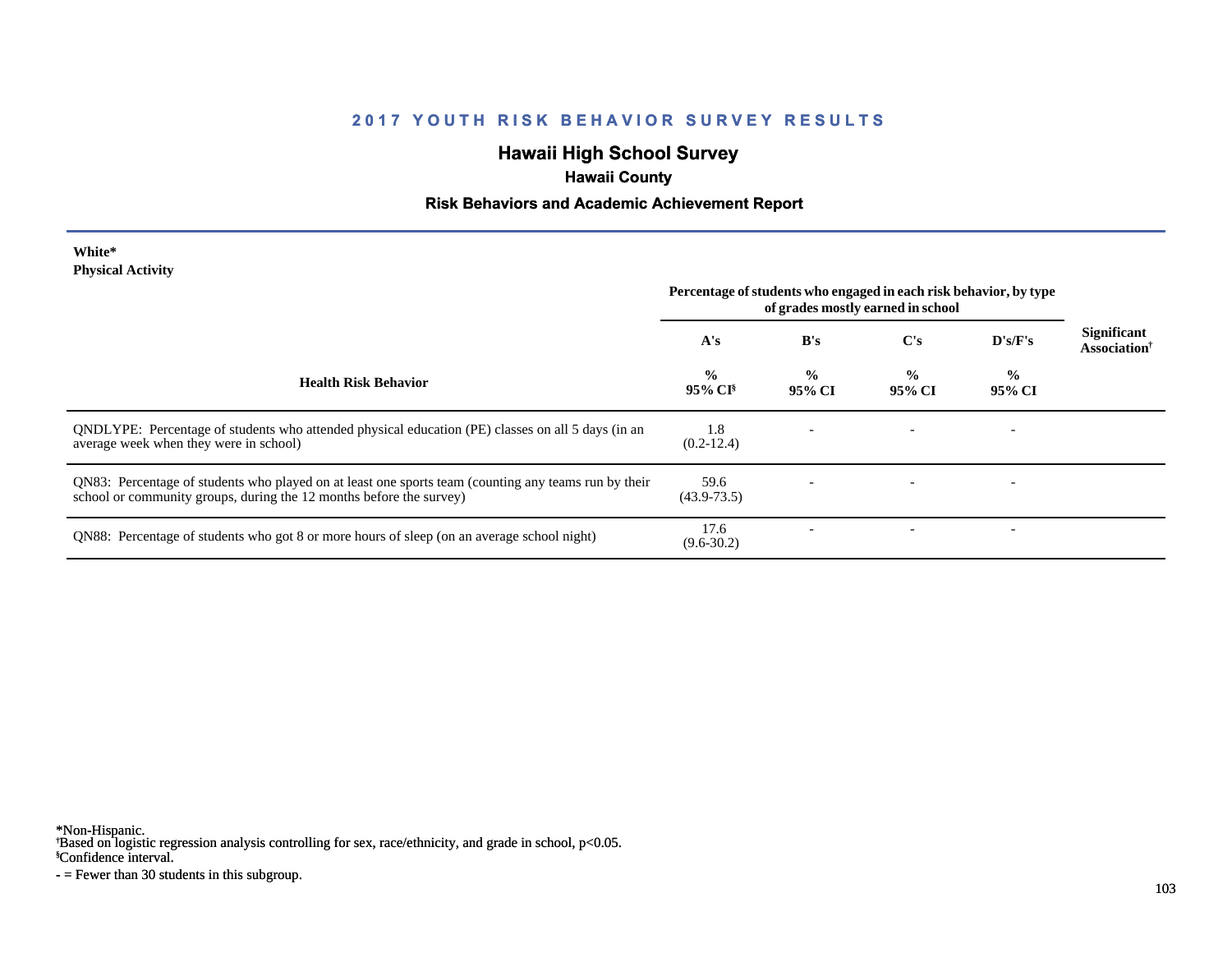## **Hawaii High School Survey**

# **Hawaii County**

### **Risk Behaviors and Academic Achievement Report**

| White*<br>Other                                                                                                                                        |                                      |                          | Percentage of students who engaged in each risk behavior, by type<br>of grades mostly earned in school |                          |                                                |
|--------------------------------------------------------------------------------------------------------------------------------------------------------|--------------------------------------|--------------------------|--------------------------------------------------------------------------------------------------------|--------------------------|------------------------------------------------|
|                                                                                                                                                        | A's                                  | B's                      | C's                                                                                                    | D's/F's                  | Significant<br><b>Association</b> <sup>†</sup> |
| <b>Health Risk Behavior</b>                                                                                                                            | $\frac{0}{0}$<br>95% CI <sup>§</sup> | $\frac{0}{0}$<br>95% CI  | $\frac{0}{0}$<br>95% CI                                                                                | $\frac{0}{0}$<br>95% CI  |                                                |
| QN86: Percentage of students who saw a dentist (for a check-up, exam, teeth cleaning, or other dental<br>work, during the 12 months before the survey) | 77.5<br>$(62.6 - 87.6)$              | $\overline{\phantom{0}}$ | $\overline{\phantom{0}}$                                                                               | $\overline{\phantom{a}}$ |                                                |
| QN87: Percentage of students who had ever been told by a doctor or nurse that they had asthma                                                          | 19.4<br>$(10.9 - 32.2)$              | $\overline{\phantom{0}}$ | $\overline{\phantom{a}}$                                                                               | $\overline{\phantom{a}}$ |                                                |

\*Non-Hispanic.

† Based on logistic regression analysis controlling for sex, race/ethnicity, and grade in school, p<0.05.

§Confidence interval.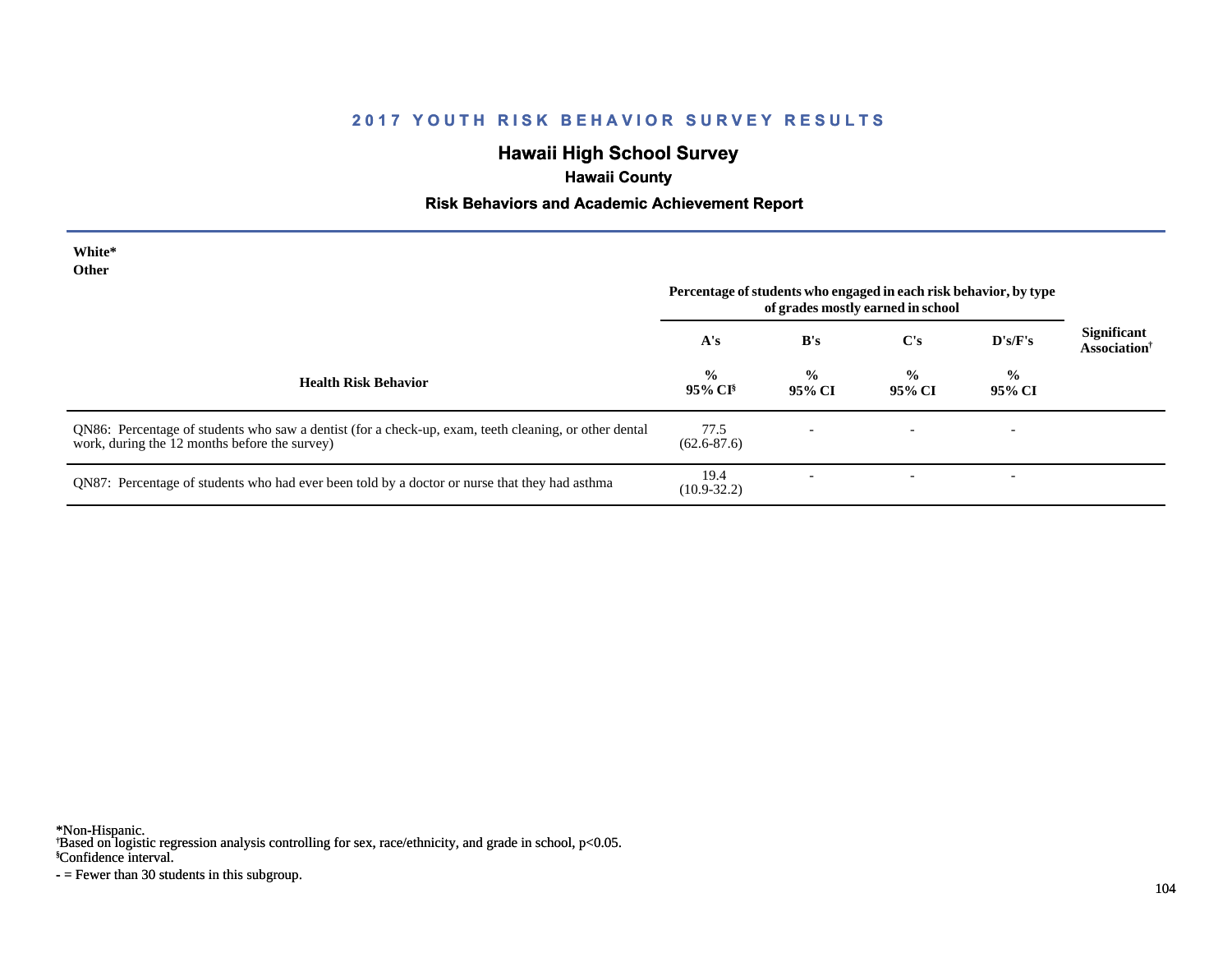## **Hawaii High School Survey**

## **Hawaii County**

#### **Risk Behaviors and Academic Achievement Report**

| White*<br><b>Site-Added</b>                                                                                                                                                                                                                                                                                                                                                                                                                                                          | Percentage of students who engaged in each risk behavior, by type<br>of grades mostly earned in school |                         |                         |                         |                                                       |
|--------------------------------------------------------------------------------------------------------------------------------------------------------------------------------------------------------------------------------------------------------------------------------------------------------------------------------------------------------------------------------------------------------------------------------------------------------------------------------------|--------------------------------------------------------------------------------------------------------|-------------------------|-------------------------|-------------------------|-------------------------------------------------------|
|                                                                                                                                                                                                                                                                                                                                                                                                                                                                                      | A's                                                                                                    | B's                     | $\bf C's$               | D's/F's                 | <b>Significant</b><br><b>Association</b> <sup>†</sup> |
| <b>Health Risk Behavior</b>                                                                                                                                                                                                                                                                                                                                                                                                                                                          | $\frac{0}{0}$<br>95% CI <sup>§</sup>                                                                   | $\frac{0}{0}$<br>95% CI | $\frac{0}{0}$<br>95% CI | $\frac{0}{0}$<br>95% CI |                                                       |
| ON90: Percentage of students who report they do not describe themselves as only one race or ethnicity                                                                                                                                                                                                                                                                                                                                                                                | 10.4<br>$(3.9 - 25.3)$                                                                                 |                         |                         |                         |                                                       |
| QN91: Percentage of students who reported that either of their parents or other adults in their family<br>are serving on active duty in the military                                                                                                                                                                                                                                                                                                                                 | 12.7<br>$(5.8-25.8)$                                                                                   |                         |                         |                         |                                                       |
| QN92: Percentage of students who reported someone they were dating or going out with purposely<br>tried to control them or emotionally hurt them one or more times (such things as being told who they<br>could and could not spend time with, being humiliated in front of others, or being threatened if they did<br>not do what they wanted, during the 12 months before the survey, among students who dated or went<br>out with someone during the 12 months before the survey) |                                                                                                        |                         |                         |                         |                                                       |
| QN93: Percentage of students who disagree or strongly disagree that harassment and bullying by other<br>students is a problem at their school                                                                                                                                                                                                                                                                                                                                        | 32.5<br>$(21.4 - 46.1)$                                                                                |                         |                         |                         |                                                       |
| QN94: Percentage of students who did something to purposely hurt themselves without wanting to die<br>(such as cutting or burning themselves on purpose one or more times during the 12 months before the<br>survey)                                                                                                                                                                                                                                                                 | 18.1<br>$(9.5 - 31.7)$                                                                                 |                         |                         |                         |                                                       |
| QN95: Percentage of students who first tried using an electronic vapor product before age 13 years                                                                                                                                                                                                                                                                                                                                                                                   | 6.0<br>$(1.8-18.4)$                                                                                    |                         |                         |                         |                                                       |

\*Non-Hispanic.

† Based on logistic regression analysis controlling for sex, race/ethnicity, and grade in school, p<0.05.

§Confidence interval.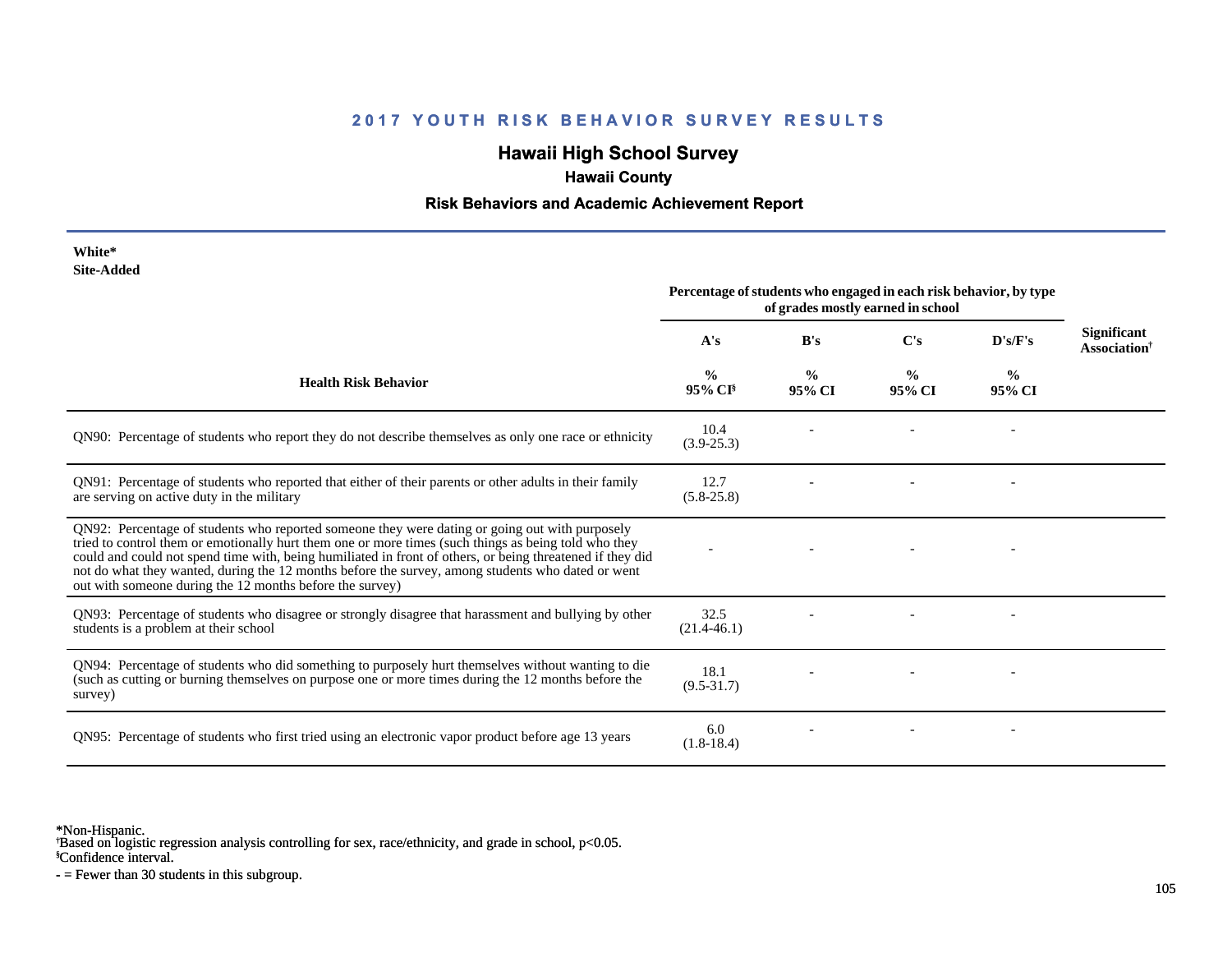# **Hawaii High School Survey**

# **Hawaii County**

### **Risk Behaviors and Academic Achievement Report**

| White*     |
|------------|
| Site-Added |

|                                                                                                                                                                                                                                                                                                                                                                                            | Percentage of students who engaged in each risk behavior, by type<br>of grades mostly earned in school |                         |                         |                         |                                                |
|--------------------------------------------------------------------------------------------------------------------------------------------------------------------------------------------------------------------------------------------------------------------------------------------------------------------------------------------------------------------------------------------|--------------------------------------------------------------------------------------------------------|-------------------------|-------------------------|-------------------------|------------------------------------------------|
|                                                                                                                                                                                                                                                                                                                                                                                            | A's                                                                                                    | B's                     | C's                     | D's/F's                 | <b>Significant</b><br>Association <sup>†</sup> |
| <b>Health Risk Behavior</b>                                                                                                                                                                                                                                                                                                                                                                | $\frac{0}{0}$<br>95% CI                                                                                | $\frac{0}{0}$<br>95% CI | $\frac{0}{0}$<br>95% CI | $\frac{6}{9}$<br>95% CI |                                                |
| QN96: Percentage of students who usually got the alcohol they drank by buying it themselves (from a<br>store, such as a liquor store, convenience store, supermarket, discount store, or gas station, from a<br>restaurant, bar, or club, or from a public event such as a concert or sporting event, during the 30 days<br>before the survey, among students who currently drank alcohol) |                                                                                                        |                         |                         |                         |                                                |
| QN97: Percentage of students who usually used marijuana by smoking it in a joint, bong, pipe, or blunt<br>(during the 30 days before the survey, among students who used marijuana)                                                                                                                                                                                                        |                                                                                                        |                         |                         |                         |                                                |
| QN98: Percentage of students who ever used hallucinogenic drugs (such as LSD, acid, PCP, angel<br>dust, mescaline, or mushrooms, one or more times during their life)                                                                                                                                                                                                                      | 11.0<br>$(4.4 - 24.8)$                                                                                 |                         |                         |                         |                                                |
| QN99: Percentage of students who are transgender                                                                                                                                                                                                                                                                                                                                           | 1.6<br>$(0.2 - 10.5)$                                                                                  |                         |                         |                         |                                                |
| QN100: Percentage of students who tried to lose weight or keep from gaining weight by going without<br>eating for 24 hours or more; taking any diet pills, powders, or liquids; vomiting or taking laxatives;<br>smoking cigarettes; or skipping meals (during the 30 days before the survey)                                                                                              | 19.3<br>$(10.4 - 33.0)$                                                                                |                         |                         |                         |                                                |
| QN101: Percentage of students who drank a can, bottle, pouch, or glass of a juice drink (such as Fruit<br>Punch, Hawaiian Sun, Aloha Maid, Sunny Delight, or Tang, but not counting 100% fruit juice, one or<br>more times per day during the 7 days before the survey)                                                                                                                    | 14.1<br>$(6.5-28.2)$                                                                                   |                         |                         |                         |                                                |

\*Non-Hispanic.

† Based on logistic regression analysis controlling for sex, race/ethnicity, and grade in school, p<0.05.

§Confidence interval.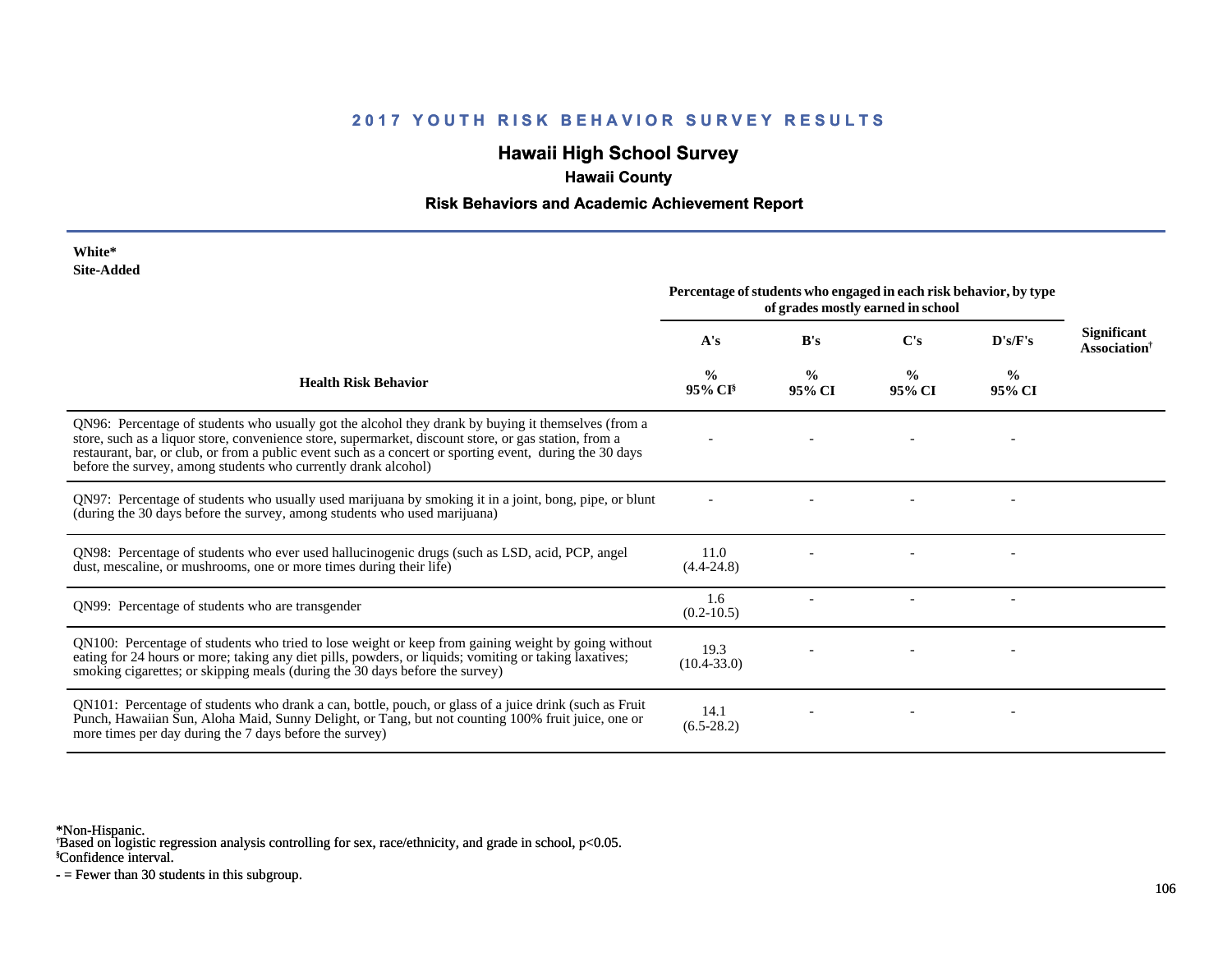## **Hawaii High School Survey**

# **Hawaii County**

## **Risk Behaviors and Academic Achievement Report**

| White*     |
|------------|
| Site-Added |

|                                                                                                                                                                                                  | Percentage of students who engaged in each risk behavior, by type<br>of grades mostly earned in school |                         |                         |                         |                                                |
|--------------------------------------------------------------------------------------------------------------------------------------------------------------------------------------------------|--------------------------------------------------------------------------------------------------------|-------------------------|-------------------------|-------------------------|------------------------------------------------|
|                                                                                                                                                                                                  | A's                                                                                                    | B's                     | C's                     | D's/F's                 | <b>Significant</b><br>Association <sup>†</sup> |
| <b>Health Risk Behavior</b>                                                                                                                                                                      | %<br>95% CI <sup>§</sup>                                                                               | $\frac{0}{0}$<br>95% CI | $\frac{0}{0}$<br>95% CI | $\frac{0}{0}$<br>95% CI |                                                |
| QN102: Percentage of students who most of the time or always went hungry because there was not<br>enough food in their home (during the 30 days before the survey)                               | 5.4<br>$(1.7-15.6)$                                                                                    |                         |                         |                         |                                                |
| QN103: Percentage of students who did exercises to strengthen or tone their muscles on three or more<br>days (such as push-ups, sit-ups, or weight lifting, during the 7 days before the survey) | 45.6<br>$(31.3 - 60.7)$                                                                                |                         |                         |                         |                                                |
| QN104: Percentage of students who walk or ride their bike to or from school (one or more days during<br>an average week when they are in school and weather allows them to do so)                | 16.3<br>$(7.9 - 30.5)$                                                                                 |                         |                         |                         |                                                |
| QN105: Percentage of students who have been taught about AIDS or HIV infection in school                                                                                                         | 84.6<br>$(73.1 - 91.7)$                                                                                |                         |                         |                         |                                                |
| QN106: Percentage of students who most of the time or always wear sunscreen (with an SPF of 15 or<br>higher when they are outside for more than one hour on a sunny day)                         | 23.8<br>$(13.8 - 37.9)$                                                                                |                         |                         |                         |                                                |
| QN107: Percentage of students who had a toothache (during the 12 months before the survey)                                                                                                       | 31.7<br>$(18.4 - 48.8)$                                                                                |                         |                         |                         |                                                |
| QN108: Percentage of students who saw a doctor or nurse (for a check-up or physical exam when they<br>were not sick or injured during the 12 months before the survey)                           | 59.9<br>$(44.5 - 73.5)$                                                                                |                         |                         |                         |                                                |

\*Non-Hispanic.

† Based on logistic regression analysis controlling for sex, race/ethnicity, and grade in school, p<0.05.

§Confidence interval.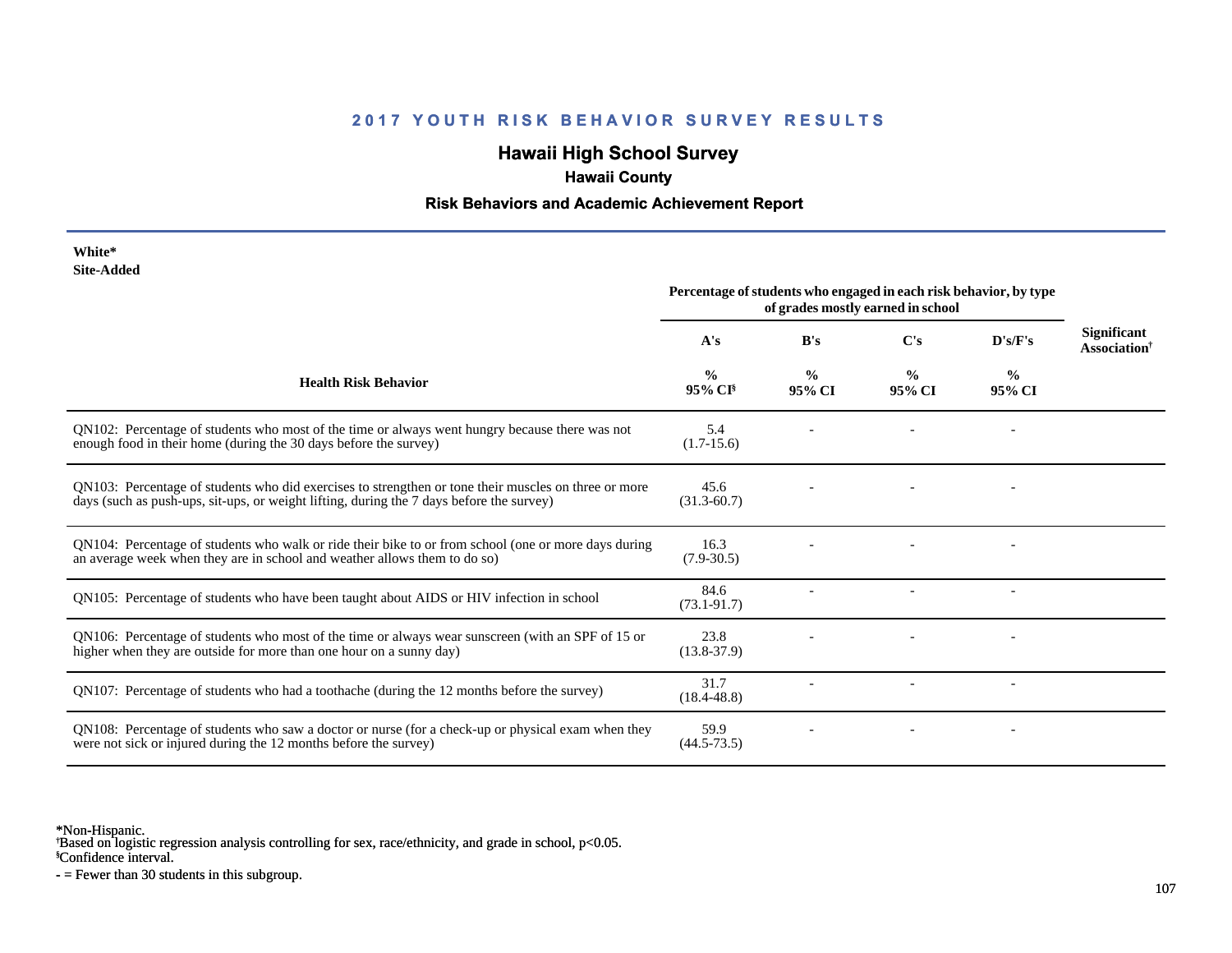# **Hawaii High School Survey**

# **Hawaii County**

### **Risk Behaviors and Academic Achievement Report**

| White*     |
|------------|
| Site-Added |

| Site-Augeu                                                                                                                                                                                                                                  | Percentage of students who engaged in each risk behavior, by type<br>of grades mostly earned in school |                         |                         |                         |                                                |
|---------------------------------------------------------------------------------------------------------------------------------------------------------------------------------------------------------------------------------------------|--------------------------------------------------------------------------------------------------------|-------------------------|-------------------------|-------------------------|------------------------------------------------|
|                                                                                                                                                                                                                                             | A's                                                                                                    | B's                     | C's                     | D's/F's                 | <b>Significant</b><br>Association <sup>†</sup> |
| <b>Health Risk Behavior</b>                                                                                                                                                                                                                 | $\frac{0}{0}$<br>95% CI <sup>§</sup>                                                                   | $\frac{0}{0}$<br>95% CI | $\frac{0}{0}$<br>95% CI | $\frac{6}{9}$<br>95% CI |                                                |
| QN109: Percentage of students who had been told by a doctor or nurse that they had asthma and who<br>still have asthma                                                                                                                      | 5.5<br>$(1.8-15.7)$                                                                                    |                         |                         |                         |                                                |
| QN110: Percentage of students who did not go to school because they were sick (on one or more days<br>during the 30 days before the survey)                                                                                                 | 36.0<br>$(22.5 - 52.0)$                                                                                |                         |                         |                         |                                                |
| QN111: Percentage of students who usually slept in the home of a friend, family member, or other<br>person because they had to leave their home or their parent or guardian cannot afford housing (during<br>the 30 days before the survey) | 0.0                                                                                                    |                         |                         |                         |                                                |
| QN112: Percentage of students who probably or definitely will complete a post high school program<br>(such as a vocational training program, military service, community college, or 4-year college)                                        | 82.7<br>$(69.8-90.8)$                                                                                  |                         |                         |                         |                                                |
| QN113: Percentage of students who most of the time or always get the kind of help they need (among<br>students who report having felt sad, empty, hopeless, angry, or anxious)                                                              | 31.0<br>$(18.4 - 47.3)$                                                                                |                         |                         |                         |                                                |
| QN114: Percentage of students who reported there is at least one teacher or other adult in their school<br>that they can talk to if they have a problem                                                                                     | 74.8<br>$(57.5 - 86.6)$                                                                                |                         |                         |                         |                                                |

\*Non-Hispanic.

† Based on logistic regression analysis controlling for sex, race/ethnicity, and grade in school, p<0.05.

§Confidence interval.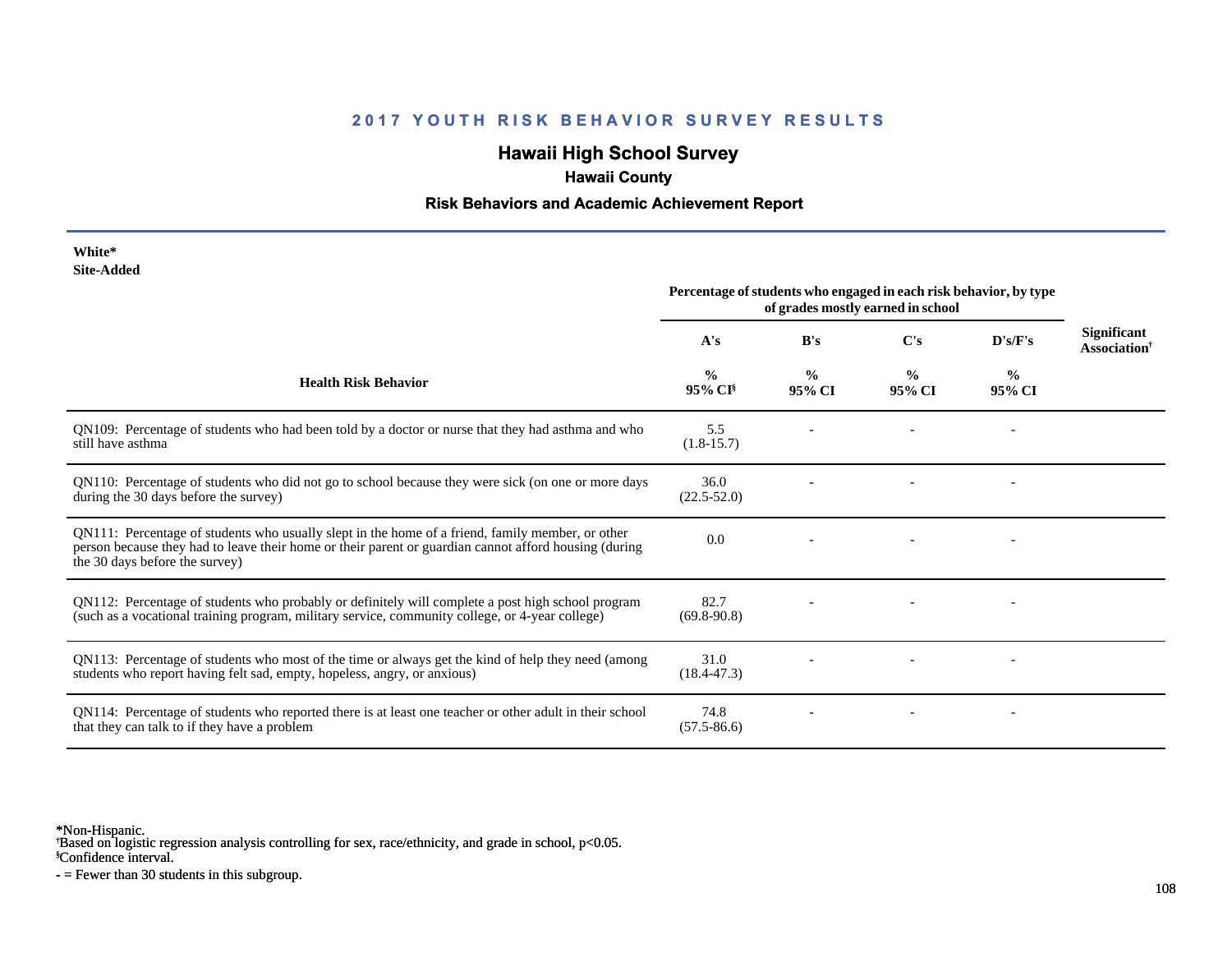#### **2017 YOUTH RISK BEHAVIOR SURVEY RESULTS**

# **Hawaii High School Survey**

# **Hawaii County**

## **Risk Behaviors and Academic Achievement Report**

| White*     |
|------------|
| Site-Added |

|                                                                                                                                                                                                                  | Percentage of students who engaged in each risk behavior, by type<br>of grades mostly earned in school |                         |                         |                         |                                                |
|------------------------------------------------------------------------------------------------------------------------------------------------------------------------------------------------------------------|--------------------------------------------------------------------------------------------------------|-------------------------|-------------------------|-------------------------|------------------------------------------------|
|                                                                                                                                                                                                                  | A's                                                                                                    | B's                     | C's                     | D's/F's                 | <b>Significant</b><br>Association <sup>†</sup> |
| <b>Health Risk Behavior</b>                                                                                                                                                                                      | $\frac{0}{0}$<br>95% CI <sup>§</sup>                                                                   | $\frac{0}{0}$<br>95% CI | $\frac{0}{0}$<br>95% CI | $\frac{0}{0}$<br>95% CI |                                                |
| QN115: Percentage of students who have an adult outside of school they can talk to about things that<br>are important to them                                                                                    | 80.8<br>$(68.1 - 89.3)$                                                                                |                         |                         |                         |                                                |
| QN116: Percentage of students who reported their parents or other adults in their family talked with<br>them about what they expect them to do or not to do when it comes to sex                                 | 68.7<br>$(56.2 - 79.0)$                                                                                |                         |                         |                         |                                                |
| QN117: Percentage of students who report their parents would feel it was a little bit wrong, wrong, or<br>very wrong for them to drink beer, wine, or hard liquor regularly (such as rum, gin, vodka or whiskey) | 90.4<br>$(78.3 - 96.1)$                                                                                |                         |                         |                         |                                                |
| QN118: Percentage of students who have talked with one of their parents or another adult in their<br>family about the dangers of tobacco, alcohol, or drug use (during the 12 months before the survey)          | 58.1<br>$(41.8 - 72.8)$                                                                                |                         |                         |                         |                                                |
| QN119: Percentage of students who have ridden in a car driven by someone, including the student,<br>who was "high" or had been using alcohol or drugs (during the 30 days before the survey)                     | 21.9<br>$(12.9 - 34.8)$                                                                                |                         |                         |                         |                                                |
| QN120: Percentage of students who ever use alcohol or drugs to relax, feel better about themselves, or<br>fit in                                                                                                 | 16.6<br>$(8.6-29.6)$                                                                                   |                         |                         |                         |                                                |

\*Non-Hispanic.

† Based on logistic regression analysis controlling for sex, race/ethnicity, and grade in school, p<0.05.

§Confidence interval.

- = Fewer than 30 students in this subgroup.